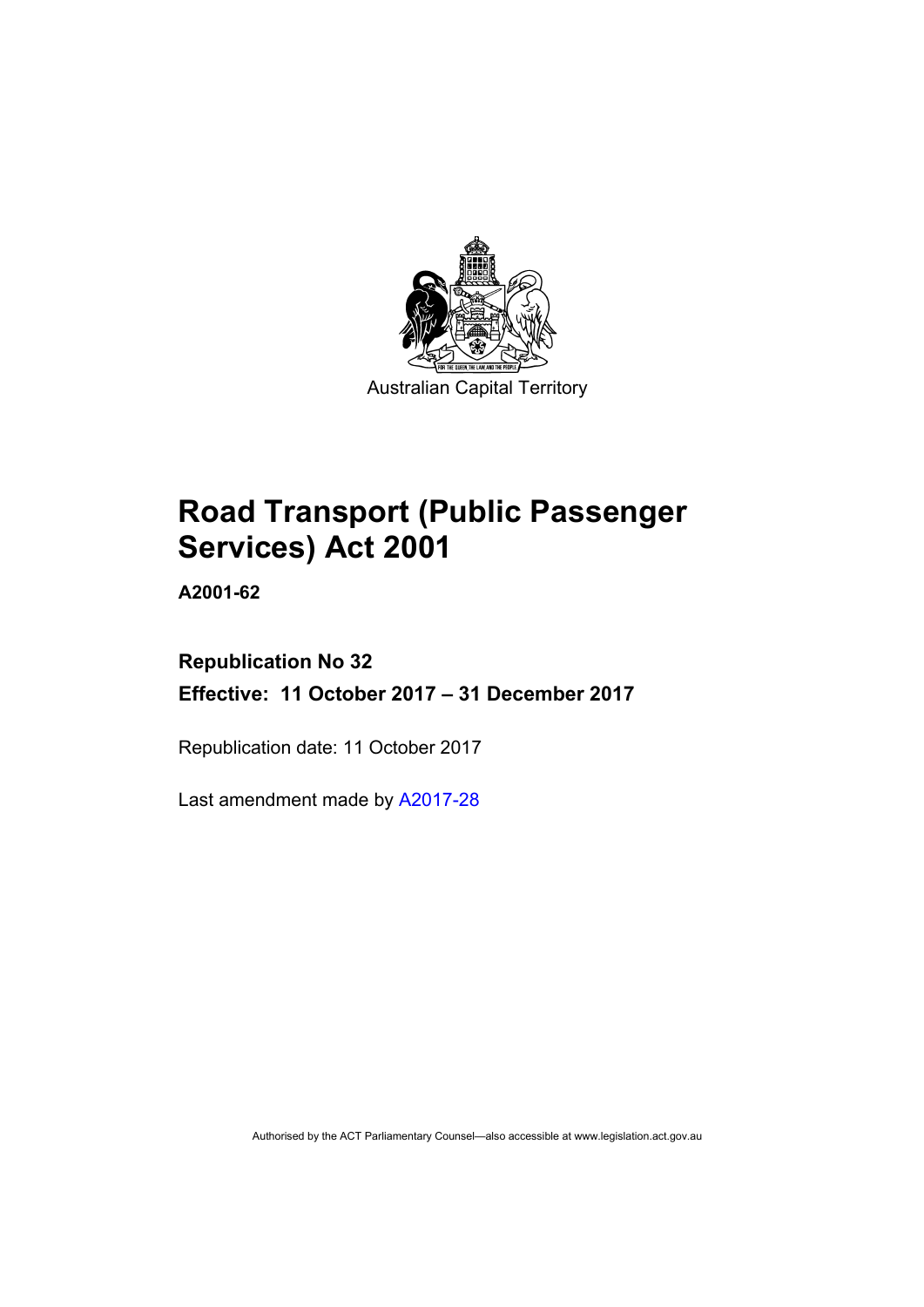#### **About this republication**

#### **The republished law**

This is a republication of the *Road Transport (Public Passenger Services) Act 2001* (including any amendment made under the *[Legislation Act 2001](http://www.legislation.act.gov.au/a/2001-14)*, part 11.3 (Editorial changes)) as in force on 11 October 2017*.* It also includes any commencement, amendment, repeal or expiry affecting this republished law to 11 October 2017.

The legislation history and amendment history of the republished law are set out in endnotes 3 and 4.

#### **Kinds of republications**

The Parliamentary Counsel's Office prepares 2 kinds of republications of ACT laws (see the ACT legislation register at [www.legislation.act.gov.au](http://www.legislation.act.gov.au/)):

- authorised republications to which the *[Legislation Act 2001](http://www.legislation.act.gov.au/a/2001-14)* applies
- unauthorised republications.

The status of this republication appears on the bottom of each page.

#### **Editorial changes**

The *[Legislation Act 2001](http://www.legislation.act.gov.au/a/2001-14)*, part 11.3 authorises the Parliamentary Counsel to make editorial amendments and other changes of a formal nature when preparing a law for republication. Editorial changes do not change the effect of the law, but have effect as if they had been made by an Act commencing on the republication date (see *[Legislation Act 2001](http://www.legislation.act.gov.au/a/2001-14)*, s 115 and s 117). The changes are made if the Parliamentary Counsel considers they are desirable to bring the law into line, or more closely into line, with current legislative drafting practice.

This republication does not include amendments made under part 11.3 (see endnote 1).

#### **Uncommenced provisions and amendments**

If a provision of the republished law has not commenced, the symbol  $\mathbf{U}$  appears immediately before the provision heading. Any uncommenced amendments that affect this republished law are accessible on the ACT legislation register [\(www.legislation.act.gov.au\)](http://www.legislation.act.gov.au/). For more information, see the home page for this law on the register.

#### **Modifications**

If a provision of the republished law is affected by a current modification, the symbol  $\mathbf{M}$ appears immediately before the provision heading. The text of the modifying provision appears in the endnotes. For the legal status of modifications, see the *[Legislation Act 2001](http://www.legislation.act.gov.au/a/2001-14)*, section 95.

#### **Penalties**

At the republication date, the value of a penalty unit for an offence against this law is \$150 for an individual and \$750 for a corporation (see *[Legislation Act 2001](http://www.legislation.act.gov.au/a/2001-14)*, s 133).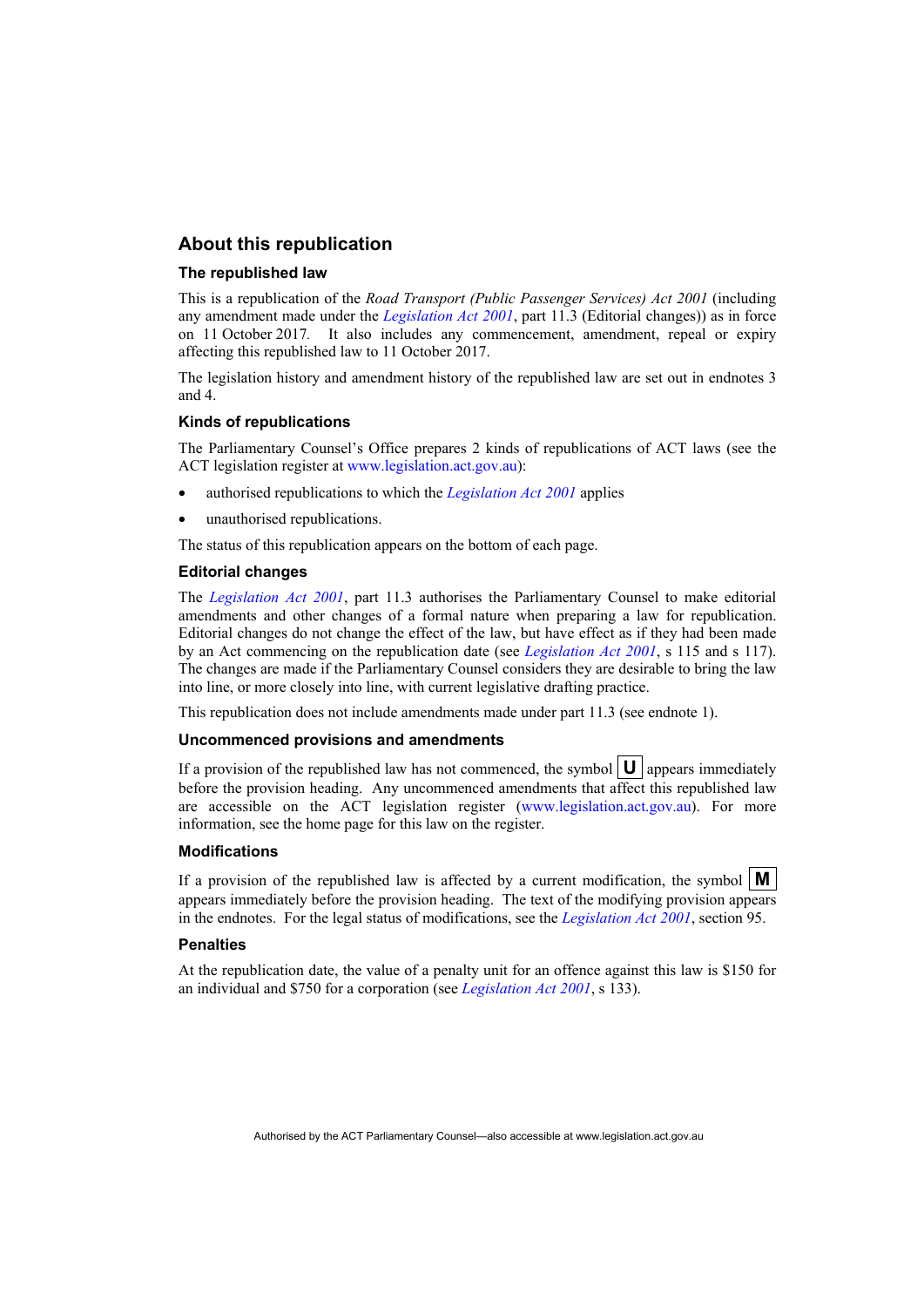

Australian Capital Territory

Page

# **Road Transport (Public Passenger Services) Act 2001**

# **Contents**

| Part 1              | <b>Preliminary</b>                                                                  |                |
|---------------------|-------------------------------------------------------------------------------------|----------------|
| 1                   | Name of Act                                                                         | $\overline{2}$ |
| 2                   | Objects of Act                                                                      | 2              |
| 3                   | Dictionary                                                                          | 3              |
| 4                   | <b>Notes</b>                                                                        | 3              |
| 4А                  | Offences against Act—application of Criminal Code etc                               | 3              |
| 5                   | Functions of road transport authority                                               | 5              |
| 6                   | Registers under this Act                                                            | 5              |
| 7                   | Security and disclosure of information in registers                                 | 6              |
| 8                   | Competition and Consumer Act authorisation                                          | 7              |
| 9                   | Combinations of accreditations, authorisations and licences                         | 7              |
| 10                  | What is a <i>public passenger service</i> ?                                         | 7              |
| Part 2              | <b>Bus services</b>                                                                 |                |
| <b>Division 2.1</b> | <b>Basic concepts</b>                                                               |                |
| 10A                 | Meaning of bus and public bus                                                       | 8              |
| 11                  | Meaning of bus service                                                              | 8              |
| 12                  | What is a regular route service?                                                    | 8              |
| R32<br>11/10/17     | Road Transport (Public Passenger Services) Act 2001<br>Effective: 11/10/17-31/12/17 | contents 1     |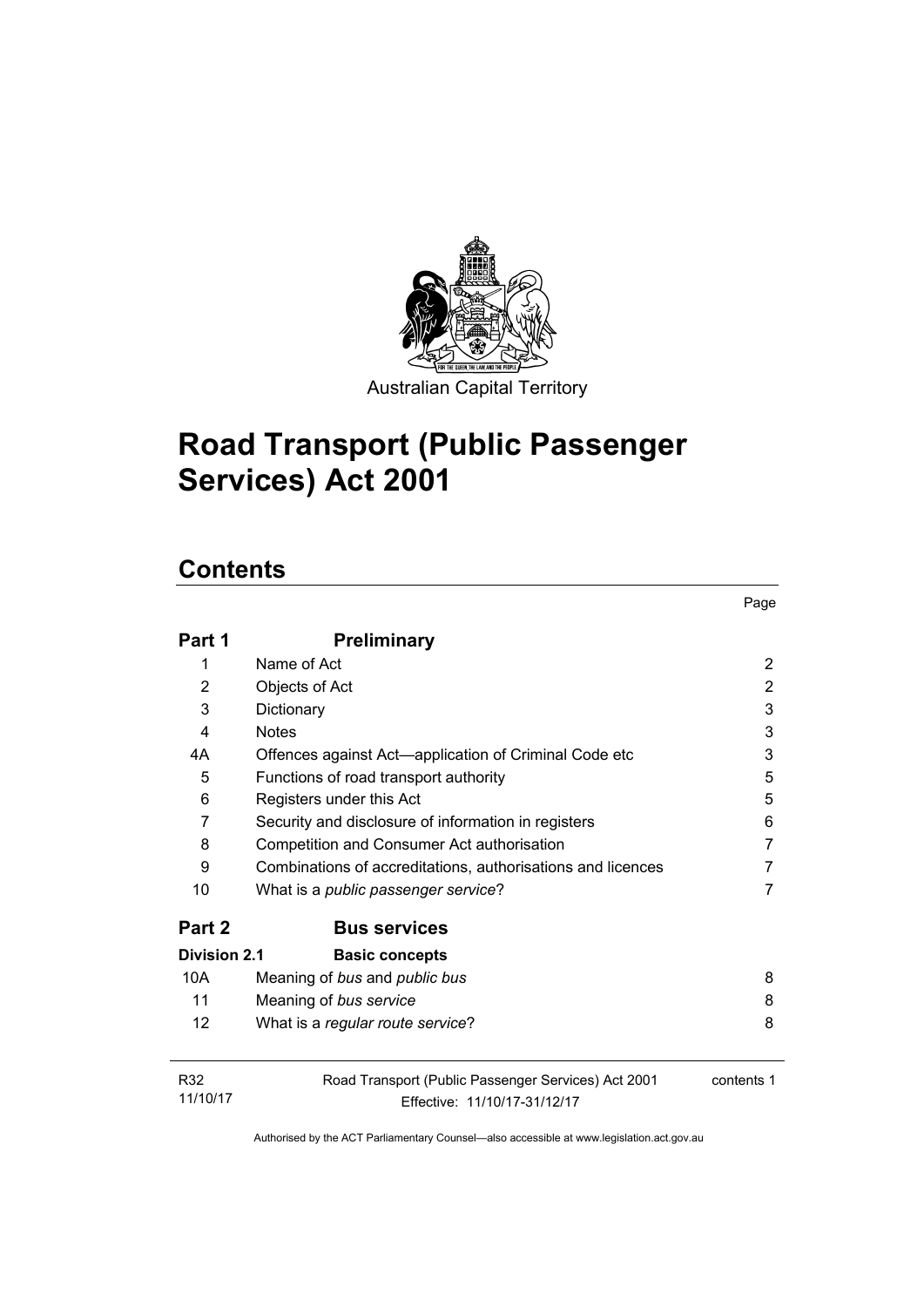| 13                  | What is a <i>tour and charter service</i> ?                         | Page<br>8 |  |
|---------------------|---------------------------------------------------------------------|-----------|--|
| 14                  | What is a long-distance service?                                    |           |  |
|                     |                                                                     | 9         |  |
| <b>Division 2.2</b> | <b>Accreditation of bus service operators</b>                       |           |  |
| 15                  | Bus operators--- purposes of accreditation                          | 9         |  |
| 16                  | Regulations about accreditation system                              | 9         |  |
| <b>Division 2.3</b> | Service contracts for regular route services                        |           |  |
| 17                  | Service contracts—regular route services                            | 11        |  |
| <b>Division 2.4</b> | Entitlement to operate certain bus services                         |           |  |
| 18                  | Entitlement to operate regular route services                       | 12        |  |
| 19                  | Entitlement to operate tour and charter services                    | 13        |  |
| 19A                 | Territory's entitlement to operate bus service                      | 13        |  |
| 20                  | Unaccredited operators not to operate certain bus services          | 13        |  |
| 21                  | Pretending to be an accredited bus service operator                 | 14        |  |
| 22                  | Operators of regular route services to hold service contracts       | 14        |  |
| Division 2.5        | <b>Regulation of bus services</b>                                   |           |  |
| 23                  | Regular route services-power to determine maximum fares             | 15        |  |
| 24                  | Regulations about operation of bus services by accredited people    | 15        |  |
| 25                  | Regulations about operation of public buses                         | 16        |  |
| 26                  | Regulations about bus drivers                                       | 17        |  |
| 27                  | Regulations about conduct of passengers                             | 18        |  |
| Part 3              | <b>Transport booking services</b>                                   |           |  |
| <b>Division 3.1</b> | <b>Basic concepts</b>                                               |           |  |
| 28                  | Meaning of transport booking service                                | 19        |  |
| 29                  | Meaning of bookable vehicle and bookable vehicle driver             | 19        |  |
| <b>Division 3.2</b> | <b>Transport booking service-accreditation</b>                      |           |  |
| 30                  | Transport booking service-purpose of accreditation                  | 20        |  |
| 31                  | Transport booking service—regulations about accreditation           | 20        |  |
| 32                  | Transport booking service must be accredited                        | 21        |  |
| 33                  | Transport booking service must comply with accreditation conditions | 22        |  |
| 34                  | Pretend to be accredited transport booking service                  | 22        |  |
| <b>Division 3.3</b> | Transport booking service-affiliated drivers and                    |           |  |
|                     | affiliated operators                                                |           |  |
| 35                  | Meaning of affiliated driver                                        | 22        |  |
| contents 2          | Road Transport (Public Passenger Services) Act 2001                 | R32       |  |
|                     | 11/10/17<br>Effective: 11/10/17-31/12/17                            |           |  |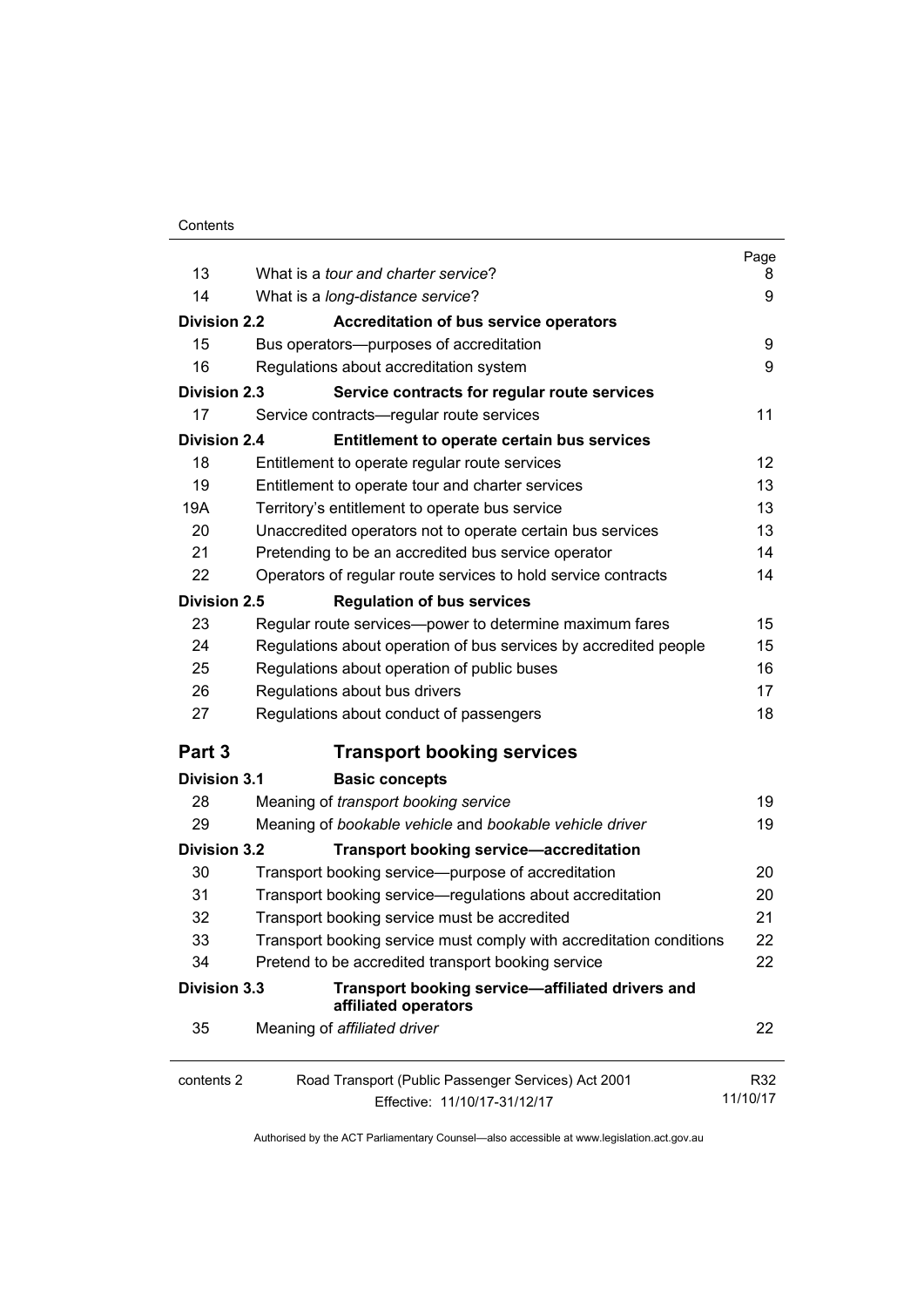| Contents |
|----------|
|----------|

|                     |                                                                                           | Page       |
|---------------------|-------------------------------------------------------------------------------------------|------------|
| 36                  | Meaning of affiliated driver agreement                                                    | 22         |
| 36A                 | Pretend to be affiliated driver                                                           | 23         |
| 36B                 | Meaning of affiliated operator                                                            | 23         |
| 36C                 | Meaning of affiliated operator agreement                                                  | 23         |
| 36D                 | Pretend to be affiliated operator                                                         | 24         |
| 36E                 | Taxi driver or taxi service operator must be affiliated with transport<br>booking service | 24         |
| 36F                 | Rideshare driver must be affiliated with transport booking service                        | 25         |
| <b>Division 3.4</b> | <b>Transport booking service-operation</b>                                                |            |
| 36G                 | Transport booking service-responsibilities                                                | 25         |
| 36H                 | Transport booking services—regulations about operation                                    | 26         |
| <b>361</b>          | Court may order transport booking service to take certain actions                         | 27         |
| Part 4              | <b>Licensing of taxi vehicles</b>                                                         |            |
| <b>Division 4.1</b> | <b>Basic concepts</b>                                                                     |            |
| 37                  | Meaning of taxi licence                                                                   | 31         |
| 38                  | Meaning of restricted taxi licence                                                        | 31         |
| Division 4.2        | <b>Taxi licences</b>                                                                      |            |
| 39                  | Maximum numbers of taxi licences                                                          | 31         |
| 40                  | Issue of taxi licences                                                                    | 31         |
| 41                  | Transferability of taxi licences                                                          | 32         |
| 42                  | Use of vehicles as taxis                                                                  | 32         |
| 43                  | Pretending vehicles are licensed taxis                                                    | 33         |
| 44                  | Regulations about taxi licences                                                           | 33         |
| Part 5              | <b>Taxi services</b>                                                                      |            |
| <b>Division 5.1</b> | <b>Basic concepts</b>                                                                     |            |
| 45                  | Meaning of taxi                                                                           | 35         |
| 46                  | Meaning of restricted taxi                                                                | 35         |
| 47                  | Meaning of taxi service                                                                   | 35         |
| 48                  | Meaning of restricted taxi service                                                        | 35         |
| <b>Division 5.2</b> | Accreditation of taxi service operators                                                   |            |
| 49                  | Taxi service operators—purposes of accreditation                                          | 36         |
| 50                  | Taxi service operators—regulations about accreditation system                             | 36         |
| R32                 | Road Transport (Public Passenger Services) Act 2001                                       | contents 3 |
| 11/10/17            | Effective: 11/10/17-31/12/17                                                              |            |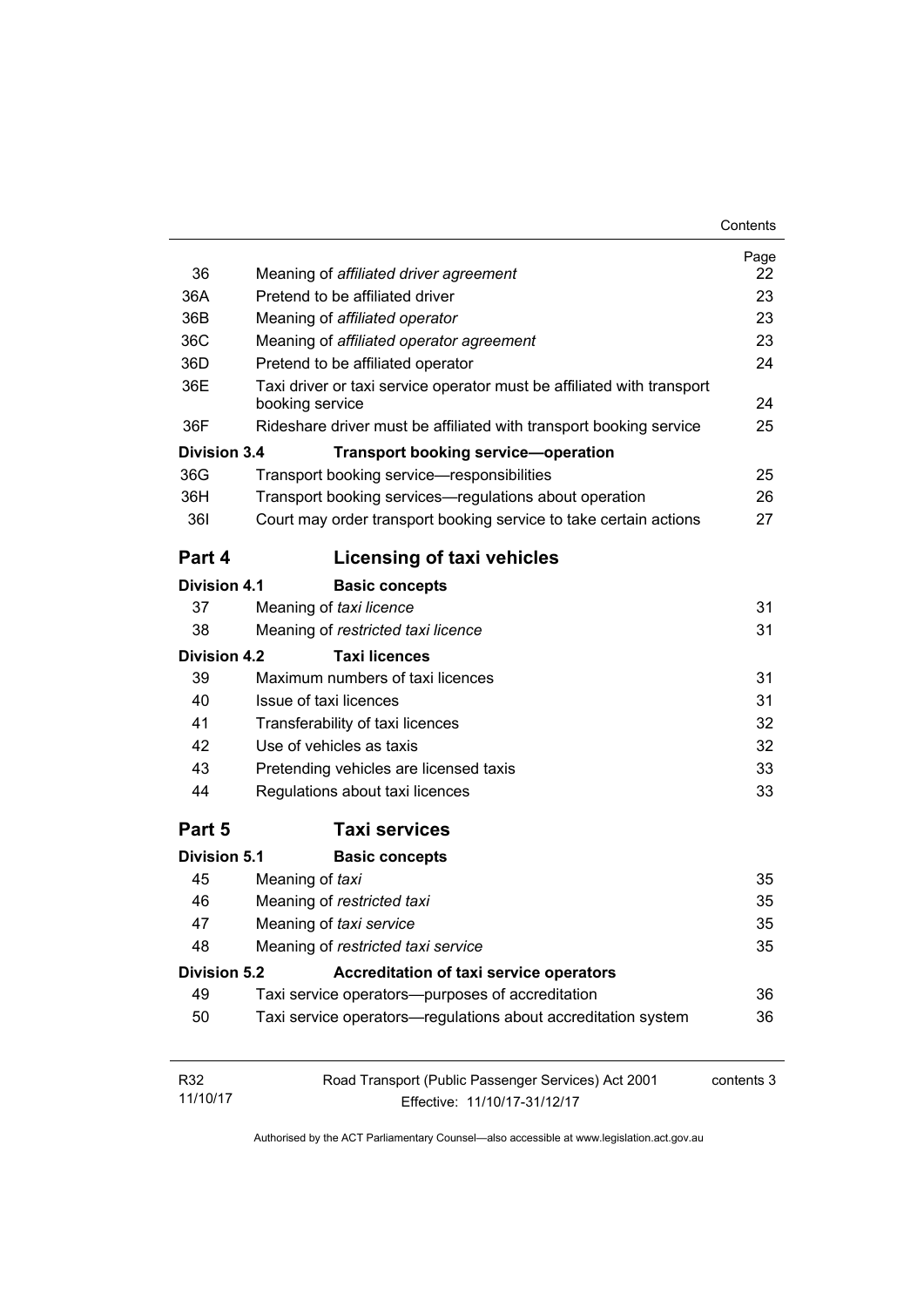#### **Contents**

| <b>Division 5.3</b>                                                         | <b>Entitlement to operate taxi services</b>                                        | Page     |
|-----------------------------------------------------------------------------|------------------------------------------------------------------------------------|----------|
| 51                                                                          | Entitlement to operate taxi services                                               | 38       |
| 52                                                                          | Unaccredited operators not to operate taxi services                                | 38       |
| 53                                                                          |                                                                                    | 39       |
| Pretending to be an accredited taxi service operator<br><b>Division 5.4</b> |                                                                                    |          |
|                                                                             | <b>Regulation of taxi services</b>                                                 |          |
| 56                                                                          | Regulations about operation of taxi services by accredited people                  | 39       |
| 57                                                                          | Regulations about operation of taxis                                               | 41       |
| 58                                                                          | Regulations about taxi drivers                                                     | 41       |
| 59                                                                          | Regulations about conduct of taxi passengers                                       | 42       |
| 60                                                                          | Power to determine taxi fares                                                      | 42       |
| Part 5A                                                                     | Ridesharing                                                                        |          |
| Division 5A.1                                                               | <b>Basic concepts</b>                                                              |          |
| 60A                                                                         | Meaning of rideshare service, rideshare driver, rideshare and<br>rideshare vehicle | 43       |
| Division 5A.2                                                               | <b>Rideshare drivers</b>                                                           |          |
|                                                                             | Subdivision 5A.2.1 Rideshare drivers-accreditation                                 |          |
| 60B                                                                         | Rideshare driver--- purposes of accreditation                                      | 44       |
| 60C                                                                         | Rideshare driver-regulations about accreditation system                            | 44       |
| 60D                                                                         | Entitlement to operate rideshare services                                          | 45       |
| 60E                                                                         | Rideshare driver must be accredited                                                | 45       |
| 60F                                                                         | Pretend to be accredited rideshare driver                                          | 46       |
|                                                                             | Subdivision 5A.2.2 Rideshare drivers-regulation                                    |          |
| 60G                                                                         | Rideshare driver must not use unlicensed rideshare vehicle                         | 46       |
| 60H                                                                         | Regulations about operation of rideshare service                                   | 47       |
| 601                                                                         | Regulations about rideshare drivers                                                | 48       |
| <b>Division 5A.3</b>                                                        | <b>Rideshare vehicles</b>                                                          |          |
| 60J                                                                         | Meaning of rideshare vehicle licence                                               | 48       |
| 60K                                                                         | Rideshare vehicle licence not transferable                                         | 49       |
| 60L                                                                         | Pretend vehicle is licensed rideshare vehicle                                      | 49       |
| 60M                                                                         | Licensed rideshare vehicle not to be used by unlicensed or                         |          |
|                                                                             | unaccredited driver                                                                | 49       |
| 60N                                                                         | Licensed rideshare vehicle not to be used unless insured                           | 50       |
| 60O                                                                         | Regulations about rideshare vehicles                                               | 50       |
| contents 4                                                                  | Road Transport (Public Passenger Services) Act 2001                                | R32      |
|                                                                             | Effective: 11/10/17-31/12/17                                                       | 11/10/17 |
|                                                                             |                                                                                    |          |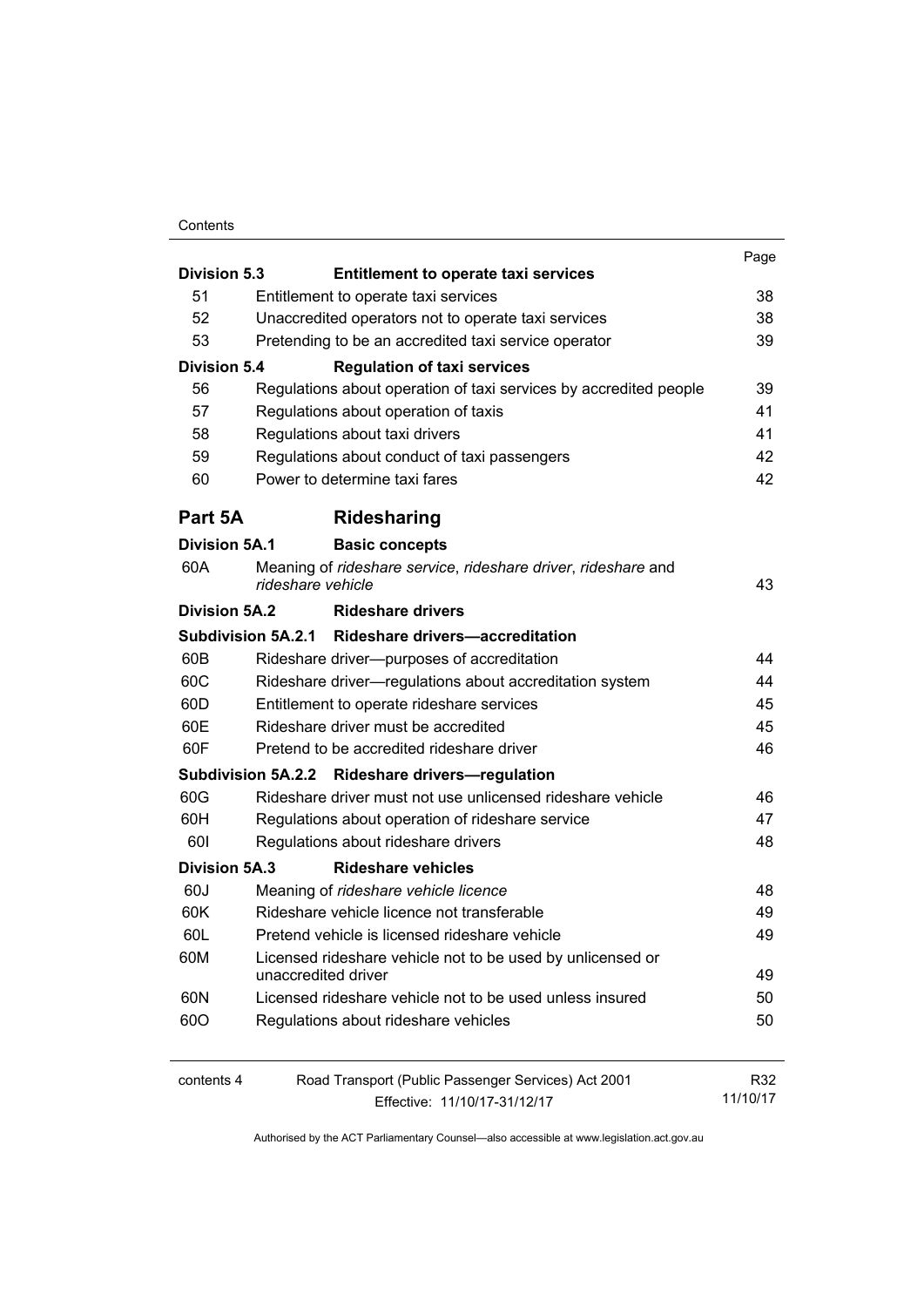|                      |                                        |                                                                       | Contents |
|----------------------|----------------------------------------|-----------------------------------------------------------------------|----------|
|                      |                                        |                                                                       | Page     |
| <b>Division 5A.4</b> |                                        | <b>Rideshare passengers and fares</b>                                 |          |
| 60P                  |                                        | Regulations about conduct of rideshare vehicle passengers             | 52       |
| 60Q                  |                                        | Power to determine rideshare fares                                    | 52       |
| Part 6               |                                        | Licensing of hire cars                                                |          |
| <b>Division 6.1</b>  |                                        | <b>Basic concepts</b>                                                 |          |
| 61                   |                                        | Meaning of hire car licence                                           | 53       |
| 62                   |                                        | Meaning of restricted hire car licence                                | 53       |
| Division 6.2         |                                        | <b>Hire car licences</b>                                              |          |
| 63                   |                                        | Transferability of hire car licences                                  | 53       |
| 64                   |                                        | Use of vehicles as hire cars                                          | 54       |
| 65                   |                                        | Pretending vehicles are licensed hire cars                            | 54       |
| 66                   |                                        | Regulations about hire car licences                                   | 55       |
| Part 7               |                                        | Hire car services                                                     |          |
| <b>Division 7.1</b>  |                                        | <b>Basic concepts</b>                                                 |          |
| 67                   |                                        | Meaning of hire car                                                   | 57       |
| 68                   |                                        | Meaning of restricted hire car                                        | 57       |
| 69                   |                                        | Meaning of hire car service                                           | 57       |
| 70                   | Meaning of restricted hire car service |                                                                       | 58       |
| <b>Division 7.2</b>  |                                        | Accreditation of hire car service operators                           |          |
| 71                   |                                        | Hire car service operators—purposes of accreditation                  | 58       |
| 72                   |                                        | Hire car service operators-regulations about accreditation system     | 58       |
| <b>Division 7.3</b>  |                                        | Entitlement to operate hire car services                              |          |
| 73                   |                                        | Entitlement to operate hire car services                              | 60       |
| 74                   |                                        | Unaccredited operators not to operate hire car services               | 60       |
| 75                   |                                        | Pretending to be an accredited hire car service operator              | 61       |
| <b>Division 7.4</b>  |                                        | <b>Regulation of hire car services</b>                                |          |
| 76                   |                                        | Regulations about operation of hire car services by accredited people | 61       |
| 77                   |                                        | Regulations about operation of hire cars                              | 62       |
| 78                   |                                        | Regulations about hire car drivers                                    | 63       |
| 79                   |                                        | Regulations about conduct of hire car passengers                      | 64       |
|                      |                                        |                                                                       | 64       |

| R32      | Road Transport (Public Passenger Services) Act 2001 | contents 5 |
|----------|-----------------------------------------------------|------------|
| 11/10/17 | Effective: 11/10/17-31/12/17                        |            |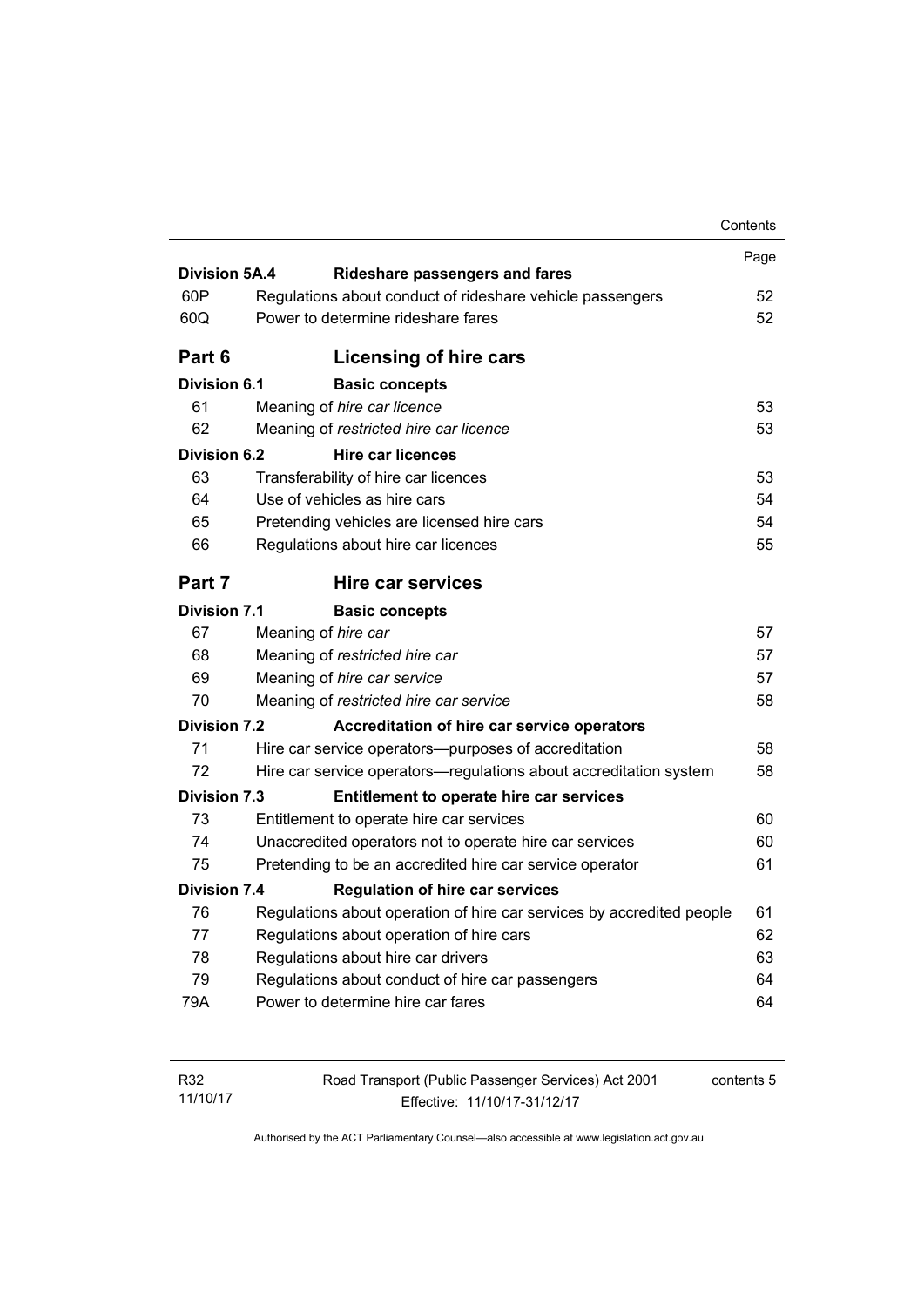#### **Contents**

|                     |                                                                                                   | Page     |
|---------------------|---------------------------------------------------------------------------------------------------|----------|
| Part 8              | <b>Demand responsive services</b>                                                                 |          |
| <b>Division 8.1</b> | <b>Basic concepts</b>                                                                             |          |
| 80                  | Meaning of demand responsive service                                                              | 65       |
| 81                  | Meaning of demand responsive service vehicle                                                      | 65       |
| <b>Division 8.2</b> | Authorisations to operate demand responsive services                                              |          |
| 82                  | Demand responsive service authorisations                                                          | 65       |
| 82A                 | Territory's entitlement to operate demand responsive service                                      | 66       |
| 83                  | Demand responsive services—guidelines for giving authorisations                                   | 66       |
| 84                  | Demand responsive services—regulations about authorisations                                       | 67       |
| 85                  | Use of vehicles for demand responsive services                                                    | 68       |
| 86                  | Representing vehicle as demand responsive service vehicle                                         | 68       |
| <b>Division 8.3</b> | Accreditation of demand responsive service operators                                              |          |
| 87                  | Demand responsive service operators--purposes of accreditation                                    | 69       |
| 88                  | Demand responsive service operators-regulations about                                             |          |
|                     | accreditation system                                                                              | 69       |
| <b>Division 8.4</b> | Service contracts for demand responsive services                                                  |          |
| 89                  | Service contracts-demand responsive services                                                      | 70       |
| <b>Division 8.5</b> | Entitlement to operate demand responsive services                                                 |          |
| 90                  | Entitlement to operate demand responsive services                                                 | 72       |
| 91                  | Operating demand responsive service without entitlement                                           | 73       |
| 92                  | Representing entitlement to operate demand responsive service                                     | 74       |
| <b>Division 8.6</b> | <b>Regulation of demand responsive services</b>                                                   |          |
| 93                  | Demand responsive services—minimum fares                                                          | 74       |
| 94                  | Regulations about operation of demand responsive services                                         | 75       |
| 95                  | Regulations about operation of demand responsive service vehicles                                 | 76       |
| 96                  | Regulations about demand responsive service vehicle drivers                                       | 78       |
| 97                  | Regulations about conduct of demand responsive vehicle passengers                                 | 78       |
| Part 8A             | Additional public passenger vehicle                                                               |          |
|                     | <i>insurance</i>                                                                                  |          |
| 110                 | Definitions-Act                                                                                   | 79       |
| 111                 | Public passenger vehicle insurance compulsory                                                     | 79       |
| 112                 | Police officer or authorised person may require evidence of public<br>passenger vehicle insurance | 80       |
|                     |                                                                                                   |          |
| contents 6          | Road Transport (Public Passenger Services) Act 2001                                               | R32      |
|                     | Effective: 11/10/17-31/12/17                                                                      | 11/10/17 |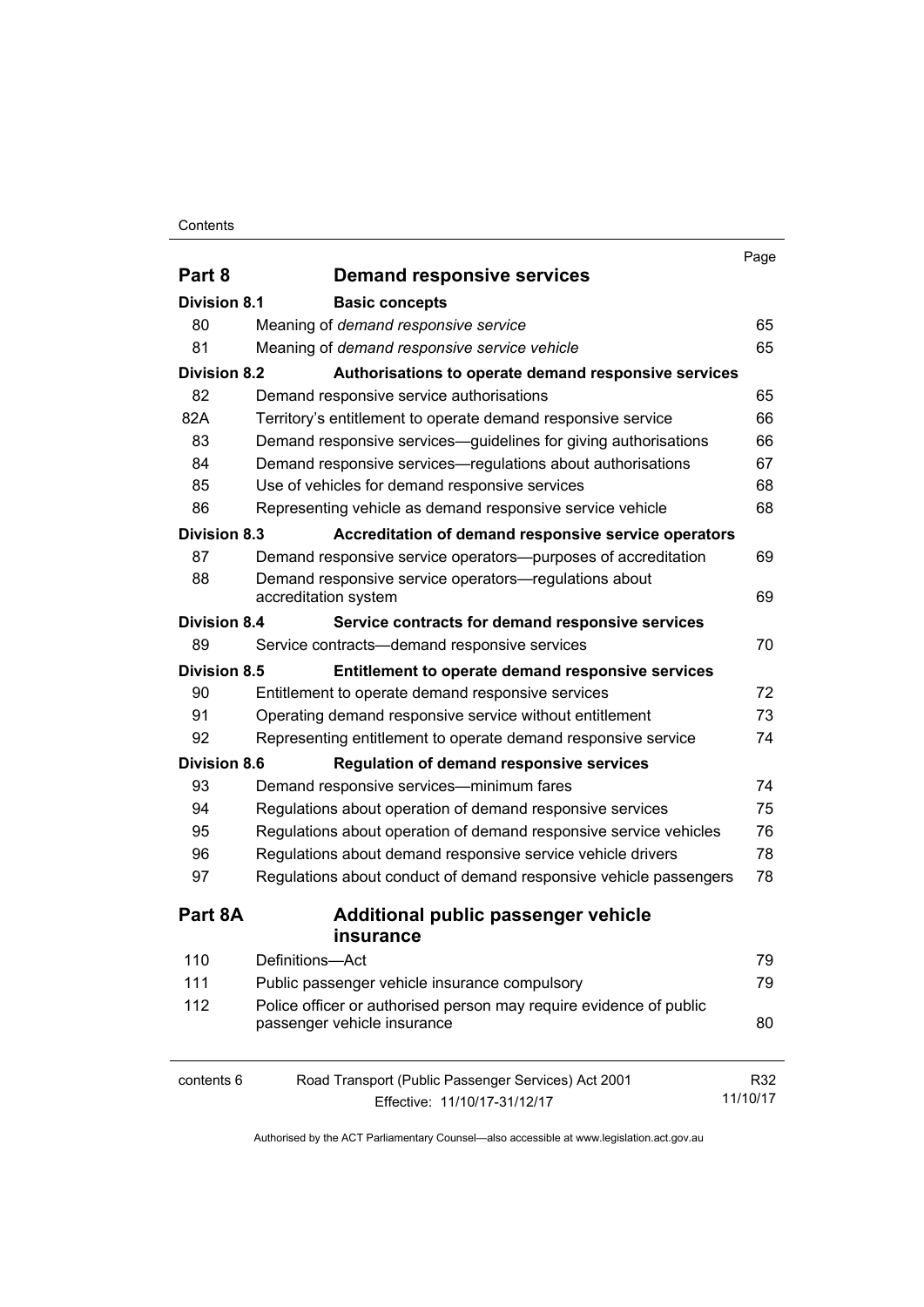|                   |                                                                   | Page |
|-------------------|-------------------------------------------------------------------|------|
| Part 9            | <b>Enforcement</b>                                                |      |
| 115               | Purpose of powers under pt 9                                      | 81   |
| 116               | Power to require records or information                           | 81   |
| 117               | Power to inspect maintenance facilities                           | 82   |
| 118               | Power to inspect and test vehicles                                | 83   |
| 119               | Power to require vehicles or equipment to be inspected and tested | 85   |
| 120               | Attachment and removal of noncompliance notices                   | 86   |
| 121               | Police officer or authorised person-power to require name and     |      |
|                   | address etc                                                       | 88   |
| Part 10           | <b>Miscellaneous</b>                                              |      |
| 125               | Unauthorised public passenger services                            | 89   |
| 126               | Regulation-making power                                           | 90   |
| 127               | Minister may exempt vehicles and people from Act                  | 91   |
| 128               | Regulations may exempt vehicles and people from Act               | 91   |
| 129               | References to Motor Traffic Act, Traffic Act etc                  | 92   |
|                   |                                                                   |      |
| <b>Dictionary</b> |                                                                   | 93   |
| <b>Endnotes</b>   |                                                                   |      |
| 1                 | About the endnotes                                                | 98   |
| $\overline{2}$    | Abbreviation key                                                  | 98   |
| 3                 | Legislation history                                               | 99   |
| 4                 | Amendment history                                                 | 104  |
| 5                 | Earlier republications                                            | 129  |
| 6                 | Renumbered provisions                                             | 132  |
|                   |                                                                   |      |

7 [Expired transitional or validating provisions 132](#page-141-1)

contents 7

Contents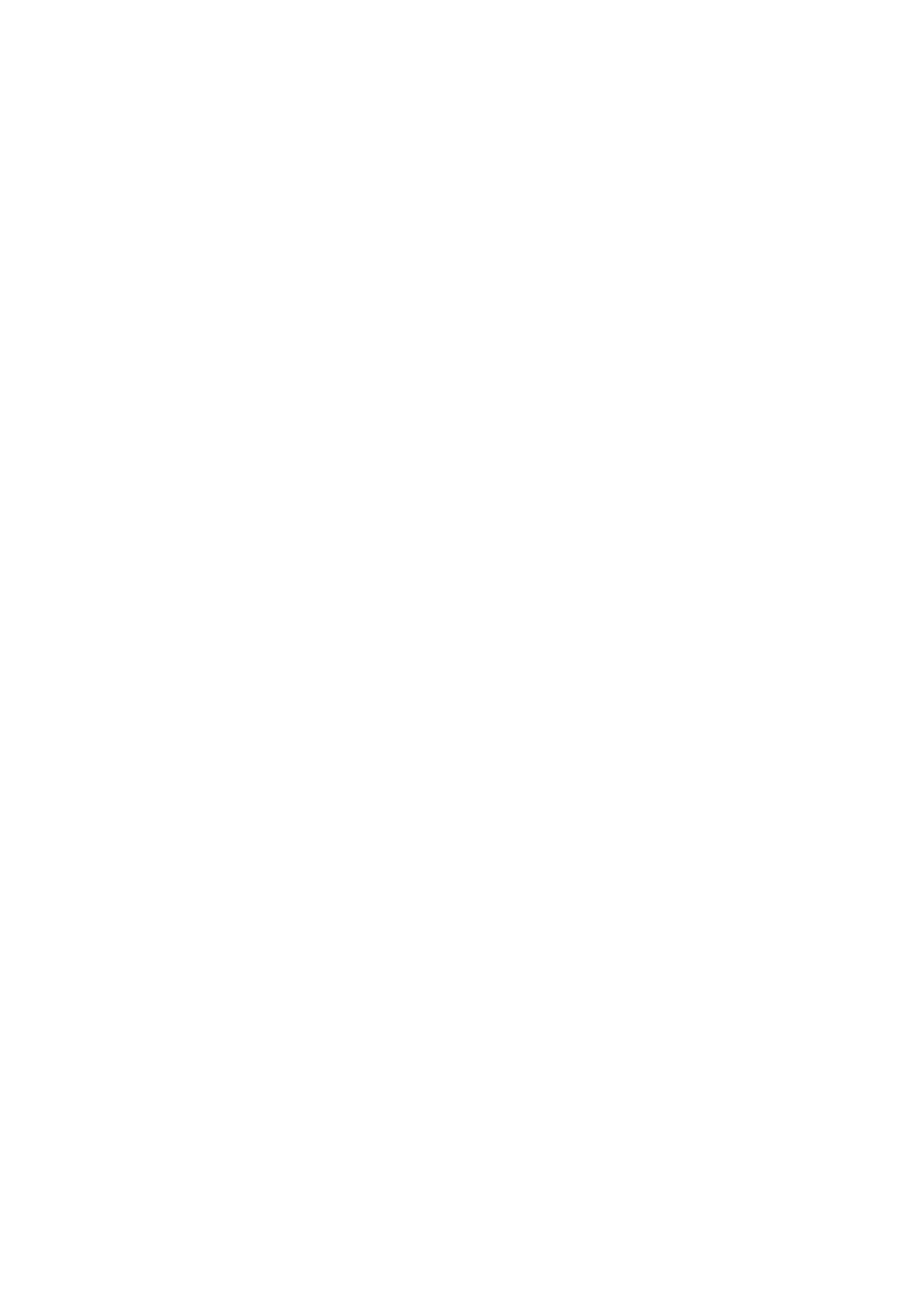

# **Road Transport (Public Passenger Services) Act 2001**

An Act to regulate public transport services, and for other purposes

R32 11/10/17

l

Road Transport (Public Passenger Services) Act 2001 Effective: 11/10/17-31/12/17

page 1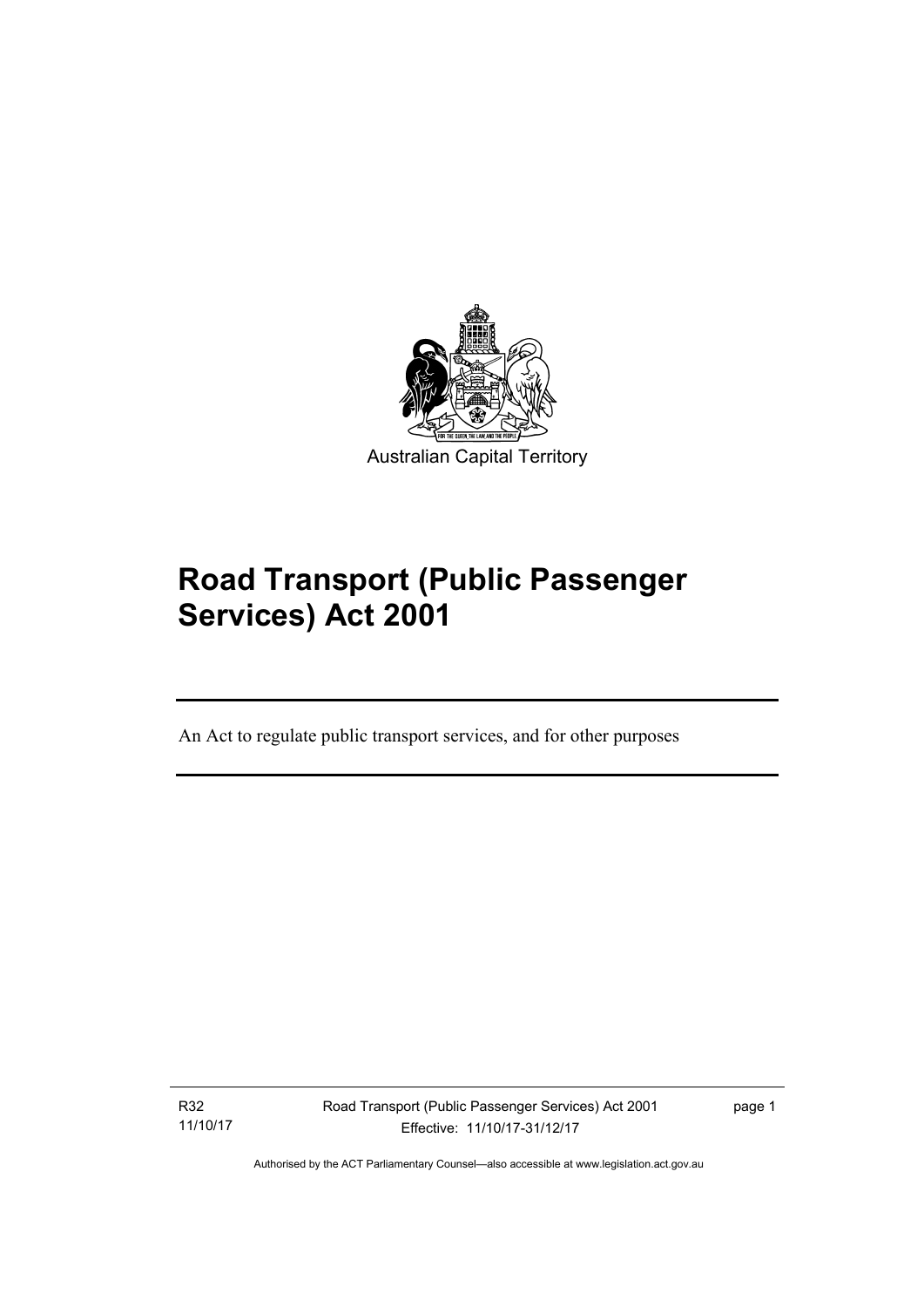#### **Part 1** Preliminary

Section 1

## <span id="page-11-0"></span>**Part 1** Preliminary

#### <span id="page-11-1"></span>**1 Name of Act**

This Act is the *Road Transport (Public Passenger Services) Act 2001.* 

- *Note 1* This Act is part of the road transport legislation. See the *[Road](http://www.legislation.act.gov.au/a/1999-77)  [Transport \(General\) Act 1999](http://www.legislation.act.gov.au/a/1999-77)* for various provisions about the administration and enforcement of the road transport legislation generally.
- *Note 2* Other road transport legislation includes the following:
	- *[Road Transport \(Alcohol and Drugs\) Act 1977](http://www.legislation.act.gov.au/a/1977-17)*
	- *[Road Transport \(Driver Licensing\) Act 1999](http://www.legislation.act.gov.au/a/1999-78)*
	- *[Road Transport \(General\) Act 1999](http://www.legislation.act.gov.au/a/1999-77)*
	- *[Road Transport \(Safety and Traffic Management\) Act 1999](http://www.legislation.act.gov.au/a/1999-80)*
	- *[Road Transport \(Third-Party Insurance\) Act 2008](http://www.legislation.act.gov.au/a/2008-1)*
	- *[Road Transport \(Vehicle Registration\) Act 1999](http://www.legislation.act.gov.au/a/1999-81)*.
- *Note 3* Other laws dealing with road transport include the *[Dangerous Goods](http://www.legislation.act.gov.au/a/2009-34)  [\(Road Transport\) Act 2009](http://www.legislation.act.gov.au/a/2009-34)* and the *[Heavy Vehicle National Law \(ACT\).](http://www.legislation.act.gov.au/a/db_49155/default.asp)*
- *Note 4* A reference to an Act includes a reference to the statutory instruments made or in force under the Act, including any regulation (see [Legislation Act,](http://www.legislation.act.gov.au/a/2001-14) s 104).

#### <span id="page-11-2"></span>**2 Objects of Act**

The objects of this Act are to—

- (a) provide for the accreditation of the operators of public passenger services and transport booking services that operate in or partly in the ACT; and
- (b) provide for the licensing of vehicles used as taxis, rideshare vehicles and hire cars in or partly in the ACT; and
- (c) provide for an innovative, competitive and reliable public passenger services industry; and

R32 11/10/17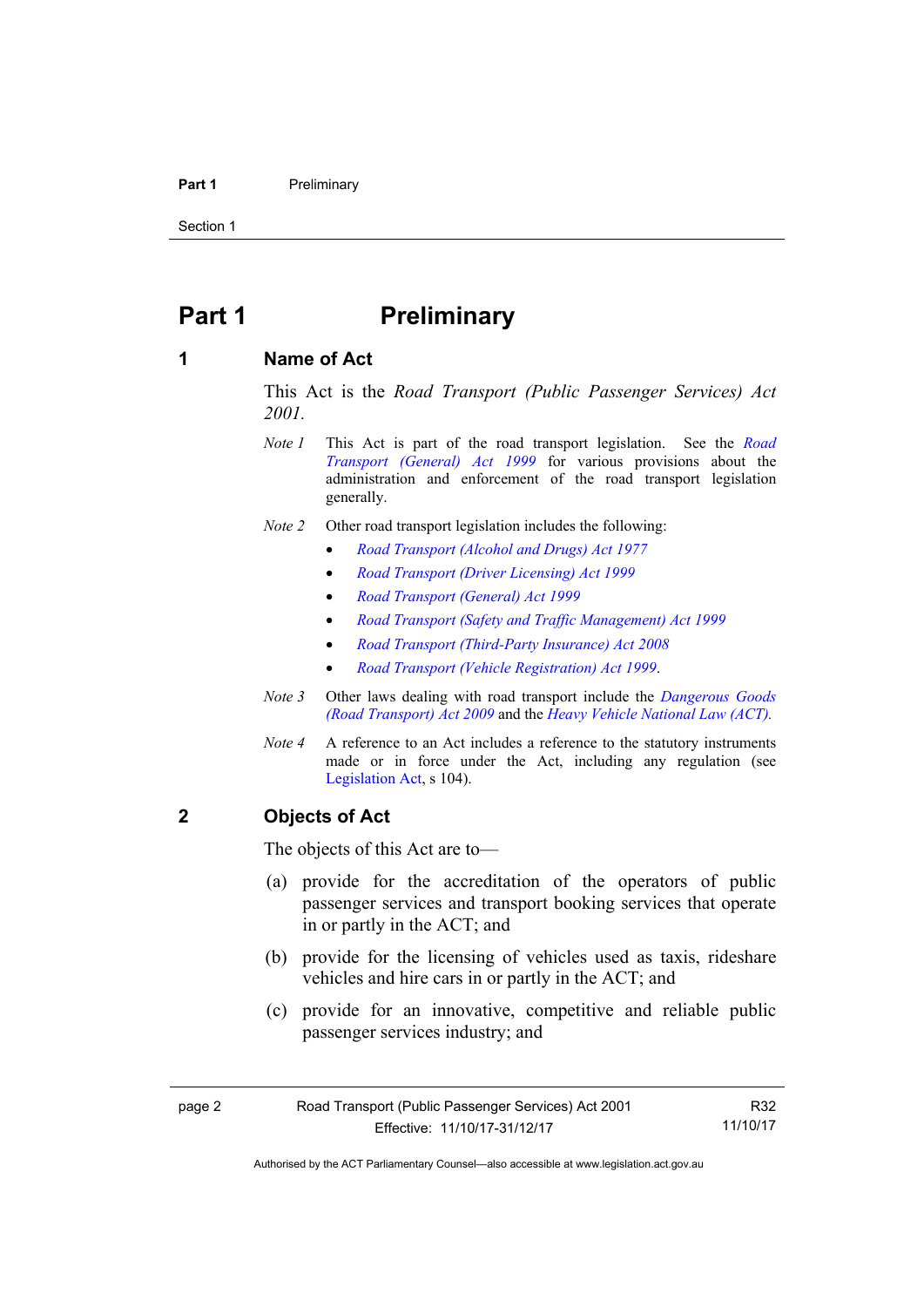- (d) provide a legislative framework that is adaptable to changes in technology and business models; and
- (e) encourage public passenger services that meet the reasonable expectations of the community for safe, responsive, reliable and efficient public passenger services.

#### <span id="page-12-0"></span>**3 Dictionary**

The dictionary at the end of this Act is part of this Act.

*Note 1* The dictionary at the end of this Act defines certain terms used in this Act, and includes references (*signpost definitions*) to other terms defined elsewhere in this Act or in the road transport legislation.

> For example, the signpost definition '*bus service*—see section 11' means that the term 'bus service' is defined in section 11 of this Act.

*Note 2* A definition in the dictionary (including a signpost definition) applies to the entire Act unless the definition, or another provision of the Act, provides otherwise or the contrary intention otherwise appears (see [Legislation Act,](http://www.legislation.act.gov.au/a/2001-14) s  $155$  and s  $156$  (1)).

#### <span id="page-12-1"></span>**4 Notes**

A note included in this Act is explanatory and is not part of this Act.

*Note* See the [Legislation Act](http://www.legislation.act.gov.au/a/2001-14), s 127 (1), (4) and (5) for the legal status of notes.

#### <span id="page-12-2"></span>**4A Offences against Act—application of Criminal Code etc**

Other legislation applies in relation to offences against this Act.

*Note 1 Criminal Code*

The [Criminal Code](http://www.legislation.act.gov.au/a/2002-51), ch 2 applies to the following offences against this Act (see Code, pt 2.1):

- s 32 (Transport booking service must be accredited)
- s 33 (Transport booking service must comply with accreditation conditions)
- s 34 (Pretend to be accredited transport booking service)
- s 36A (Pretend to be affiliated driver)

R32 11/10/17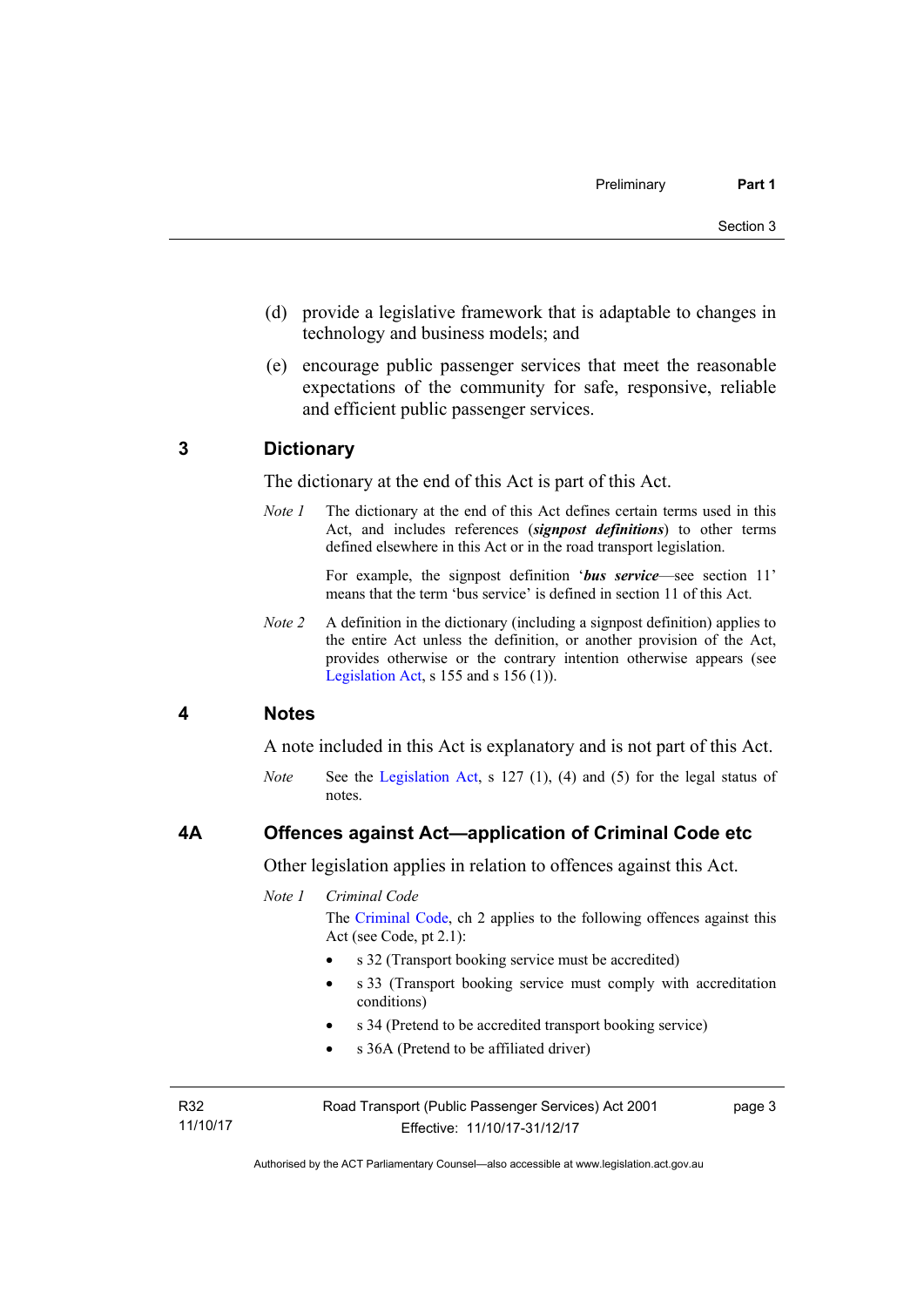#### **Part 1** Preliminary

Section 4A

- s 36D (Pretend to be affiliated operator)
- s 36E (Taxi driver or taxi service operator must be affiliated with transport booking service)
- s 36F (Rideshare driver must be affiliated with transport booking service)
- s 36G (Transport booking service—responsibilities)
- s 60E (Rideshare driver must be accredited)
- s 60F (Pretend to be accredited rideshare driver)
- s 60G (Rideshare driver must not use unlicensed rideshare vehicle)
- s 60L (Pretend vehicle is licensed rideshare vehicle)
- s 60M (Licensed rideshare vehicle not to be used by unlicensed or unaccredited driver)
- s 60N (Licensed rideshare vehicle not to be used unless insured)
- s 64 (Use of vehicles as hire cars)
- s 65 (Pretending vehicles are licensed hire cars)
- s 74 (Unaccredited operators not to operate hire car services)
- s 75 (Pretending to be an accredited hire car service operator)
- s 85 (Use of vehicles for demand responsive services)
- s 86 (Pretending vehicle is demand responsive service vehicle)
- s 91 (Operating demand responsive service without entitlement)
- s 92 (Pretending to be entitled to operate demand responsive service)
- s 111 (Public passenger vehicle insurance compulsory)
- s 112 (Police officer or authorised person may require evidence of public passenger vehicle insurance)
- a provision of pt 9 (Enforcement)
- s 125 (Unauthorised public passenger services).

The chapter sets out the general principles of criminal responsibility (including burdens of proof and general defences), and defines terms used for offences to which the Code applies (eg *conduct*, *intention*, *recklessness* and *strict liability*).

#### *Note 2 Penalty units*

The [Legislation Act](http://www.legislation.act.gov.au/a/2001-14), s 133 deals with the meaning of offence penalties that are expressed in penalty units.

R32 11/10/17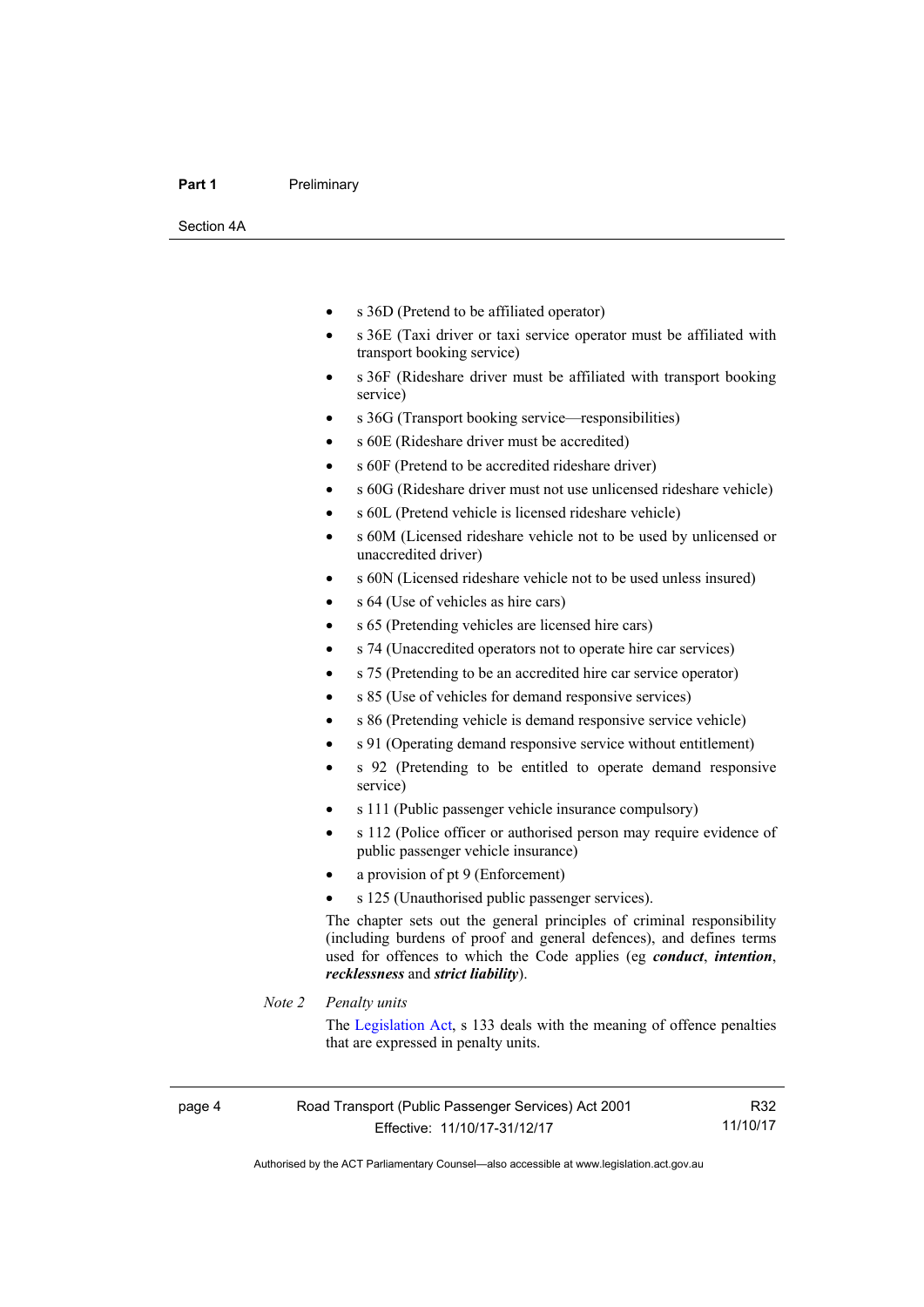#### <span id="page-14-0"></span>**5 Functions of road transport authority**

The functions of the road transport authority under this Act are—

- (a) to administer the accreditation schemes established under this Act for the accreditation of—
	- (i) transport booking services; and
	- (ii) operators of public passenger services; and
- (b) to administer the licensing schemes established under this Act for the licensing of taxis, rideshare vehicles and hire cars; and
- (c) to administer demand responsive service authorisations given under this Act; and
- (d) to keep registers of accreditations given, and licences issued, under this Act: and
- (e) to keep a register of demand responsive service authorisations given under this Act; and
- (f) to provide information about accredited and licensed people, and authorised demand responsive service operators, in accordance with this Act and other laws in force in the ACT; and
- (g) to exercise any other functions given to the authority under this Act.

#### <span id="page-14-1"></span>**6 Registers under this Act**

(1) A register under this Act may include information given to the road transport authority or the Minister under this Act and any other information the authority considers appropriate.

*Note 1* Section 5 (d) and (e) requires registers for the following to be kept:

- accredited bus service operators
- accredited demand responsive service operators
- accredited hire car service operators

R32 11/10/17 page 5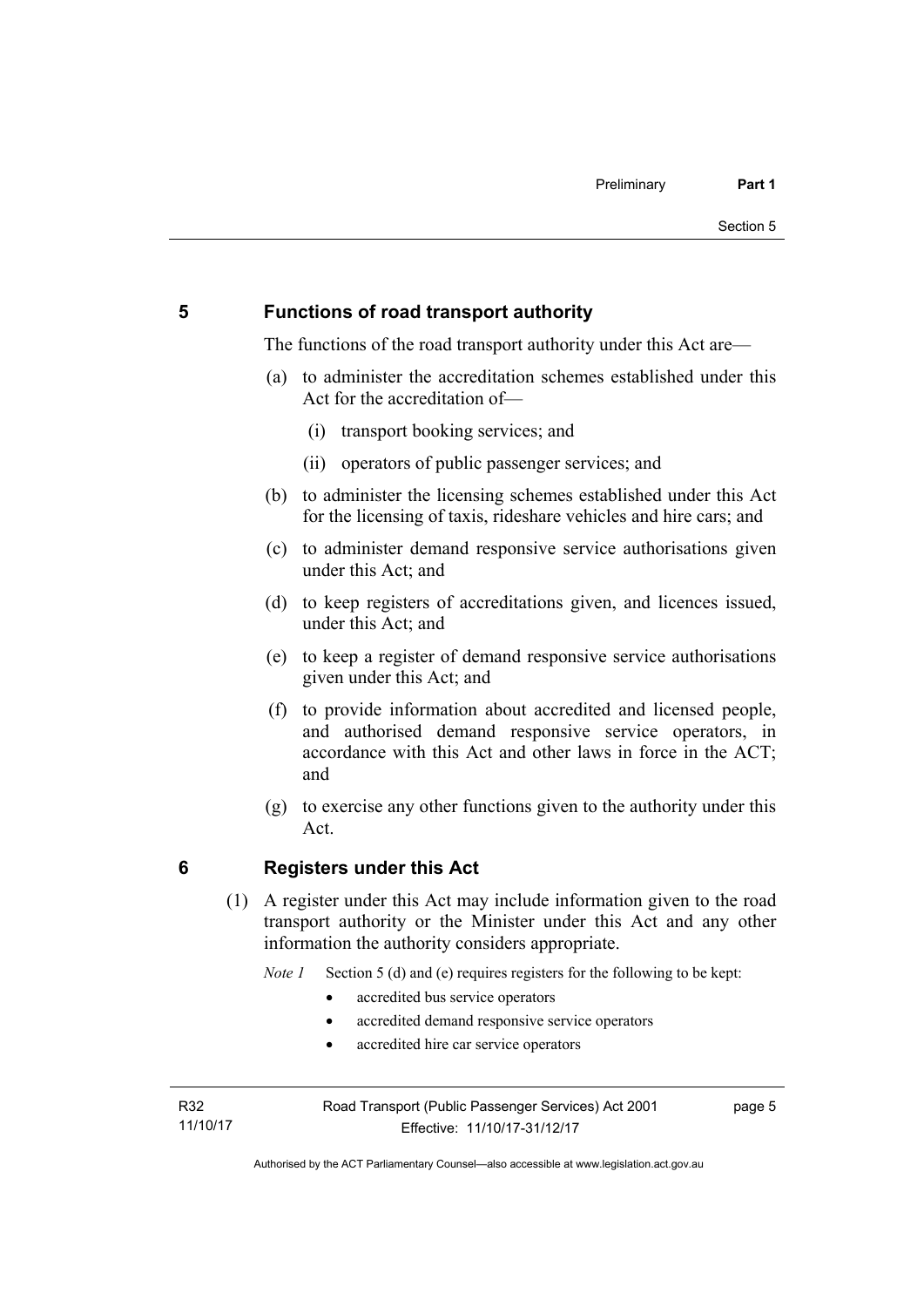Section 7

- accredited rideshare drivers
- accredited taxi service operators
- accredited transport booking services
- demand responsive service authorisations
- hire car licences
- restricted hire car licences
- restricted taxi licences
- rideshare vehicle licences
- taxi licences.

Other registers may be required under the Act.

- *Note 2* A reference to an Act includes a reference to the statutory instruments made or in force under the Act, including any regulation (see [Legislation Act,](http://www.legislation.act.gov.au/a/2001-14) s 104).
- (2) A register may be kept in the form of, or as part of, 1 or more computer databases or in any other form the road transport authority considers appropriate.
- (3) The road transport authority may correct any mistake, error or omission in a register subject to the requirements (if any) prescribed by regulation.
- (4) This section does not limit the functions of the road transport authority in relation to a register.

#### <span id="page-15-0"></span>**7 Security and disclosure of information in registers**

The road transport authority must ensure that information in a register under this Act is kept securely and disclosed only in accordance with this Act or another law in force in the ACT.

- *Note 1* The Territory privacy principles apply to the road transport authority (see *[Information Privacy Act 2014](http://www.legislation.act.gov.au/a/2014-24/default.asp)*, sch 1).
- *Note 2* Access to the register may be sought under the *[Freedom of Information](http://www.legislation.act.gov.au/a/alt_a1989-46co)  [Act 1989](http://www.legislation.act.gov.au/a/alt_a1989-46co)* (which also provides that certain information is exempt from disclosure).

R32 11/10/17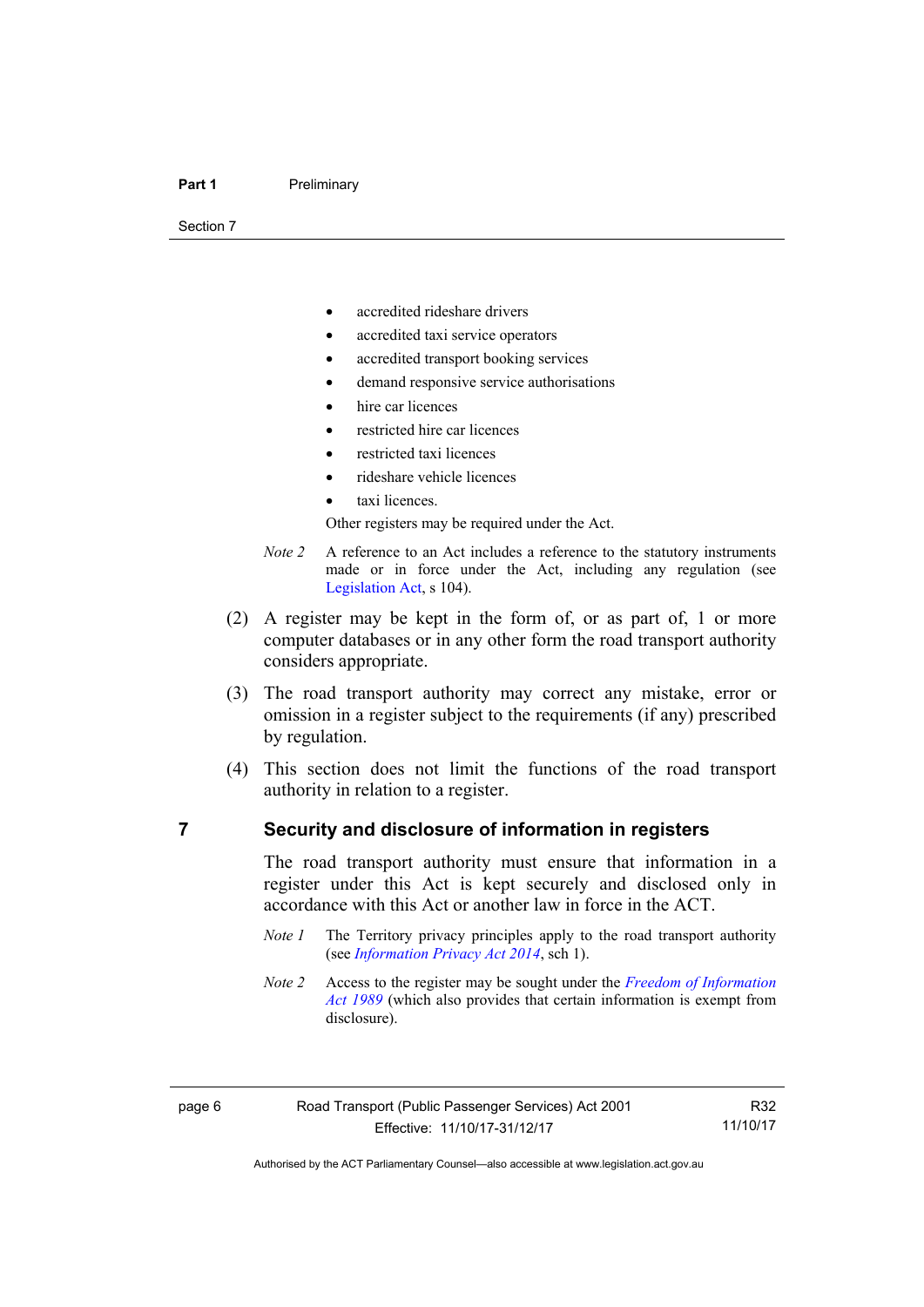#### <span id="page-16-0"></span>**8 Competition and Consumer Act authorisation**

For the *[Competition and Consumer Act 2010](http://www.comlaw.gov.au/Details/C2013C00004)* (Cwlth) and the Competition Code of the Australian Capital Territory, the following are authorised by this Act:

- (a) everything done under this Act;
- (b) all service contracts made under this Act;
- (c) everything done under a service contract, or a provision of a service contract, authorised by this Act.
- *Note 1* For the Competition Code of the Australian Capital Territory, see the *[Competition Policy Reform Act 1996](http://www.legislation.act.gov.au/a/1996-21)*, s 5 and s 10.
- *Note 2* A reference to an Act includes a reference to statutory instruments made or in force under the Act, including regulations (see [Legislation Act,](http://www.legislation.act.gov.au/a/2001-14) s 104).

#### <span id="page-16-1"></span>**9 Combinations of accreditations, authorisations and licences**

This Act does not prevent a person from holding any combination of accreditations, authorisations and licences under this Act.

#### <span id="page-16-2"></span>**10 What is a** *public passenger service***?**

A *public passenger service* is a service for the transport of passengers for a fare or other consideration by public passenger vehicles along a road or road related area.

page 7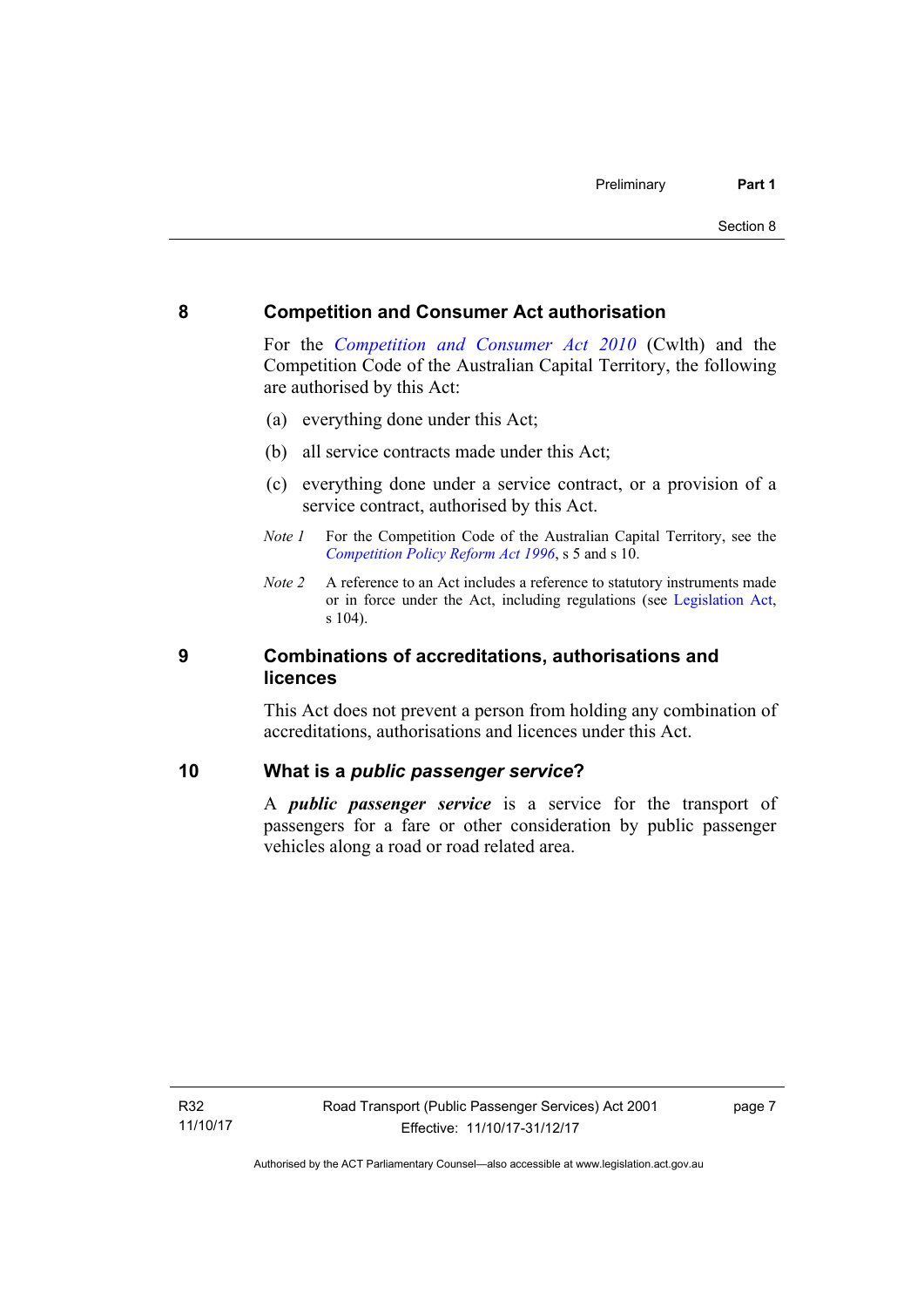**Part 2** Bus services<br>**Division 2.1** Basic concer **Division 2.1** Basic concepts Section 10A

## <span id="page-17-0"></span>**Part 2 Bus services**

## <span id="page-17-1"></span>**Division 2.1 Basic concepts**

### <span id="page-17-2"></span>**10A Meaning of** *bus* **and** *public bus*

In this Act:

*bus*—

- (a) means a motor vehicle built mainly to carry people that seats over 9 adults (including the driver); but
- (b) does not include—
	- (i) a limousine; or
	- (ii) a light rail vehicle.

*public bus* means a bus used to provide a bus service.

#### <span id="page-17-3"></span>**11 Meaning of** *bus service*

A *bus service* is a public passenger service (other than a demand responsive service) operated using buses.

#### <span id="page-17-4"></span>**12 What is a** *regular route service***?**

A bus service is a *regular route service* if it is conducted according to regular routes and timetables, but does not include—

- (a) a bus service designed mainly to transport tourists; or
- (b) a long-distance service.

#### <span id="page-17-5"></span>**13 What is a** *tour and charter service***?**

A bus service is a *tour and charter service* if the bus service is not a regular route service or a long-distance service.

R32 11/10/17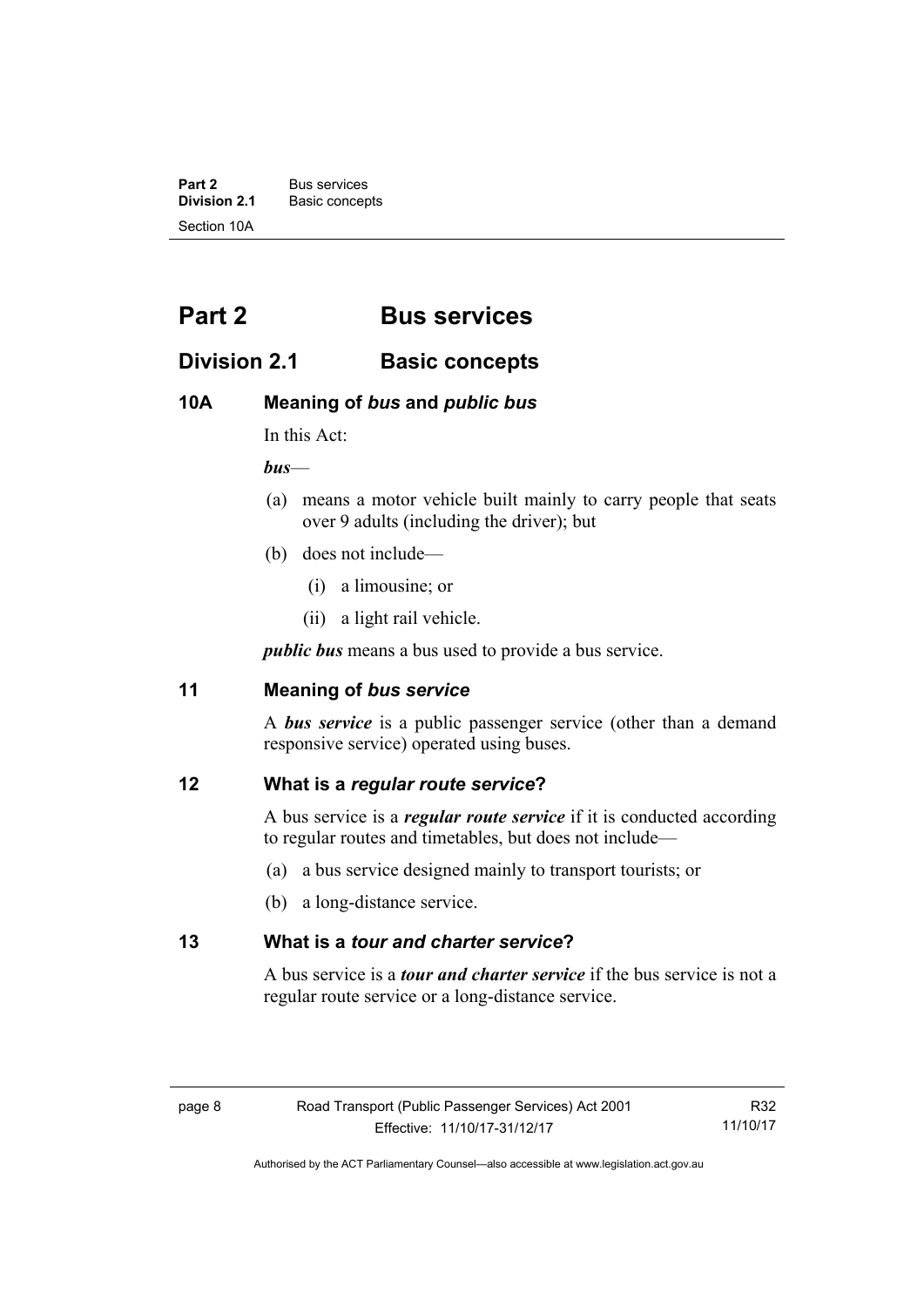A bus service is a *long-distance service* if—

- (a) it is conducted according to regular routes and timetables; and
- (b) each passenger travels at least 40km.

## <span id="page-18-1"></span><span id="page-18-0"></span>**Division 2.2 Accreditation of bus service operators**

#### <span id="page-18-2"></span>**15 Bus operators—purposes of accreditation**

The purpose of accreditation under the regulations to operate a bus service is to ensure that—

- (a) the accredited person has the financial capacity to meet the service standards for the service; and
- (b) the accredited person, and each person who is concerned with, or takes part in, the management of the service, are suitable people to operate the service; and
- (c) the accredited person, and each person who is concerned with, or takes part in, the management of the service, have demonstrated the capacity to comply with the relevant regulations and, in particular, the regulations about—
	- (i) the safety of passengers and the public; and
	- (ii) the maintenance of public buses.

#### <span id="page-18-3"></span>**16 Regulations about accreditation system**

- (1) A regulation may provide a system for the accreditation of operators of bus services, including, for example—
	- (a) the kinds of accreditations; and
	- (b) the bus services that a person who holds a kind of accreditation is entitled to operate; and

page 9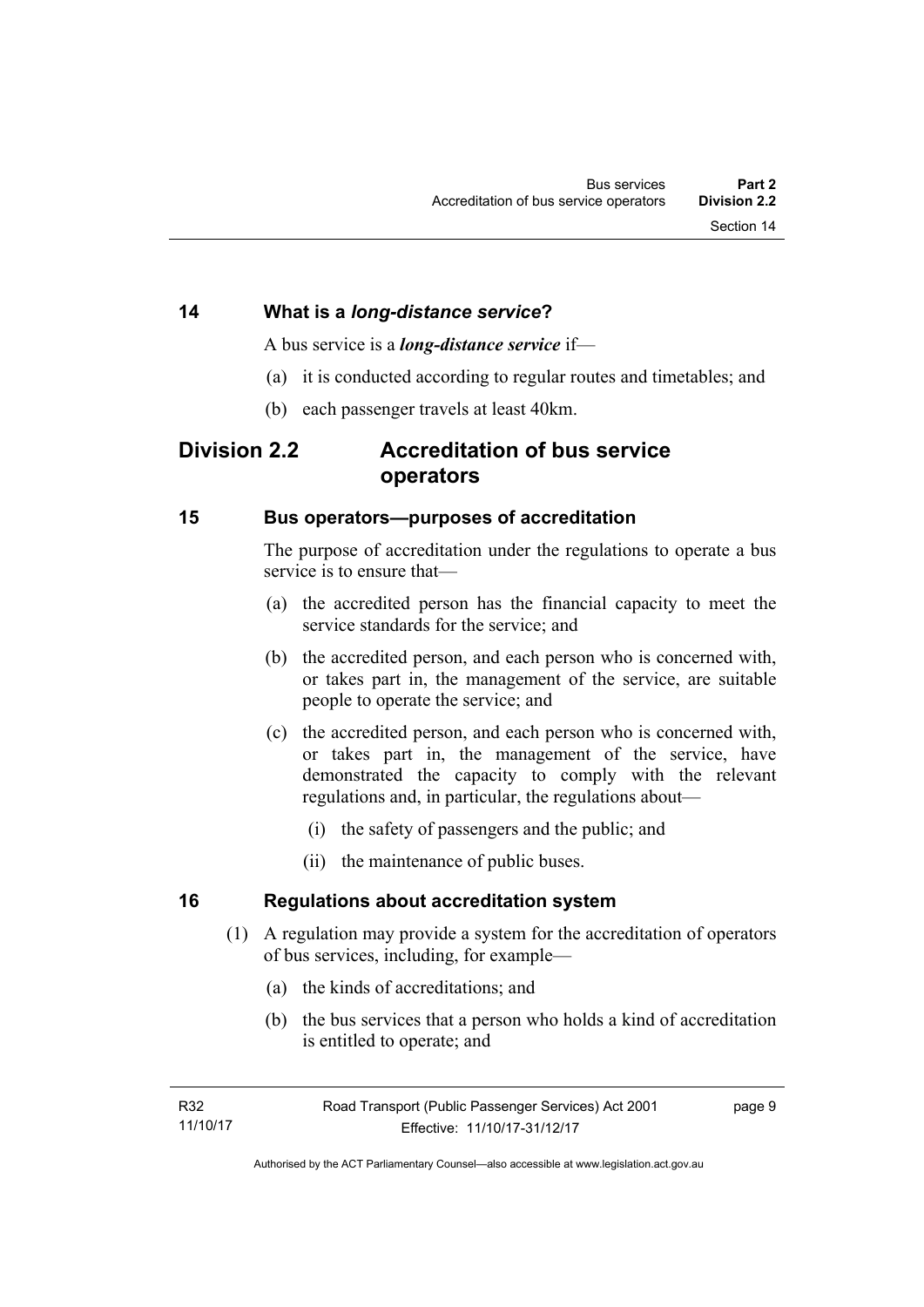- (c) the conditions of accreditations; and
- (d) matters relating to the giving, refusal or surrender of accreditations; and
- (e) the action that may be taken in relation to accreditations in circumstances prescribed by regulation, including—
	- (i) the suspension or cancellation of an accreditation; and
	- (ii) the imposition of a condition on, or the amendment of a condition of, an accreditation; and
	- (iii) an order that an accredited person pay to the Territory an amount of not more than—
		- (A) for an individual—\$5 000; or
		- (B) for a corporation—\$25 000; and
	- (iv) the reprimanding of an accredited person.
- *Note* An example is part of the Act, is not exhaustive and may extend, but does not limit, the meaning of the provision in which it appears (see [Legislation Act,](http://www.legislation.act.gov.au/a/2001-14) s 126 and s 132).
- (2) A regulation may make provision in relation to the accreditation of people to operate bus services, including, for example—
	- (a) requirements about the suitability of the applicant and each person who will be concerned with, or take part in, the management of the services; and
	- (b) capacity to meet service standards; and
	- (c) financial viability.
- (3) For subsection (1) (a), the regulations must provide for the accreditation of people to operate the following kinds of bus services:
	- (a) regular route services;
	- (b) tour and charter services.

| page 10 | Road Transport (Public Passenger Services) Act 2001 | R32      |
|---------|-----------------------------------------------------|----------|
|         | Effective: 11/10/17-31/12/17                        | 11/10/17 |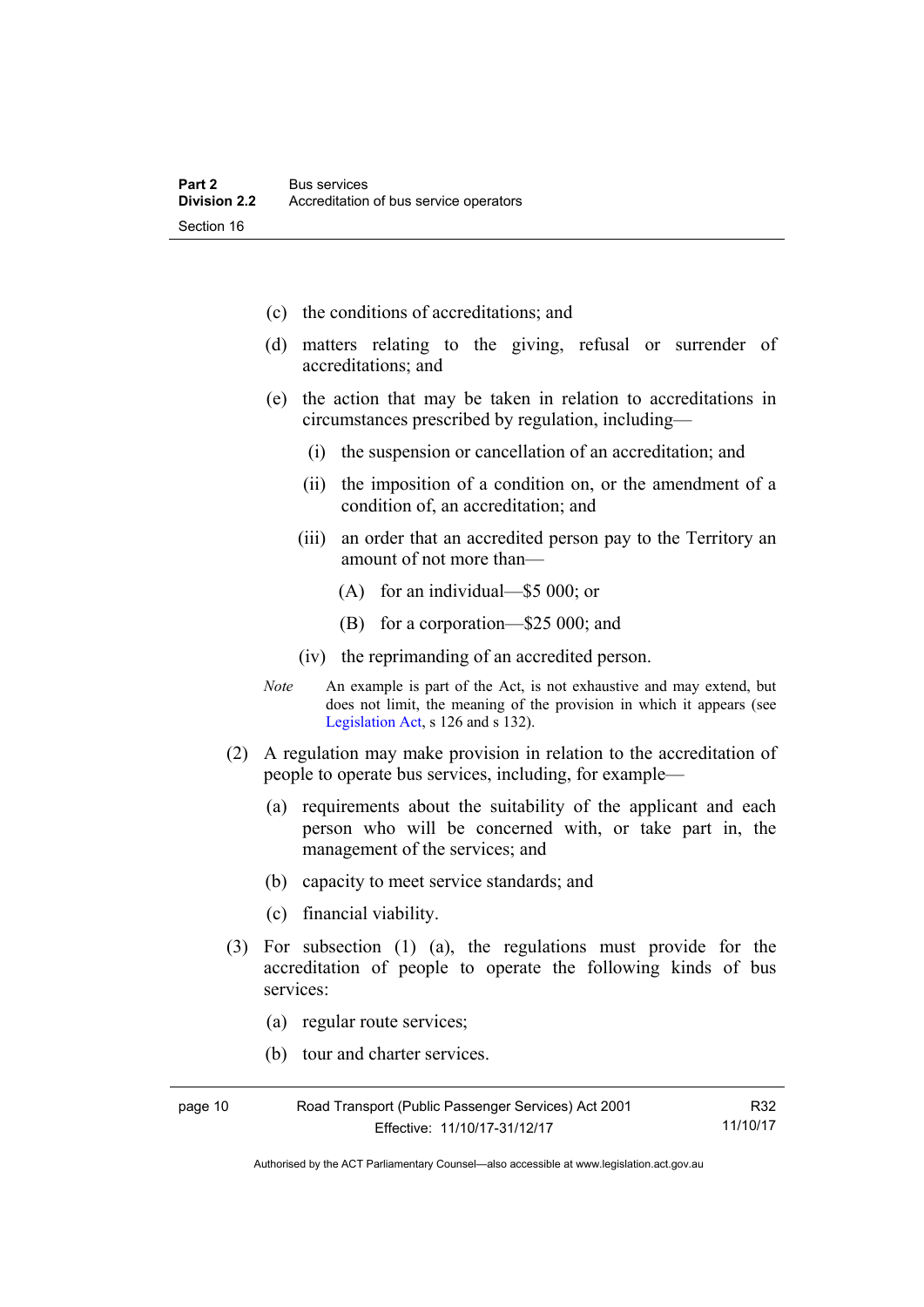(4) However, this section does not require the regulations to provide an accreditation system for all kinds of bus services.

## <span id="page-20-0"></span>**Division 2.3 Service contracts for regular route services**

#### <span id="page-20-1"></span>**17 Service contracts—regular route services**

- (1) The road transport authority may, on behalf of the Territory, enter into a contract (a *service contract*) for the operation of a regular route service with a person accredited to operate regular route services.
- (2) A service contract must state whether the right given under the contract to operate a route is an exclusive right to operate the route or a stated part of the route.
- (3) A service contract may make provision in relation to the operation of a regular route service and the administration of the contract, including, for example—
	- (a) service requirements under the contract; and
	- (b) the transfer, suspension, cancellation and surrender of the contract; and
	- (c) the fees (if any) payable under the contract; and
	- (d) the adjustment of payments and refunds in relation to any contract fees; and
	- (e) financial or other penalties for breaches of the contract; and
	- (f) the records (including accounts) to be made and kept, how they are to be made and kept, and their inspection; and
	- (g) the provision of information and reports to the road transport authority about the regular route service and the verification of the information and reports; and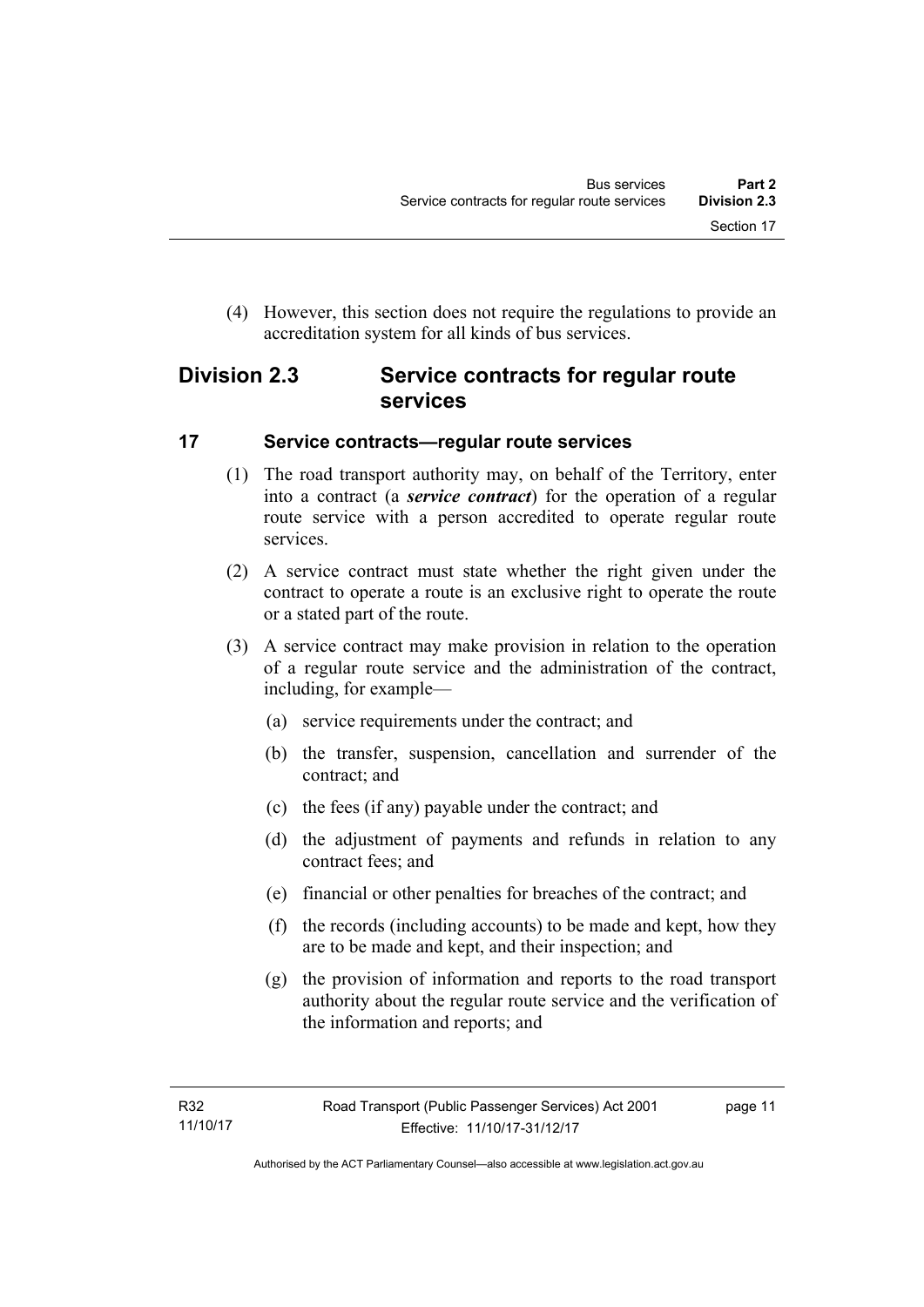- (h) the publication and the collection of fares payable by passengers; and
- (i) the sale of tickets and the conditions under which tickets must be sold; and
- (j) free or reduced fares for travel; and
- (k) the issue and acceptance of free or concession passes.
- *Note* An example is part of the Act, is not exhaustive and may extend, but does not limit, the meaning of the provision in which it appears (see [Legislation Act,](http://www.legislation.act.gov.au/a/2001-14) s 126 and s 132).
- (4) Subsection (3) does not limit the matters about which a service contract may make provision.

## <span id="page-21-0"></span>**Division 2.4 Entitlement to operate certain bus services**

#### <span id="page-21-1"></span>**18 Entitlement to operate regular route services**

- (1) A person is entitled to operate a regular route service, in or partly in the ACT, if—
	- (a) the person is accredited under the regulations to operate regular route services; and
	- (b) the person holds a service contract for the service.
- (2) However, the Territory is entitled to operate a regular route service whether or not the Territory—
	- (a) is accredited under the regulations to operate regular route services; or
	- (b) holds a service contract for the service.
- (3) If the Territory operates a regular route service, part 2 (Bus services) applies in relation to the Territory's operation of the service as if—
	- (a) the Territory were accredited to operate the service; and

| page 12 | Road Transport (Public Passenger Services) Act 2001 | R32      |
|---------|-----------------------------------------------------|----------|
|         | Effective: 11/10/17-31/12/17                        | 11/10/17 |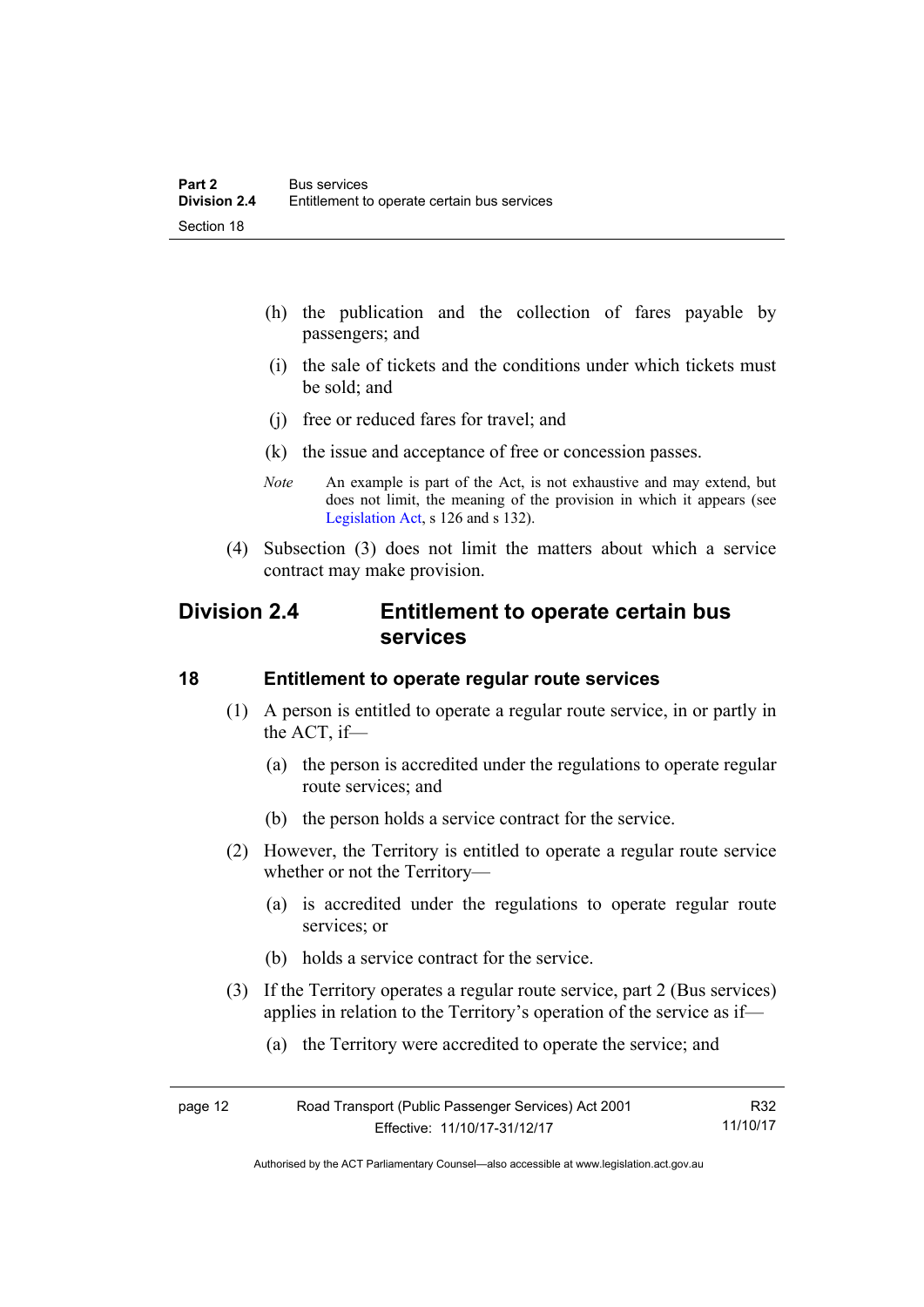- (b) the Territory held a service contract for the service; and
- (c) all necessary changes, and any changes prescribed by regulation, were made.

#### <span id="page-22-0"></span>**19 Entitlement to operate tour and charter services**

- (1) A person is entitled to operate a tour and charter service, in or partly in the ACT, if the person is accredited under the regulations to operate tour and charter services.
- (2) However, the Territory is entitled to operate a tour and charter service, whether or not the Territory is accredited under the regulations to operate tour and charter services.
- (3) If the Territory operates a tour and charter service, part 2 (Bus services) applies in relation to the Territory's operation of the service as if—
	- (a) the Territory were accredited to operate the service; and
	- (b) the Territory held a service contract for the service; and
	- (c) all necessary changes, and any changes prescribed by regulation, were made.

#### <span id="page-22-1"></span>**19A Territory's entitlement to operate bus service**

If the Territory operates a bus service, the territory may operate the service under a name prescribed by regulation.

#### <span id="page-22-2"></span>**20 Unaccredited operators not to operate certain bus services**

(1) A person must not operate, in or partly in the ACT, a regular route service unless the person is accredited under the regulations to operate regular route services.

Maximum penalty: 50 penalty units.

page 13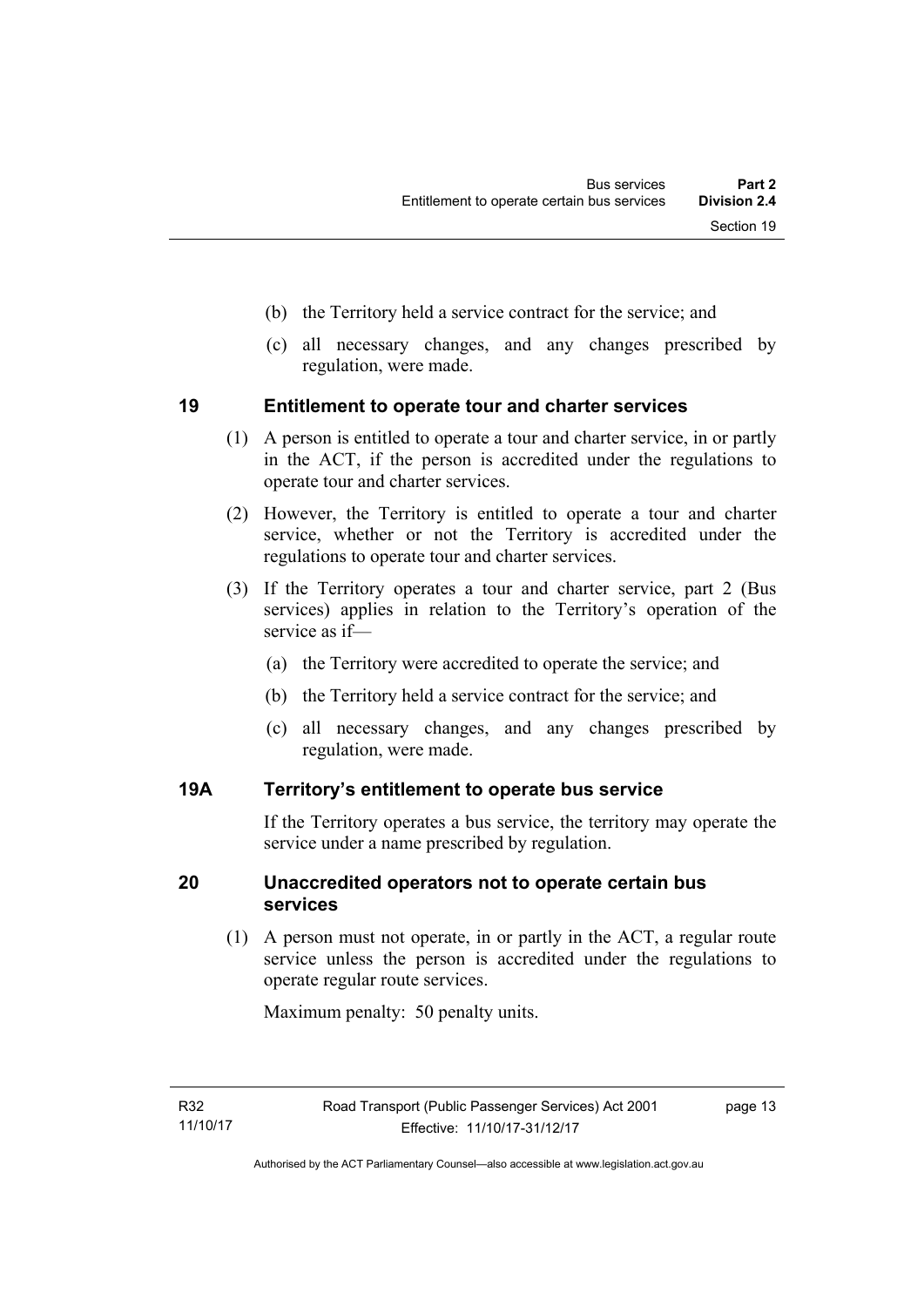(2) A person must not operate, in or partly in the ACT, a tour and charter service unless the person is accredited under the regulations to operate tour and charter services.

Maximum penalty: 50 penalty units.

 (3) This section does not apply to the operation of a bus service by the Territory.

#### <span id="page-23-0"></span>**21 Pretending to be an accredited bus service operator**

A person must not pretend to be accredited under the regulations to operate a bus service.

Maximum penalty: 30 penalty units.

#### <span id="page-23-1"></span>**22 Operators of regular route services to hold service contracts**

(1) A person must not operate, in or partly in the ACT, a regular route service unless the person holds a service contract for the service.

Maximum penalty: 50 penalty units.

- (2) However, if a regular route service is discontinued because of a variation or termination of a service contract, the road transport authority may make arrangements with an appropriately accredited person to operate a temporary regular route service to replace the discontinued service even though the person does not hold a service contract for the replacement service.
- (3) This section does not apply to the operation of a regular route service by the Territory.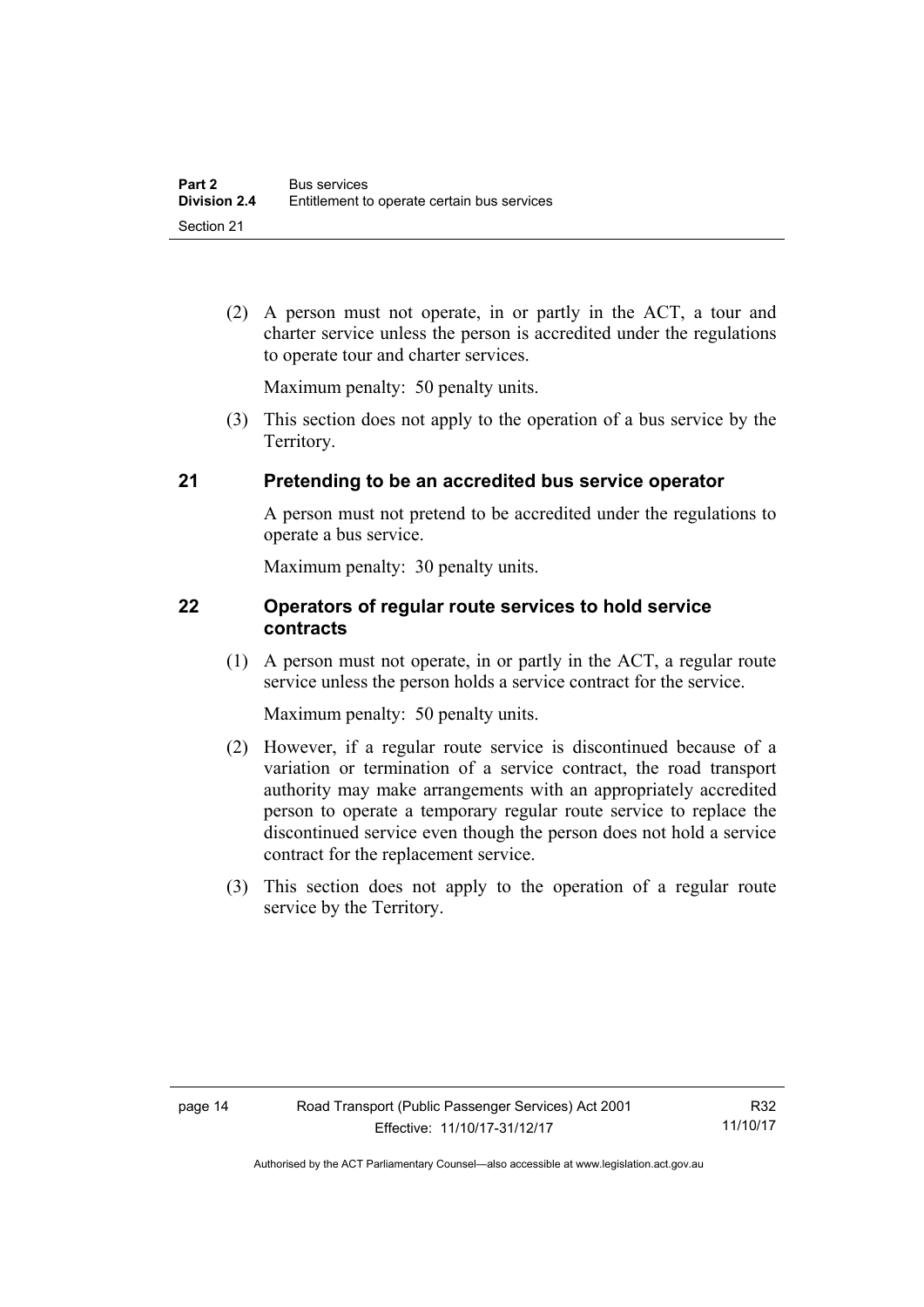## <span id="page-24-0"></span>**Division 2.5 Regulation of bus services**

#### <span id="page-24-1"></span>**23 Regular route services—power to determine maximum fares**

- (1) The Minister may determine maximum fares, and ways of calculating maximum fares, payable by passengers on regular route services.
- (2) A determination is a disallowable instrument.
	- *Note* A disallowable instrument must be notified and presented to the Legislative Assembly, under the [Legislation Act.](http://www.legislation.act.gov.au/a/2001-14)

#### <span id="page-24-2"></span>**24 Regulations about operation of bus services by accredited people**

A regulation may make provision in relation to the operation of bus services by accredited bus service operators, including, for example—

- (a) the conduct of bus services, including, for example—
	- (i) the safety of passengers (including, for example, by the use of particular kinds of security devices) and the public; and
	- (ii) the qualifications, training and experience of bus drivers and other people providing services on behalf of accredited bus service operators; and
	- (iii) maximum driving times and minimum rest times of bus drivers; and
	- (iv) insurance; and
	- (v) the issue of tickets; and
	- (vi) customer complaints and inquiries; and
- (b) the preparation and publication of, and compliance with, timetables for regular route services; and

page 15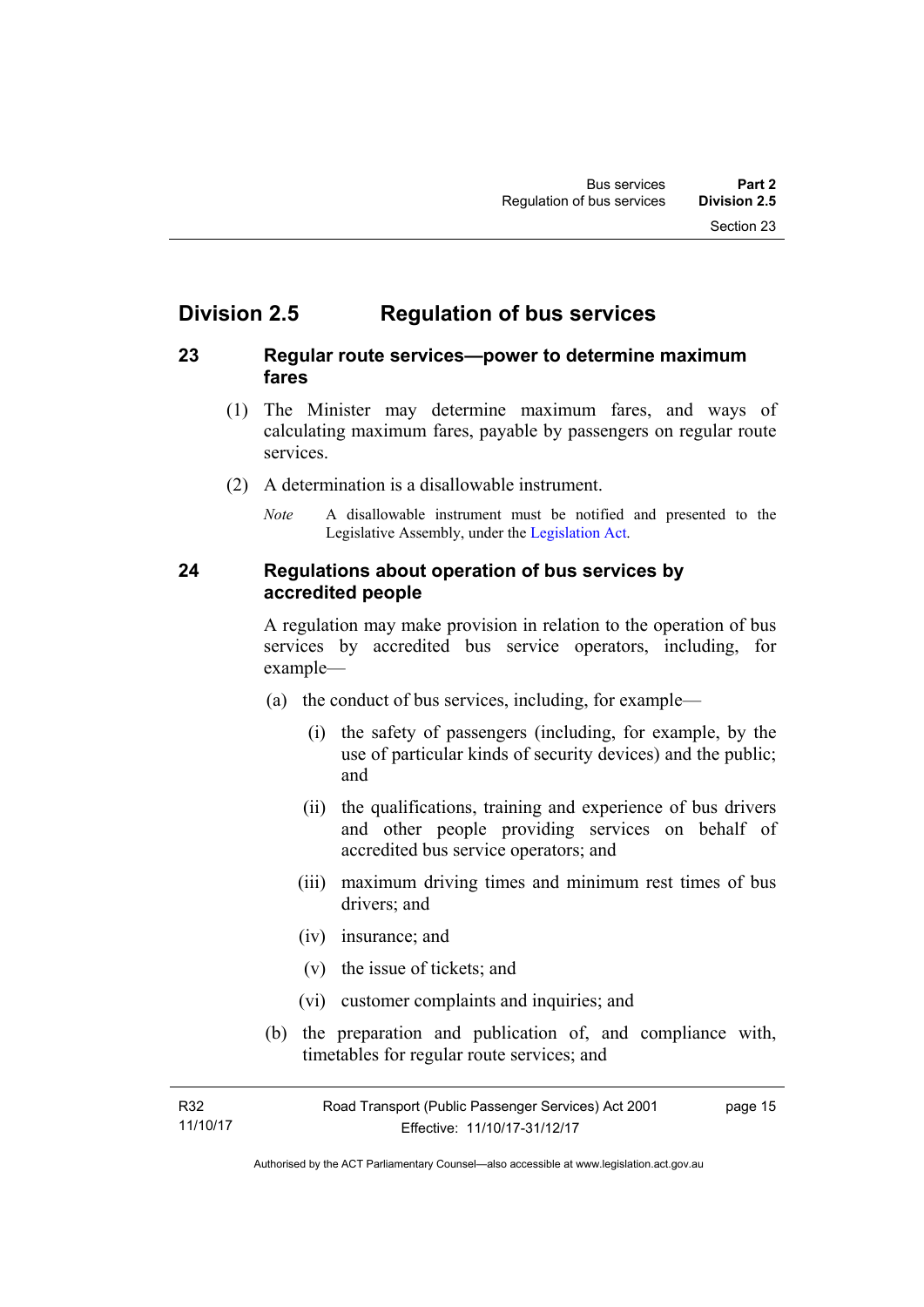- (c) the obligations of drivers of public buses and other people providing services on behalf of accredited bus service operators; and
- (d) the requirements that public buses, and their equipment and fittings (internal and external), must comply with; and
- (e) the maintenance and cleaning of public buses; and
- (f) maintenance, parking and other facilities for public buses; and
- (g) the making and keeping of records and their inspection; and
- (h) the auditing of records and systems; and
- (i) requirements for display of accreditation numbers on advertisements for the service; and
- (j) the provision of information and reports to the road transport authority.
- *Note* An example is part of the Act, is not exhaustive and may extend, but does not limit, the meaning of the provision in which it appears (see [Legislation Act,](http://www.legislation.act.gov.au/a/2001-14) s 126 and s 132).

#### <span id="page-25-0"></span>**25 Regulations about operation of public buses**

A regulation may make provision in relation to the operation of public buses, including, for example—

- (a) the regulation or prohibition of the use of public buses on certain roads or road related areas; and
- (b) the picking-up and dropping-off of passengers and other matters relating to the transport of passengers; and
- (c) the records to be made and kept by, how they are to be made and kept, and their inspection; and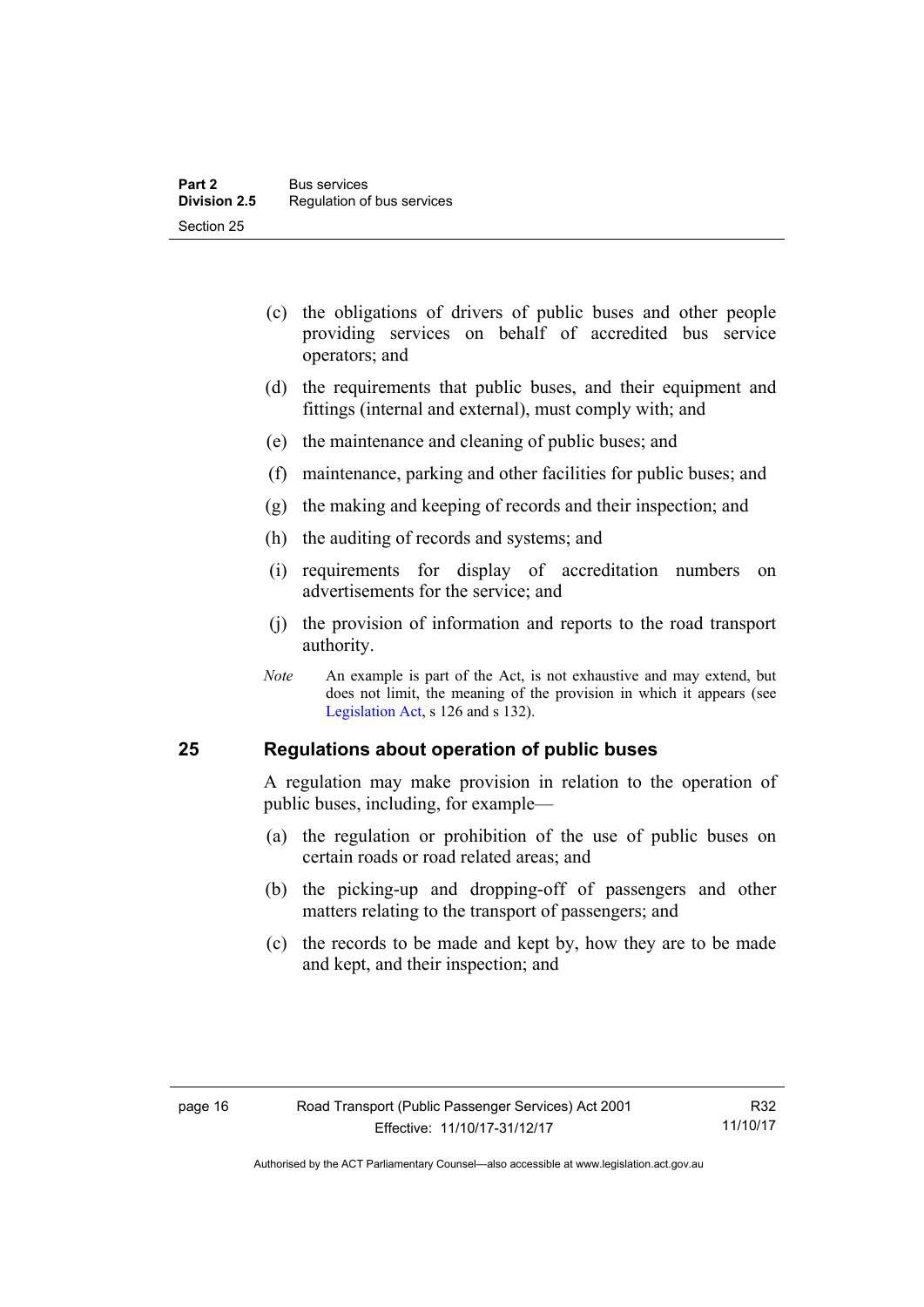- (d) the transport of passengers' luggage or other goods, and animals; and
- (e) the regulation or prohibition of the transport of passengers standing in or on any part of a public bus; and
- (f) the maximum speed of public buses; and
- (g) the prohibition of anyone from soliciting for passengers or for a hiring; and
- (h) the design, equipment and fittings (internal or external) of public buses; and
- (i) the sections, terminal points and bus stops on bus routes; and
- (j) the regulation or prohibition of notices, signs and advertisements inside or on the outside of public buses.
- *Note* An example is part of the Act, is not exhaustive and may extend, but does not limit, the meaning of the provision in which it appears (see [Legislation Act,](http://www.legislation.act.gov.au/a/2001-14) s 126 and s 132).

#### <span id="page-26-0"></span>**26 Regulations about bus drivers**

A regulation may make provision in relation to drivers of public buses, including, for example—

- (a) the powers, duties and conduct of drivers; and
- (b) how drivers must dress.
- *Note* An example is part of the Act, is not exhaustive and may extend, but does not limit, the meaning of the provision in which it appears (see [Legislation Act,](http://www.legislation.act.gov.au/a/2001-14) s 126 and s 132).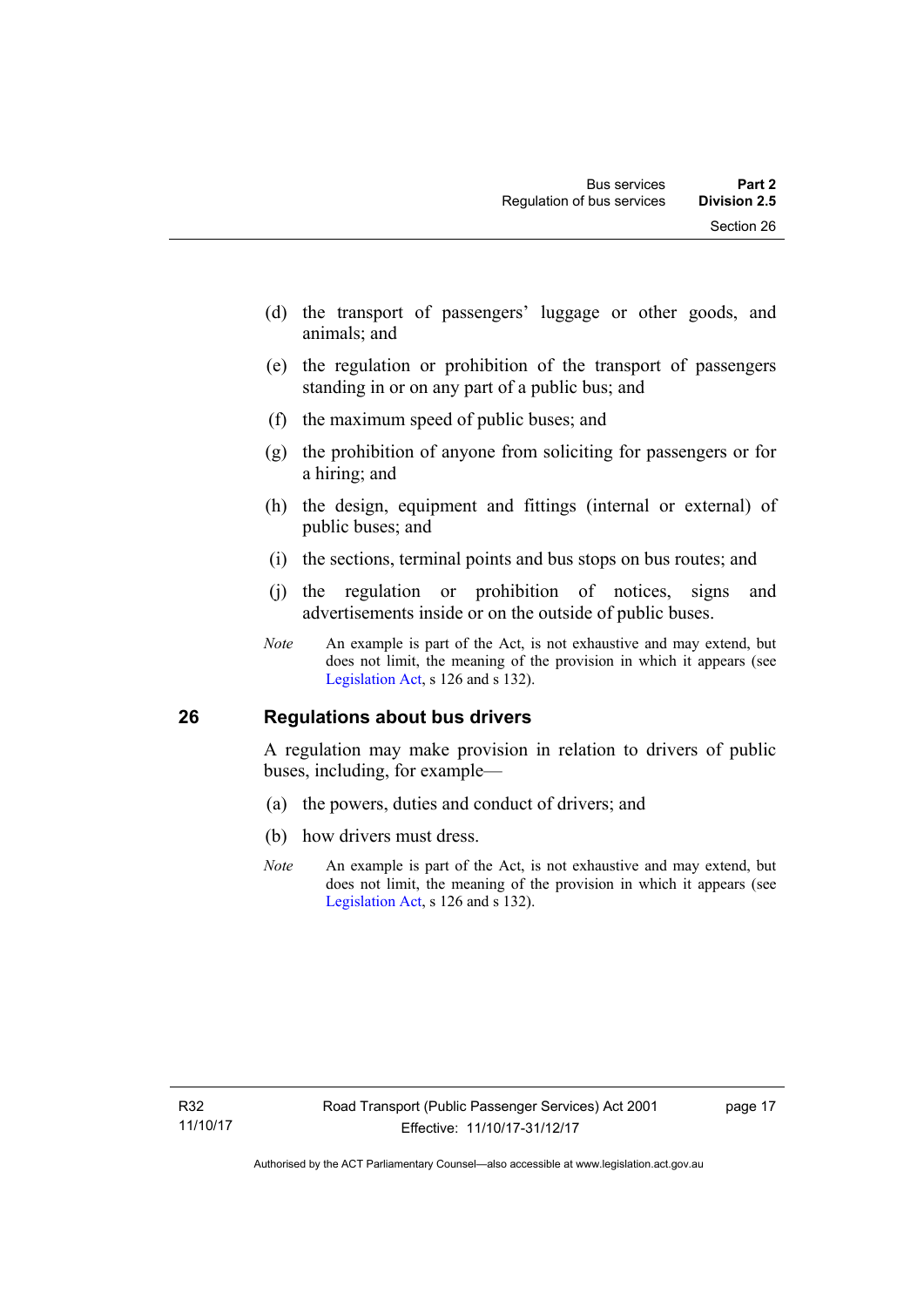#### <span id="page-27-0"></span>**27 Regulations about conduct of passengers**

A regulation may make provision in relation to the conduct of passengers on public buses, including, for example—

- (a) the regulation or prohibition of eating and drinking; and
- (b) the authority of public bus drivers, police officers and authorised people to direct people contravening a regulation to leave a bus and to remove them if they fail to leave.
- *Note* An example is part of the Act, is not exhaustive and may extend, but does not limit, the meaning of the provision in which it appears (see [Legislation Act,](http://www.legislation.act.gov.au/a/2001-14) s 126 and s 132).

page 18 Road Transport (Public Passenger Services) Act 2001 Effective: 11/10/17-31/12/17

R32 11/10/17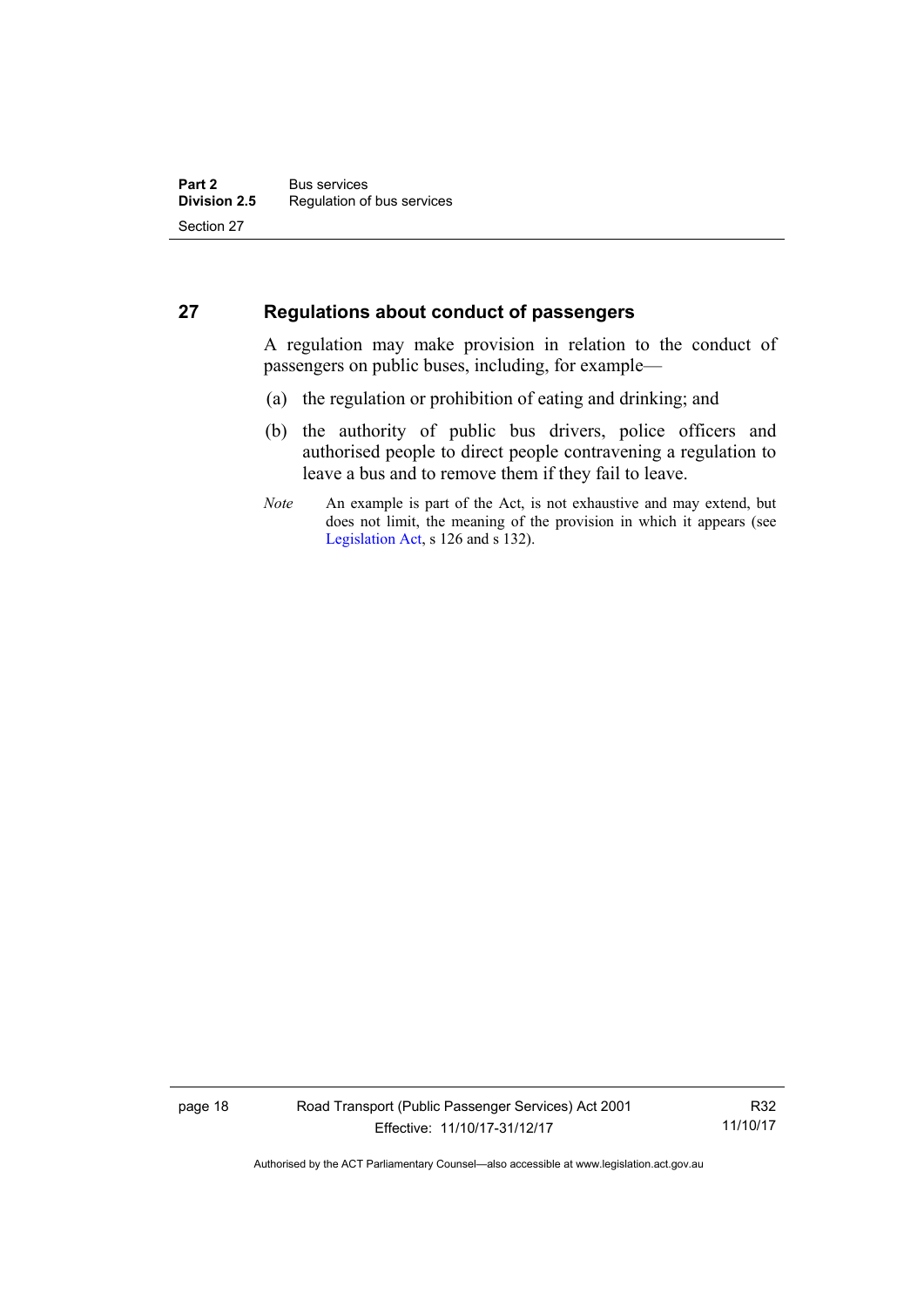<span id="page-28-0"></span>**Part 3 Transport booking services** 

## <span id="page-28-1"></span>**Division 3.1 Basic concepts**

#### <span id="page-28-2"></span>**28 Meaning of** *transport booking service*

In this Act:

#### *transport booking service*—

- (a) means a person who—
	- (i) accepts bookings from people for bookable vehicles; and
	- (ii) communicates the bookings to bookable vehicle drivers; but
- (b) does not include—
	- (i) a person who is a bookable vehicle driver if the booking is for the driver; or
	- (ii) a person prescribed by regulation to not be a transport booking service.
- *Note Person* includes a corporation as well as an individual (see Legislation [Act](http://www.legislation.act.gov.au/a/2001-14), s 160).

#### <span id="page-28-3"></span>**29 Meaning of** *bookable vehicle* **and** *bookable vehicle driver*

In this Act:

*bookable vehicle* means—

- (a) a taxi; or
- (b) a rideshare vehicle; or
- (c) a hire car.
- *Note Taxi*—see s 45. *Rideshare vehicle*—see s 60A. *Hire car*—see s 67.

R32 11/10/17 page 19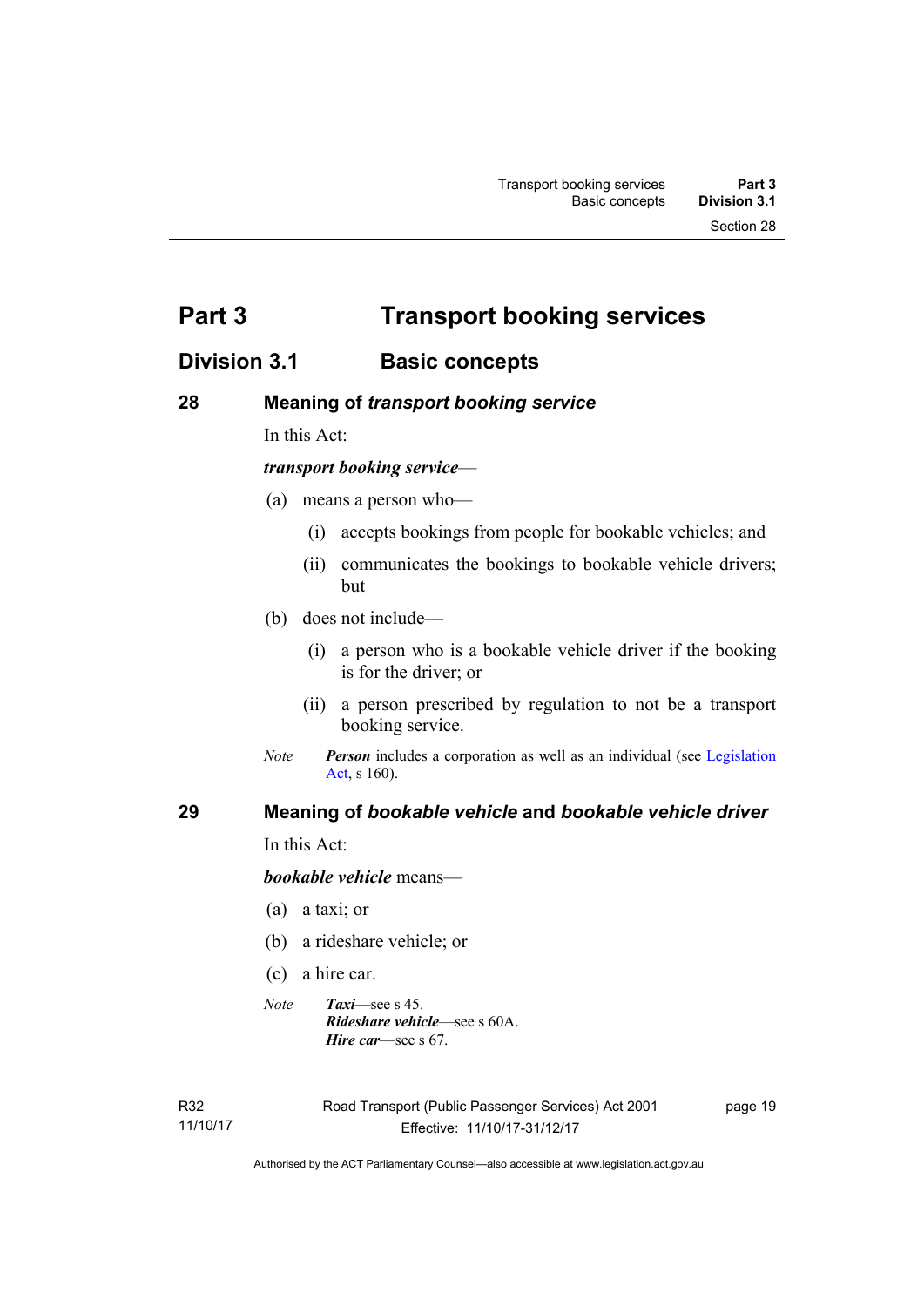#### *bookable vehicle driver* means—

- (a) a taxi driver; or
- (b) a rideshare driver; or
- (c) a hire car driver.
- *Note Rideshare driver*—see s 60A. *Taxi driver*—see the dictionary.

## <span id="page-29-0"></span>**Division 3.2 Transport booking service accreditation**

#### <span id="page-29-1"></span>**30 Transport booking service—purpose of accreditation**

The purpose of accrediting a transport booking service is to ensure that the transport booking service, and each person who is concerned with, or takes part in, the management of the transport booking service—

- (a) is suitable to operate the transport booking service; and
- (b) has demonstrated capacity to comply with this Act.
- *Note* A reference to an Act includes a reference to the statutory instruments made or in force under the Act, including any regulation (see [Legislation Act,](http://www.legislation.act.gov.au/a/2001-14) s 104).

#### <span id="page-29-2"></span>**31 Transport booking service—regulations about accreditation**

- (1) A regulation may provide a system for the accreditation of transport booking services, including, for example—
	- (a) the conditions of an accreditation; and
	- (b) matters relating to the issuing, refusal or surrender of an accreditation; and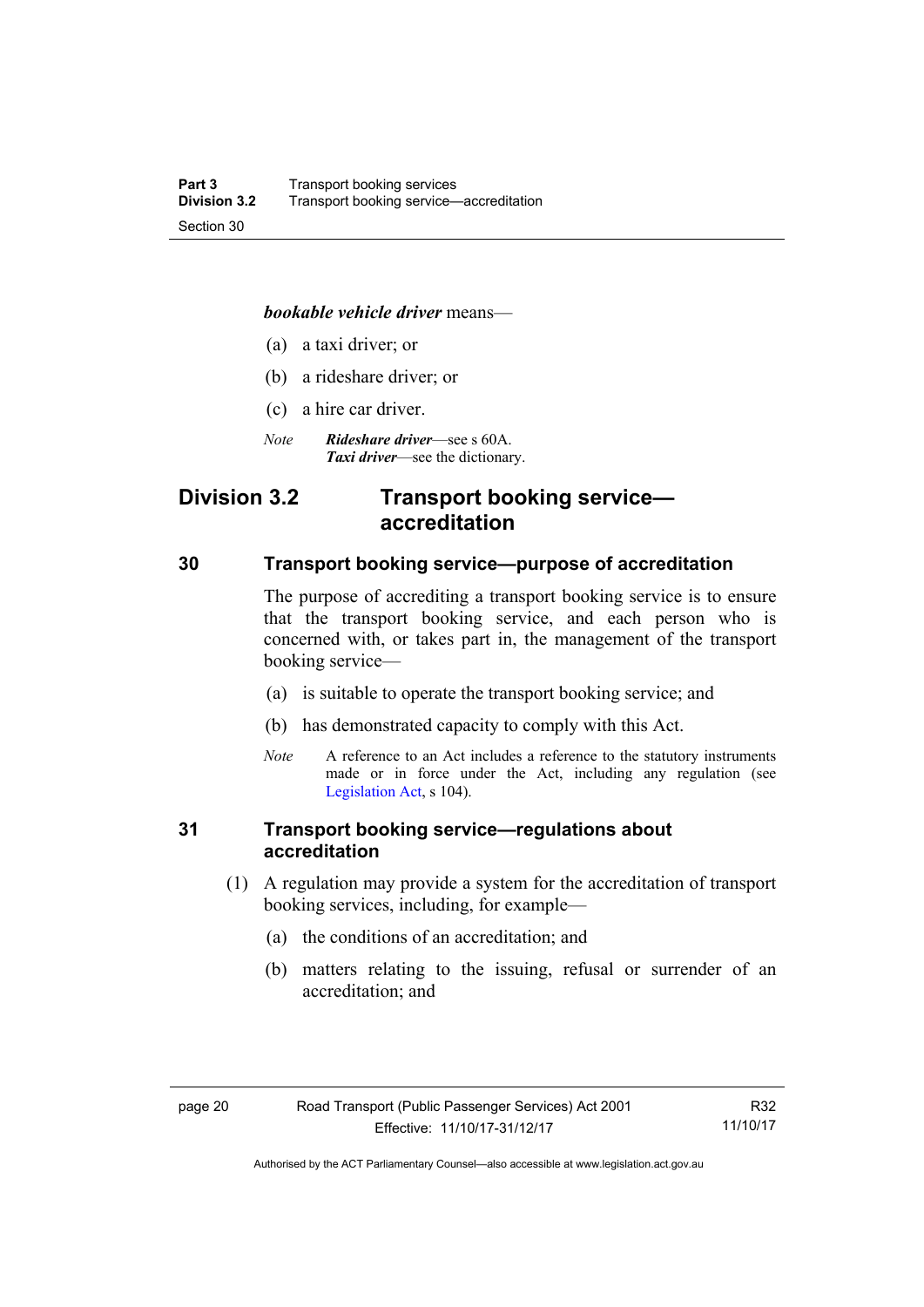- (c) the action that may be taken in relation to an accredited transport booking service in circumstances prescribed by regulation, including—
	- (i) the suspension or cancellation of an accreditation; and
	- (ii) the imposition of a condition on, or the amendment of a condition of, an accreditation; and
	- (iii) an order that an accredited transport booking service pay to the Territory an amount of not more than—
		- (A) for an individual—\$5 000; or
		- (B) for a corporation—\$25 000; and
	- (iv) the reprimanding of an accredited transport booking service.
- *Note* An example is part of the Act, is not exhaustive and may extend, but does not limit, the meaning of the provision in which it appears (see [Legislation Act,](http://www.legislation.act.gov.au/a/2001-14) s 126 and s 132).
- (2) A regulation may make provision about the accreditation of transport booking services, including, for example—
	- (a) requirements about the suitability of the applicant and each person who is to be concerned with, or take part in, the management of the transport booking service; and
	- (b) capacity to meet service standards.

#### <span id="page-30-0"></span>**32 Transport booking service must be accredited**

- (1) A person commits an offence if the person—
	- (a) operates a transport booking service; and
	- (b) is not an accredited transport booking service.

Maximum penalty: 50 penalty units.

(2) An offence against this section is a strict liability offence.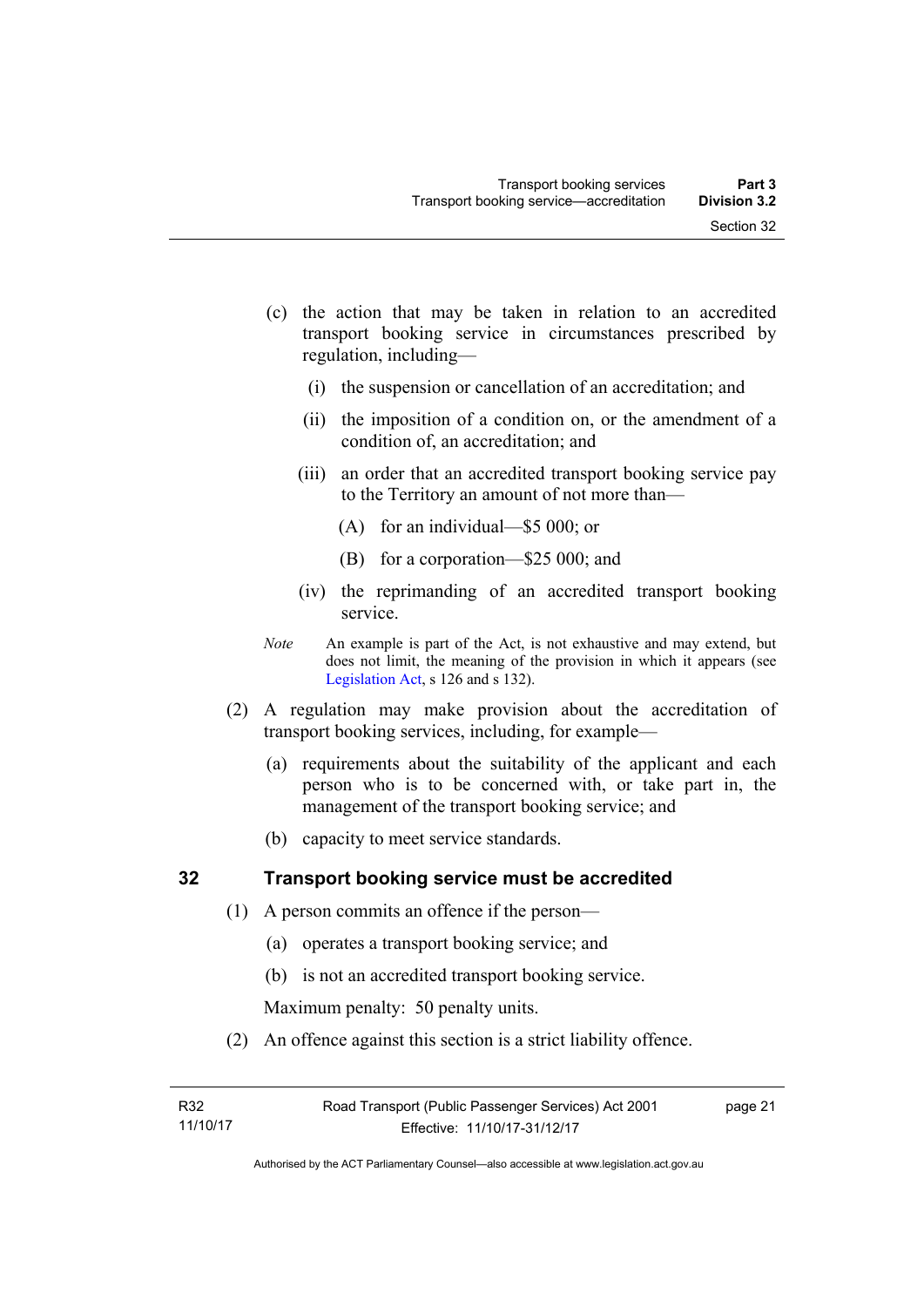#### <span id="page-31-0"></span>**33 Transport booking service must comply with accreditation conditions**

- (1) A person commits an offence if the person—
	- (a) is an accredited transport booking service; and
	- (b) fails to comply with a condition of the accreditation.

Maximum penalty: 50 penalty units.

(2) An offence against this section is a strict liability offence.

#### <span id="page-31-1"></span>**34 Pretend to be accredited transport booking service**

A person commits an offence if the person pretends to be an accredited transport booking service.

Maximum penalty: 30 penalty units.

## <span id="page-31-2"></span>**Division 3.3 Transport booking service—affiliated drivers and affiliated operators**

#### <span id="page-31-3"></span>**35 Meaning of** *affiliated driver*

In this Act:

*affiliated driver*, for a transport booking service, means a bookable vehicle driver who has an affiliated driver agreement with the booking service.

*Note* A rideshare driver must be an affiliated driver (see s 36F).

#### <span id="page-31-4"></span>**36 Meaning of** *affiliated driver agreement*

In this Act:

*affiliated driver agreement* means an agreement between a bookable vehicle driver and a transport booking service for—

 (a) the transport booking service to provide a booking service for the driver; and

| page 22 | Road Transport (Public Passenger Services) Act 2001 | R32      |
|---------|-----------------------------------------------------|----------|
|         | Effective: 11/10/17-31/12/17                        | 11/10/17 |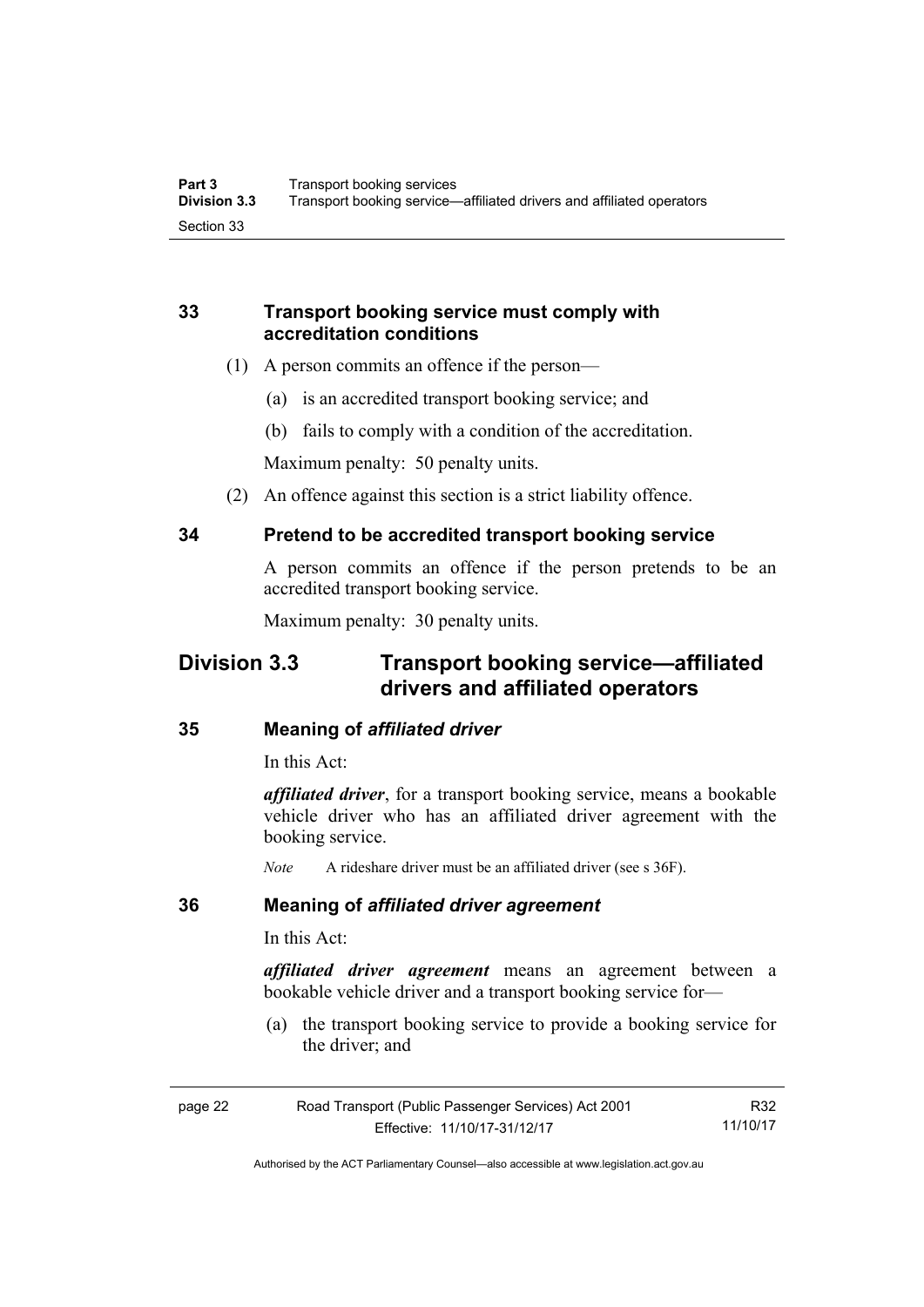(b) the driver to provide a taxi service, rideshare service or hire car service using a stated bookable vehicle via the booking service.

#### <span id="page-32-0"></span>**36A Pretend to be affiliated driver**

(1) A person commits an offence if the person pretends to be an affiliated driver for a transport booking service.

Maximum penalty: 30 penalty units.

(2) An offence against this section is a strict liability offence.

### <span id="page-32-1"></span>**36B Meaning of** *affiliated operator*

In this Act:

*affiliated operator*, for a transport booking service, means a taxi service operator, or hire care service operator, who has an affiliated operator agreement with the booking service.

#### <span id="page-32-2"></span>**36C Meaning of** *affiliated operator agreement*

In this Act:

*affiliated operator agreement* means an agreement between a taxi service operator, or hire care service operator, and a transport booking service for—

- (a) the transport booking service to provide a booking service for drivers for the operator's service; and
- (b) the taxi service operator, or hire care service operator, to operate the taxi service, or hire car service, using stated drivers and stated vehicles, via the booking service.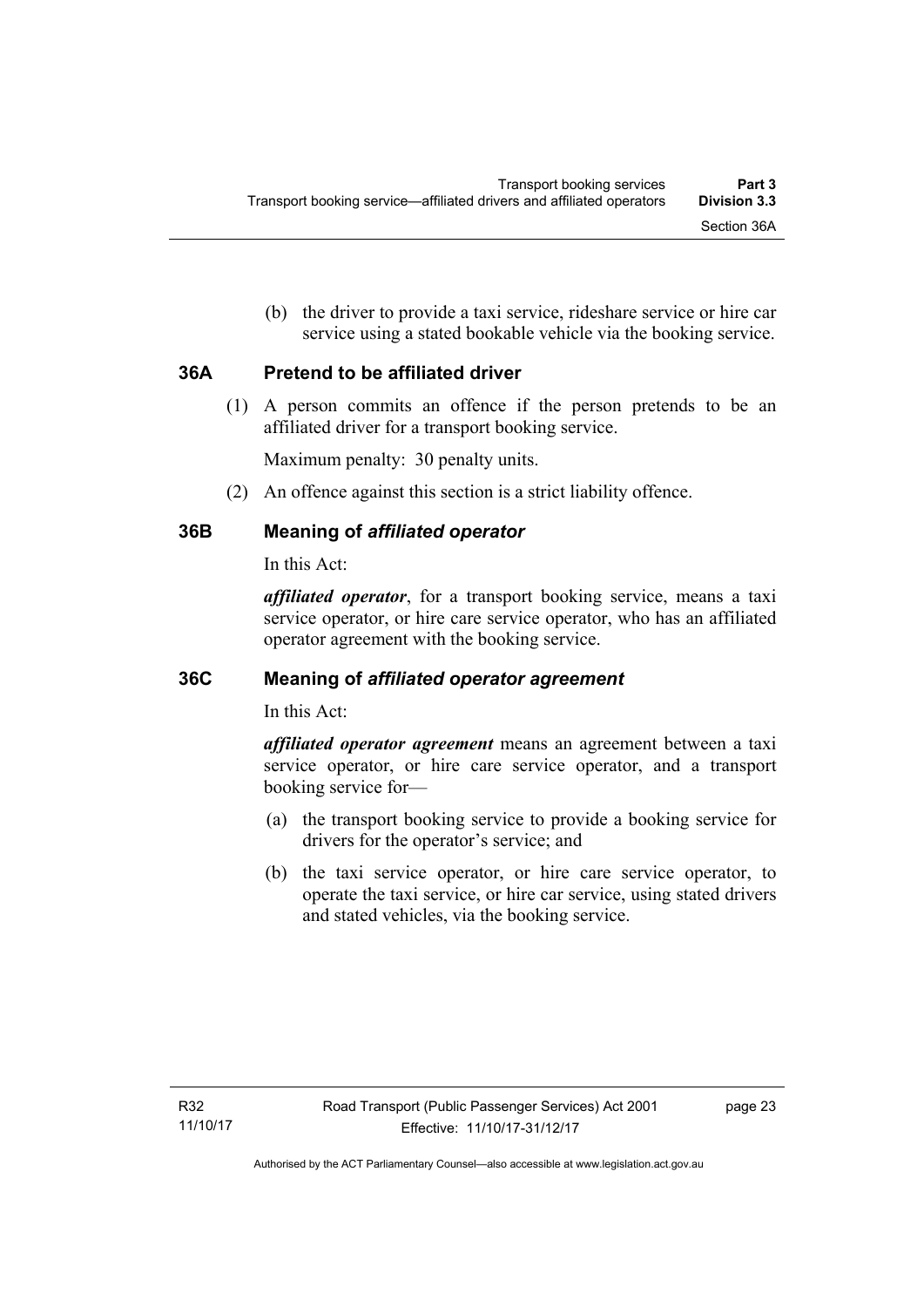#### <span id="page-33-0"></span>**36D Pretend to be affiliated operator**

 (1) A person commits an offence if the person pretends to be an affiliated operator for a transport booking service.

Maximum penalty: 30 penalty units.

(2) An offence against this section is a strict liability offence.

#### <span id="page-33-1"></span>**36E Taxi driver or taxi service operator must be affiliated with transport booking service**

- (1) A person commits an offence if—
	- (a) the person is a taxi driver for a taxi service; and
	- (b) the person is not an affiliated driver for a transport booking service; and
	- (c) the taxi service operator is not—
		- (i) an affiliated operator for a transport booking service; or
		- (ii) an independent taxi service operator.

Maximum penalty: 50 penalty units.

- (2) A person commits an offence if the person—
	- (a) operates a taxi service; and
	- (b) is not either—
		- (i) an affiliated operator for a transport booking service; or
		- (ii) an independent taxi service operator.

Maximum penalty: 50 penalty units.

(3) An offence against this section is a strict liability offence.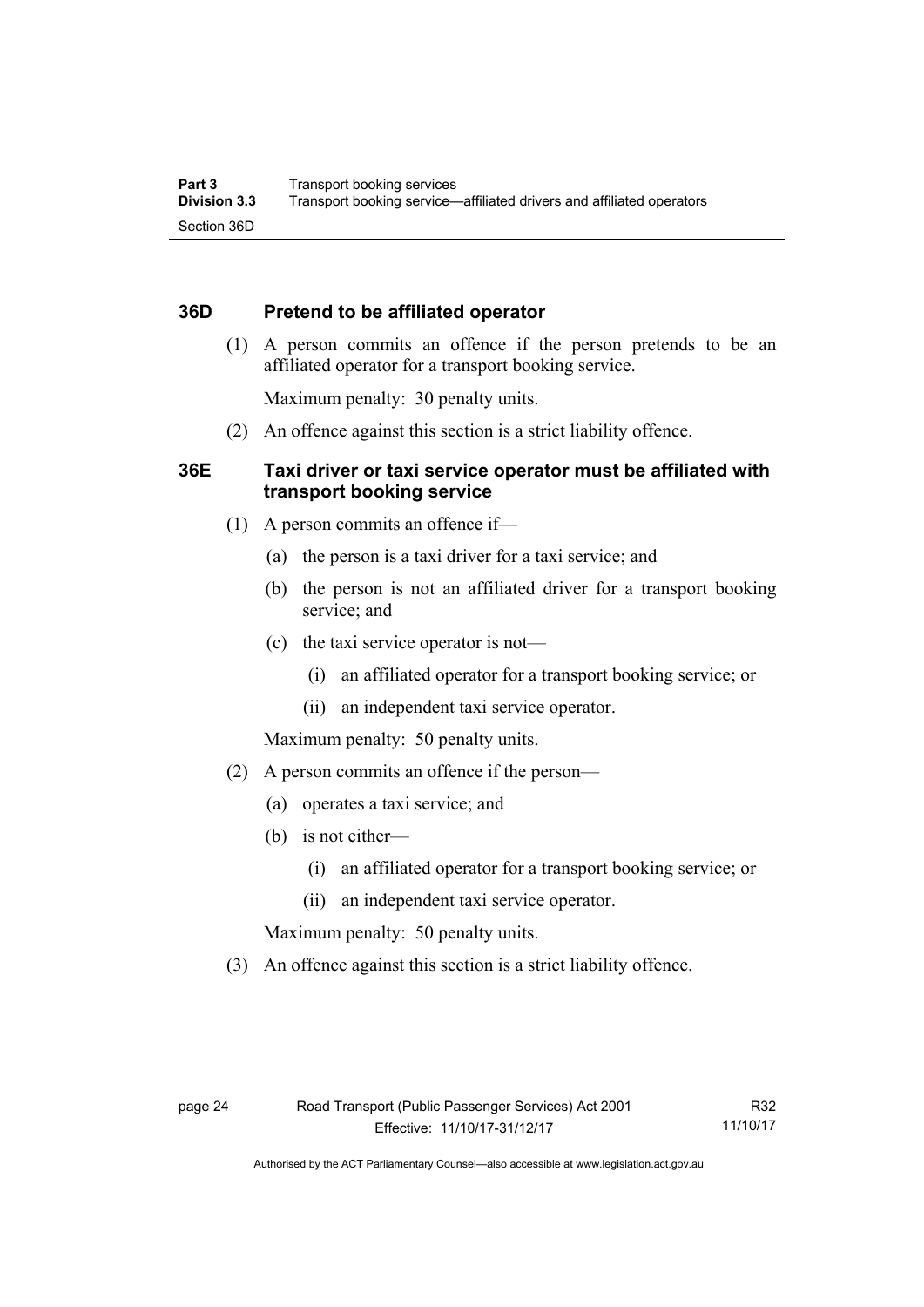## <span id="page-34-0"></span>**36F Rideshare driver must be affiliated with transport booking service**

- (1) A person commits an offence if the person—
	- (a) is a rideshare driver, and
	- (b) is not an affiliated driver for a transport booking service.

Maximum penalty: 50 penalty units.

(2) An offence against this section is a strict liability offence.

## <span id="page-34-1"></span>**Division 3.4 Transport booking service—operation**

### <span id="page-34-2"></span>**36G Transport booking service—responsibilities**

- (1) A person commits an offence if the person—
	- (a) is a transport booking service; and
	- (b) does not take reasonable steps to ensure that an affiliated driver either—
		- (i) holds a public vehicle licence that authorises the driver to drive the bookable vehicle; or
		- (ii) is exempted by the *[Road Transport \(Driver Licensing\)](http://www.legislation.act.gov.au/sl/2000-14)  [Regulation 2000](http://www.legislation.act.gov.au/sl/2000-14)* from holding an Australian driver licence.

Maximum penalty: 20 penalty units.

- (2) A person commits an offence if the person—
	- (a) is a transport booking service; and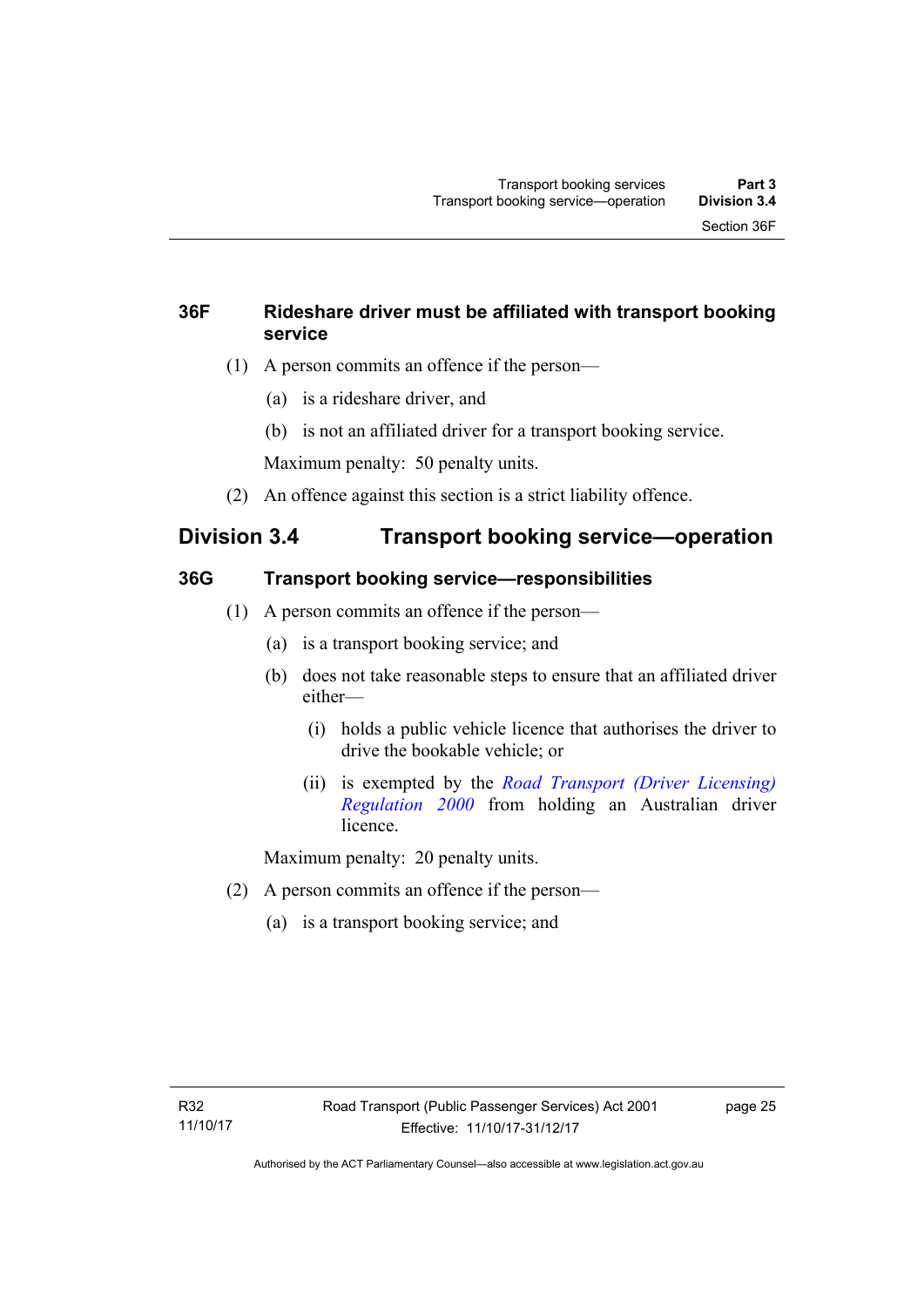- (b) does not take reasonable steps to ensure that—
	- (i) each affiliated taxi service operator is an accredited taxi service operator; and
	- (ii) each affiliated hire car service operator is an accredited hire car service operator.

Maximum penalty: 20 penalty units.

- (3) A person commits an offence if the person—
	- (a) is a transport booking service; and
	- (b) does not take reasonable steps to ensure that—
		- (i) each affiliated rideshare driver is an accredited rideshare driver; and
		- (ii) each vehicle to be used by a rideshare driver for a rideshare is—
			- (A) a licensed rideshare vehicle; and
			- (B) insured in the way prescribed by regulation under section 60N (d) (Licensed rideshare vehicle not to be used unless insured).

Maximum penalty: 20 penalty units.

(4) An offence against this section is a strict liability offence.

#### <span id="page-35-0"></span>**36H Transport booking services—regulations about operation**

A regulation may make provision about the operation of transport booking services, including, for example—

- (a) the agreements and other arrangements that transport booking services may make with bookable vehicle drivers, taxi service operators and hire car service operators; and
- (b) service standards for transport booking services; and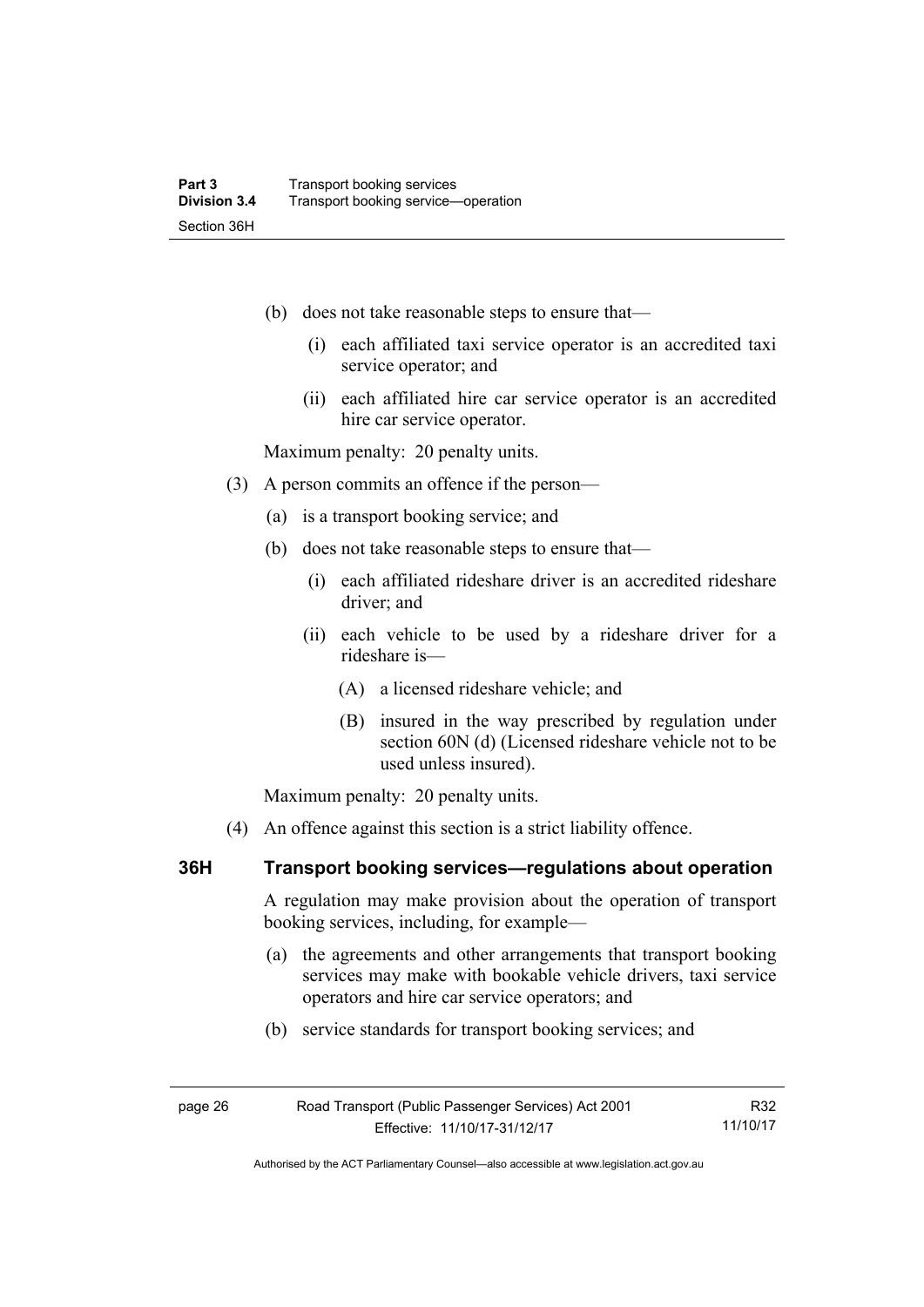- (c) the safety of drivers and passengers (including, for example, particular kinds of security devices); and
- (d) the operation of equipment for sending messages between transport booking services and bookable vehicle drivers; and
- (e) management of bookings for particular kinds of bookable vehicles including, for example, wheelchair-accessible taxis; and
- (f) the accessibility of booking services for different kinds of passengers; and
- (g) the payment by passengers of gratuities and other amounts in addition to fares; and
- (h) directions that transport booking services may give to bookable vehicle drivers; and
- (i) customer inquiries and complaints; and
- (j) the making and keeping of records and their inspection; and
- (k) the auditing of records and systems; and
- (l) the provision of information and reports to the road transport authority.
- *Note* An example is part of the Act, is not exhaustive and may extend, but does not limit, the meaning of the provision in which it appears (see [Legislation Act,](http://www.legislation.act.gov.au/a/2001-14) s 126 and s 132).

# **36I Court may order transport booking service to take certain actions**

- (1) This section applies if a court finds a corporation guilty of an offence against 1 of more of the following sections:
	- (a) section 32 (Transport booking service must be accredited);
	- (b) section 33 (Transport booking service must comply with accreditation conditions);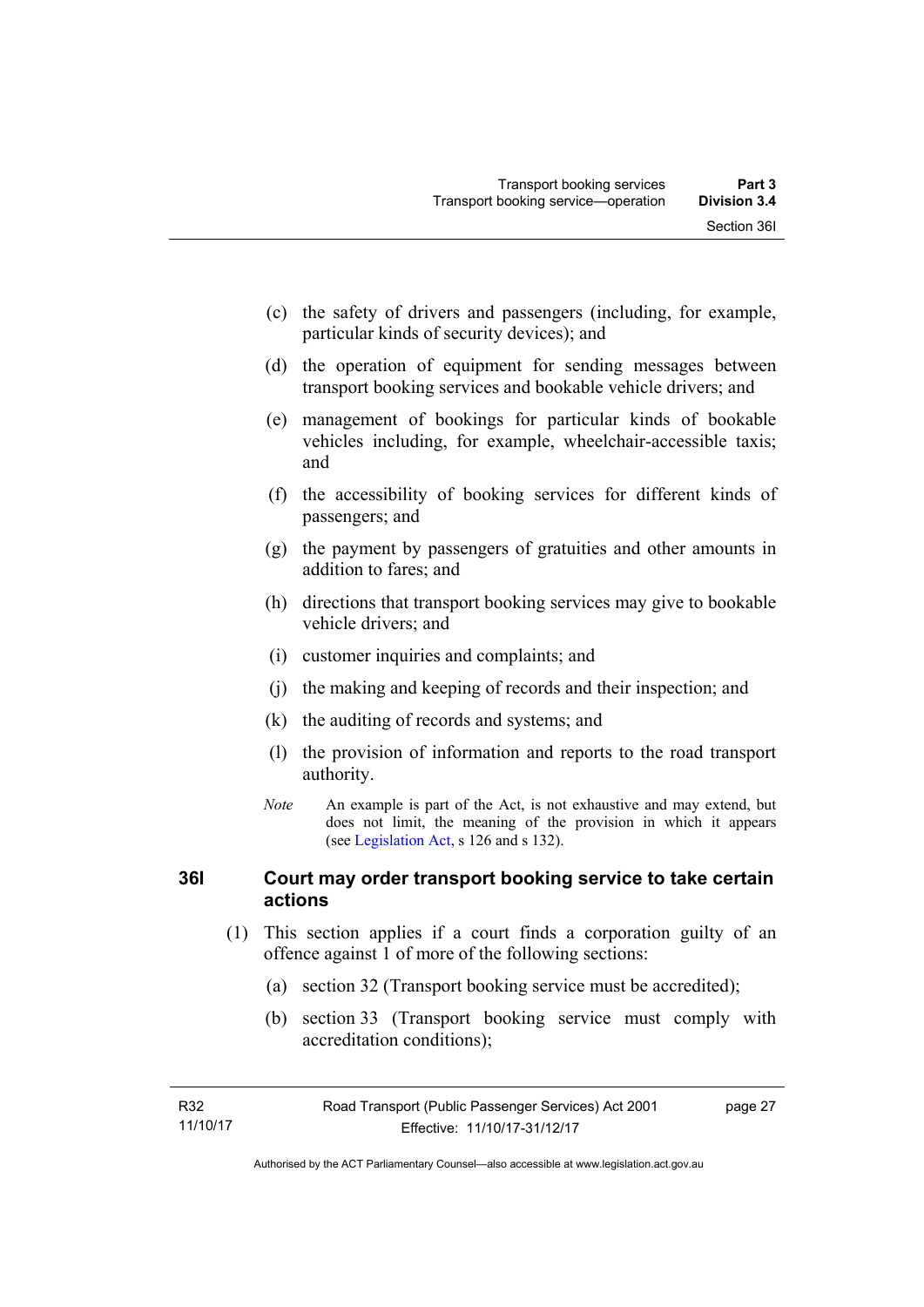- (c) section 36G (Transport booking service—responsibilities).
- (2) In addition to, or instead of, any other penalty the court may impose on the corporation, the court may order the corporation to do 1 or more of the following:
	- (a) take any action stated by the court to publicise—
		- (i) the offence; and
		- (ii) the consequences resulting from or related to the conduct from which the offence arose; and
		- (iii) any penalties imposed, or other orders made, because of the offence;
	- (b) take any action stated by the court to notify 1 or more stated people of the matters mentioned in paragraph (a);
	- (c) do stated things or establish or carry out a stated project for the public benefit even if the project is unrelated to the offence.

#### **Example—par (a)**

advertise on television or in a daily newspaper

#### **Example—par (b)**

publish a notice in an annual report or distribute a notice to shareholders of the corporation

#### **Example—par (c)**

develop and operate a community service

- *Note* An example is part of the Act, is not exhaustive and may extend, but does not limit, the meaning of the provision in which it appears (see [Legislation Act,](http://www.legislation.act.gov.au/a/2001-14) s 126 and s 132).
- (3) In making the order, the court may state a period within which the action must be taken, the thing must be done or the project must be established or carried out, and may also impose any other requirement that it considers necessary or desirable for enforcement of the order or to make the order effective.

R32 11/10/17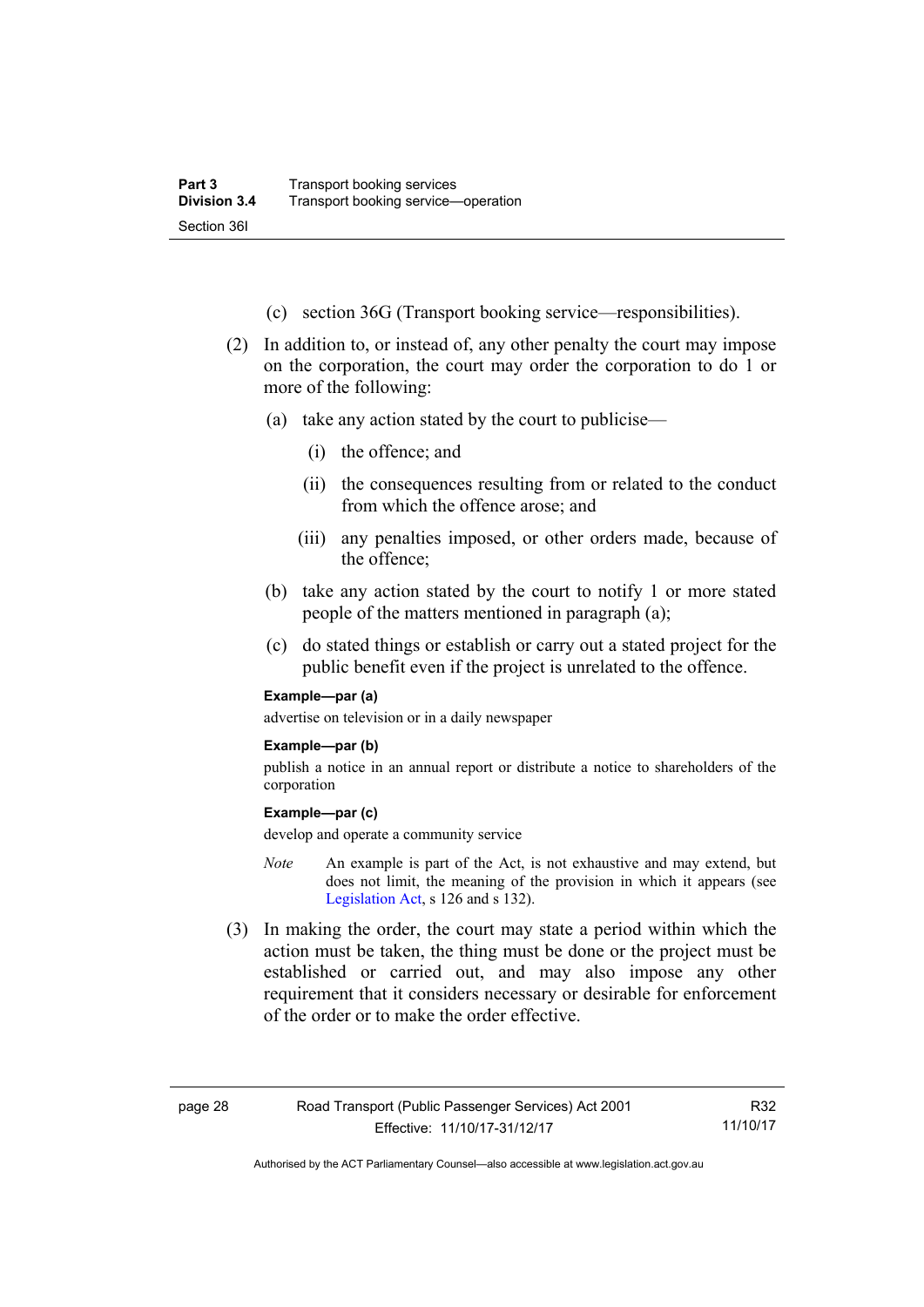- (4) The total cost to the corporation of compliance with an order or orders under subsection (2) in relation to a single offence must not be more than 6 500 penalty units (including any fine imposed for the offence).
- (5) If the court decides to make an order under subsection (2), it must, in deciding the kind of order, take into account, as far as practicable—
	- (a) the severity and extent of the consequences resulting from or related to the conduct from which the offence arose; and
	- (b) any actions taken by the corporation to rectify damage resulting from or related to the conduct from which the offence arose; and
	- (c) the financial circumstances of the corporation; and
	- (d) the nature of the burden that compliance with the order will impose on the corporation.
- (6) The court is not prevented from making an order under subsection (2) only because it has been unable to find out the financial circumstances of the corporation.
- (7) If a corporation fails, without reasonable excuse, to comply with an order under subsection (2) (a) or (b) within the stated period (if any) the court may, on application by the road transport authority, by order authorise the director-general—
	- (a) to do anything that is necessary or convenient to carry out any action that remains to be done under the order and that it is still practicable to do; and
	- (b) to publicise the failure of the corporation to comply with the order.
- (8) If the court makes an order under subsection (7), the director-general must comply with the order.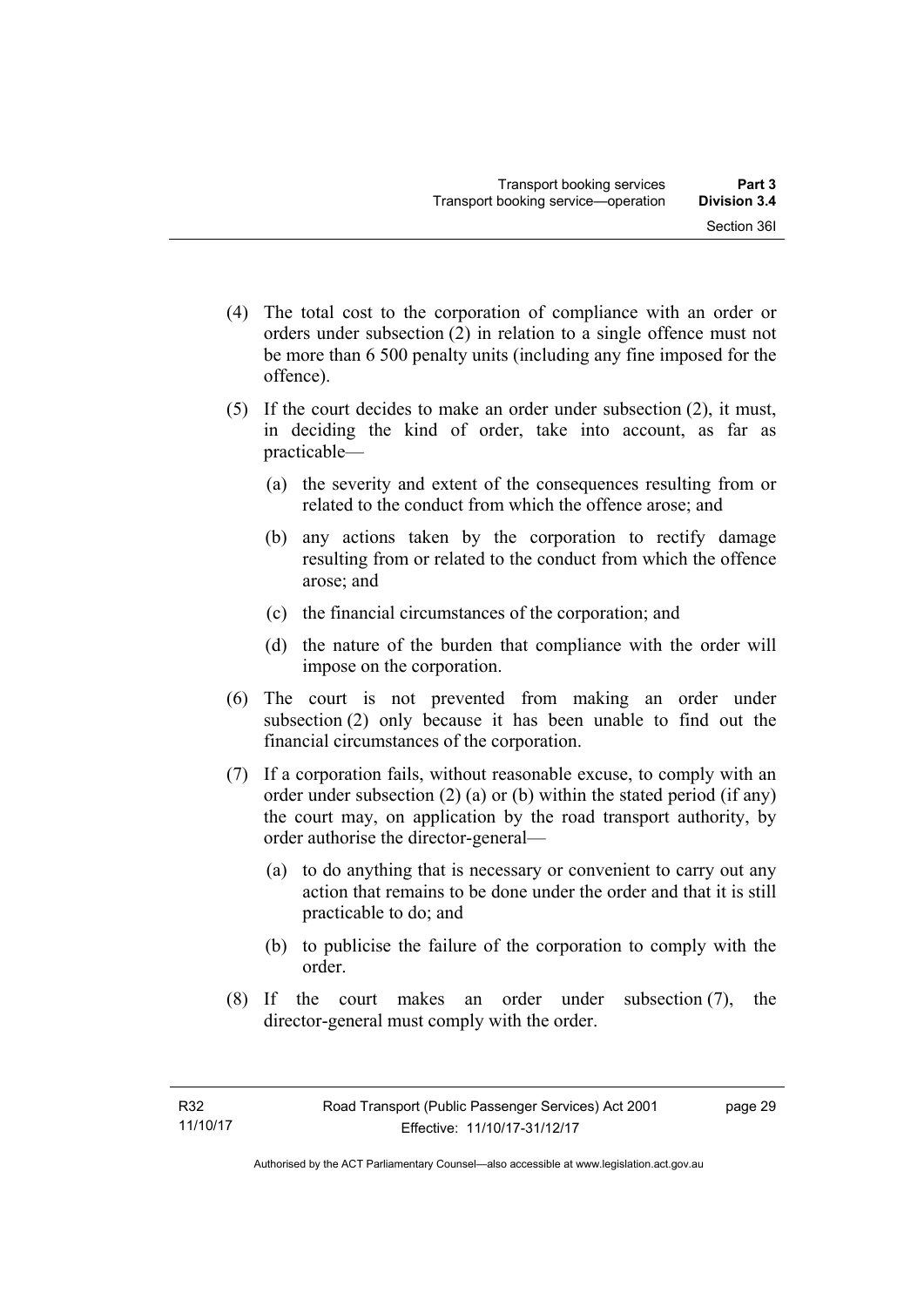- (9) Subsection (7) does not prevent contempt of court proceedings from being started or continued against a corporation that has failed to comply with an order under this section.
- (10) The reasonable cost of complying with an order under subsection (7) is a debt owing to the Territory by the corporation against which the order was made.

page 30 Road Transport (Public Passenger Services) Act 2001 Effective: 11/10/17-31/12/17

R32 11/10/17

Authorised by the ACT Parliamentary Counsel—also accessible at www.legislation.act.gov.au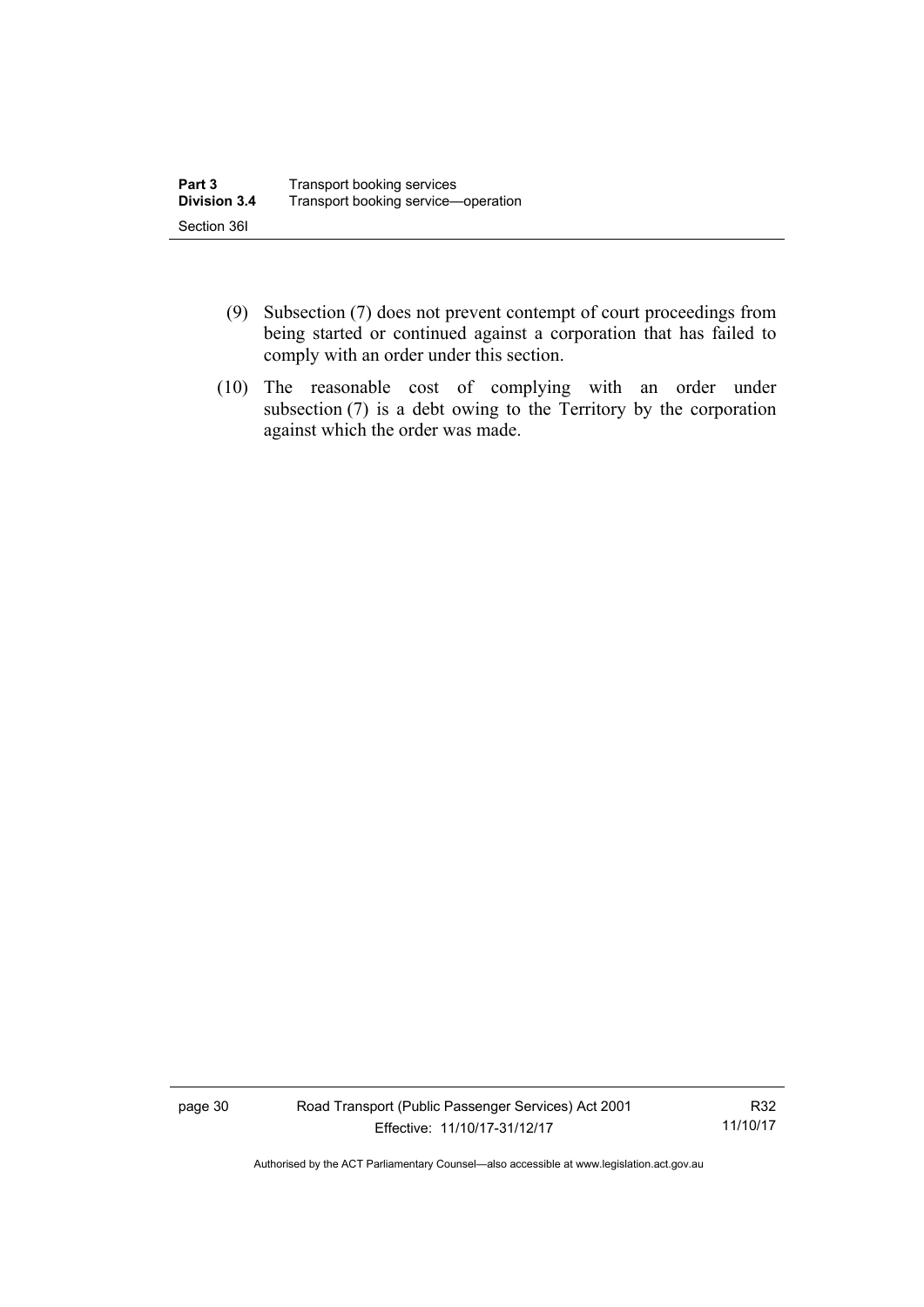# **Part 4 Licensing of taxi vehicles**

# **Division 4.1 Basic concepts**

# **37 Meaning of** *taxi licence*

A *taxi licence* is a licence issued under the regulations to use a vehicle as a taxi, and includes a restricted taxi licence.

*Note* References to *taxi licence* include a *restricted taxi licence* unless the contrary intention otherwise appears (see [Legislation Act,](http://www.legislation.act.gov.au/a/2001-14) s 155).

# **38 Meaning of** *restricted taxi licence*

A *restricted taxi licence* is a licence issued under the regulations to use a vehicle as a restricted taxi.

# **Division 4.2 Taxi licences**

# **39 Maximum numbers of taxi licences**

- (1) The Minister may determine the number of taxi licences or restricted taxi licences.
- (2) A determination is a notifiable instrument.

*Note* A notifiable instrument must be notified under the [Legislation Act](http://www.legislation.act.gov.au/a/2001-14).

# **40 Issue of taxi licences**

The road transport authority must not issue a taxi licence or a restricted taxi licence if the number of taxi licences or restricted taxi licences (as appropriate) would exceed the relevant number determined by the Minister.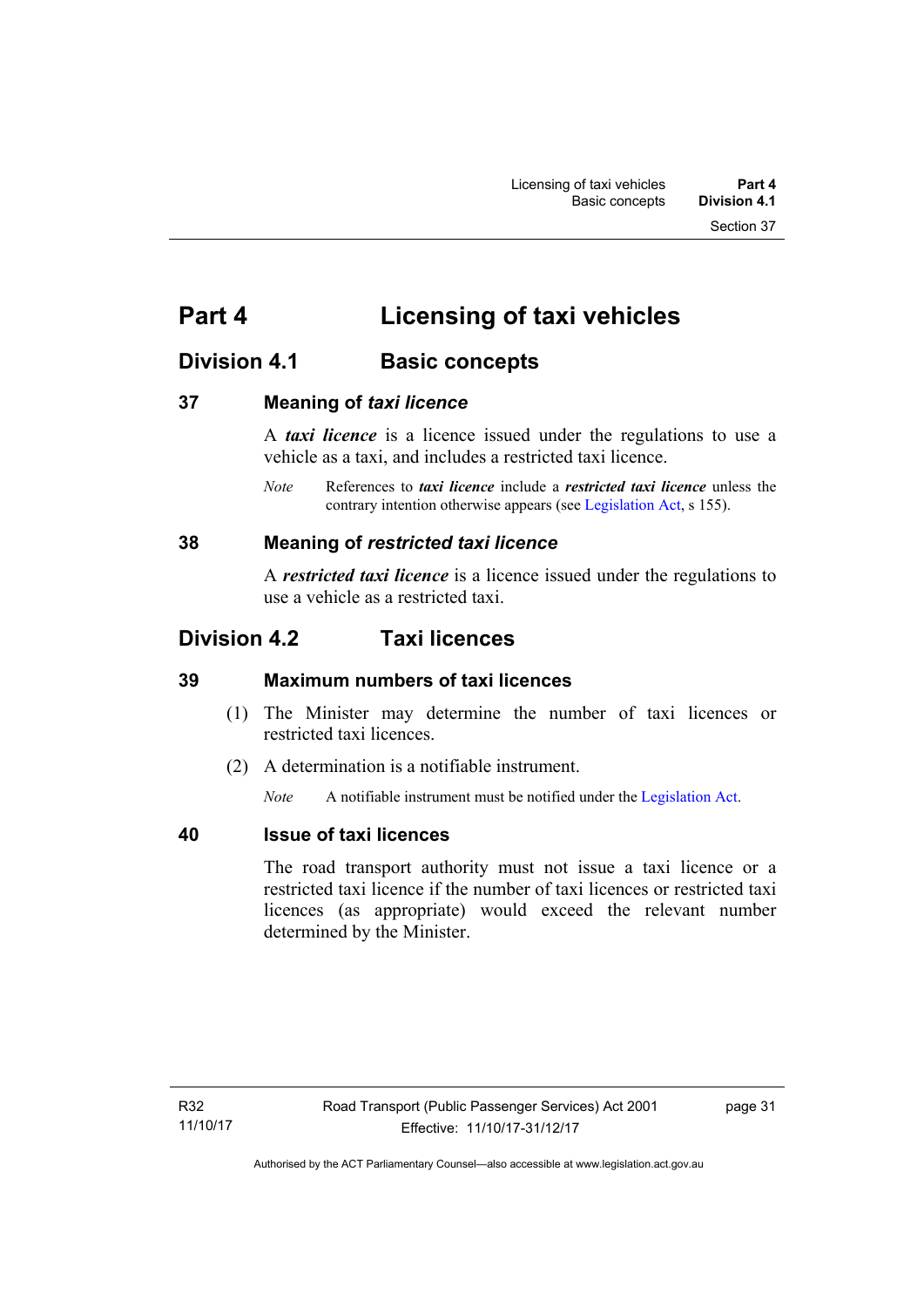# **41 Transferability of taxi licences**

- (1) A taxi licence (other than a restricted taxi licence) issued before the commencement of the *[Road Transport Legislation Amendment](http://www.legislation.act.gov.au/a/2006-26)  [Act 2006](http://www.legislation.act.gov.au/a/2006-26)* (the *amendment Act*) is transferable.
- (2) A taxi licence (other than a restricted taxi licence) issued after the commencement of the amendment Act may be issued as a transferable or non-transferable taxi licence.
- (3) If the holder of a taxi licence mentioned in subsection (1), or of a taxi licence issued as a transferable taxi licence, asks the road transport authority to transfer the licence to someone else, the authority must transfer the licence to the person.
- (4) The following taxi licences are not transferable:
	- (a) a taxi licence issued as a non-transferable taxi licence;
	- (b) a restricted taxi licence.
- (5) A taxi licence mentioned in subsection (4) that is issued after the commencement of the amendment Act is issued subject to the condition that the licence-holder must not transfer the licence to anyone else.

#### **Example of transfer of licence**

The licence-holder hiring the licence to someone else.

*Note* An example is part of the Act, is not exhaustive and may extend, but does not limit, the meaning of the provision in which it appears (see [Legislation Act,](http://www.legislation.act.gov.au/a/2001-14) s 126 and s 132).

# **42 Use of vehicles as taxis**

 (1) A person must not use a vehicle as a taxi (other than a restricted taxi) unless the vehicle is licensed under the regulations as a taxi.

Maximum penalty: 50 penalty units.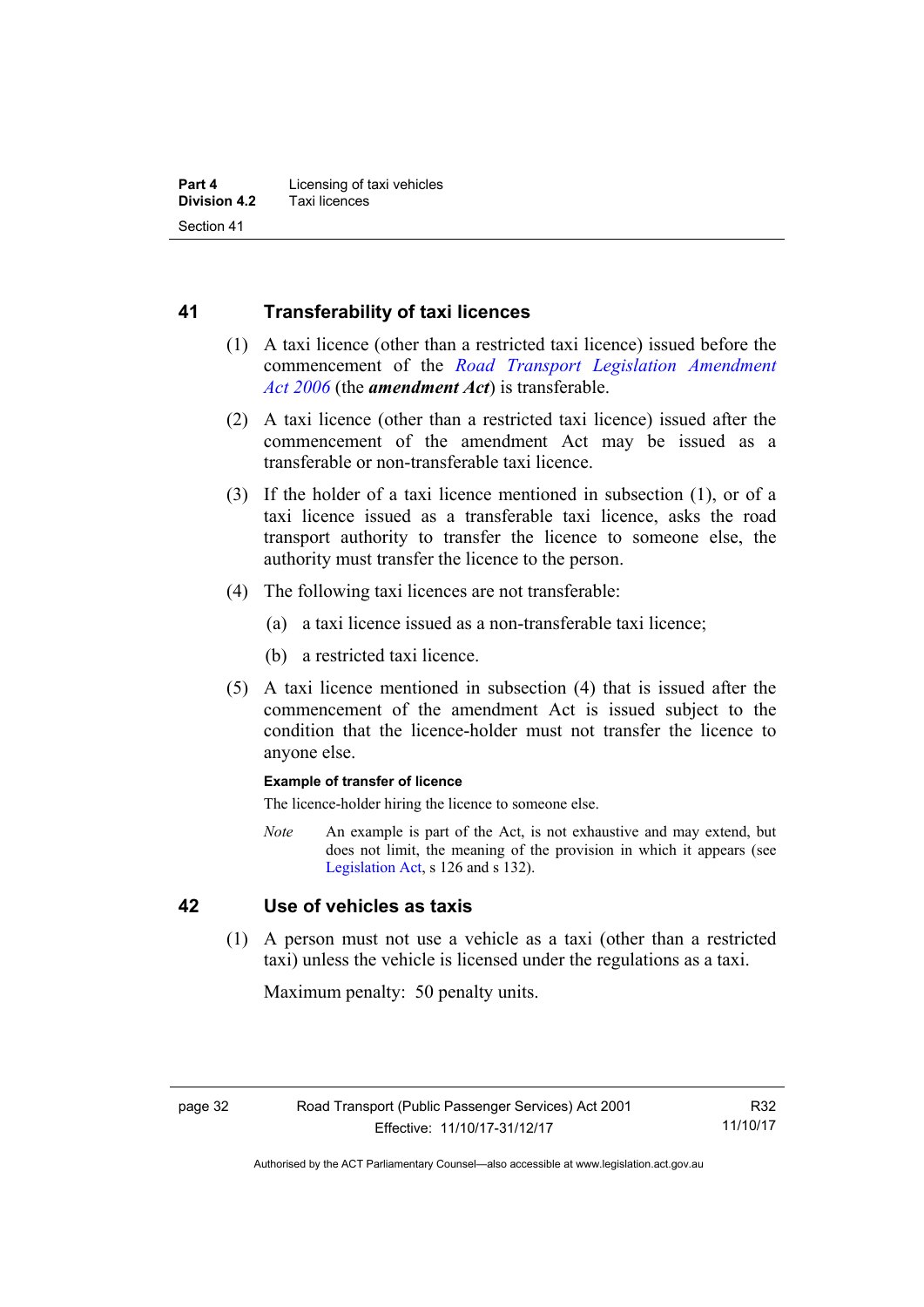(2) A person must not use a vehicle as a restricted taxi unless the vehicle is licensed under the regulations as a restricted taxi.

Maximum penalty: 50 penalty units.

- (3) This section does not apply to a person in relation to the hiring of a vehicle used by the person if—
	- (a) the vehicle is licensed as a taxi under the law of another jurisdiction; and
	- (b) the hiring begins in that jurisdiction and is completed in the ACT.
- (4) This section also does not apply to a person who is using a substitute vehicle as a licensed taxi in accordance with the regulations.

# **43 Pretending vehicles are licensed taxis**

(1) A person must not pretend that a vehicle is licensed under the regulations as a taxi (other than a restricted taxi).

Maximum penalty: 30 penalty units.

 (2) A person must not pretend that a vehicle is licensed under the regulations as a restricted taxi.

Maximum penalty: 30 penalty units.

# **44 Regulations about taxi licences**

- (1) A regulation may provide a system for the licensing of taxis and restricted taxis, including, for example—
	- (a) matters relating to the giving, refusal or surrender of licences; and
	- (b) the term (if any) of taxi licences; and
	- (c) the conditions of licences; and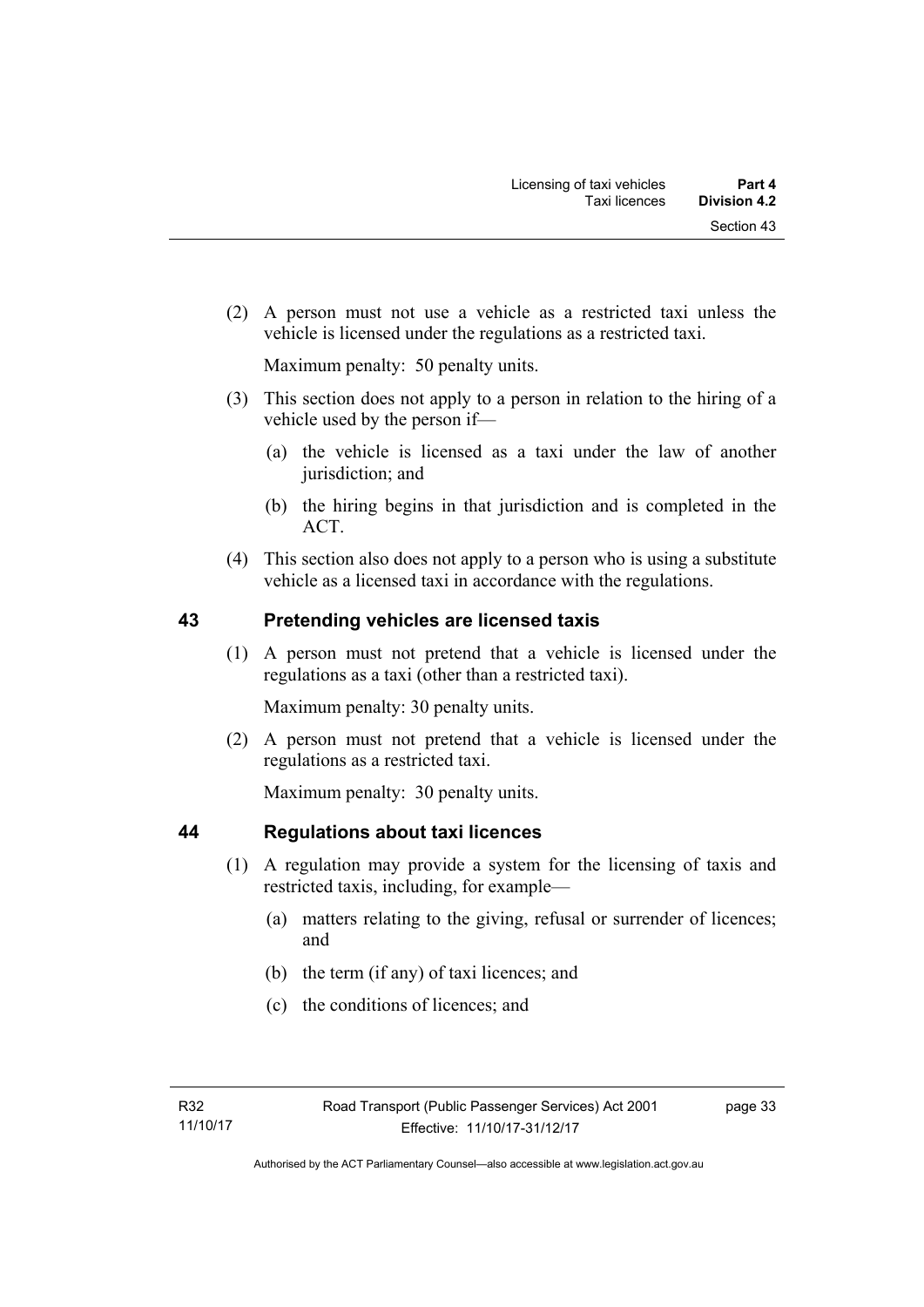- (d) the circumstances in which a substitute vehicle may be used as a licensed taxi; and
- (e) the action that may be taken in relation to licences in circumstances prescribed by regulation, including—
	- (i) the suspension or cancellation of a licence; and
	- (ii) the imposition of a condition on, or the amendment of a condition of, a licence; and
	- (iii) an order that the holder of a licence pay to the Territory an amount of not more than—
		- (A) for an individual—\$5 000; or
		- (B) for a corporation—\$25 000; and
	- (iv) the reprimanding of the holder of a licence.

#### **Examples of conditions for restricted taxi licences—s (1) (c)**

- 1 how the vehicle to which the restricted taxi licence relates must be equipped
- 2 the kinds of restricted taxi services that may be operated using the vehicle
- *Note* An example is part of the Act, is not exhaustive and may extend, but does not limit, the meaning of the provision in which it appears (see [Legislation Act,](http://www.legislation.act.gov.au/a/2001-14) s 126 and s 132).
- (2) The regulations may place different requirements on the person to whom a taxi licence (other than a restricted taxi licence) is issued and a person to whom the licence is hired.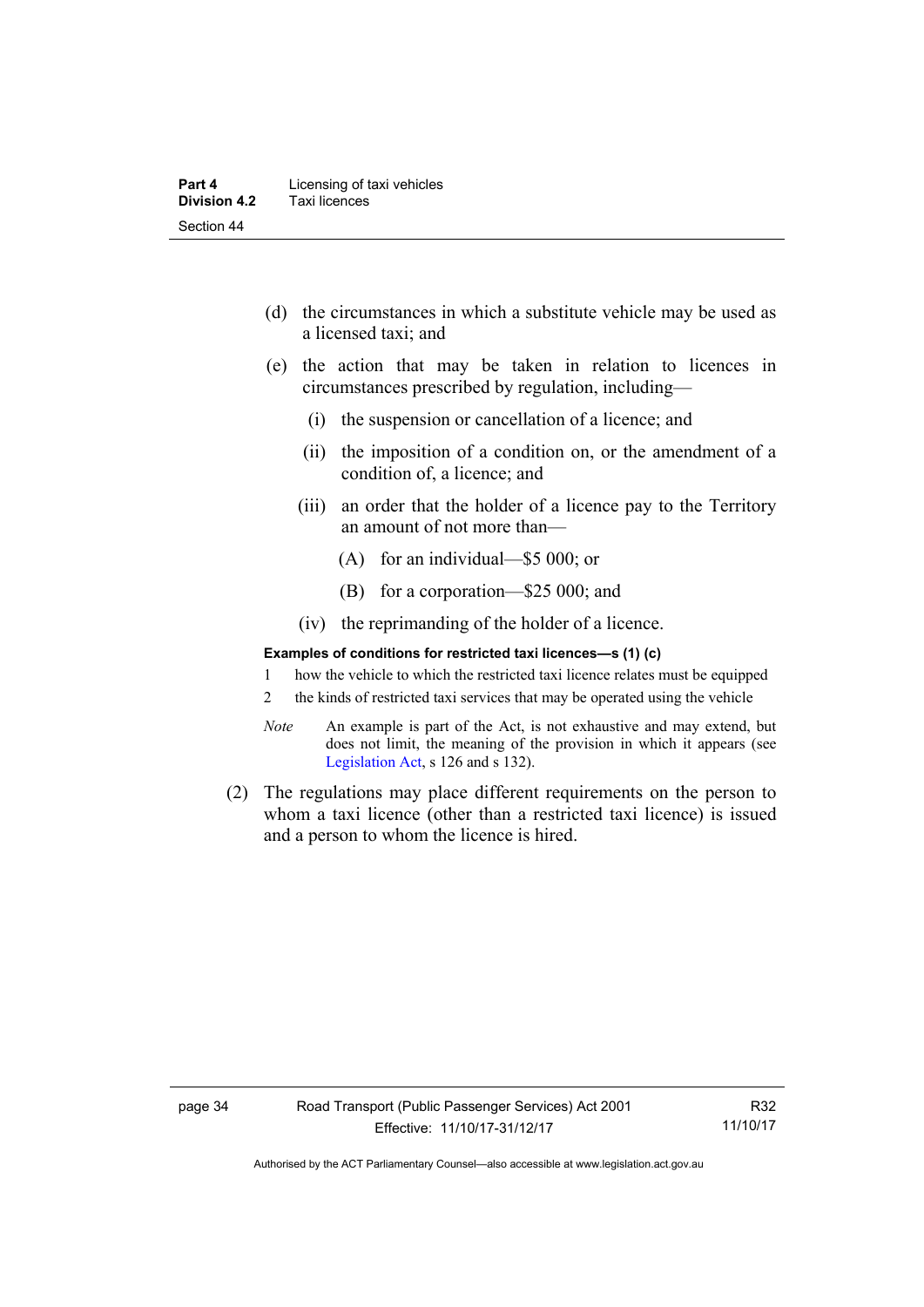# **Part 5 Taxi services**

# **Division 5.1 Basic concepts**

# **45 Meaning of** *taxi*

A *taxi* is a vehicle (other than a bus or demand responsive service vehicle) that stands or plies for hire for the transport of passengers along a road or road related area, and includes a restricted taxi.

*Note* References to *taxi* include a *restricted taxi* unless the contrary intention otherwise appears (see [Legislation Act,](http://www.legislation.act.gov.au/a/2001-14) s 155).

# **46 Meaning of** *restricted taxi*

A *restricted taxi* is a vehicle (other than a bus or demand responsive service vehicle) that stands or plies for hire for the transport of passengers along a road or road related area and that is licensed under the regulations as a restricted taxi.

# **47 Meaning of** *taxi service*

A *taxi service* is a public passenger service operated using 1 or more taxis (including restricted taxis).

# **48 Meaning of** *restricted taxi service*

A *restricted taxi service* is a public passenger service operated using only 1 or more restricted taxis.

### **Examples of kinds of restricted taxi services**

- 1 a service that must give priority to the transport of people with disabilities
- 2 a service with no requirement to give priority to the transport of people with disabilities
- *Note* An example is part of the Act, is not exhaustive and may extend, but does not limit, the meaning of the provision in which it appears (see [Legislation Act,](http://www.legislation.act.gov.au/a/2001-14) s 126 and s 132).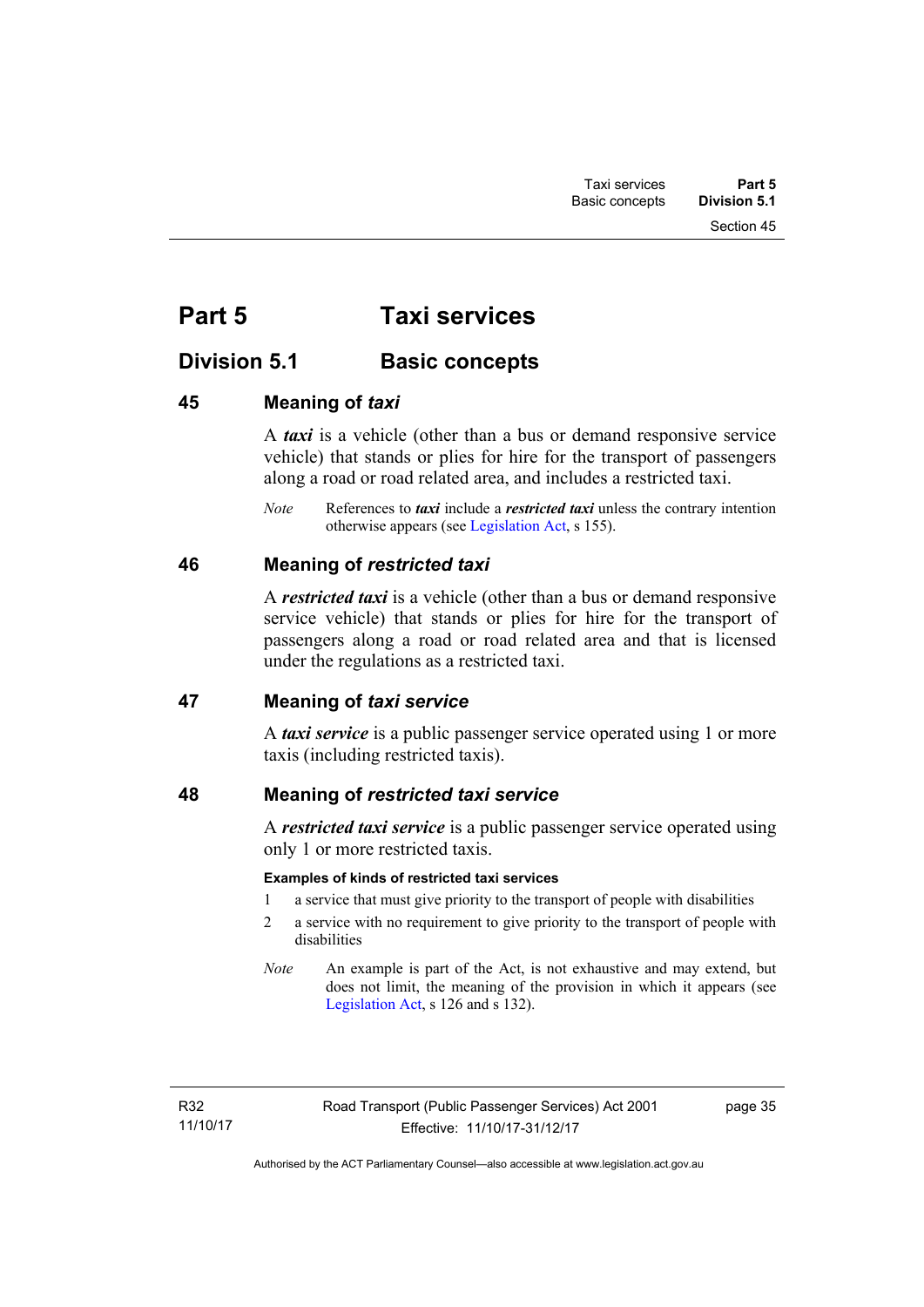# **Division 5.2 Accreditation of taxi service operators**

# **49 Taxi service operators—purposes of accreditation**

The purpose of accreditation under the regulations to operate a taxi service is to ensure that—

- (a) the accredited person has the financial capacity to meet the service standards for the service; and
- (b) the accredited person, and each person who is concerned with, or takes part in, the management of the service, are suitable people to operate the service; and
- (c) the accredited person, and each person who is concerned with, or takes part in, the management of the service, have demonstrated the capacity to comply with the relevant regulations and, in particular, the regulations about—
	- (i) the safety of passengers and the public; and
	- (ii) the maintenance of taxis.

# **50 Taxi service operators—regulations about accreditation system**

- (1) A regulation may provide a system for the accreditation of people to operate taxi services, including, for example—
	- (a) the kinds of accreditations; and
	- (b) the kinds of taxis and taxi services that a person who holds a particular kind of accreditation is entitled to operate; and
	- (c) the conditions of accreditations; and
	- (d) matters relating to the giving, refusal or surrender of accreditations; and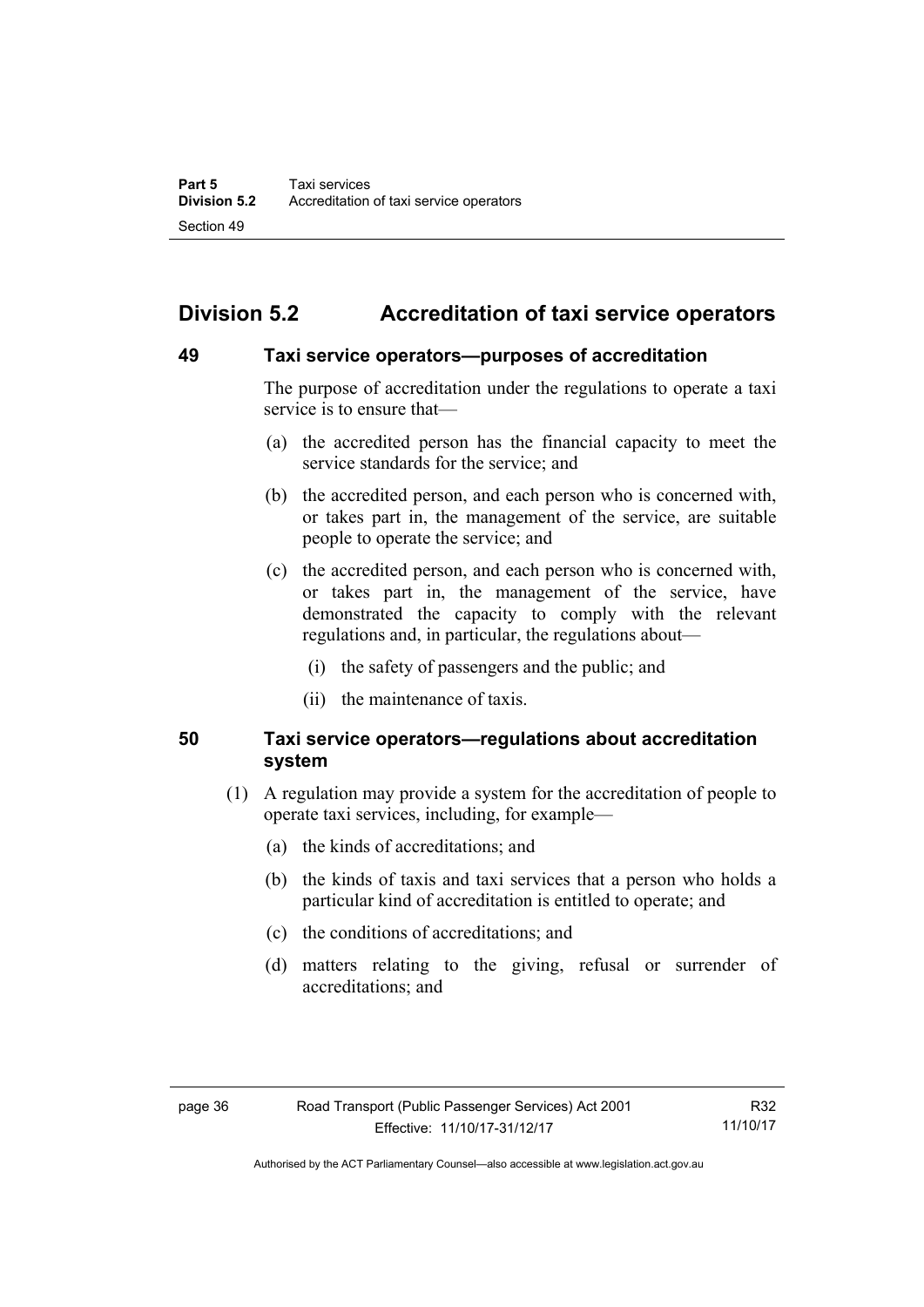- (e) the action that may be taken in relation to an accredited person in circumstances prescribed by regulation, including—
	- (i) the suspension or cancellation of an accreditation; and
	- (ii) the imposition of a condition on, or the amendment of a condition of, an accreditation; and
	- (iii) an order that an accredited person pay to the Territory an amount of not more than—
		- (A) for an individual—\$5 000; or
		- (B) for a corporation—\$25 000; and
	- (iv) the reprimanding of an accredited person.
- *Note* An example is part of the Act, is not exhaustive and may extend, but does not limit, the meaning of the provision in which it appears (see [Legislation Act,](http://www.legislation.act.gov.au/a/2001-14) s 126 and s 132).
- (2) The regulations may make provision in relation to the accreditation of people to operate taxi services, including, for example—
	- (a) requirements about the suitability of the applicant and each person who will be concerned with, or take part in, the management of the service; and
	- (b) capacity to meet service standards; and
	- (c) financial viability.
- (3) For subsection (1) (a), the regulations must provide for the accreditation of people to operate—
	- (a) a taxi service (other than a restricted taxi service); and
	- (b) a restricted taxi service.
	- *Note* For examples of kinds of restricted taxi services, see s 48.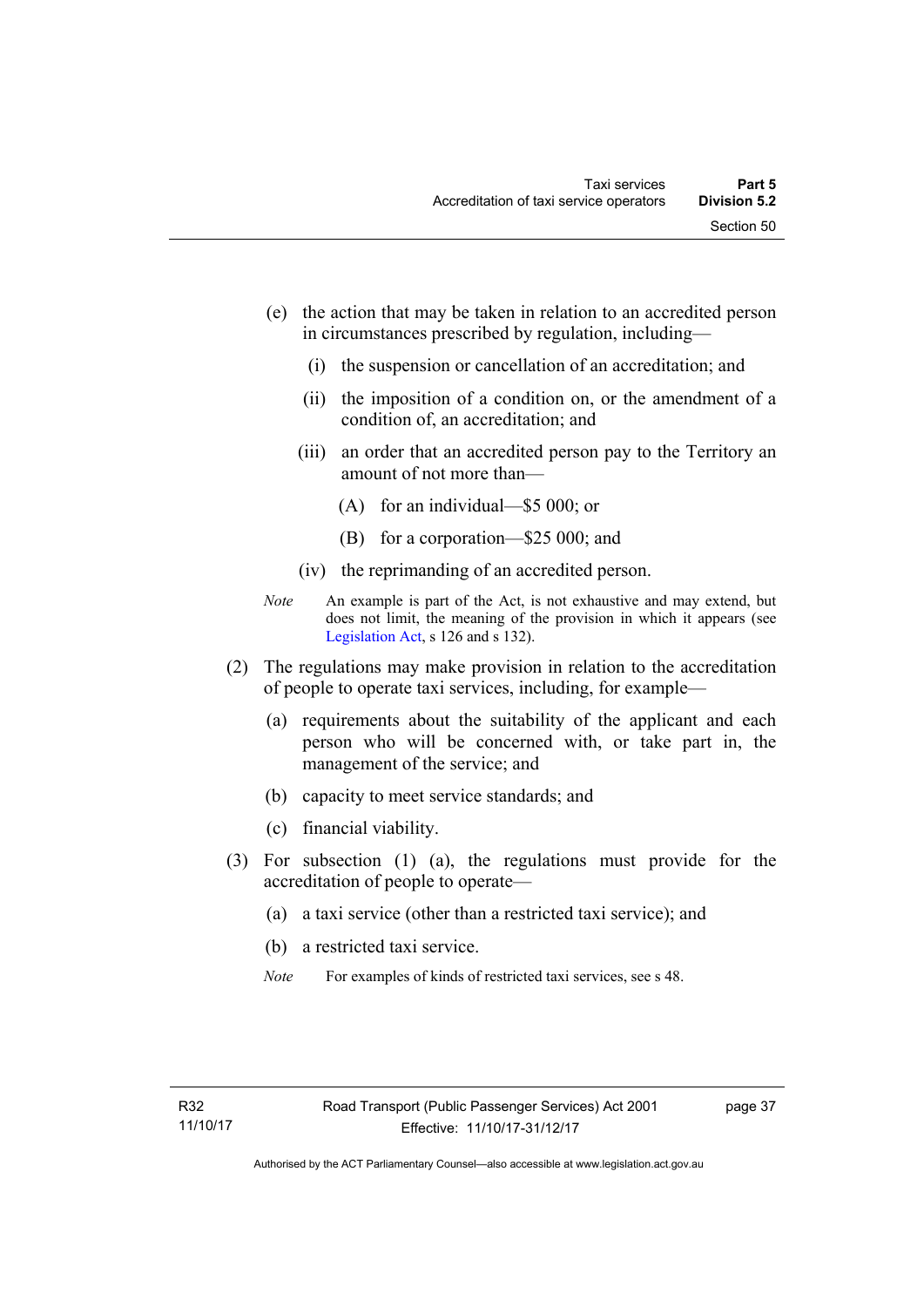# **Division 5.3 Entitlement to operate taxi services**

# **51 Entitlement to operate taxi services**

A person is entitled to operate a particular kind of taxi service, in or partly in the ACT, if—

- (a) the person is accredited under the regulations to operate a taxi service of that kind; and
- (b) the vehicles used to operate the service are licensed under the regulations as taxis for that kind of taxi service; and
- (c) the person is either—
	- (i) affiliated with an accredited transport booking service; or
	- (ii) an independent taxi service operator.

# **52 Unaccredited operators not to operate taxi services**

(1) A person must not operate, in or partly in the ACT, a taxi service of a particular kind unless the person is accredited under the regulations to operate the taxi service of that kind.

Maximum penalty: 50 penalty units.

- (2) This section does not apply to a person in relation to the hiring of a taxi operated by the person if—
	- (a) the person is authorised to operate a taxi service under the law of another jurisdiction; and
	- (b) the hiring begins in that jurisdiction and is completed in the ACT.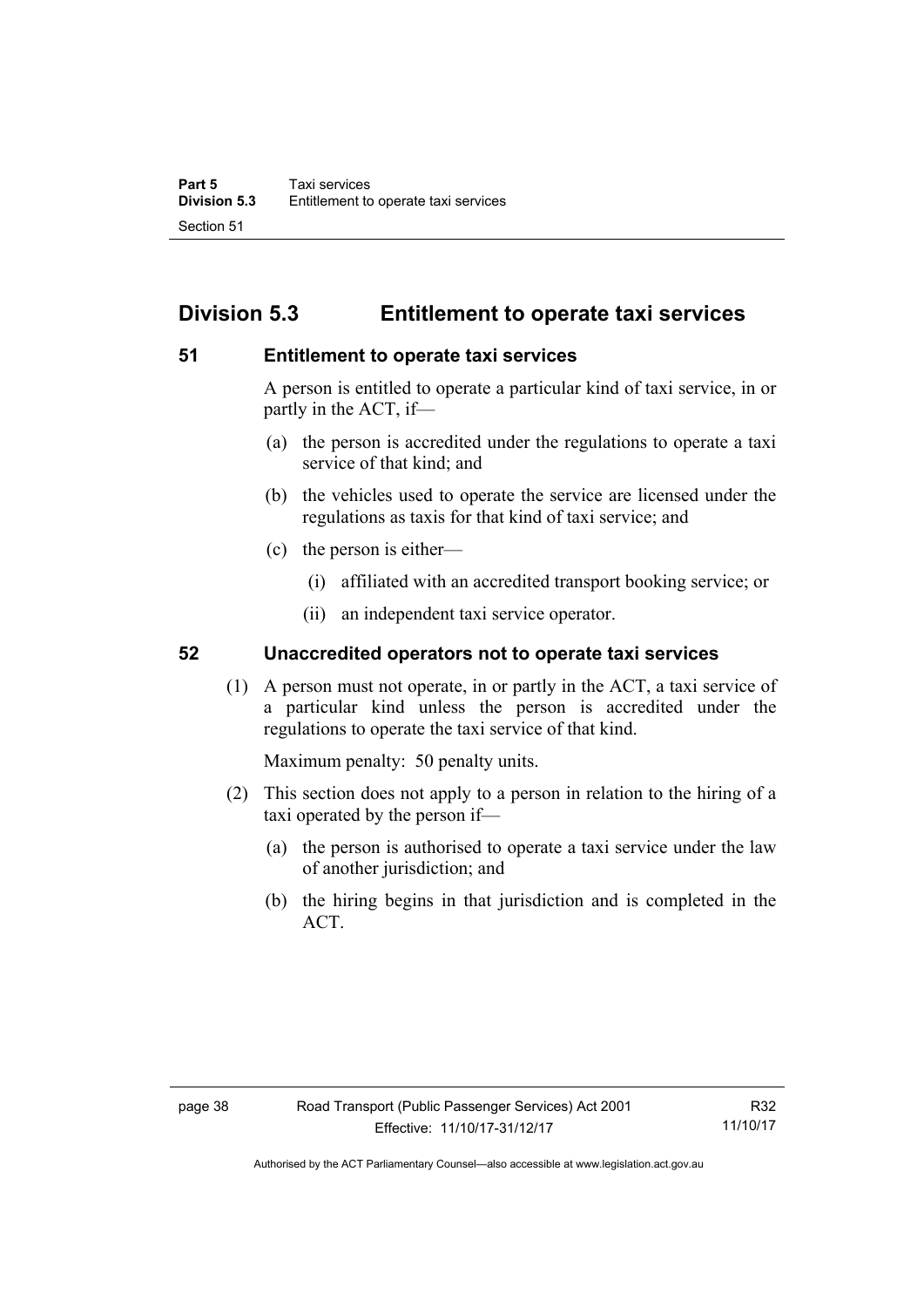# **53 Pretending to be an accredited taxi service operator**

 (1) A person must not pretend to be accredited under the regulations to operate a taxi service.

Maximum penalty: 30 penalty units.

 (2) A person must not pretend to be accredited under the regulations to operate a particular kind of taxi service.

Maximum penalty: 30 penalty units.

# **Division 5.4 Regulation of taxi services**

# **56 Regulations about operation of taxi services by accredited people**

A regulation may make provision in relation to the operation of taxi services by accredited taxi service operators, including, for example—

- (a) the specifications for, and operation of—
	- (i) equipment in taxis to receive messages from transport booking services; and
	- (ii) taximeters; and
- (b) the operation of a taxi service by an independent taxi service operator; and
- (c) the supervision and monitoring of taxi drivers for compliance with the service standards and the responsibilities of the operator in relation to a failure to comply with the standards; and
- (d) the safety of passengers (including, for example, by the use of particular kinds of security devices) and the public; and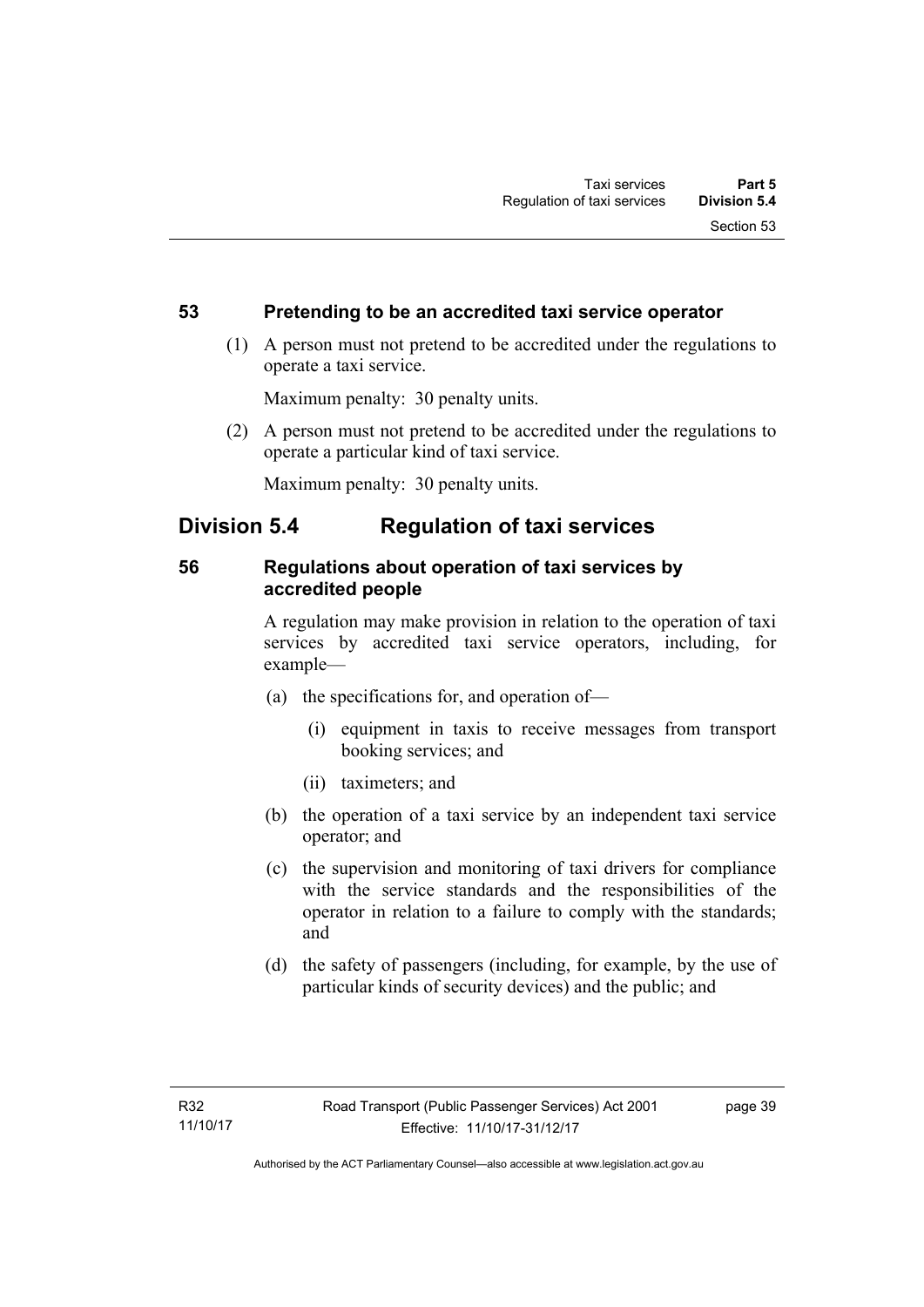- (e) the qualifications, training and experience of accredited taxi service operators and taxi drivers (including, for example, in relation to particular kinds of taxi services); and
- (f) maximum driving times and minimum rest times of taxi drivers; and
- (g) insurance; and
- (h) customer complaints and inquiries; and
	- *Note* For the vehicle age limitations on the registration of a motor vehicle as a taxi, see the *[Road Transport \(Vehicle Registration\)](http://www.legislation.act.gov.au/sl/2000-12)  [Regulation 2000](http://www.legislation.act.gov.au/sl/2000-12)*, s 32B.
- (i) lost property; and
- (j) the obligations of taxi drivers and other people providing services to or on behalf of accredited taxi service operators; and
- (k) the operation of particular kinds of taxis (including, for example, taxis with wheelchair access) and taxi services; and
- (l) the requirements that taxis, and their equipment and fittings (internal and external) (including, for example, baby capsules), must comply with; and
- (m) the maintenance and condition of taxis; and
- (n) the making and keeping of records and their inspection; and
- (o) the auditing of records and systems; and
- (p) the provision of information and reports to the road transport authority.
- *Note* An example is part of the Act, is not exhaustive and may extend, but does not limit, the meaning of the provision in which it appears (see [Legislation Act,](http://www.legislation.act.gov.au/a/2001-14) s 126 and s 132).

Authorised by the ACT Parliamentary Counsel—also accessible at www.legislation.act.gov.au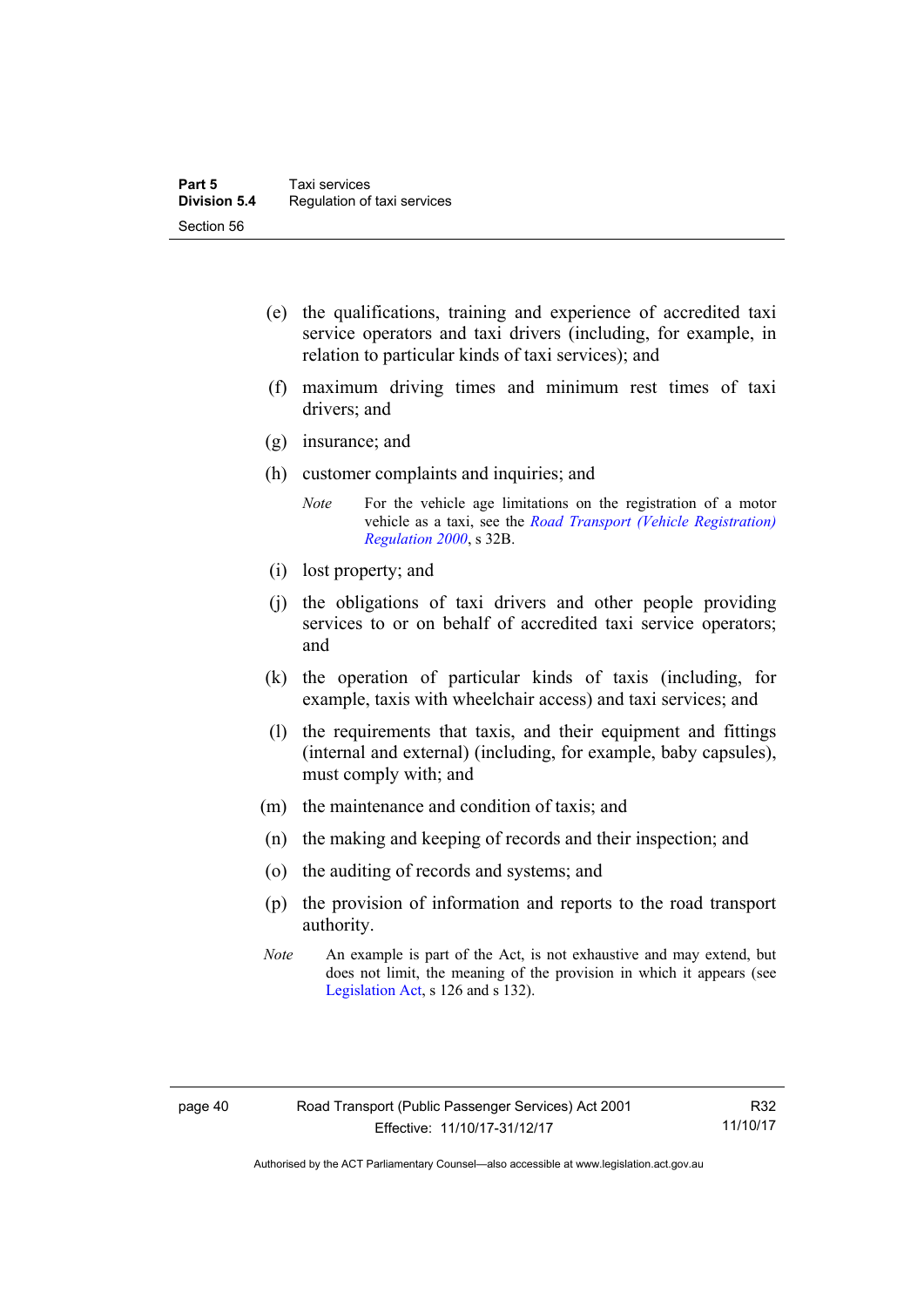# **57 Regulations about operation of taxis**

A regulation may make provision in relation to the operation of taxis, including, for example—

- (a) the solicitation of passengers or hirings; and
- (b) the hiring of vehicles and the payment of fares; and
- (c) the picking-up and dropping-off of passengers and other matters relating to the transport of passengers; and
- (d) the transport of passengers' luggage or other goods, and animals; and
- (e) the regulation or prohibition of the use of vehicles on certain roads or road related areas; and
- (f) the design, equipment and fittings (internal or external) of vehicles; and
- (g) the regulation or prohibition of notices, signs and advertisements inside or on the outside of vehicles; and
- (h) the records to be made and kept by drivers, how they are to be made and kept, and their inspection; and
- (i) the provision, use and operation of taxi zones.
- *Note* An example is part of the Act, is not exhaustive and may extend, but does not limit, the meaning of the provision in which it appears (see [Legislation Act,](http://www.legislation.act.gov.au/a/2001-14) s 126 and s 132).

# **58 Regulations about taxi drivers**

A regulation may make provision in relation to taxi drivers, including, for example—

- (a) the powers, duties and conduct of taxi drivers; and
- (b) the training of drivers; and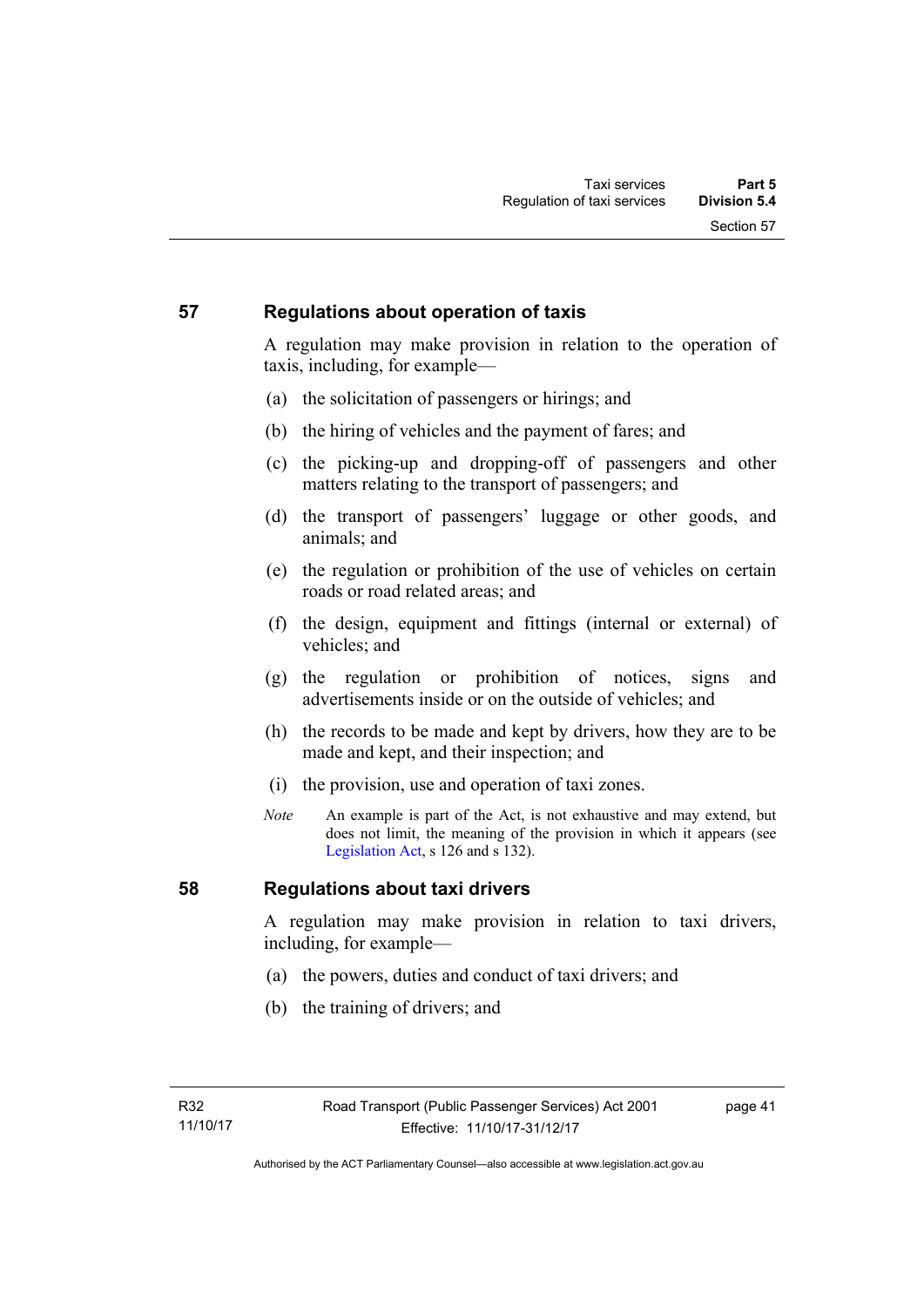- (c) how taxi drivers must dress.
- *Note 1* For the licensing of people to drive taxis, see the *[Road Transport](http://www.legislation.act.gov.au/sl/2000-14)  [\(Driver Licensing\) Regulation 2000](http://www.legislation.act.gov.au/sl/2000-14)*.
- *Note 2* An example is part of the Act, is not exhaustive and may extend, but does not limit, the meaning of the provision in which it appears (see [Legislation Act,](http://www.legislation.act.gov.au/a/2001-14) s 126 and s 132).

### **59 Regulations about conduct of taxi passengers**

A regulation may make provision in relation to the conduct of passengers being carried by taxis, including, for example—

- (a) the regulation or prohibition of eating and drinking; and
- (b) the authority of taxi drivers, police officers and authorised people to direct people contravening a regulation to leave a taxi; and
- (c) the authority of police officers and authorised people to remove people from a taxi if they fail to leave when directed.

### **60 Power to determine taxi fares**

- (1) The Minister may determine fares, and ways of calculating fares, for hiring or using a taxi.
	- *Note* Power to make a statutory instrument includes power to make different provision in relation to different matters or different classes of matters, and to make an instrument that applies differently by reference to stated exceptions or factors (see [Legislation Act](http://www.legislation.act.gov.au/a/2001-14), s 48).
- (2) A determination is a disallowable instrument.
	- *Note* A disallowable instrument must be notified, and presented to the Legislative Assembly, under the [Legislation Act.](http://www.legislation.act.gov.au/a/2001-14)
- (3) In this section:

*fare* includes a charge relating to hiring or using a taxi.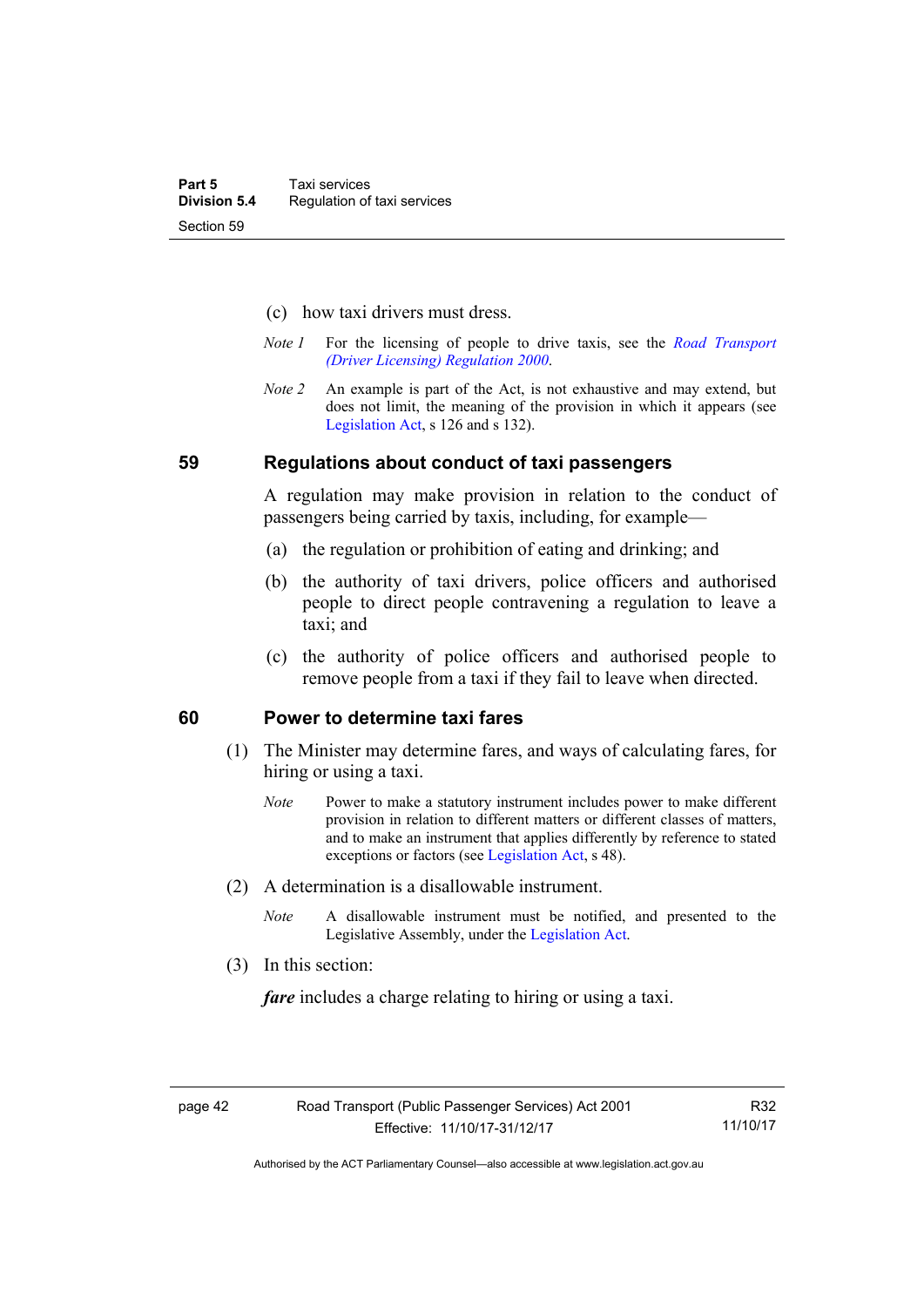# **Part 5A Ridesharing**

# **Division 5A.1 Basic concepts**

# **60A Meaning of** *rideshare service***,** *rideshare driver***,** *rideshare* **and** *rideshare vehicle*

In this Act:

### *rideshare service*—

- (a) means a public passenger service where—
	- (i) a passenger books the transport through a transport booking service; and
	- (ii) the transport booking service communicates the passenger's booking to a driver (the *rideshare driver*); and
	- (iii) the driver carries out the transport booked (the *rideshare*) using a vehicle (the *rideshare vehicle*); but
- (b) does not include a public passenger service provided by a taxi service or hire car service.
- *Note 1* A *public passenger service* is a service for the transport of passengers for a fare or other consideration by public passenger vehicles along a road or road related area (see s 10).
- *Note 2 Transport booking service*—see s 28.
- *Note* 3 A rideshare driver must be accredited (see s 60E). A rideshare vehicle must be licensed (see s 60G).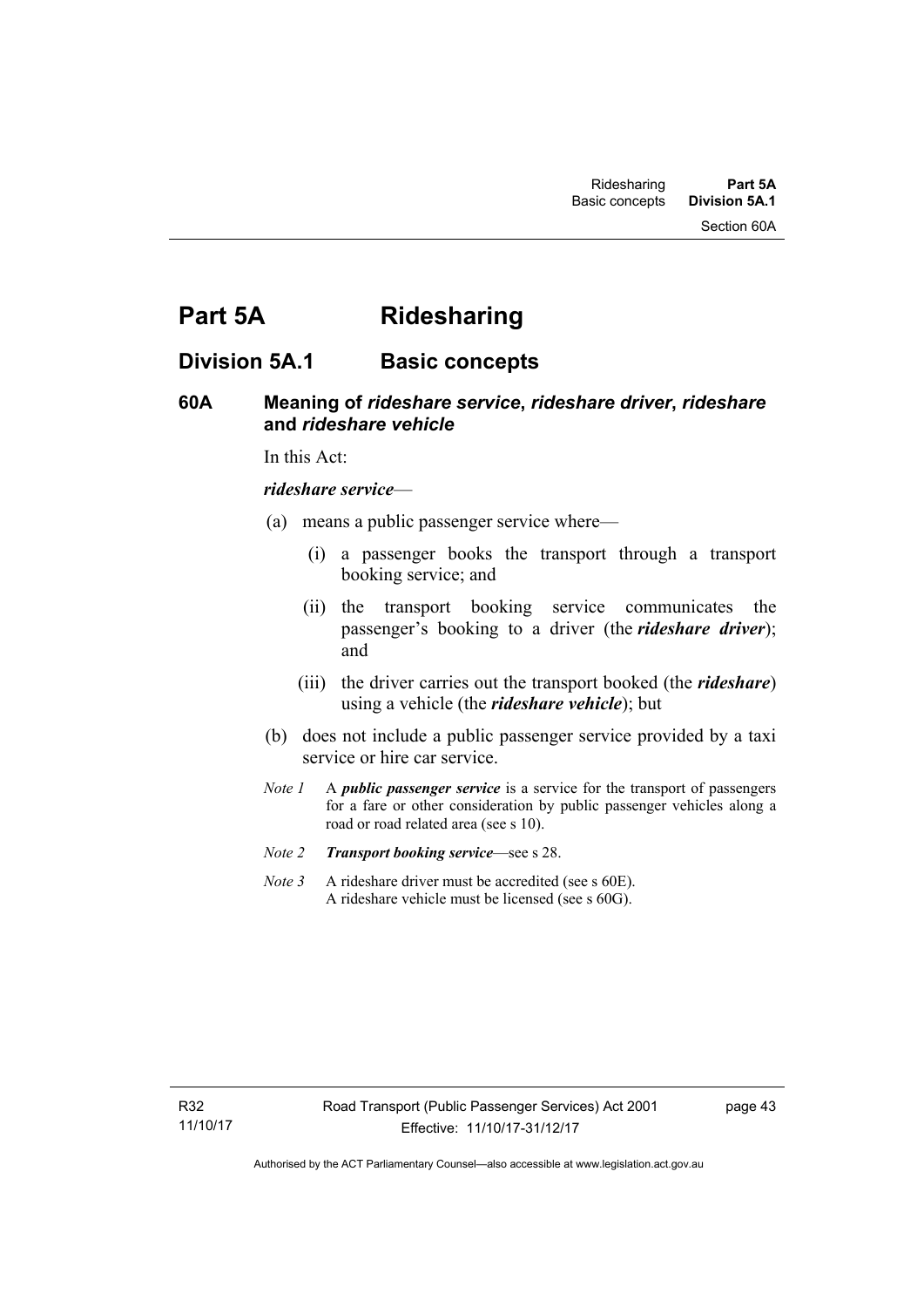**Part 5A** Ridesharing<br>**Division 5A.2** Rideshare d **Division 5A.2** Rideshare drivers Section 60B

# **Division 5A.2 Rideshare drivers**

- *Note 1* A rideshare driver for a rideshare must hold a public vehicle licence to drive the rideshare vehicle (see *[Road Transport \(Driver Licensing\)](http://www.legislation.act.gov.au/a/1999-78)  [Act 1999](http://www.legislation.act.gov.au/a/1999-78)*, s 31).
- *Note 2* Rideshare drivers' insurance is dealt with in pt 8A.

# **Subdivision 5A.2.1 Rideshare drivers—accreditation**

## **60B Rideshare driver—purposes of accreditation**

The purpose of accreditation under the regulation to operate a rideshare service is to ensure that the accredited person—

- (a) is a suitable person to operate a rideshare service; and
- (b) has demonstrated the capacity to comply with relevant regulations and, in particular, regulations about the safety of passengers and the public.

# **60C Rideshare driver—regulations about accreditation system**

- (1) A regulation may provide a system for the accreditation of people to operate rideshare services, including, for example—
	- (a) the conditions of accreditations; and
	- (b) matters in relation to the giving, refusal or surrender of accreditations; and
	- (c) the action that may be taken in relation to an accredited person in circumstances prescribed by regulation, including, for example—
		- (i) the suspension or cancellation of an accreditation; and
		- (ii) the imposition of a condition on, or the amendment of a condition of, an accreditation; and

R32 11/10/17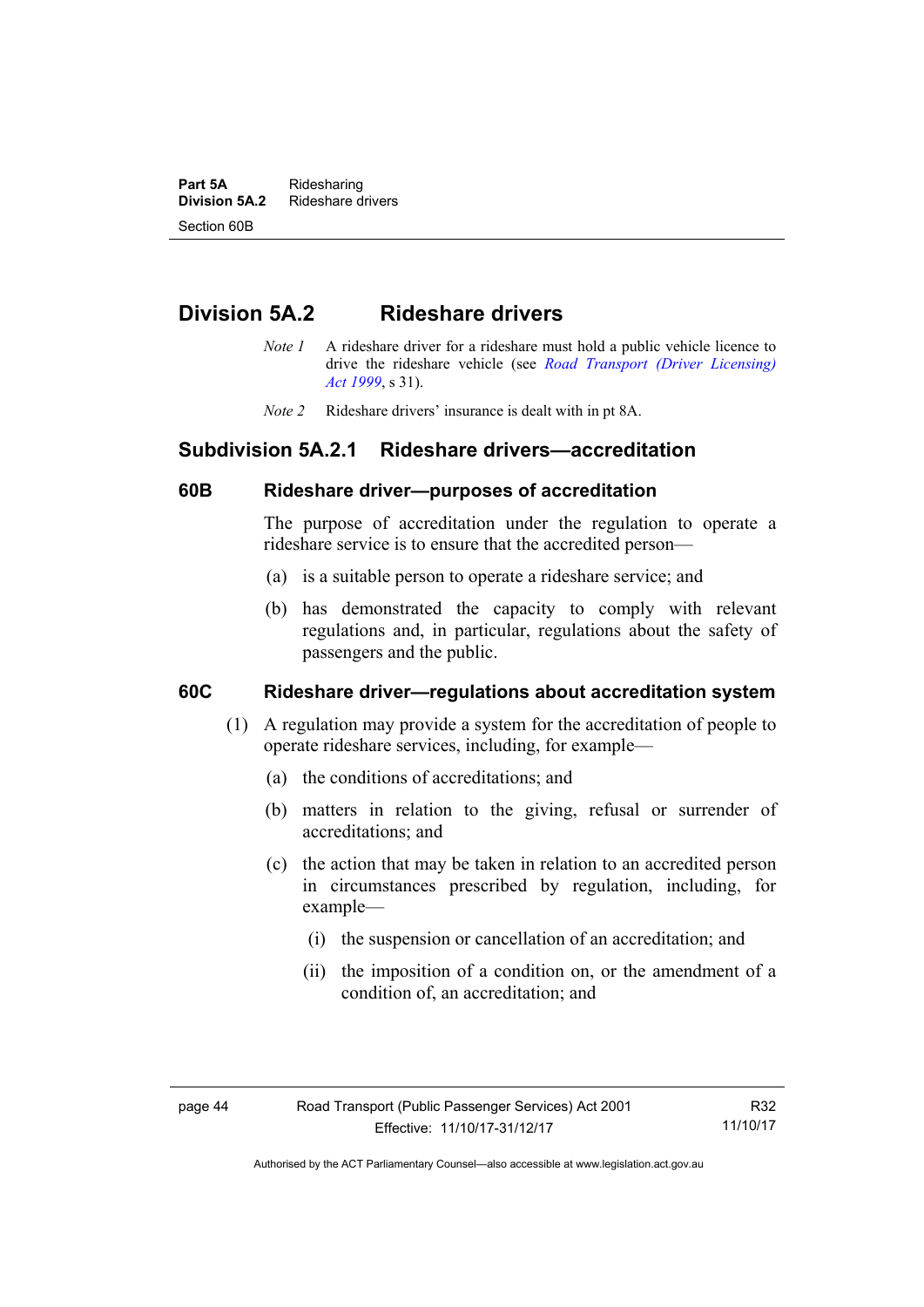- (iii) an order that an accredited person pay to the Territory an amount of not more than—
	- (A) for an individual—\$5 000; or
	- (B) for a corporation—\$25 000; and
- (iv) the reprimanding of an accredited person.
- *Note* An example is part of the Act, is not exhaustive and may extend, but does not limit, the meaning of the provision in which it appears (see [Legislation Act,](http://www.legislation.act.gov.au/a/2001-14) s 126 and s 132).
- (2) A regulation may make provision in relation to the accreditation of people to operate rideshare services, including, for example—
	- (a) requirements about the suitability of the applicant; and
	- (b) capacity to meet service standards.

### **60D Entitlement to operate rideshare services**

A person is entitled to operate a rideshare service in, or partly in, the ACT if the person is—

- (a) an accredited rideshare driver; and
- (b) an affiliated driver for a transport booking service.

# **60E Rideshare driver must be accredited**

- (1) A person commits an offence if the person—
	- (a) is a rideshare driver for a rideshare carried out in, or partly in, the ACT; and
	- (b) is not an accredited rideshare driver.

Maximum penalty: 50 penalty units.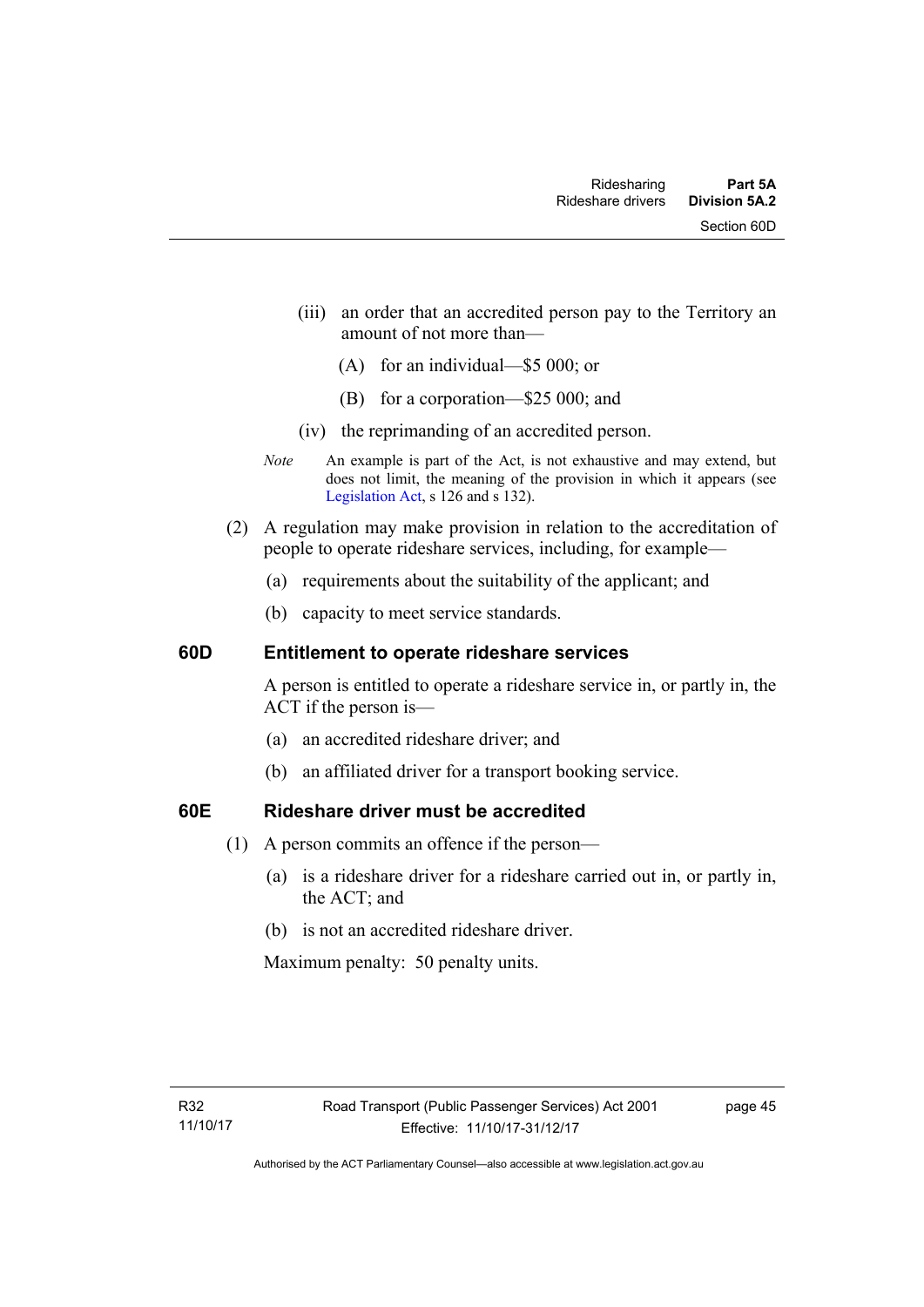- (2) This section does not apply to a person in relation to a rideshare if—
	- (a) the person is authorised to operate a rideshare service under the law of another jurisdiction; and
	- (b) the rideshare starts in that jurisdiction and is completed in the ACT; and
	- (c) the rideshare is of a kind that the person is authorised to operate under the law of that jurisdiction.
- (3) An offence against this section is a strict liability offence.

# **60F Pretend to be accredited rideshare driver**

(1) A person commits an offence if the person pretends to be an accredited rideshare driver.

Maximum penalty: 30 penalty units.

(2) An offence against this section is a strict liability offence.

# **Subdivision 5A.2.2 Rideshare drivers—regulation**

# **60G Rideshare driver must not use unlicensed rideshare vehicle**

- (1) A person commits an offence if—
	- (a) the person is a rideshare driver for a rideshare; and
	- (b) the rideshare vehicle used by the person for the rideshare is not a licensed rideshare vehicle.

Maximum penalty: 50 penalty units.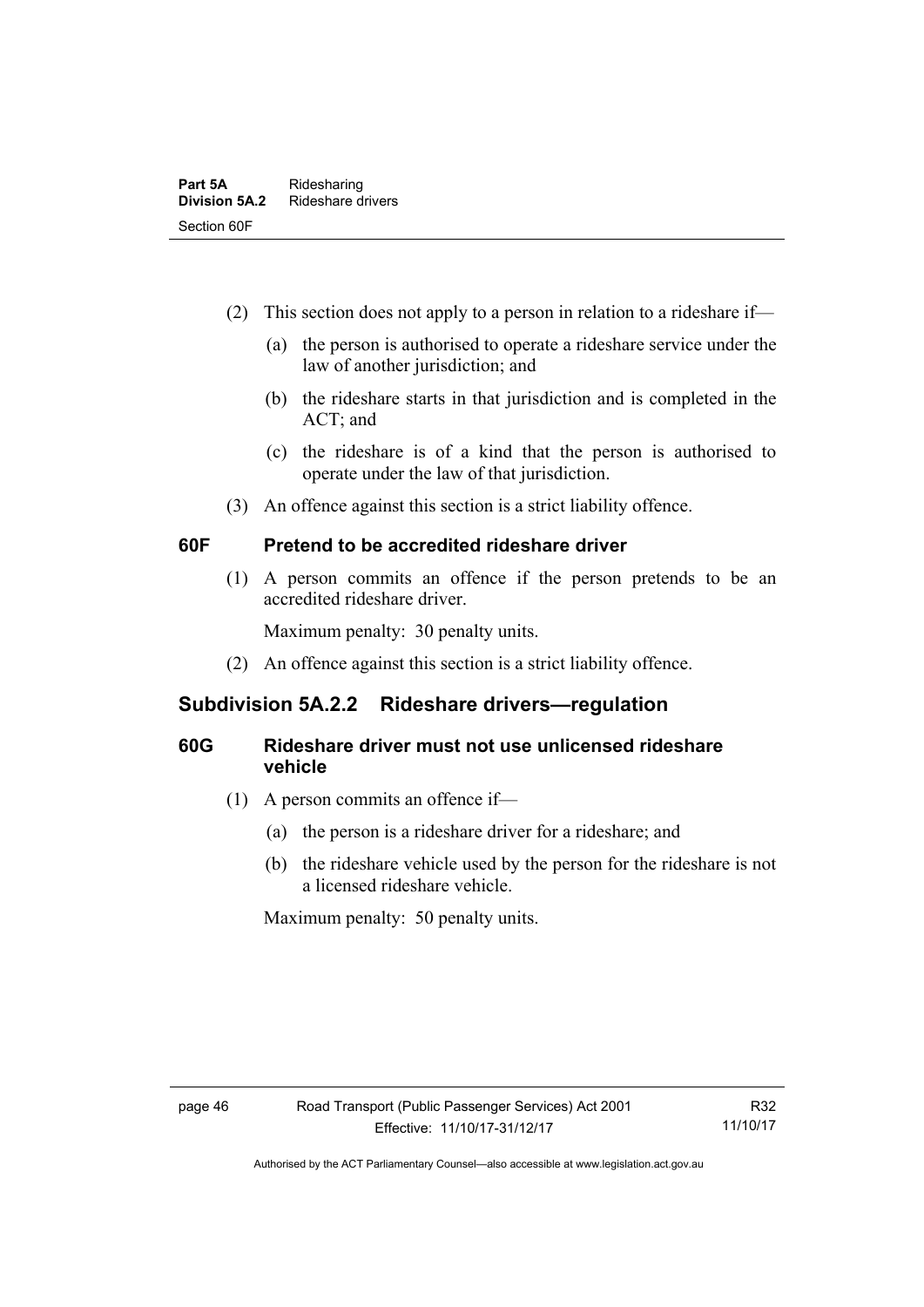- (2) This section does not apply if—
	- (a) the vehicle is licensed as a rideshare vehicle under the law of another jurisdiction; and
	- (b) the rideshare begins in that jurisdiction and is completed in the ACT.

# **60H Regulations about operation of rideshare service**

A regulation may make provision about the operation of rideshare services by rideshare drivers, including, for example—

- (a) compliance with service standards; and
- (b) insurance; and
- (c) the solicitation of passengers or rideshare bookings; and
- (d) the booking of rideshare vehicles; and
- (e) customer complaints and inquiries; and
- (f) lost property; and
- (g) the making and keeping of records and their inspection; and
- (h) the auditing of records and systems; and
- (i) requirements for advertising for the service; and
- (j) the provision of information and reports to the road transport authority.
- *Note* An example is part of the Act, is not exhaustive and may extend, but does not limit, the meaning of the provision in which it appears (see [Legislation Act,](http://www.legislation.act.gov.au/a/2001-14) s 126 and s 132).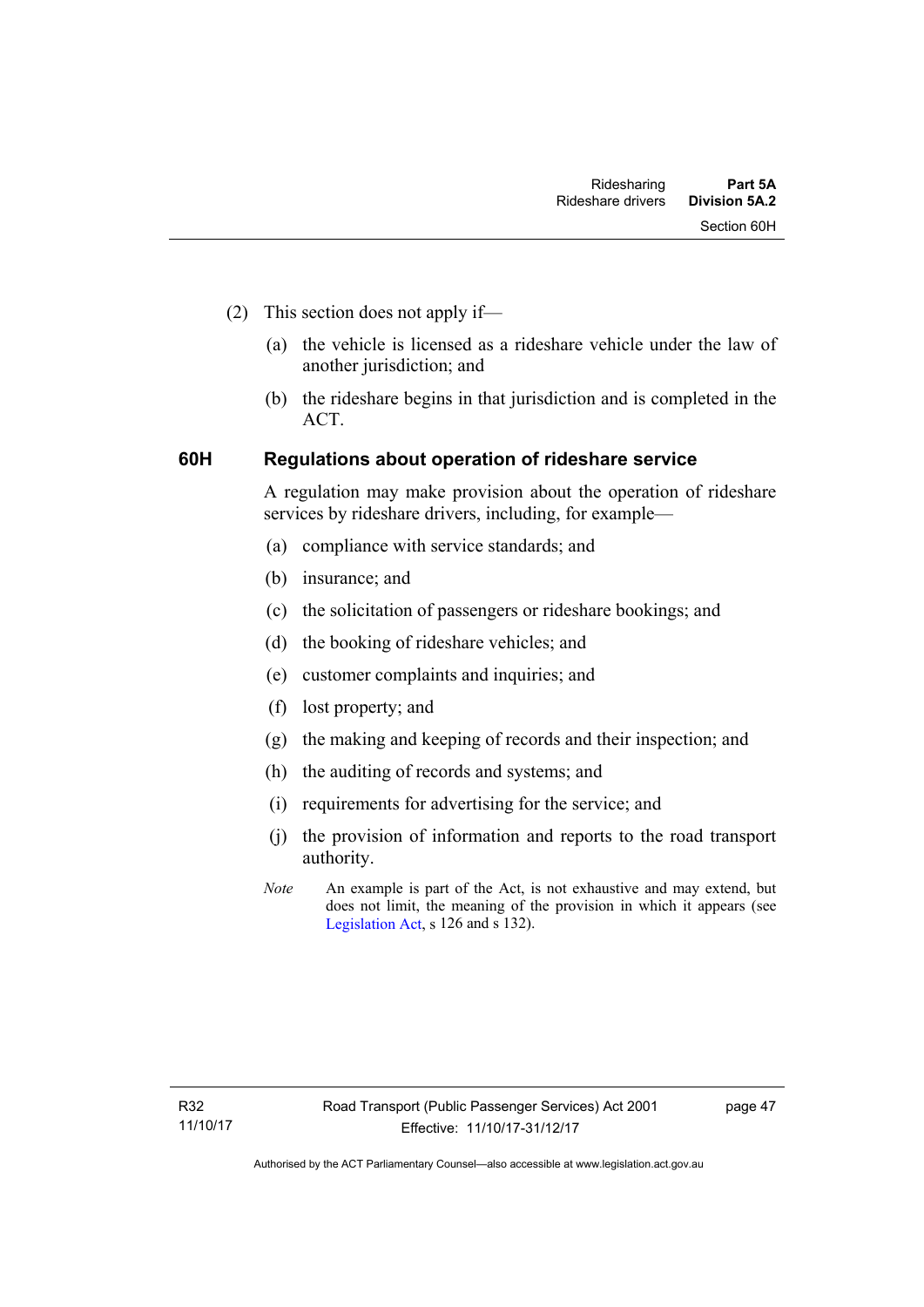#### **Part 5A** Ridesharing<br>**Division 5A.3** Rideshare ve **Division 5A.3** Rideshare vehicles Section 60I

# **60I Regulations about rideshare drivers**

A regulation may make provision about rideshare drivers, including, for example—

- (a) the powers, duties and conduct of rideshare drivers; and
- (b) the safety of rideshare drivers and passengers (including, for example, particular kinds of security devices); and
- (c) the qualifications, training and experience required for rideshare drivers; and
- (d) maximum driving times and minimum rest times of rideshare drivers; and
- (e) the picking up and dropping off of passengers and other matters relating to the transport of passengers; and
- (f) the transport of passengers' luggage or other goods, and animals; and
- (g) the payment by passengers of gratuities and other amounts in addition to fares; and
- (h) the display of licences.
- *Note* An example is part of the Act, is not exhaustive and may extend, but does not limit, the meaning of the provision in which it appears (see [Legislation Act,](http://www.legislation.act.gov.au/a/2001-14) s 126 and s 132).

# **Division 5A.3 Rideshare vehicles**

# **60J Meaning of** *rideshare vehicle licence*

(1) In this Act:

*rideshare vehicle licence* means a licence that—

 (a) is issued under the regulation to the registered operator of a vehicle; and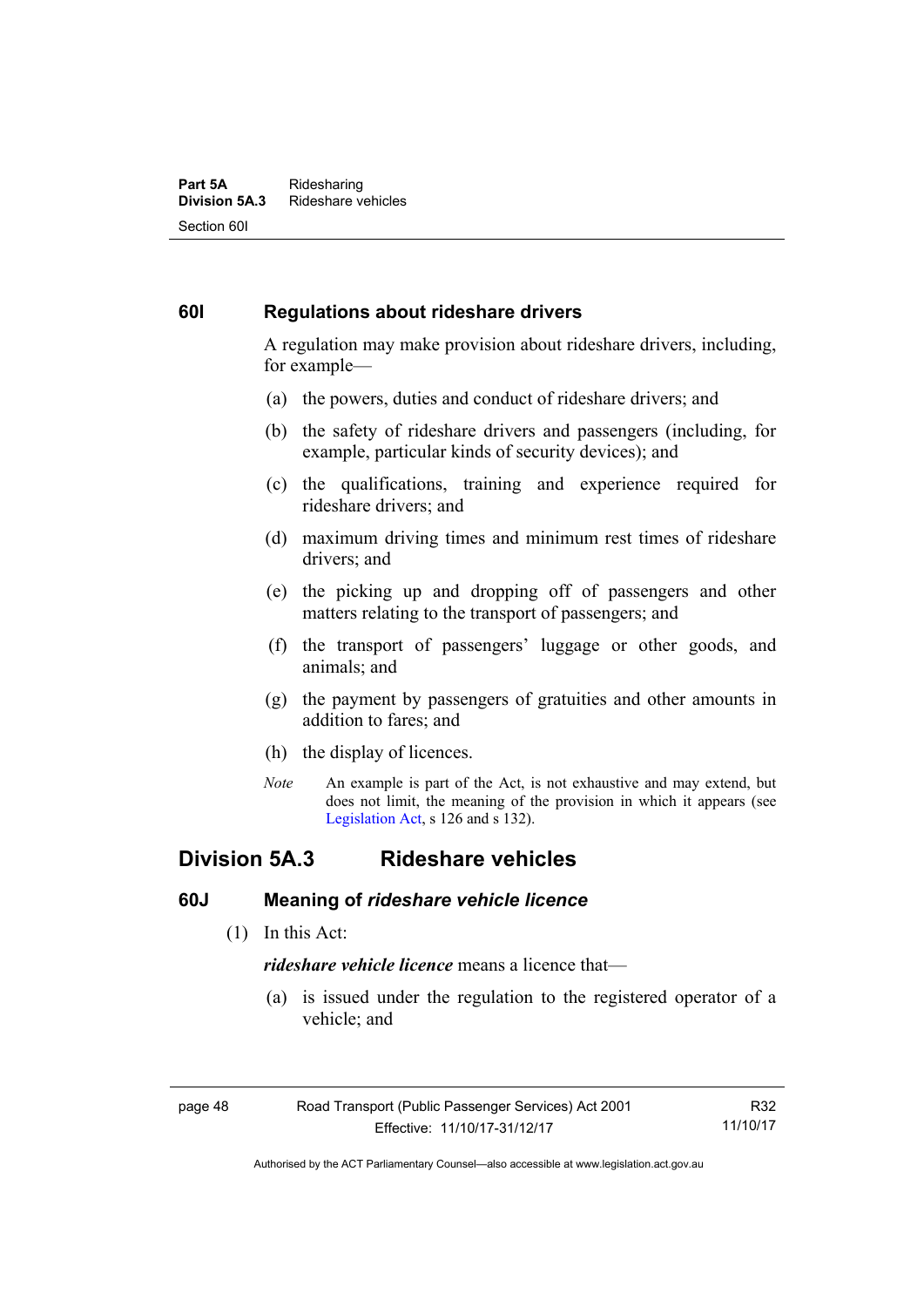- (b) authorises the vehicle to be used as a rideshare vehicle.
- *Note* A rideshare driver must not use an unlicensed rideshare vehicle for a rideshare (see s 60G).
- (2) In this section:

*registered operator*, for a vehicle—see the *[Road Transport \(Vehicle](http://www.legislation.act.gov.au/a/1999-81)  [Registration\) Act 1999](http://www.legislation.act.gov.au/a/1999-81)*, dictionary.

# **60K Rideshare vehicle licence not transferable**

A rideshare vehicle licence is not transferable.

# **60L Pretend vehicle is licensed rideshare vehicle**

A person commits an offence if the person pretends that a vehicle is a licensed rideshare vehicle.

Maximum penalty: 30 penalty units.

# **60M Licensed rideshare vehicle not to be used by unlicensed or unaccredited driver**

A person commits an offence if—

- (a) the person is a rideshare vehicle licensee; and
- (b) the vehicle is used as a rideshare vehicle for a rideshare; and
- (c) the person is not the rideshare driver for the rideshare; and
- (d) the person does not take reasonable steps to ensure that the rideshare driver—
	- (i) either—
		- (A) holds a public vehicle licence to drive the rideshare vehicle; or
		- (B) is exempted by the *[Road Transport \(Driver](http://www.legislation.act.gov.au/sl/2000-14/default.asp)  [Licensing\) Regulation 2000](http://www.legislation.act.gov.au/sl/2000-14/default.asp)* from holding an Australian driver licence; and

R32 11/10/17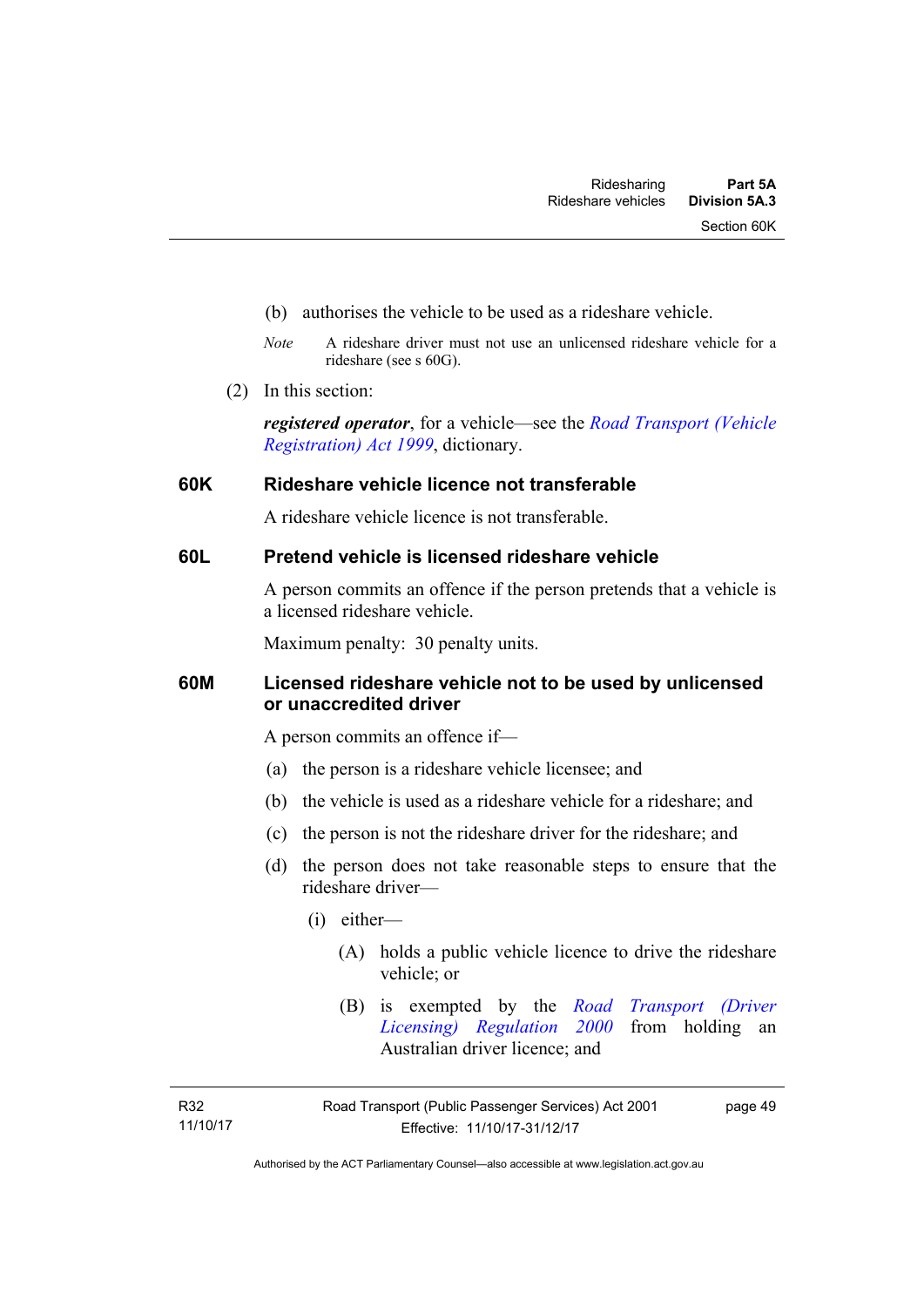(ii) is an accredited rideshare driver.

Maximum penalty: 20 penalty units.

- *Note 1* A rideshare driver must hold a public vehicle licence to drive the rideshare vehicle (see *[Road Transport \(Driver Licensing\) Act 1999](http://www.legislation.act.gov.au/a/1999-78)*, s 31).
- *Note 2* Rideshare drivers' insurance is dealt with in pt 8A.

### **60N Licensed rideshare vehicle not to be used unless insured**

A person commits an offence if—

- (a) the person is a rideshare vehicle licensee; and
- (b) the vehicle is used as a rideshare vehicle for a rideshare; and
- (c) the person is not the rideshare driver for the rideshare; and
- (d) the person does not take reasonable steps to ensure that the vehicle is insured in the way prescribed by regulation.

Maximum penalty: 50 penalty units.

*Note* Additional public passenger vehicle insurance is dealt with in pt 8A.

## **60O Regulations about rideshare vehicles**

- (1) A regulation may provide a system for the licensing of rideshare vehicles, including, for example—
	- (a) matters in relation to the giving, refusal or surrender of rideshare vehicle licences; and
	- (b) the term of rideshare vehicle licences; and
	- (c) the conditions of rideshare vehicle licences; and
	- (d) the action that may be taken in relation to rideshare vehicle licences in circumstances prescribed by regulation, including, for example—
		- (i) the suspension or cancellation of a licence; and

page 50 Road Transport (Public Passenger Services) Act 2001 Effective: 11/10/17-31/12/17 R32 11/10/17

Authorised by the ACT Parliamentary Counsel—also accessible at www.legislation.act.gov.au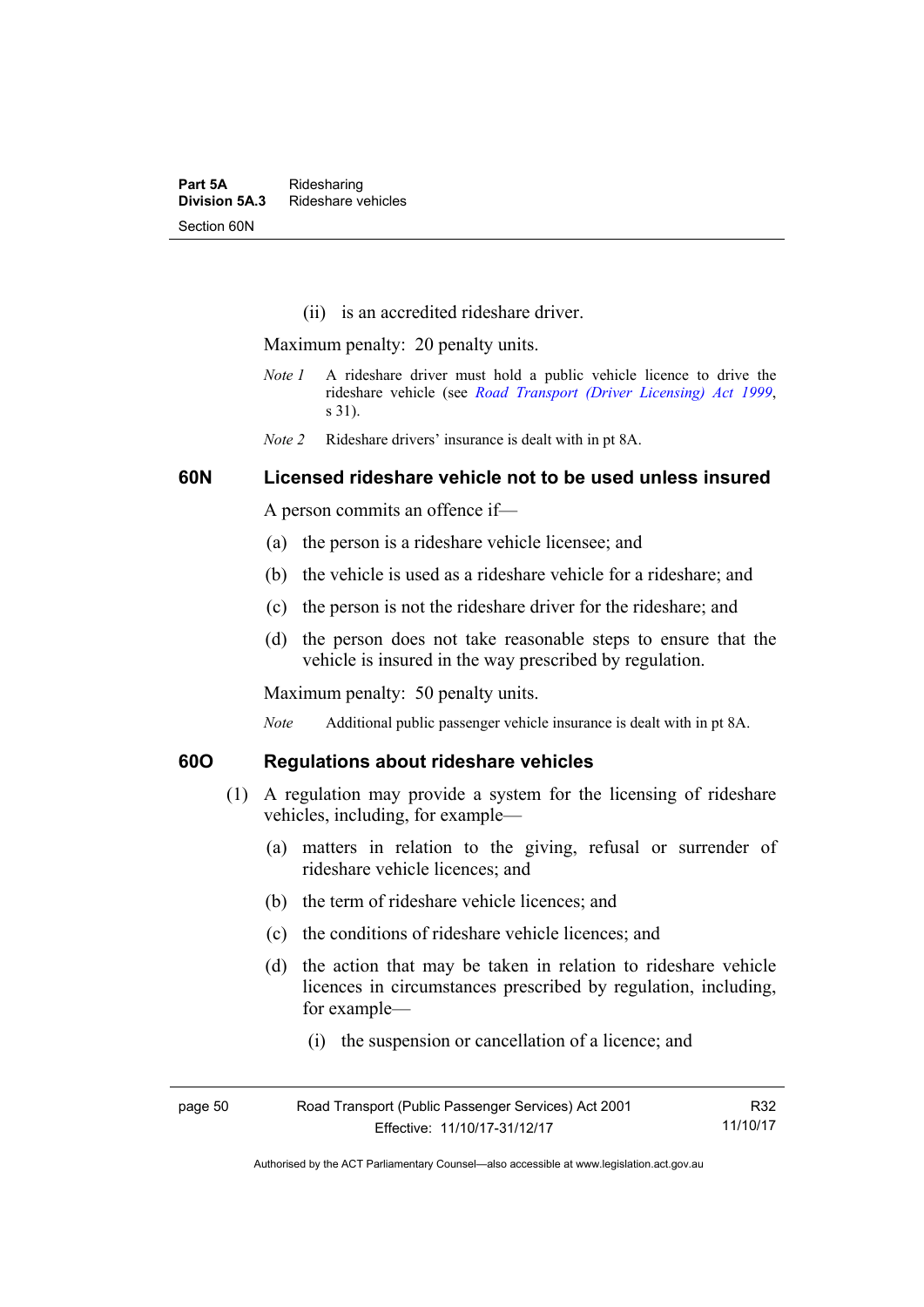- (ii) the imposition of a condition on, or the amendment of a condition of, a licence; and
- (iii) an order that the licensee pay to the Territory an amount of not more than—
	- (A) for an individual—\$5 000; or
	- (B) for a corporation—\$25 000; and
- (iv) the reprimanding of the licensee.

#### **Example—par (c)**

how the licensed vehicle is to be equipped

- *Note* An example is part of the Act, is not exhaustive and may extend, but does not limit, the meaning of the provision in which it appears (see [Legislation Act,](http://www.legislation.act.gov.au/a/2001-14) s 126 and s 132).
- (2) A regulation may make provision about the operation of rideshare vehicles, including, for example—
	- (a) service standards for rideshare vehicles; and
	- (b) the regulation or prohibition of the use of rideshare vehicles on certain roads or road related areas; and
	- (c) the design, equipment and fittings (internal or external) of rideshare vehicles; and
	- (d) the regulation or prohibition of notices, signs and advertisements inside or on the outside of rideshare vehicles; and
	- (e) the records to be made and kept, how they are to be made and kept, and their inspection; and
	- (f) the maintenance and condition of rideshare vehicles.
	- *Note* An example is part of the Act, is not exhaustive and may extend, but does not limit, the meaning of the provision in which it appears (see [Legislation Act,](http://www.legislation.act.gov.au/a/2001-14) s 126 and s 132).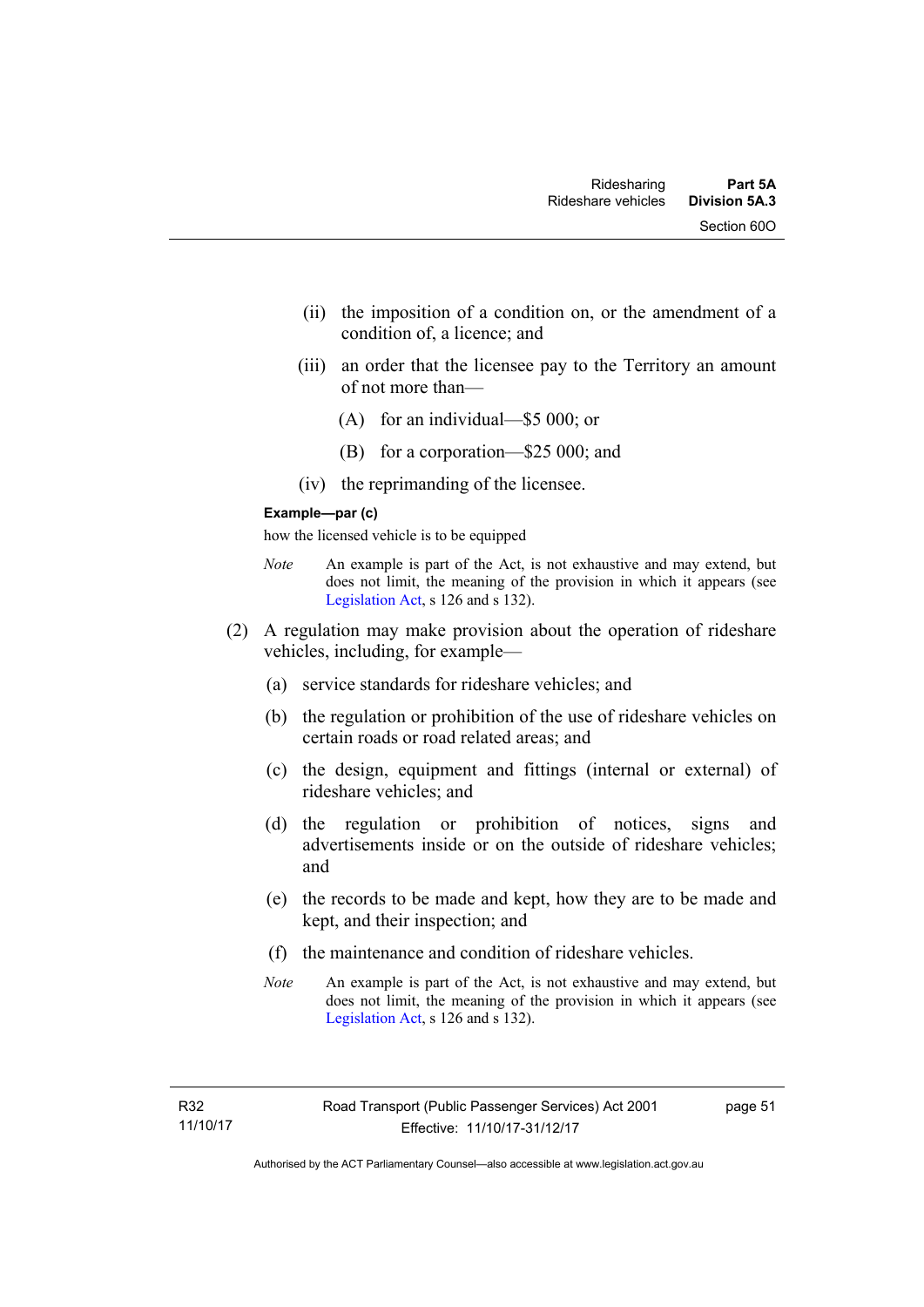# **Division 5A.4 Rideshare passengers and fares**

# **60P Regulations about conduct of rideshare vehicle passengers**

A regulation may make provision in relation to the conduct of rideshare passengers, including, for example—

- (a) the authority of rideshare drivers, police officers and authorised people to direct people contravening a regulation to leave a rideshare vehicle; and
- (b) the authority of police officers and authorised people to remove people from a rideshare vehicle if they fail to leave when directed.
- *Note* An example is part of the Act, is not exhaustive and may extend, but does not limit, the meaning of the provision in which it appears (see [Legislation Act,](http://www.legislation.act.gov.au/a/2001-14) s 126 and s 132).

# **60Q Power to determine rideshare fares**

- (1) The Minister may determine fares, and ways of calculating fares, for ridesharing.
	- *Note* Power to make a statutory instrument includes power to make different provision in relation to different matters or different classes of matters, and to make an instrument that applies differently by reference to stated exceptions or factors (see [Legislation Act](http://www.legislation.act.gov.au/a/2001-14), s 48).
- (2) A determination is a disallowable instrument.
	- *Note* A disallowable instrument must be notified, and presented to the Legislative Assembly, under the [Legislation Act.](http://www.legislation.act.gov.au/a/2001-14)
- (3) In this section:

*fare* includes a charge relating to ridesharing.

R32 11/10/17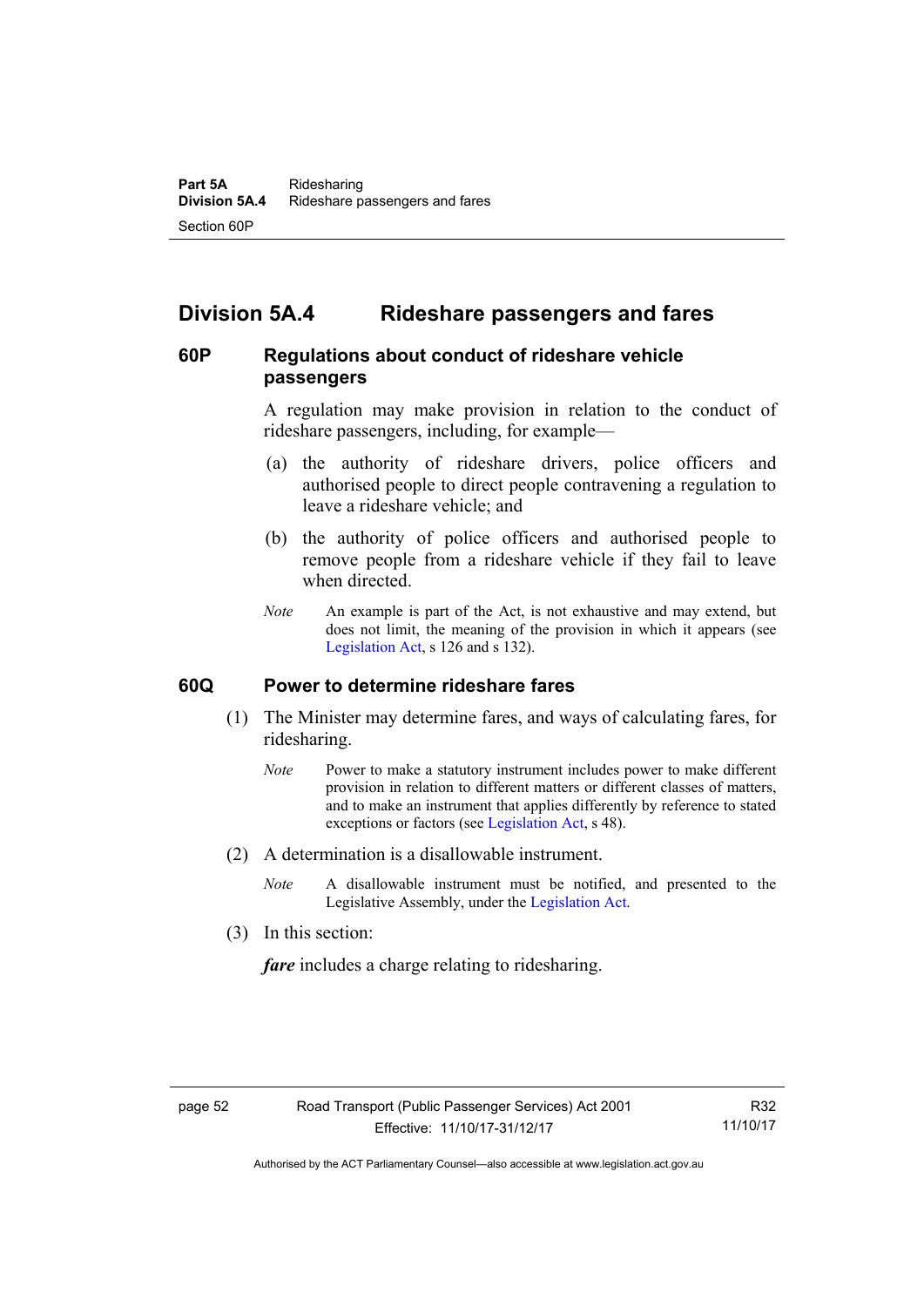# **Part 6 Licensing of hire cars**

# **Division 6.1 Basic concepts**

# **61 Meaning of** *hire car licence*

A *hire car licence* is a licence issued under the regulations to use a vehicle as a hire car, and includes a restricted hire car licence.

*Note* References to *hire car licence* include a *restricted hire car licence* unless the contrary intention otherwise appears (see [Legislation Act,](http://www.legislation.act.gov.au/a/2001-14) s 155).

# **62 Meaning of** *restricted hire car licence*

A *restricted hire car licence* is a licence issued under the regulations to use a vehicle as a restricted hire car.

# **Division 6.2 Hire car licences**

# **63 Transferability of hire car licences**

 (1) A hire car licence (other than a restricted hire car licence) issued before the commencement of this section is transferable.

# **Examples of how licence might be transferred**

- 1 hiring the licence to someone else
- 2 selling the licence to someone else
- *Note* An example is part of the Act, is not exhaustive and may extend, but does not limit, the meaning of the provision in which it appears (see [Legislation Act,](http://www.legislation.act.gov.au/a/2001-14) s 126 and s 132).
- (2) A hire car licence issued after the commencement of this section is not transferable.
- (3) A restricted hire car licence is not transferable.
- (4) If the holder of a transferable hire car licence asks the road transport authority to transfer the licence to someone else, the authority must transfer the licence to the person.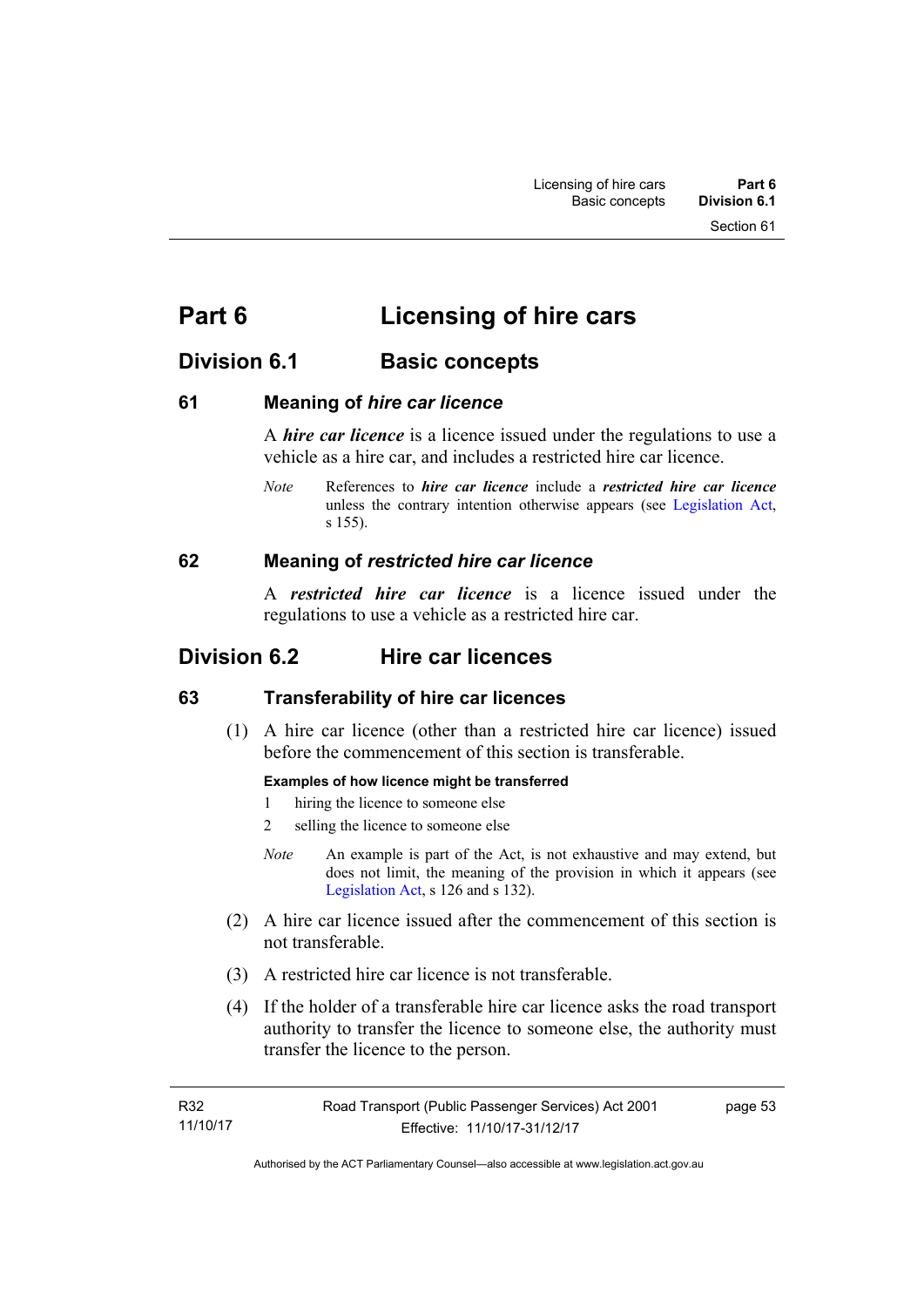# **64 Use of vehicles as hire cars**

 (1) A person must not use a vehicle as a hire car (other than a restricted hire car) unless the vehicle is licensed under the regulations as a hire car.

Maximum penalty: 50 penalty units.

 (2) A person must not use a vehicle as a restricted hire car unless the vehicle is licensed under the regulations as a restricted hire car.

Maximum penalty: 50 penalty units.

- (3) This section does not apply to a person in relation to the hiring of a vehicle used by the person if—
	- (a) the vehicle is licensed as a hire car under the law of another jurisdiction; and
	- (b) the hiring begins in that jurisdiction and is completed in the ACT.
- (4) This section also does not apply to a person who is using a substitute vehicle as a licensed hire car in accordance with the regulations.
- (5) An offence against this section is a strict liability offence.

# **65 Pretending vehicles are licensed hire cars**

(1) A person must not pretend that a vehicle is licensed under the regulations as a hire car (other than a restricted hire car).

Maximum penalty: 30 penalty units.

 (2) A person must not pretend that a vehicle is licensed under the regulations as a restricted hire car.

Maximum penalty: 30 penalty units.

(3) An offence against this section is a strict liability offence.

R32 11/10/17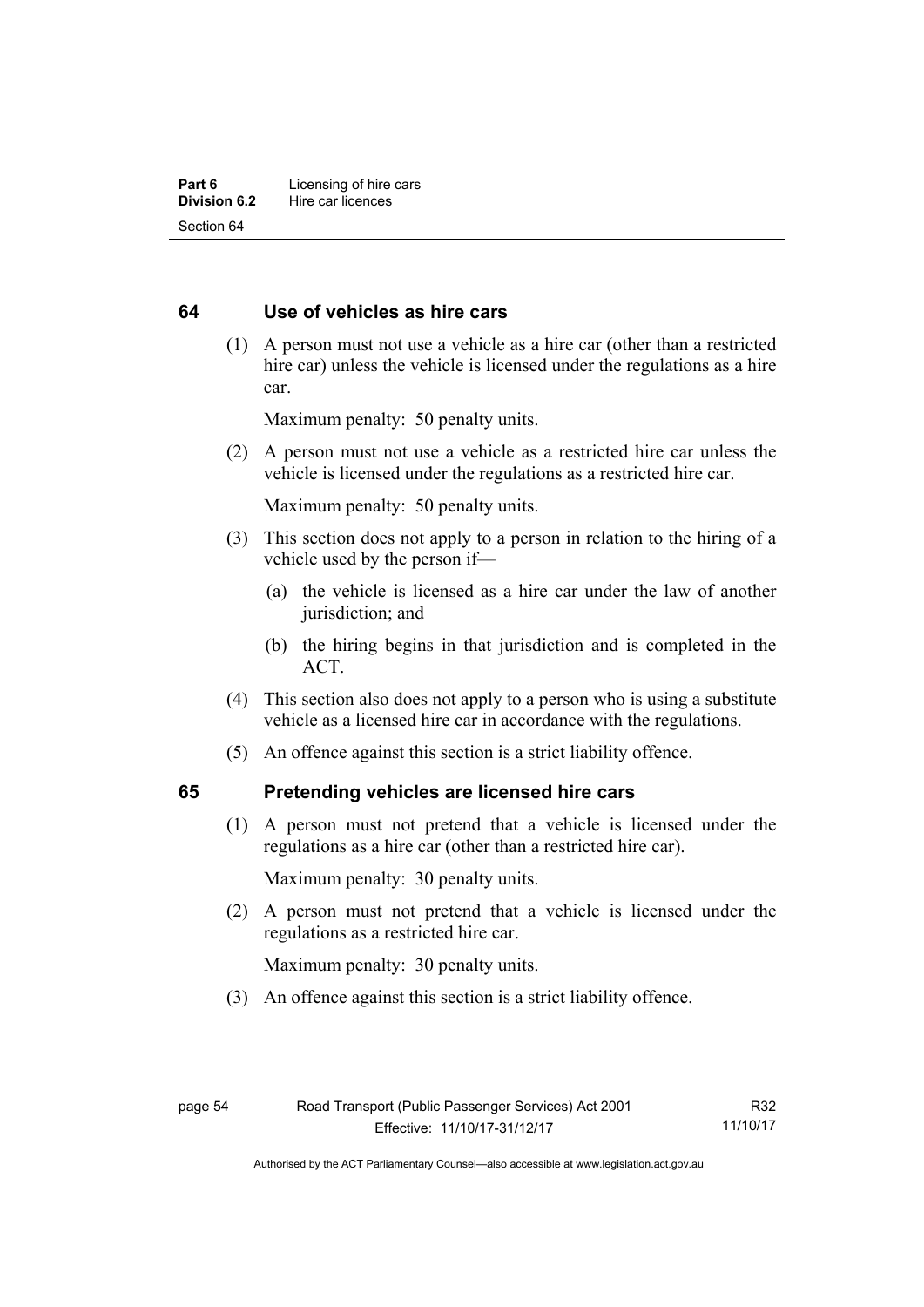### **66 Regulations about hire car licences**

- (1) A regulation may provide a system for the licensing of hire cars and restricted hire cars, including, for example—
	- (a) matters in relation to the giving, refusal or surrender of licences; and
	- (b) the term of restricted hire car licences; and
	- (c) the conditions of licences; and
	- (d) the circumstances in which a substitute vehicle may be used as a licensed hire car; and
	- (e) the action that may be taken in relation to licences in circumstances prescribed by regulation, including, for example—
		- (i) the suspension or cancellation of a licence; and
		- (ii) the imposition of a condition on, or the amendment of a condition of, a licence; and
		- (iii) an order that the holder of a licence pay to the Territory an amount of not more than—
			- (A) for an individual—\$5 000; or
			- (B) for a corporation—\$25 000; and
		- (iv) the reprimanding of the holder of a licence.

#### **Examples of conditions for restricted hire car licences—s (1) (c)**

- 1 how the vehicle to which the restricted hire car licence relates must be equipped
- 2 the kinds of restricted hire car services that may be operated using the vehicle
- *Note* An example is part of the Act, is not exhaustive and may extend, but does not limit, the meaning of the provision in which it appears (see [Legislation Act,](http://www.legislation.act.gov.au/a/2001-14) s 126 and s 132).

R32 11/10/17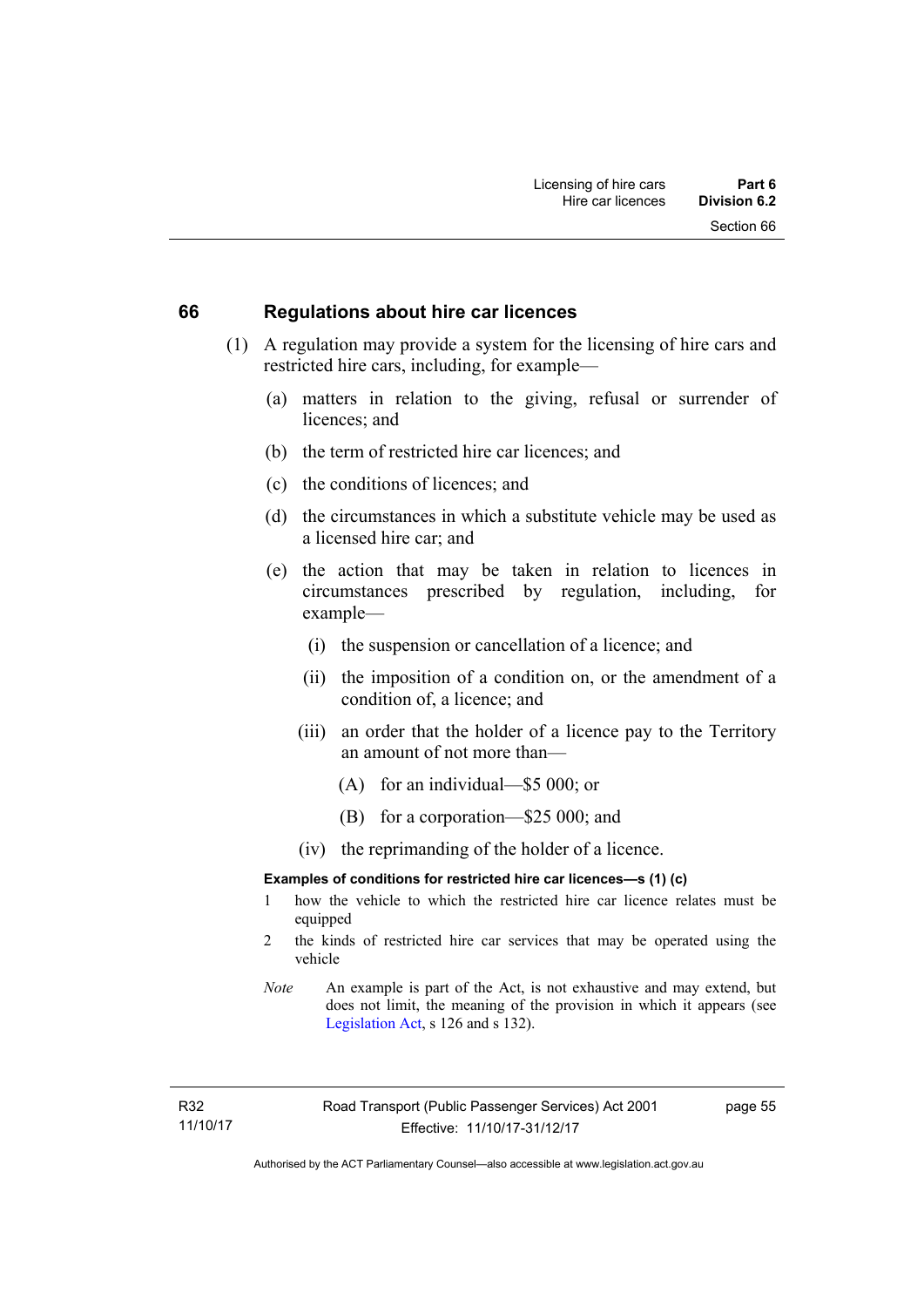| Part 6       | Licensing of hire cars |
|--------------|------------------------|
| Division 6.2 | Hire car licences      |
| Section 66   |                        |

 (2) The regulations may place different requirements on the person to whom a hire car licence (other than a restricted hire car licence) is issued and a person to whom the licence is hired.

page 56 Road Transport (Public Passenger Services) Act 2001 Effective: 11/10/17-31/12/17

R32 11/10/17

Authorised by the ACT Parliamentary Counsel—also accessible at www.legislation.act.gov.au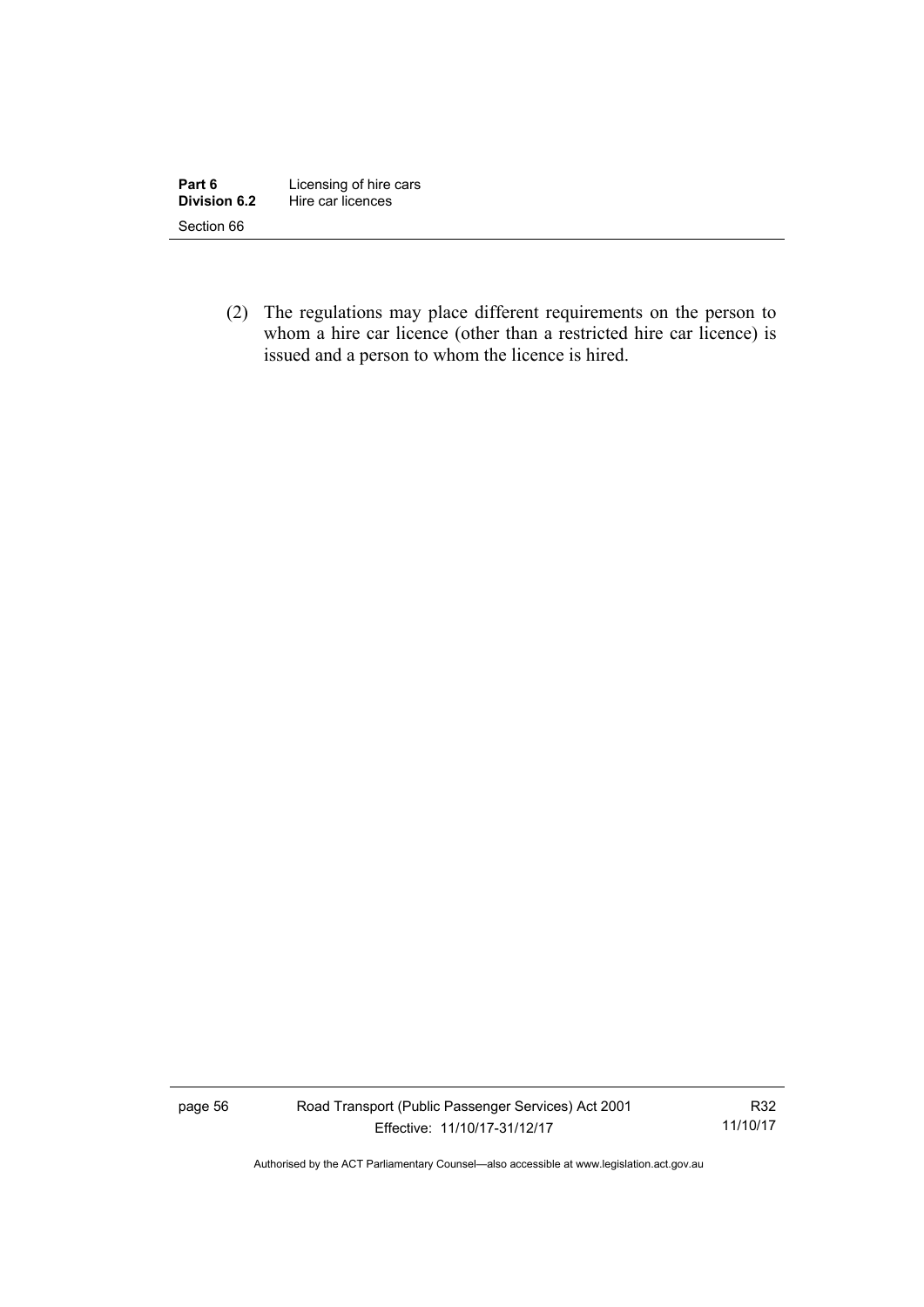Section 67

# **Part 7 Hire car services**

# **Division 7.1 Basic concepts**

# **67 Meaning of** *hire car*

A *hire car* is a vehicle (other than a bus, taxi, rideshare vehicle or demand responsive service vehicle) that—

- (a) is used, or is intended to be used, for the transport of passengers under a contract; and
- (b) does not stand or ply for hire for the transport of passengers along a road or road related area;

and includes a restricted hire car.

*Note* References to *hire car* include a *restricted hire car* unless the contrary intention otherwise appears (see [Legislation Act](http://www.legislation.act.gov.au/a/2001-14), s 155).

# **68 Meaning of** *restricted hire car*

A *restricted hire car* is a vehicle (other than a bus, taxi, rideshare vehicle or demand responsive service vehicle) that—

- (a) is used, or is intended to be used, for the transport of passengers under a contract; and
- (b) does not stand or ply for hire for the transport of passengers along a road or road related area; and
- (c) is licensed under the regulations as a restricted hire car.

# **69 Meaning of** *hire car service*

A *hire car service* is a public passenger service operated using 1 or more hire cars (including restricted hire cars).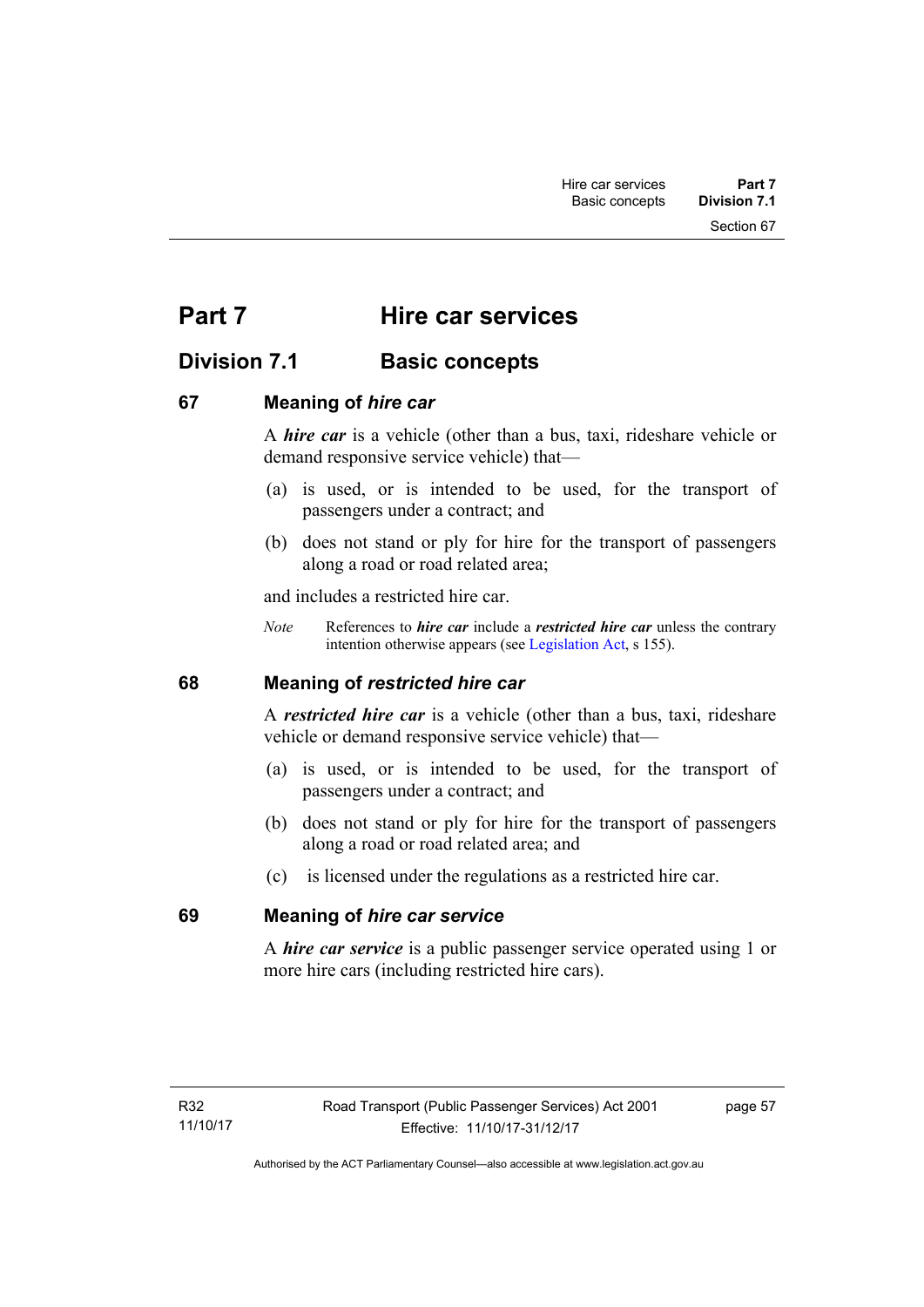# **70 Meaning of** *restricted hire car service*

A *restricted hire car service* is a public passenger service operated using only 1 or more restricted hire cars.

#### **Example of a restricted hire car service**

a pre-booked public passenger service that provides transport to weddings and school formals

*Note* An example is part of the Act, is not exhaustive and may extend, but does not limit, the meaning of the provision in which it appears (see [Legislation Act,](http://www.legislation.act.gov.au/a/2001-14) s 126 and s 132).

# **Division 7.2 Accreditation of hire car service operators**

### **71 Hire car service operators—purposes of accreditation**

The purpose of accreditation under the regulations to operate a hire car service is to ensure that—

- (a) each person, including the accredited person, who is concerned with, or takes part in, the management of the service, is a suitable person to operate the service; and
- (b) each person, including the accredited person, who is concerned with, or takes part in, the management of the service, has demonstrated the capacity to comply with the relevant regulations and, in particular, the regulations about—
	- (i) the safety of passengers and the public; and
	- (ii) the maintenance of hire cars.

# **72 Hire car service operators—regulations about accreditation system**

- (1) A regulation may provide a system for the accreditation of people to operate hire car services, including, for example—
	- (a) the kinds of accreditations; and

R32 11/10/17

Authorised by the ACT Parliamentary Counsel—also accessible at www.legislation.act.gov.au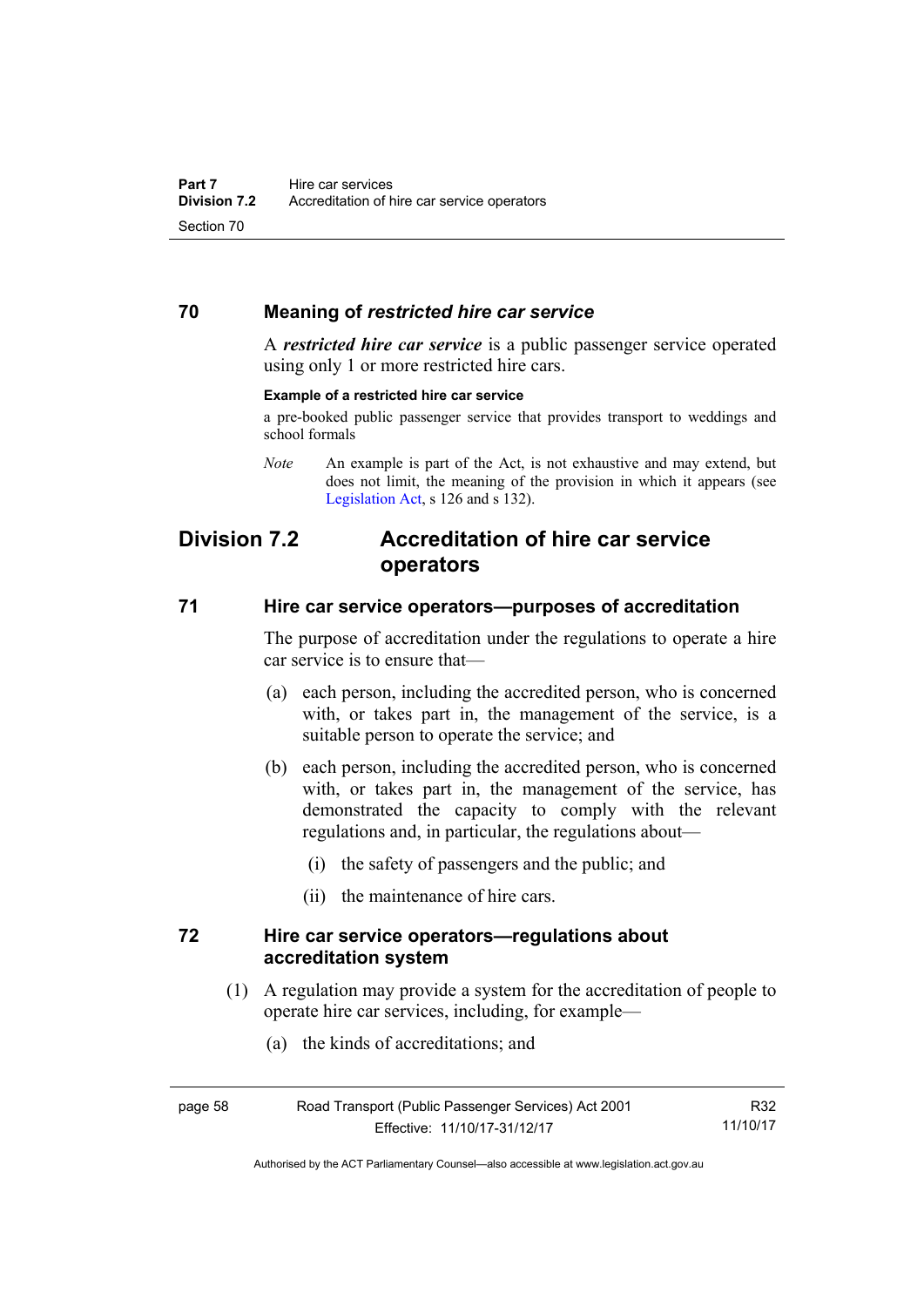- (b) the kinds of hire cars and hire car services that a person who holds a particular kind of accreditation is entitled to operate; and
- (c) the conditions of accreditations; and
- (d) matters in relation to the giving, refusal or surrender of accreditations; and
- (e) the action that may be taken in relation to an accredited person in circumstances prescribed by regulation, including, for example—
	- (i) the suspension or cancellation of an accreditation; and
	- (ii) the imposition of a condition on, or the amendment of a condition of, an accreditation; and
	- (iii) an order that an accredited person pay to the Territory an amount of not more than—
		- (A) for an individual—\$5 000; or
		- (B) for a corporation—\$25 000; and
	- (iv) the reprimanding of an accredited person.
- *Note* An example is part of the Act, is not exhaustive and may extend, but does not limit, the meaning of the provision in which it appears (see [Legislation Act,](http://www.legislation.act.gov.au/a/2001-14) s 126 and s 132).
- (2) The regulations may make provision in relation to the accreditation of people to operate hire car services, including, for example—
	- (a) requirements about the suitability of the applicant and each person who will be concerned with, or take part in, the management of the service; and
	- (b) capacity to meet service standards.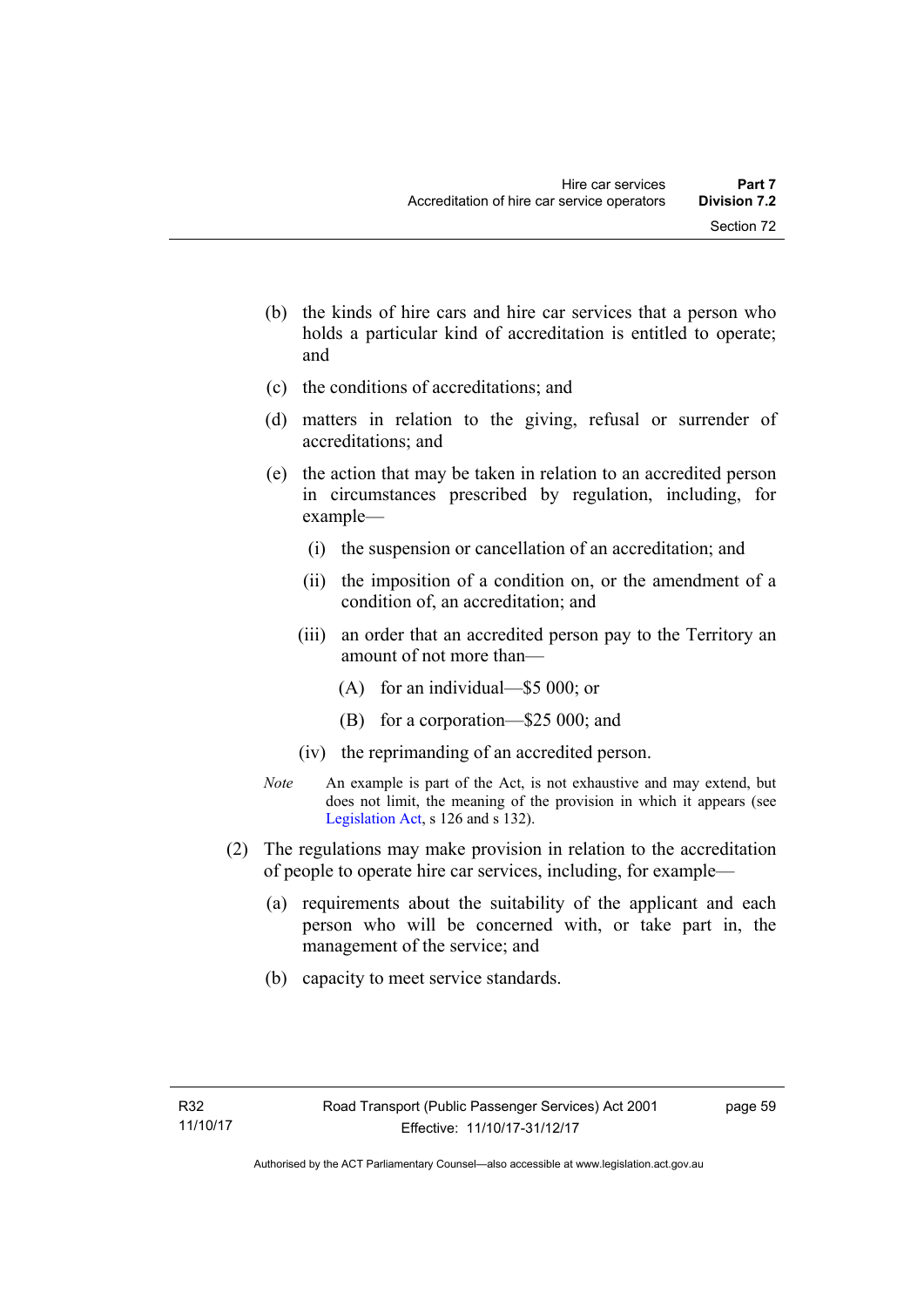- (3) For subsection (1) (a), the regulations must provide for the accreditation of people to operate—
	- (a) a hire car service (other than a restricted hire car service); and
	- (b) a restricted hire car service.
	- *Note* For examples of kinds of restricted hire car services, see s 70.

# **Division 7.3 Entitlement to operate hire car services**

# **73 Entitlement to operate hire car services**

A person is entitled to operate a particular kind of hire car service, in or partly in the ACT, if—

- (a) the person is accredited under the regulations to operate a hire car service of that kind; and
- (b) the vehicles used to operate the service are licensed under the regulations as hire cars for that kind of hire car service.

# **74 Unaccredited operators not to operate hire car services**

(1) A person must not operate, in or partly in the ACT, a hire car service of a particular kind unless the person is accredited under the regulations to operate a hire car service of that kind.

Maximum penalty: 50 penalty units.

- (2) This section does not apply to a person in relation to the hiring of a hire car operated by the person if—
	- (a) the person is authorised to operate a hire car service under the law of another jurisdiction; and
	- (b) the hiring begins in that jurisdiction and is completed in the ACT; and

R32 11/10/17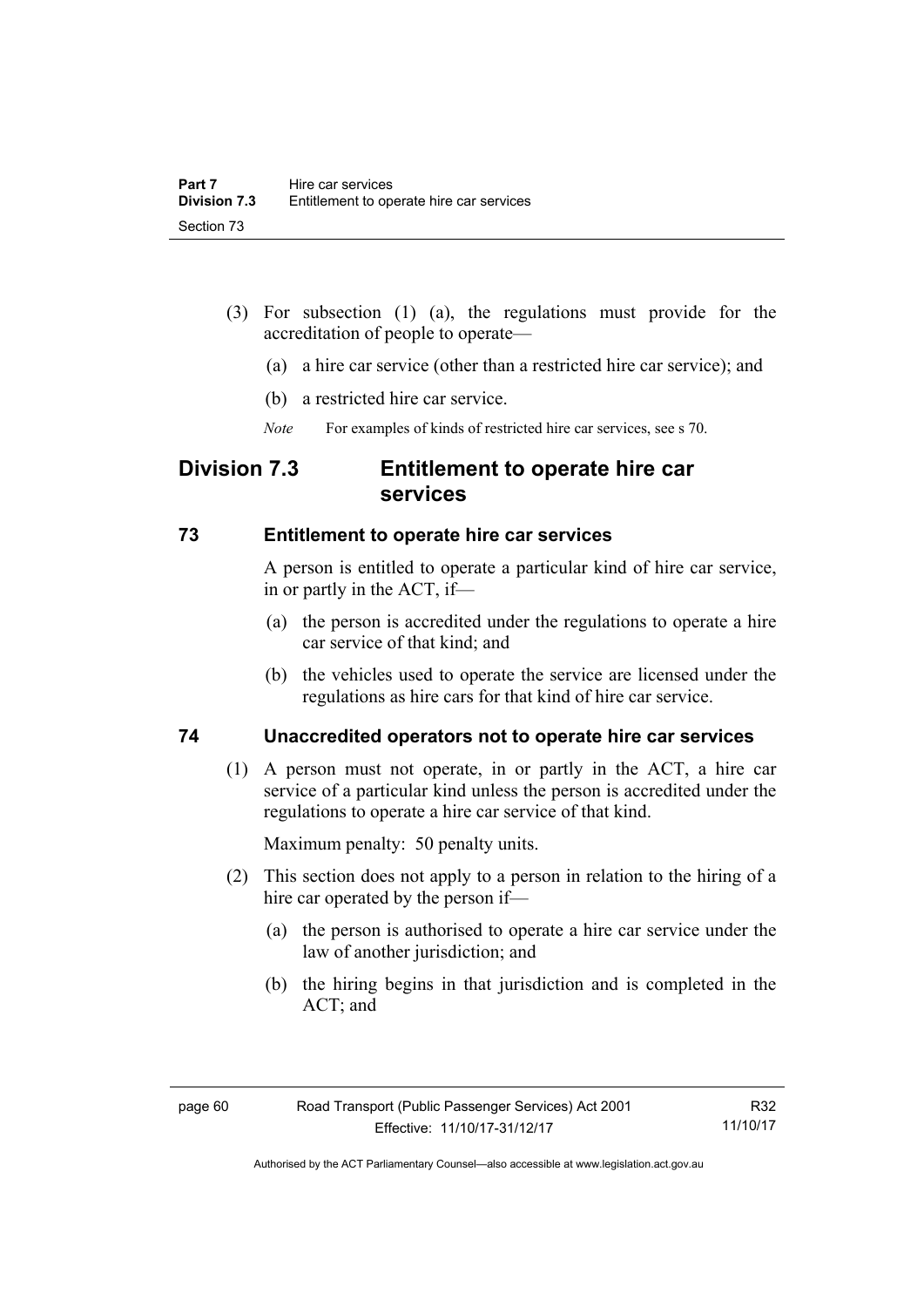- (c) the hiring is of a kind that the person is authorised to operate under the law of that jurisdiction.
- (3) An offence against this section is a strict liability offence.

# **75 Pretending to be an accredited hire car service operator**

(1) A person must not pretend to be accredited under the regulations to operate a hire car service.

Maximum penalty: 30 penalty units.

 (2) A person must not pretend to be accredited under the regulations to operate a particular kind of hire car service.

Maximum penalty: 30 penalty units.

(3) An offence against this section is a strict liability offence.

# **Division 7.4 Regulation of hire car services**

# **76 Regulations about operation of hire car services by accredited people**

A regulation may make provision in relation to the operation of hire car services by accredited hire car service operators, including, for example—

- (a) the supervision and monitoring of drivers of hire cars for compliance with the service standards and the responsibilities of the operator in relation to a failure to comply with the standards; and
- (b) the safety of passengers (including, for example, by the use of particular kinds of security devices) and the public; and
- (c) the qualifications, training and experience of accredited hire car service operators and hire car drivers (including, for example, in relation to particular kinds of hire car services); and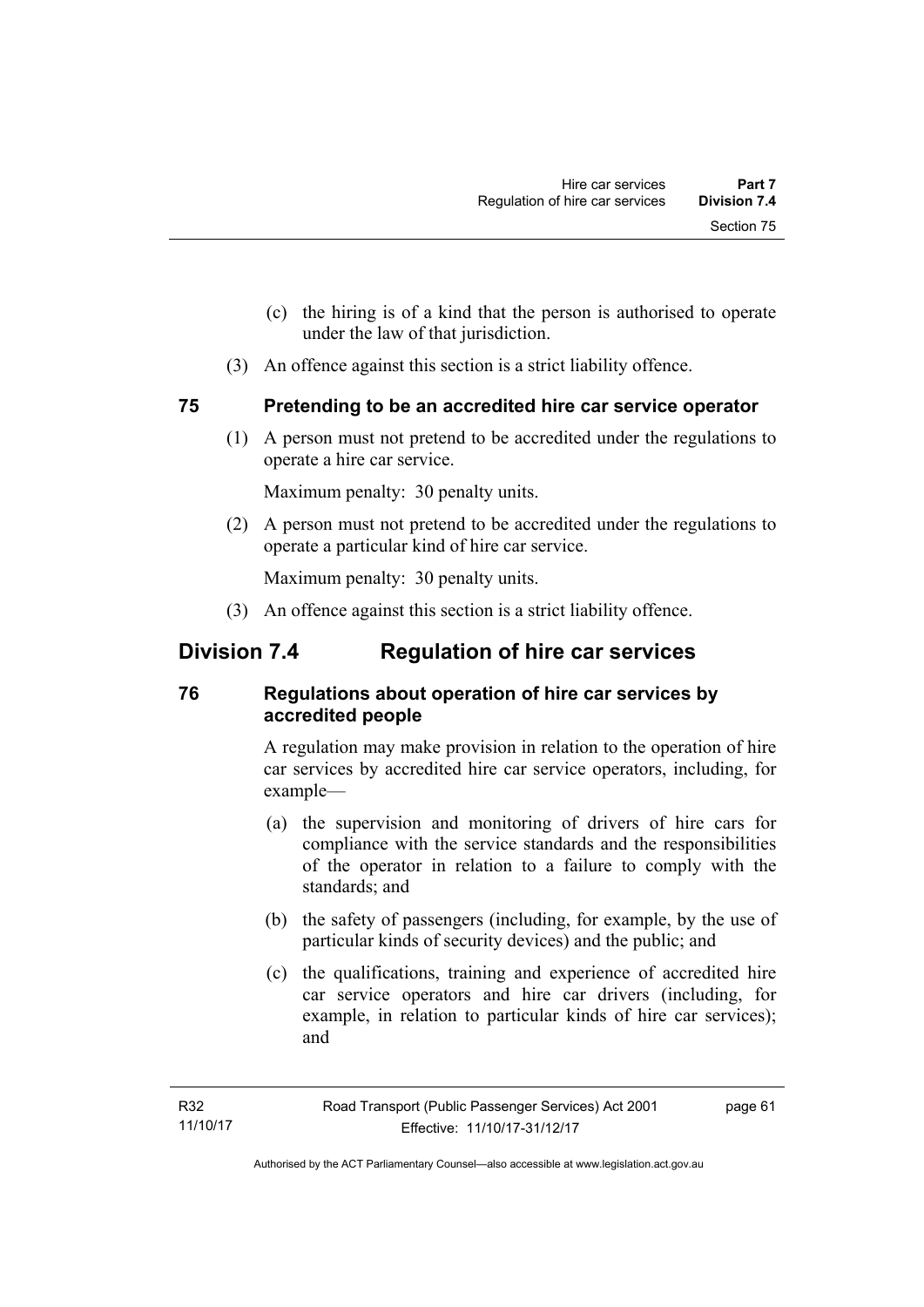- (d) maximum driving times and minimum rest times of hire car drivers; and
- (e) insurance; and
- (f) customer complaints and inquiries; and
- (g) lost property; and
- (h) the operation of particular kinds of hire cars and hire car services; and
- (i) the requirements that hire cars, and their equipment and fittings (internal and external) (including, for example, baby capsules), must comply with; and
- (j) the maintenance and cleaning of hire cars; and
- (k) the making and keeping of records and their inspection; and
- (l) the auditing of records and systems; and
- (m) the display of licences; and
- (n) requirements for display of accreditation numbers on advertisements for the service; and
- (o) the provision of information and reports to the road transport authority.
- *Note* An example is part of the Act, is not exhaustive and may extend, but does not limit, the meaning of the provision in which it appears (see [Legislation Act,](http://www.legislation.act.gov.au/a/2001-14) s 126 and s 132).

# **77 Regulations about operation of hire cars**

A regulation may make provision in relation to the operation of hire cars, including, for example—

- (a) the solicitation of passengers or hirings; and
- (b) the hiring of vehicles; and

Authorised by the ACT Parliamentary Counsel—also accessible at www.legislation.act.gov.au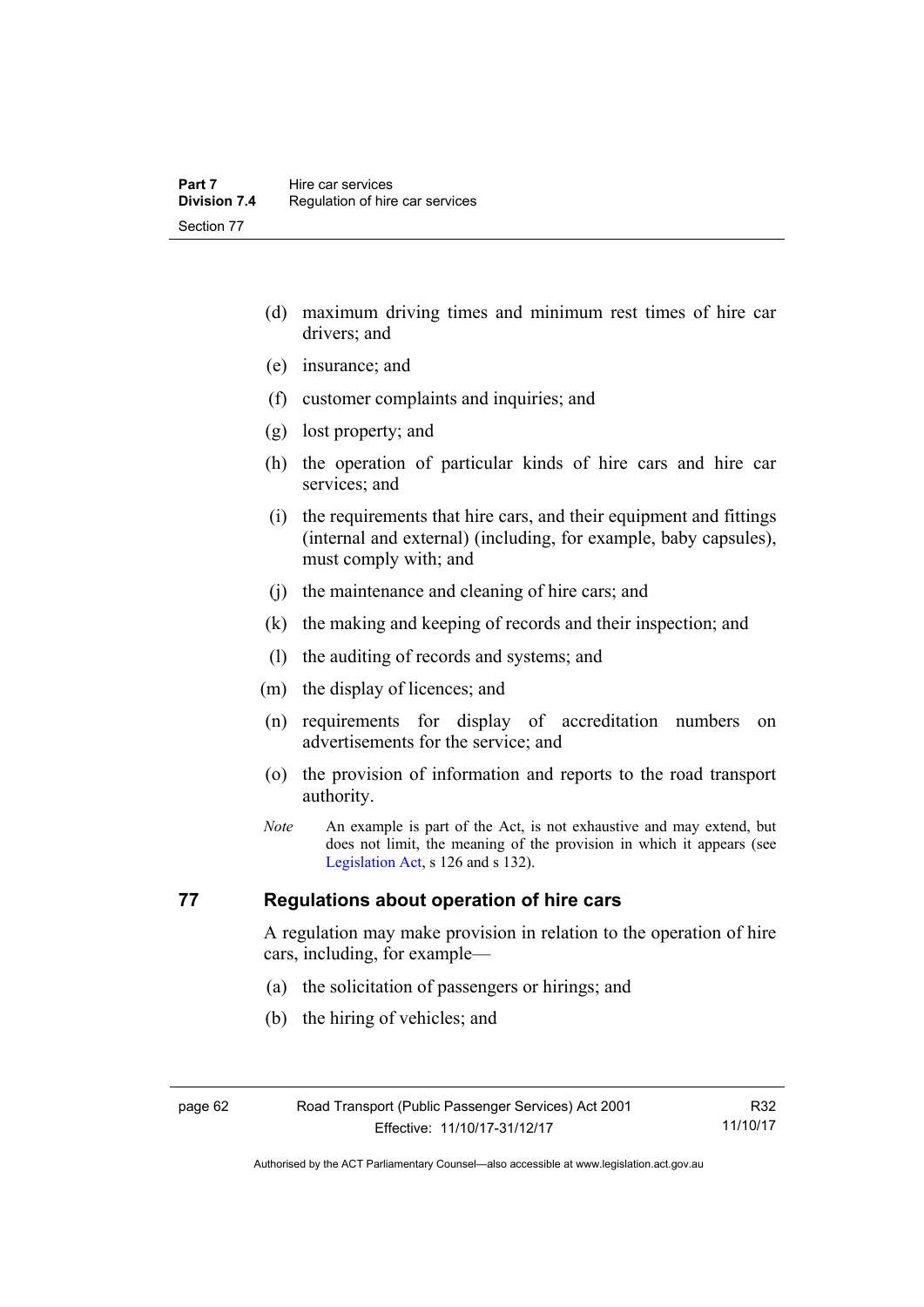- (c) the picking-up and dropping-off of passengers and other matters relating to the transport of passengers; and
- (d) the transport of passengers' luggage or other goods, and animals; and
- (e) the regulation or prohibition of the use of vehicles on certain roads or road related areas; and
- (f) the design, equipment and fittings (internal or external) of vehicles; and
- (g) the regulation or prohibition of notices, signs and advertisements inside or on the outside of vehicles; and
- (h) the records to be made and kept, how they are to be made and kept, and their inspection; and
- (i) approval of uniforms or industry codes of practice for dress standards.
- *Note* An example is part of the Act, is not exhaustive and may extend, but does not limit, the meaning of the provision in which it appears (see [Legislation Act,](http://www.legislation.act.gov.au/a/2001-14) s 126 and s 132).

# **78 Regulations about hire car drivers**

A regulation may make provision in relation to hire car drivers, including, for example—

- (a) the powers, duties and conduct of hire car drivers; and
- (b) the training of drivers; and
- (c) how hire car drivers must dress.
- *Note 1* For the licensing of people to drive hire cars, see the *[Road Transport](http://www.legislation.act.gov.au/sl/2000-14)  [\(Driver Licensing\) Regulation 2000](http://www.legislation.act.gov.au/sl/2000-14)*.
- *Note 2* An example is part of the Act, is not exhaustive and may extend, but does not limit, the meaning of the provision in which it appears (see [Legislation Act,](http://www.legislation.act.gov.au/a/2001-14) s 126 and s 132).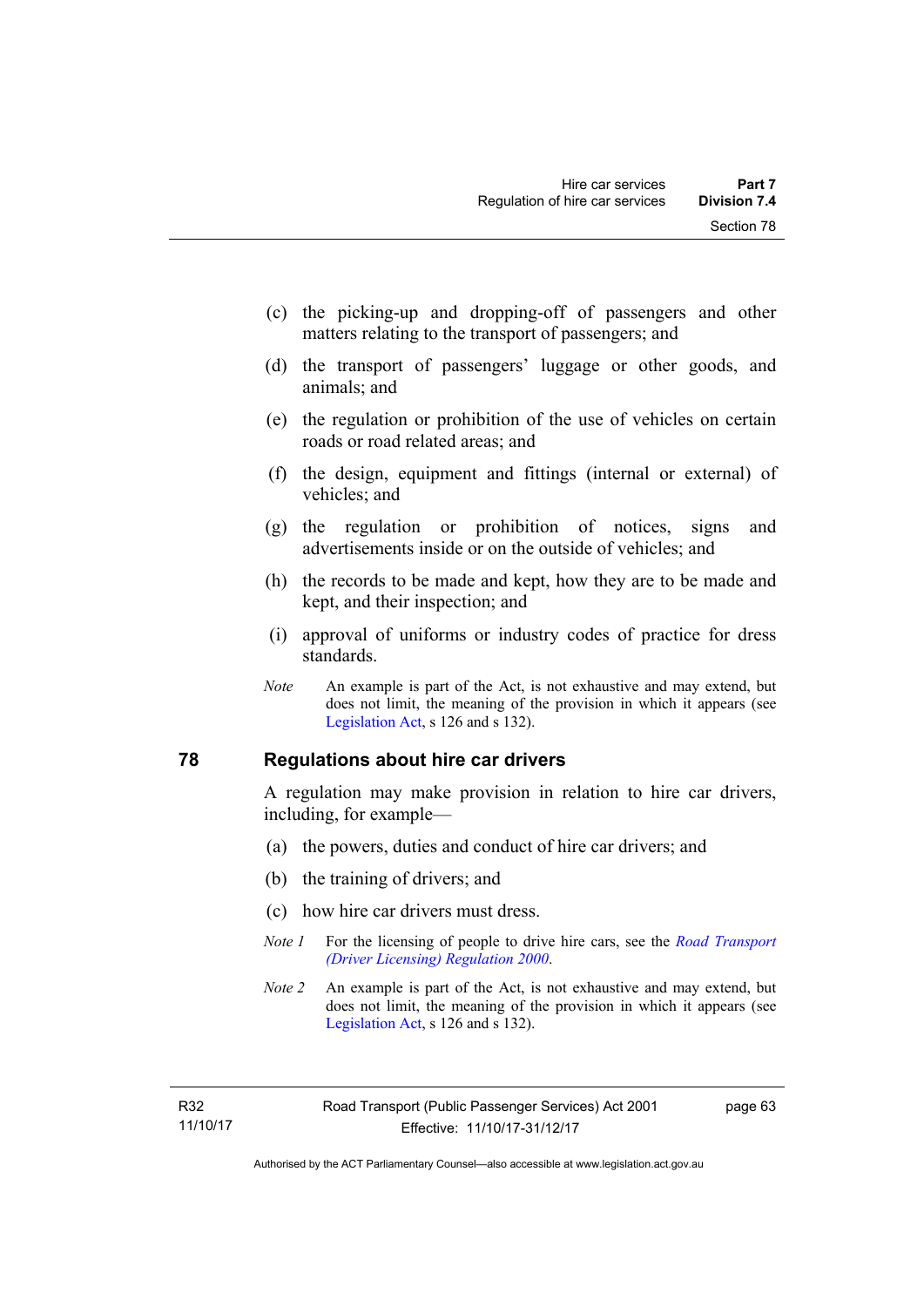# **79 Regulations about conduct of hire car passengers**

A regulation may make provision in relation to the conduct of hire car passengers, including, for example—

- (a) the authority of hire car drivers, police officers and authorised people to direct people contravening a regulation to leave a hire car; and
- (b) the authority of police officers and authorised people to remove people from a hire car if they fail to leave when directed.
- *Note* An example is part of the Act, is not exhaustive and may extend, but does not limit, the meaning of the provision in which it appears (see [Legislation Act,](http://www.legislation.act.gov.au/a/2001-14) s 126 and s 132).

# **79A Power to determine hire car fares**

- (1) The Minister may determine fares, and ways of calculating fares, for hiring or using a hire car.
	- *Note* Power to make a statutory instrument includes power to make different provision in relation to different matters or different classes of matters, and to make an instrument that applies differently by reference to stated exceptions or factors (see [Legislation Act](http://www.legislation.act.gov.au/a/2001-14), s 48).
- (2) A determination is a disallowable instrument.
	- *Note* A disallowable instrument must be notified, and presented to the Legislative Assembly, under the [Legislation Act.](http://www.legislation.act.gov.au/a/2001-14)
- (3) In this section:

*fare* includes a charge relating to hiring or using a hire car.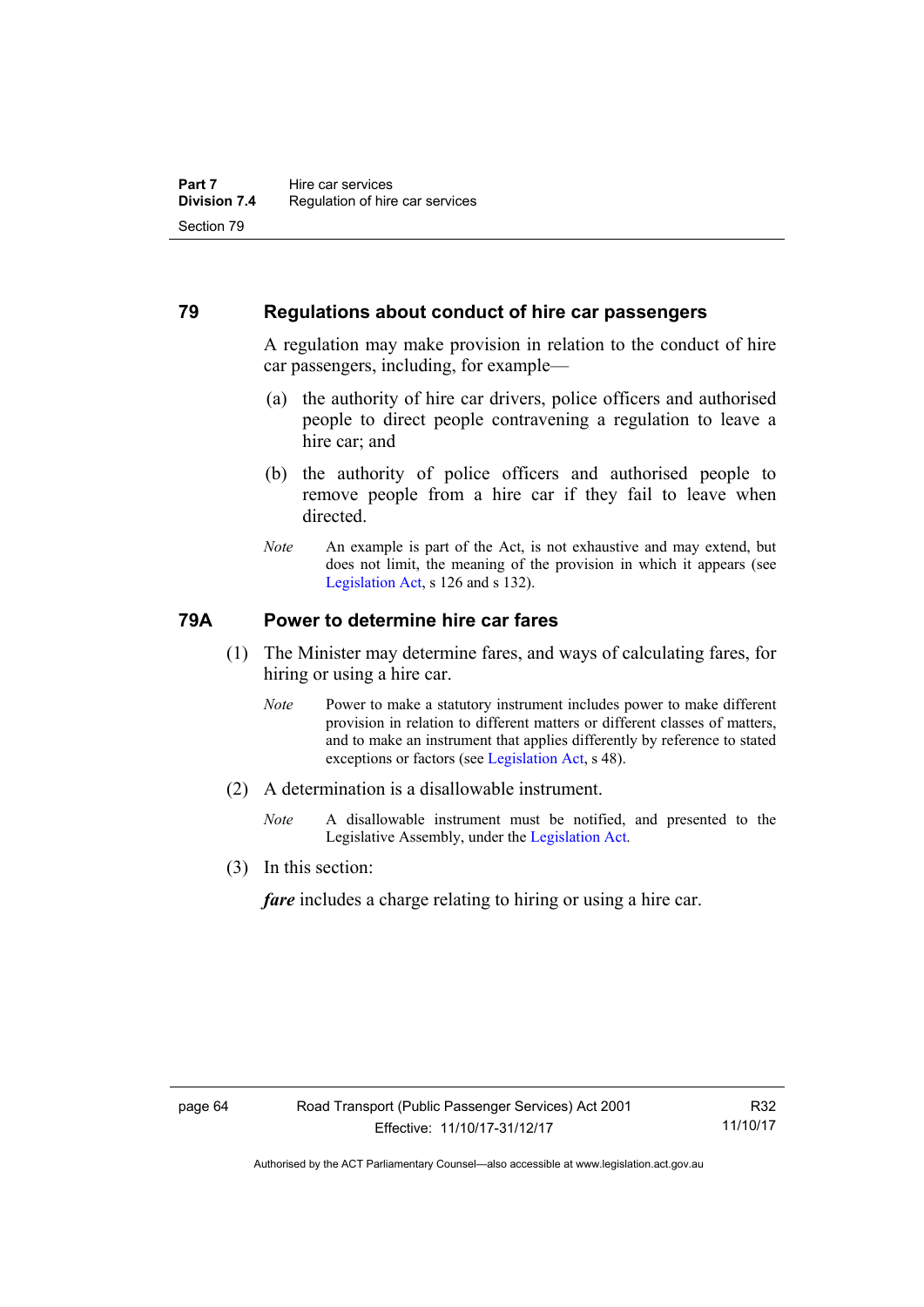# **Part 8 Demand responsive services**

# **Division 8.1 Basic concepts**

# **80 Meaning of** *demand responsive service*

A *demand responsive service* is a public passenger service that a person may operate under an authorisation given for this part.

# **81 Meaning of** *demand responsive service vehicle*

A *demand responsive service vehicle* is a motor vehicle used, in accordance with a demand responsive service authorisation, to operate the demand responsive service.

# **Division 8.2 Authorisations to operate demand responsive services**

# **82 Demand responsive service authorisations**

- (1) The Minister must have regard to the guidelines approved under section 83 in deciding whether to give a person an authorisation to operate a demand responsive service.
- (2) A demand responsive service authorisation may exempt a person or vehicle from this Act (or a stated provision of this Act).
	- *Note* A reference to an Act includes a reference to the statutory instruments made or in force under the Act, including any regulation (see [Legislation Act,](http://www.legislation.act.gov.au/a/2001-14) s 104).
- (3) An authorisation is a disallowable instrument.
	- *Note* A disallowable instrument must be notified, and presented to the Legislative Assembly, under the [Legislation Act.](http://www.legislation.act.gov.au/a/2001-14)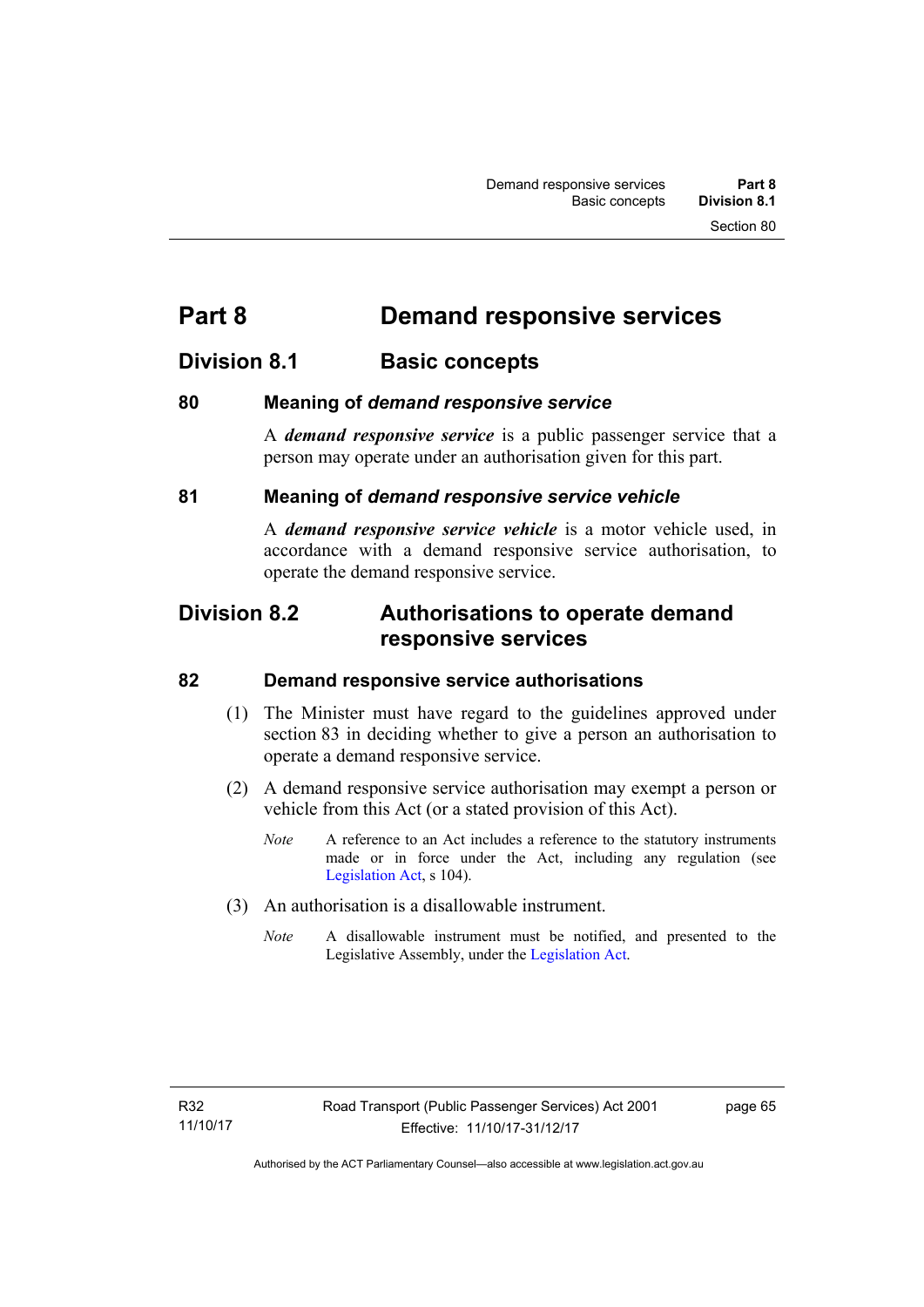# **82A Territory's entitlement to operate demand responsive service**

If the Territory operates a demand responsive service, the Territory may operate the service under a name prescribed by regulation.

# **83 Demand responsive services—guidelines for giving authorisations**

- (1) The Minister may approve guidelines for the giving of authorisations to operate demand responsive services.
- (2) The guidelines may make provision in relation to—
	- (a) the kinds of public passenger services that may be operated under demand responsive service authorisations, including, for example, matters in relation to—
		- (i) hours of operation; and
		- (ii) routes and areas of operation; and
		- (iii) kinds of passengers that may be transported; and
		- (iv) accessing of services by passengers; and
	- (b) the kinds of vehicles that may be used to operate demand responsive services.
	- *Note* An example is part of the Act, is not exhaustive and may extend, but does not limit, the meaning of the provision in which it appears (see [Legislation Act,](http://www.legislation.act.gov.au/a/2001-14) s 126 and s 132).
- (3) The guidelines must provide that the Minister must not give a person an authorisation for a demand responsive service if the operation of the service will have an adverse impact on the viability of an existing regular route service.
- (4) Approved guidelines are a disallowable instrument.
	- *Note* A disallowable instrument must be notified, and presented to the Legislative Assembly, under the [Legislation Act.](http://www.legislation.act.gov.au/a/2001-14)

R32 11/10/17

Authorised by the ACT Parliamentary Counsel—also accessible at www.legislation.act.gov.au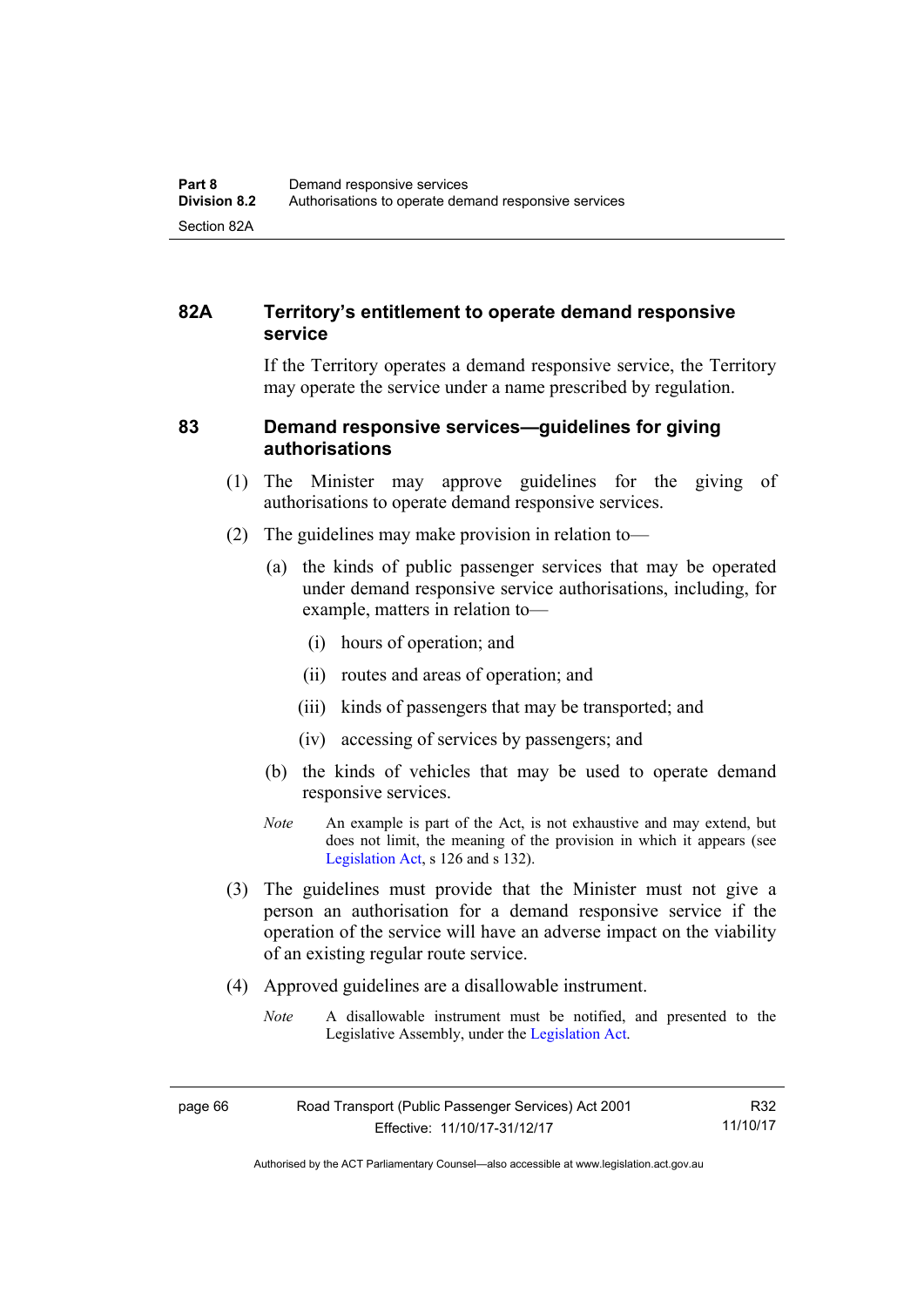# **84 Demand responsive services—regulations about authorisations**

A regulation may make provision in relation to authorisations to operate demand responsive services, including, for example—

- (a) the term of authorisations; and
- (b) the conditions of authorisations; and
- (c) matters relating to the giving, refusal or surrender of an authorisation; and
- (d) the action that may be taken in relation to an authorised demand responsive service operator in circumstances prescribed by regulation, including—
	- (i) the suspension or cancellation of an authorisation; and
	- (ii) the imposition of a condition on, or the amendment of a condition of, an authorisation; and
	- (iii) an order that an authorised demand responsive service operator pay to the Territory an amount of not more than—
		- (A) for an individual—\$5 000; or
		- (B) for a corporation—\$25 000; and
	- (iv) the reprimanding of an authorised demand responsive service operator.
- *Note* An example is part of the Act, is not exhaustive and may extend, but does not limit, the meaning of the provision in which it appears (see [Legislation Act,](http://www.legislation.act.gov.au/a/2001-14) s 126 and s 132).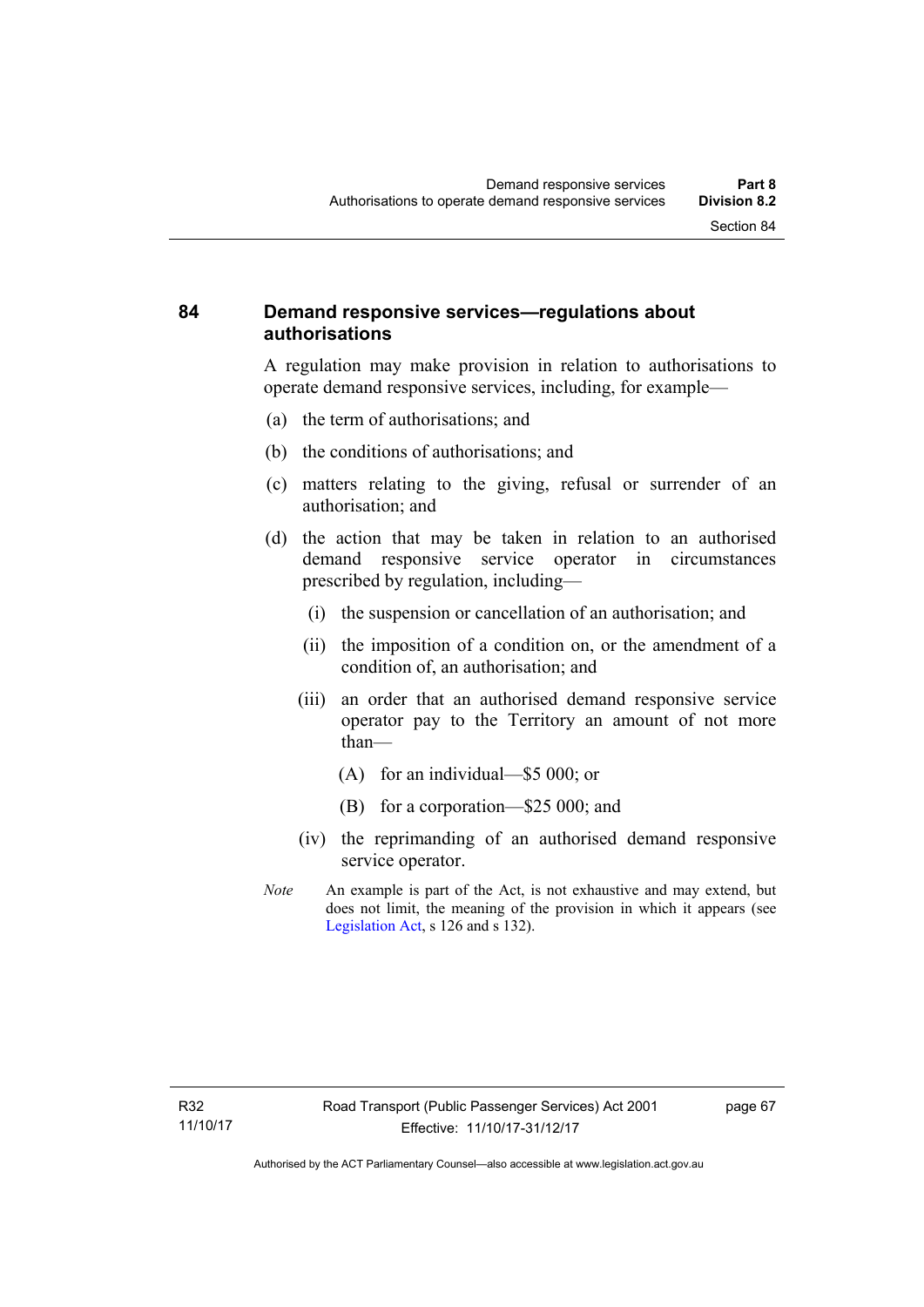### **85 Use of vehicles for demand responsive services**

- (1) An authorised demand responsive service operator commits an offence if—
	- (a) the operator uses a vehicle to operate a demand responsive service; and
	- (b) the operator is not authorised by the demand responsive service authorisation for the service to use the vehicle to operate the service.

Maximum penalty: 50 penalty units.

(2) An offence against this section is a strict liability offence.

#### **86 Representing vehicle as demand responsive service vehicle**

- (1) A person commits an offence if—
	- (a) the person represents a vehicle to be a demand responsive service vehicle; and
	- (b) the person is reckless about whether the person's conduct represents the vehicle to be a demand responsive service vehicle; and
	- (c) the vehicle is not a demand responsive service vehicle.

Maximum penalty: 30 penalty units.

(2) Strict liability applies to subsection (1) (c).

Authorised by the ACT Parliamentary Counsel—also accessible at www.legislation.act.gov.au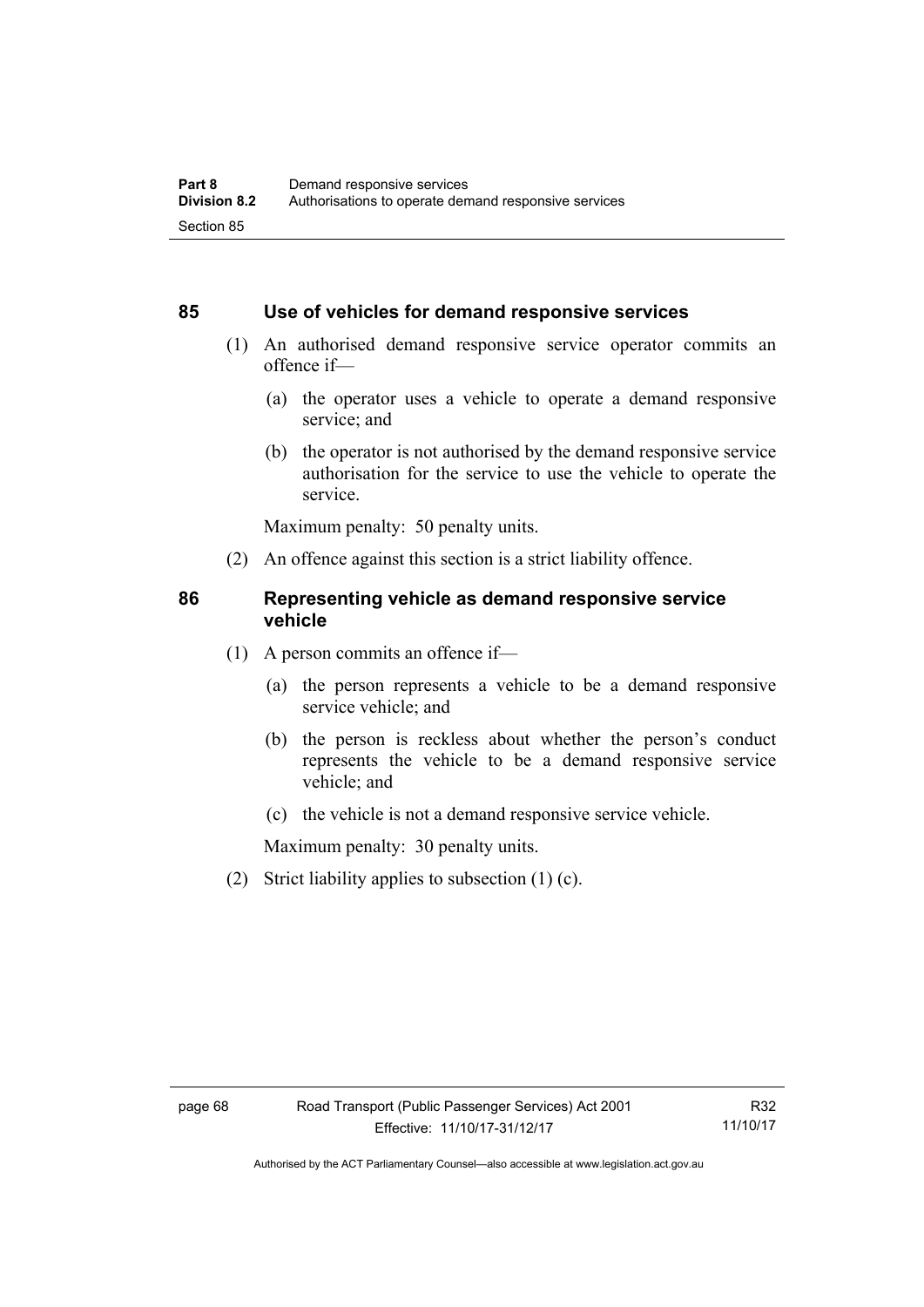# **Division 8.3 Accreditation of demand responsive service operators**

# **87 Demand responsive service operators—purposes of accreditation**

The purpose of accreditation under the regulations to operate a demand responsive service is to ensure that—

- (a) the accredited person has the financial capacity to meet the service standards for the service; and
- (b) the accredited person, and each person who is concerned with, or takes part in, the management of the service, are suitable people to operate the service; and
- (c) the accredited person, and each person who is concerned with, or takes part in, the management of the service, have demonstrated the capacity to comply with the relevant regulations and, in particular, regulations about—
	- (i) the safety of passengers and the public; and
	- (ii) the maintenance of demand responsive service vehicles.

# **88 Demand responsive service operators—regulations about accreditation system**

- (1) The regulations may provide a system for the accreditation of people to operate demand responsive services, including, for example—
	- (a) the kinds of accreditations; and
	- (b) the conditions of accreditations; and
	- (c) matters relating to the giving, refusal or surrender of accreditations; and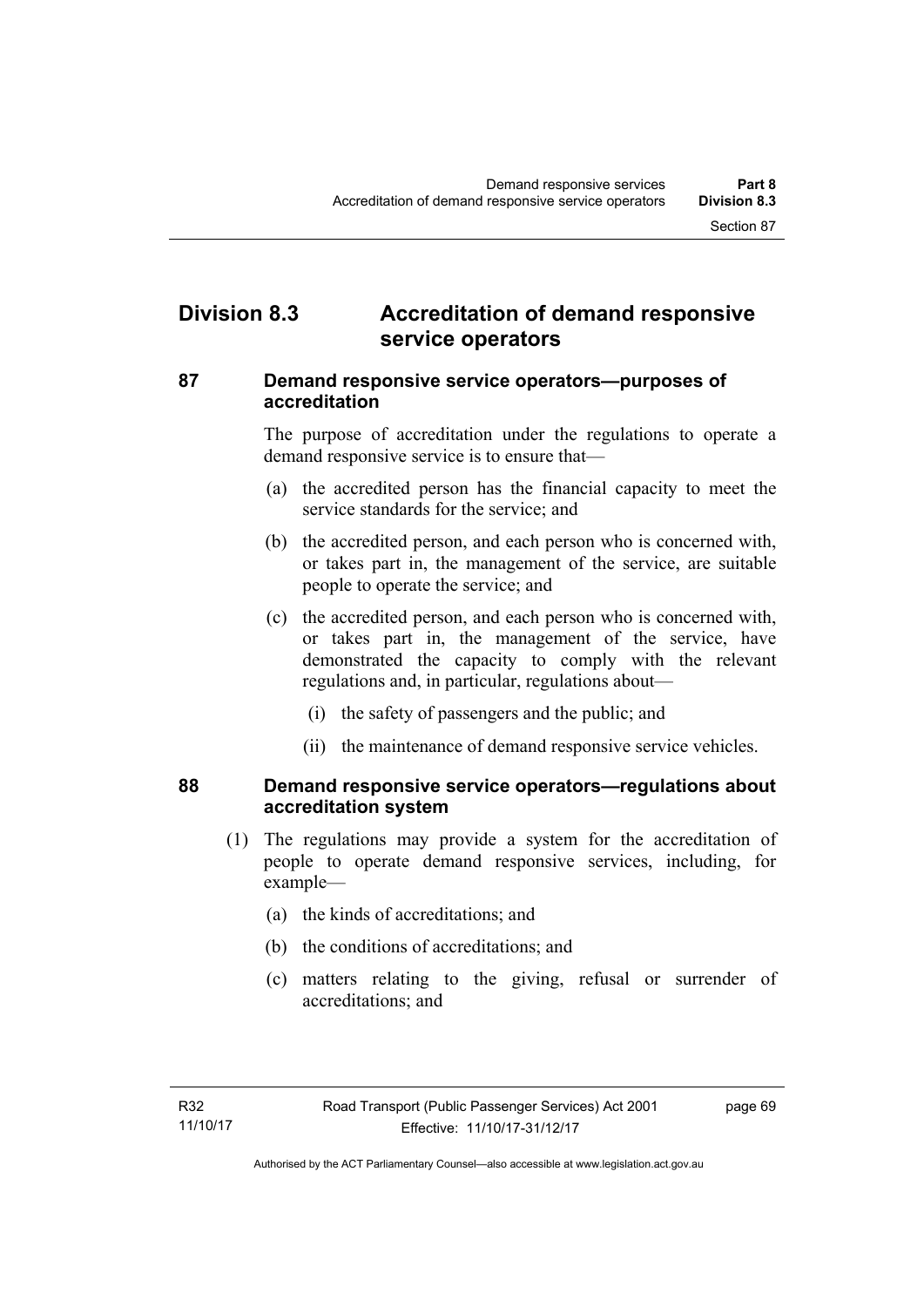- (d) the action that may be taken in relation to an accredited person in circumstances prescribed by regulation, including—
	- (i) the suspension or cancellation of an accreditation; and
	- (ii) the imposition of a condition on, or the amendment of a condition of, an accreditation; and
	- (iii) an order that an accredited person pay to the Territory an amount of not more than—
		- (A) for an individual—\$5 000; or
		- (B) for a corporation—\$25 000; and
	- (iv) the reprimanding of an accredited person.
- *Note* An example is part of the Act, is not exhaustive and may extend, but does not limit, the meaning of the provision in which it appears (see [Legislation Act,](http://www.legislation.act.gov.au/a/2001-14) s 126 and s 132).
- (2) The regulations may make provision in relation to the accreditation of people to operate demand responsive services, including, for example—
	- (a) requirements about the suitability of the applicant and each person who will be concerned with, or take part in, the management of the service; and
	- (b) capacity to meet service standards; and
	- (c) financial viability.

# **Division 8.4 Service contracts for demand responsive services**

# **89 Service contracts—demand responsive services**

 (1) The road transport authority may, on behalf of the Territory, enter into a contract (a *service contract*) for the operation of a demand responsive service with an authorised demand responsive service operator.

| page 70 | Road Transport (Public Passenger Services) Act 2001 | R32      |
|---------|-----------------------------------------------------|----------|
|         | Effective: 11/10/17-31/12/17                        | 11/10/17 |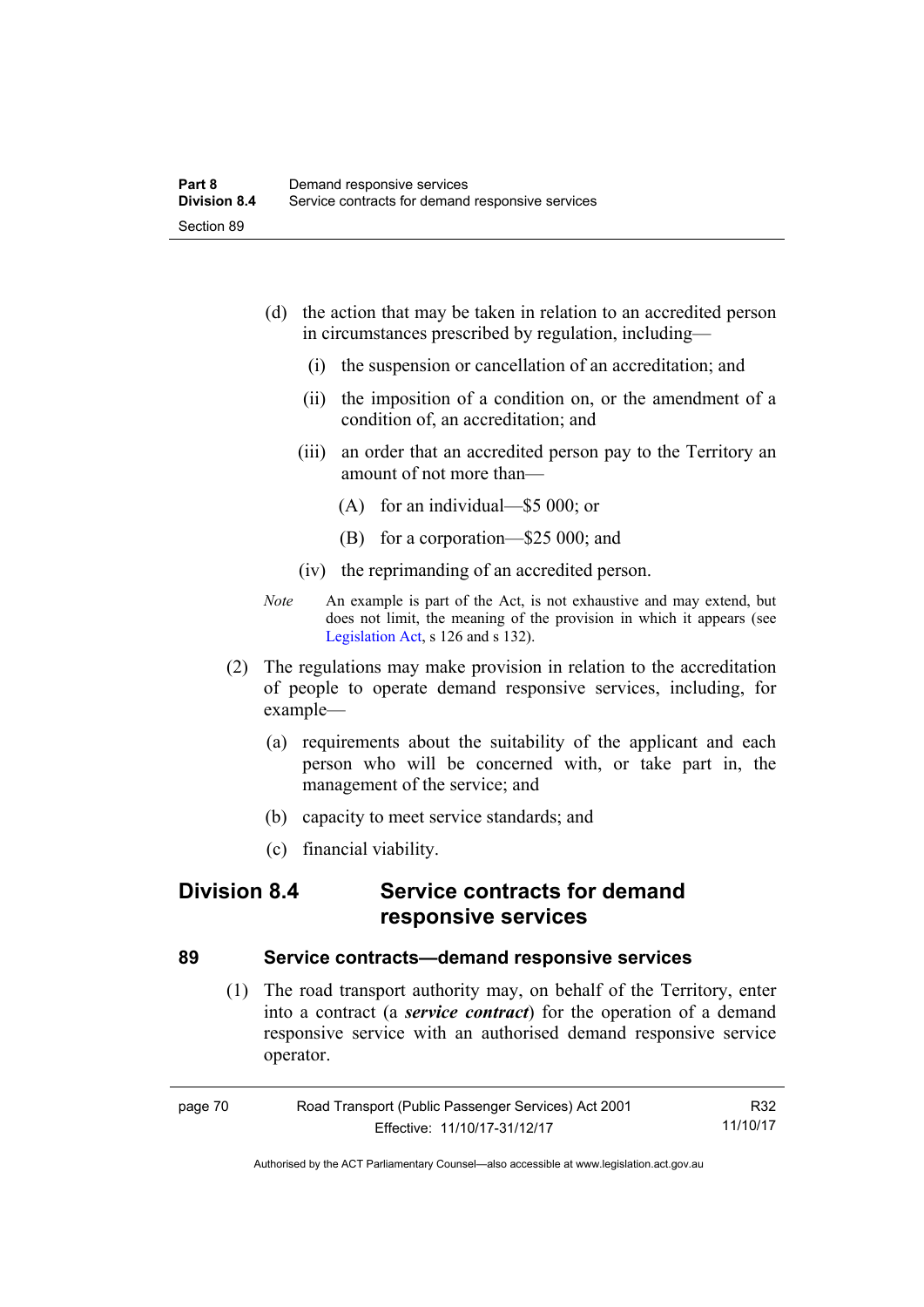- (2) A service contract must state whether the right given under the contract to operate a demand responsive service is an exclusive right to operate a demand responsive service, or a demand responsive service operated in a particular way, along a particular route or in a particular area.
- (3) A service contract may make provision in relation to the operation of a demand responsive service and the administration of the contract, including, for example—
	- (a) service requirements under the contract; and
	- (b) the availability and use of booking services for the service; and
	- (c) the transfer, suspension, cancellation and surrender of the contract; and
	- (d) the fees (if any) payable under the contract; and
	- (e) the adjustment of payments and refunds in relation to any contract fees; and
	- (f) financial or other penalties for breaches of the contract; and
	- (g) the records (including accounts) to be made and kept, how they are to be made and kept, and their inspection; and
	- (h) the provision of information and reports to the road transport authority about the demand responsive service and the verification of the information and reports; and
	- (i) the publication and the collection of fares payable by passengers; and
	- (j) the sale of tickets and the conditions under which tickets must be sold.
	- (k) free or reduced fares for travel; and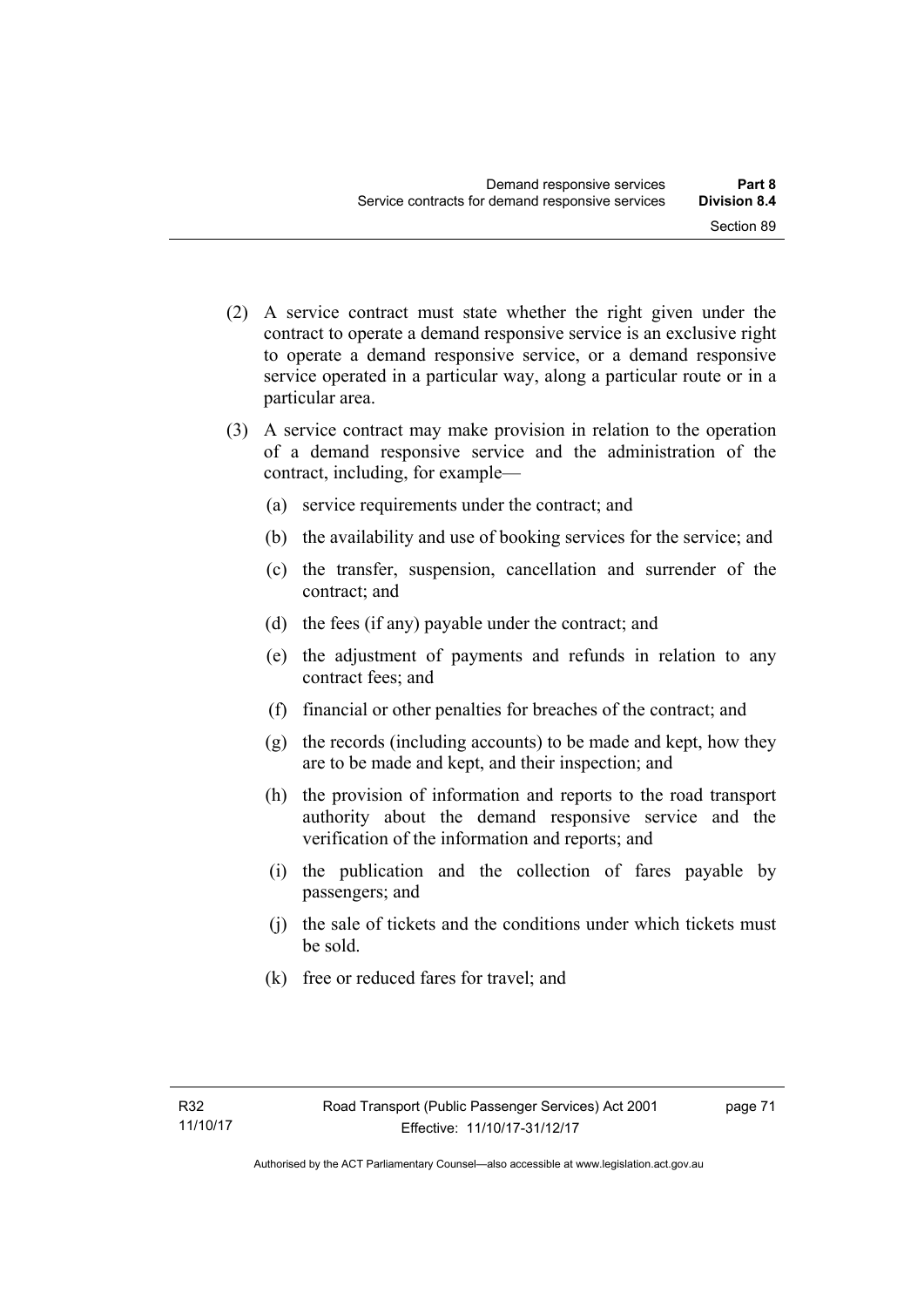- (l) the issue and acceptance of free or concession passes.
- *Note* An example is part of the Act, is not exhaustive and may extend, but does not limit, the meaning of the provision in which it appears (see [Legislation Act,](http://www.legislation.act.gov.au/a/2001-14) s 126 and s 132).
- (4) Subsection (3) does not limit the matters about which a service contract may make provision.

# **Division 8.5 Entitlement to operate demand responsive services**

# **90 Entitlement to operate demand responsive services**

- (1) A person is entitled to operate a demand responsive service, in or partly in the ACT, if the person—
	- (a) holds an authorisation to operate the service; and
	- (b) holds a service contract for the service; and
	- (c) is an accredited demand responsive service operator.
- (2) However, the Territory is entitled to operate a demand responsive service, whether or not the Territory—
	- (a) holds an authorisation to operate the service; or
	- (b) holds a service contract for the service; or
	- (c) is an accredited demand responsive service operator.
- (3) If the Territory operates a demand responsive service, part 8 (Demand responsive services) applies in relation to the Territory's operation of the service as if—
	- (a) the Territory held an authorisation to operate the service; and
	- (b) the Territory held a service contract for the service; and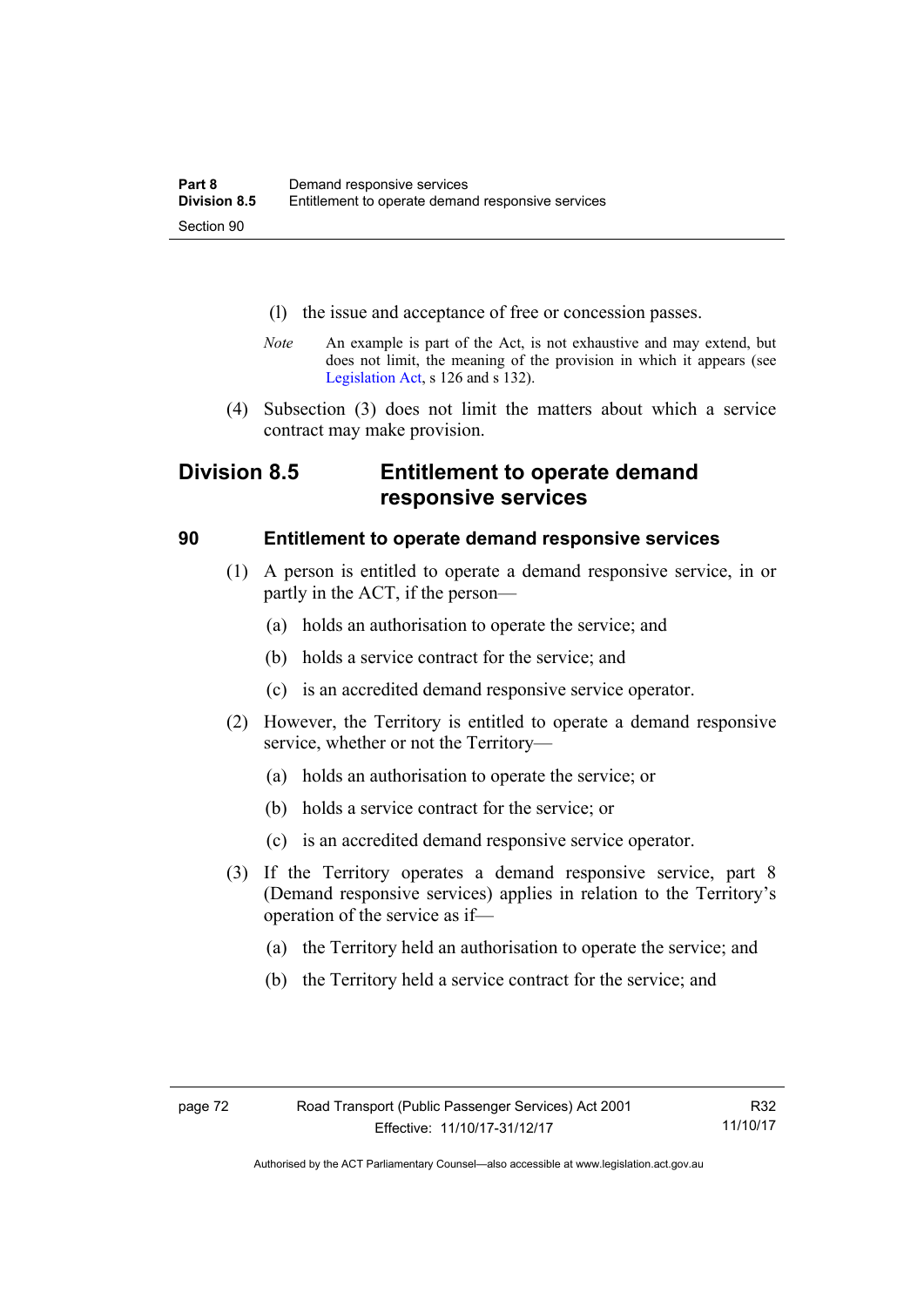- (c) the Territory were accredited to operate the service; and
- (d) all necessary changes, and any changes prescribed by regulation, were made.

# **91 Operating demand responsive service without entitlement**

- (1) A person commits an offence if—
	- (a) the person operates, in or partly in the ACT, a demand responsive service; and
	- (b) the person is not entitled under section 90 to operate the service.

Maximum penalty: 50 penalty units.

- (2) An offence against this section is a strict liability offence.
- (3) However, section 90 (b) does not apply in relation to the person if—
	- (a) a demand responsive service is discontinued because of a variation or termination of a service contract; and
	- (b) the road transport authority has made arrangements with the person, to operate a temporary demand responsive service without a service contract, to replace the discontinued service.
- (4) Also, this section does not apply to the operation of a demand responsive service by the Territory.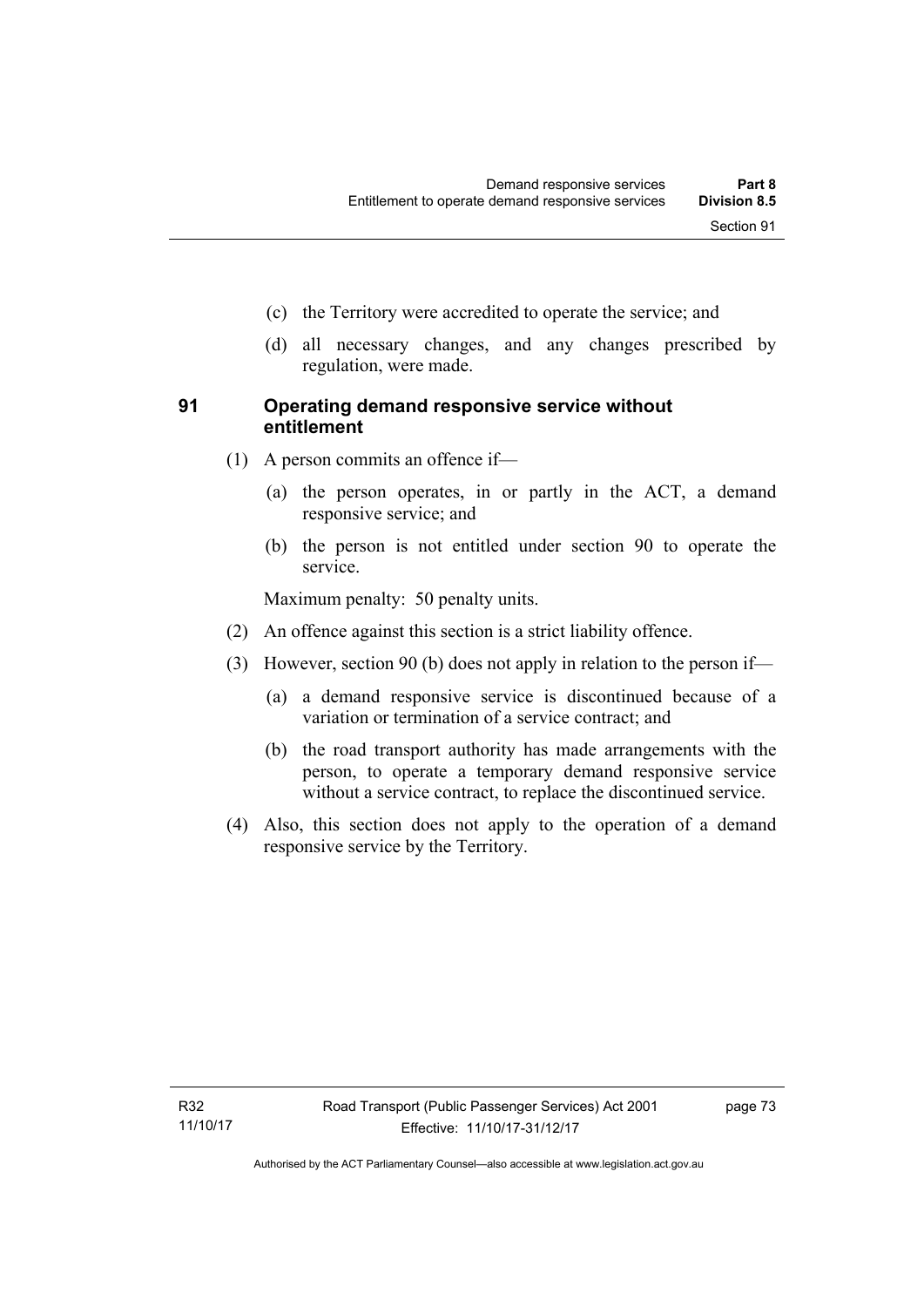# **92 Representing entitlement to operate demand responsive service**

- (1) A person commits an offence if—
	- (a) the person represents that the person is entitled to operate a demand responsive service; and
	- (b) the person is reckless about whether the person's conduct represents that the person is entitled to operate a demand responsive service; and
	- (c) the person is not entitled to operate a demand responsive service.

Maximum penalty: 30 penalty units.

- (2) Strict liability applies to subsection (1) (c).
	- *Note* For the entitlement of a person to operate a demand responsive service, see s 90.

# **Division 8.6 Regulation of demand responsive services**

# **93 Demand responsive services—minimum fares**

- (1) The Minister must determine minimum fares, or ways of calculating minimum fares, payable by passengers for a demand responsive service.
- (2) A determination is a disallowable instrument.
	- *Note* A disallowable instrument must be notified, and presented to the Legislative Assembly, under the [Legislation Act.](http://www.legislation.act.gov.au/a/2001-14)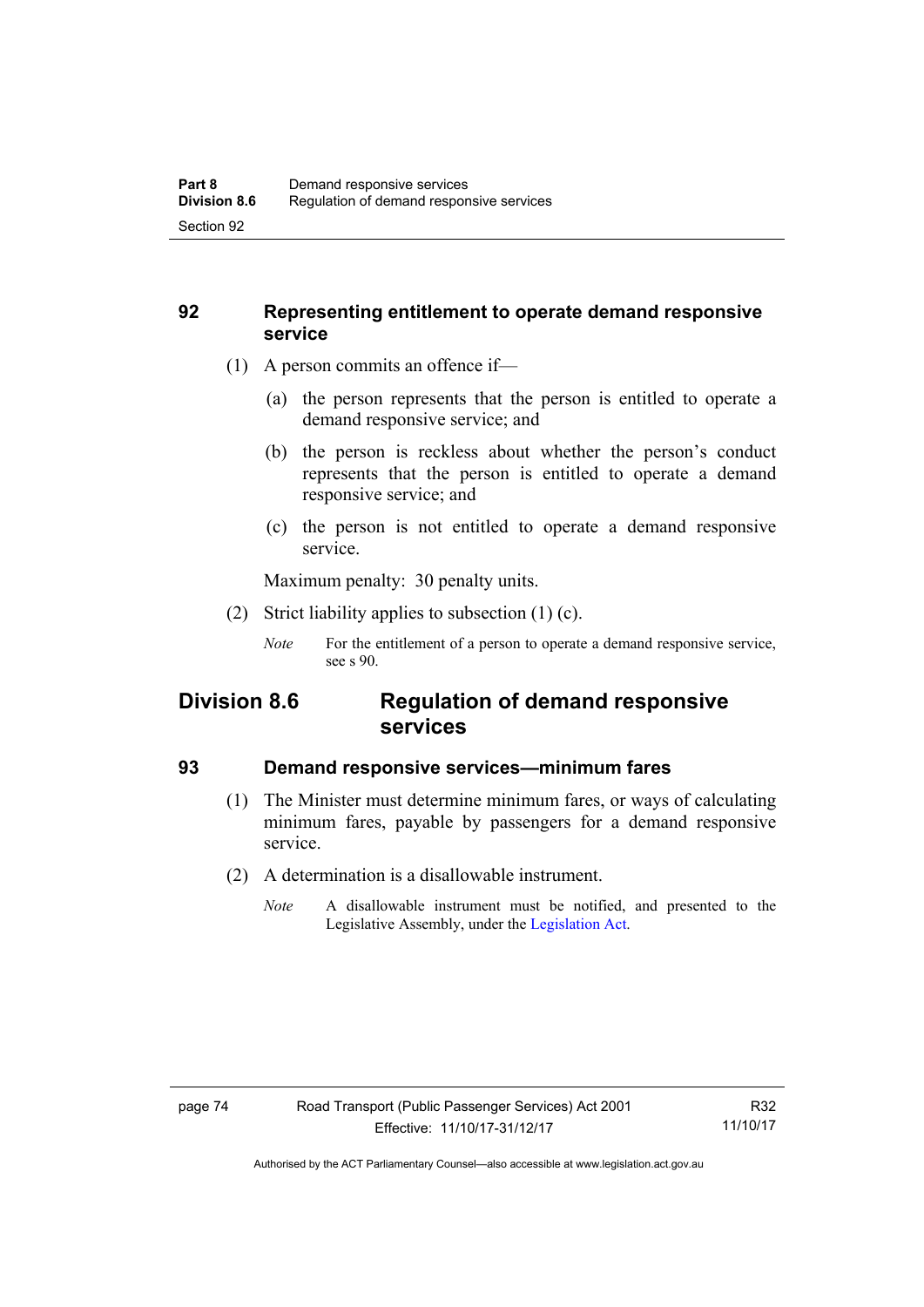# **94 Regulations about operation of demand responsive services**

A regulation may make provision in relation to the operation of demand responsive services by authorised demand responsive service operators, including, for example—

- (a) the conduct of demand responsive services, including, for example—
	- (i) the supervision and monitoring of drivers of demand responsive service vehicles for compliance with the service standards and the responsibilities of the operator in relation to a failure to comply with the standards; and
	- (ii) the safety of passengers (including, for example, by the use of particular kinds of security devices) and the public; and
	- (iii) the qualifications, training and experience of demand responsive service vehicle drivers and other people providing services on behalf of authorised demand responsive service operators; and
	- (iv) maximum driving times and minimum rest times of demand responsive service vehicle drivers; and
	- (v) insurance; and
	- (vi) if appropriate, the issue of tickets; and
	- (vii) customer complaints and inquiries; and
	- (viii) lost property; and
- (b) the preparation and publication of service information for demand responsive services, including timetables (if any) and compliance with any timetables; and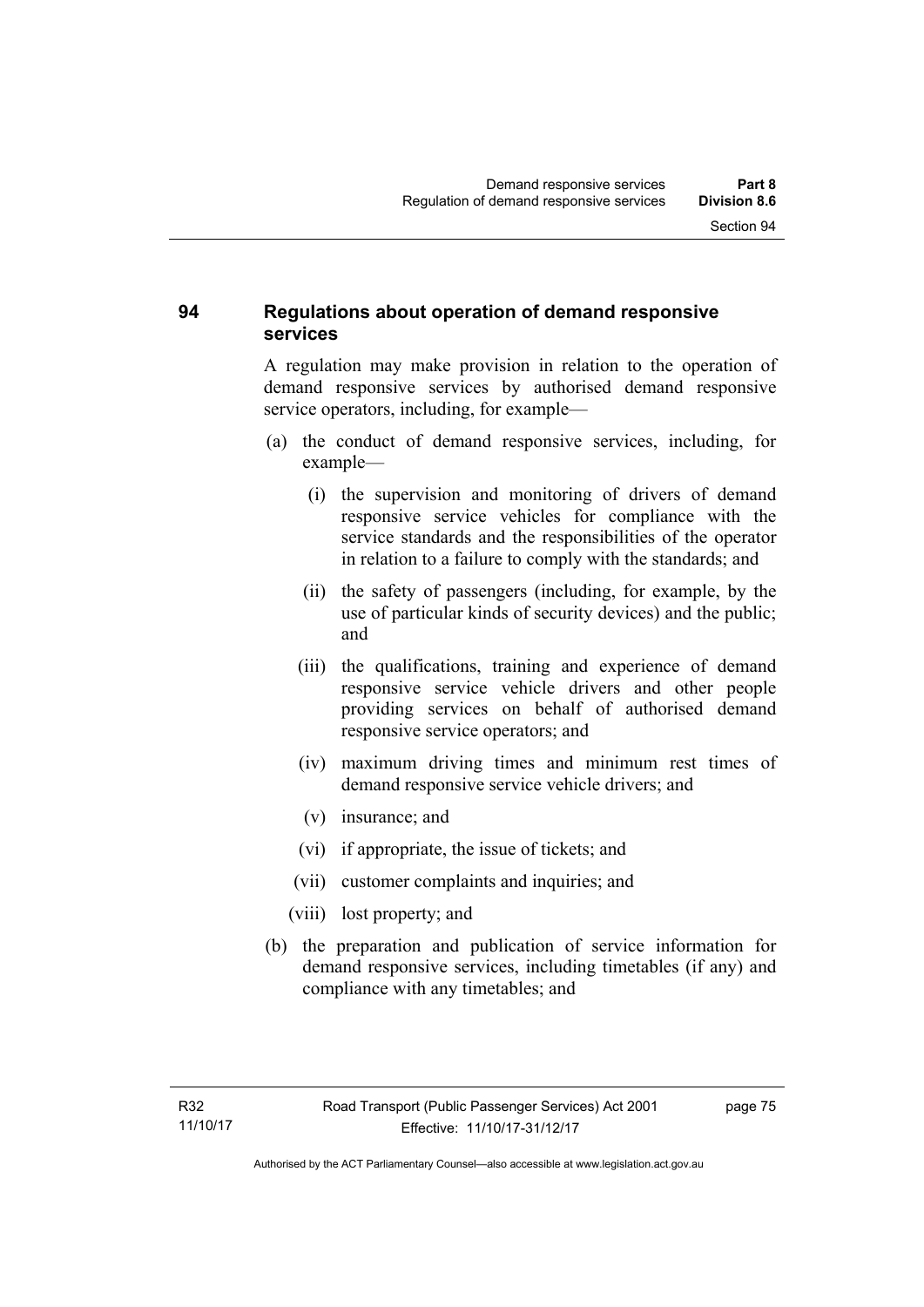- (c) the obligations of drivers of demand responsive service vehicles and other people providing services on behalf of authorised demand responsive service operators; and
- (d) the requirements that demand responsive service vehicles, and their equipment and fittings (internal and external), must comply with; and
- (e) the maintenance and cleaning of demand responsive service vehicles; and
- (f) maintenance, parking and other facilities for demand responsive service vehicles; and
- (g) the making and keeping of records and their inspection; and
- (h) the auditing of records and systems; and
- (i) requirements for display of authorisation numbers on advertisements for the service; and
- (j) the provision of information and reports to the road transport authority.
- *Note* An example is part of the Act, is not exhaustive and may extend, but does not limit, the meaning of the provision in which it appears (see [Legislation Act,](http://www.legislation.act.gov.au/a/2001-14) s 126 and s 132).

# **95 Regulations about operation of demand responsive service vehicles**

A regulation may make provision in relation to the operation of demand responsive service vehicles, including, for example—

- (a) the use of demand responsive services by people, including the payment of fares; and
- (b) the regulation or prohibition of the use of demand responsive service vehicles on certain roads or road related areas; and
- (c) the picking-up and dropping-off of passengers and other matters relating to the transport of passengers; and

| page 76 | Road Transport (Public Passenger Services) Act 2001 | R32      |
|---------|-----------------------------------------------------|----------|
|         | Effective: 11/10/17-31/12/17                        | 11/10/17 |

Authorised by the ACT Parliamentary Counsel—also accessible at www.legislation.act.gov.au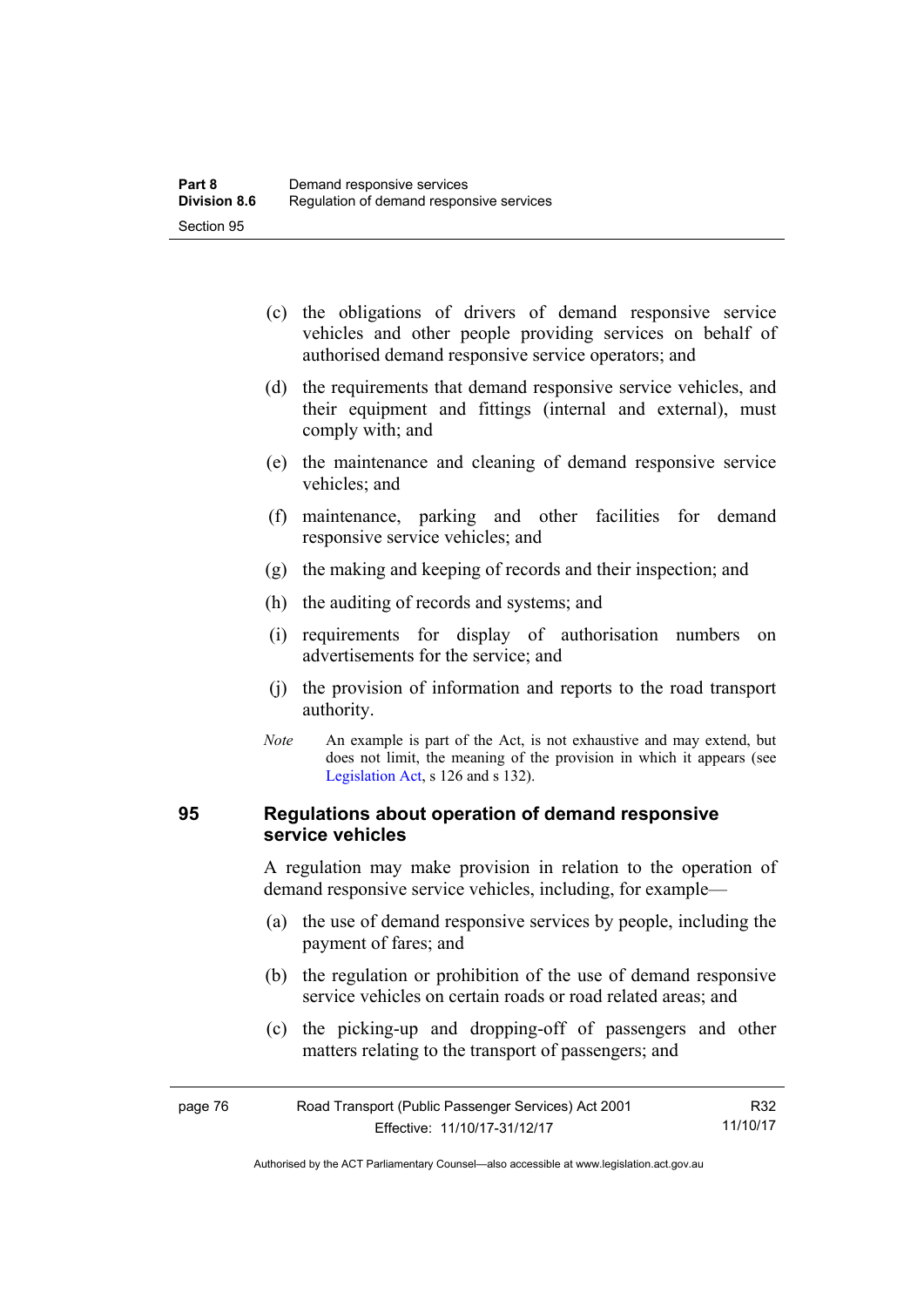- (d) the records to be made and kept, how they are to be made and kept, and their inspection; and
- (e) the transport of passengers' luggage or other goods, and animals; and
- (f) if the demand responsive service vehicle is a bus—the regulation or prohibition of the transport of passengers standing in or on any part of the vehicle; and
- (g) the maximum speed of demand responsive service vehicles; and
- (h) the solicitation of passengers; and
- (i) the payment of fares; and
- (j) the design, equipment and fittings (internal or external) of demand responsive service vehicles; and
- (k) the use of bus, minibus, loading and taxi zones; and
- (l) the regulation or prohibition of notices, signs, and advertisements inside or on the outside of demand responsive service vehicles; and
- (m) the use of decal signs and livery for demand responsive service vehicles; and
- (n) approval of uniforms or industry codes of practice for dress standards.
- *Note* An example is part of the Act, is not exhaustive and may extend, but does not limit, the meaning of the provision in which it appears (see [Legislation Act,](http://www.legislation.act.gov.au/a/2001-14) s 126 and s 132).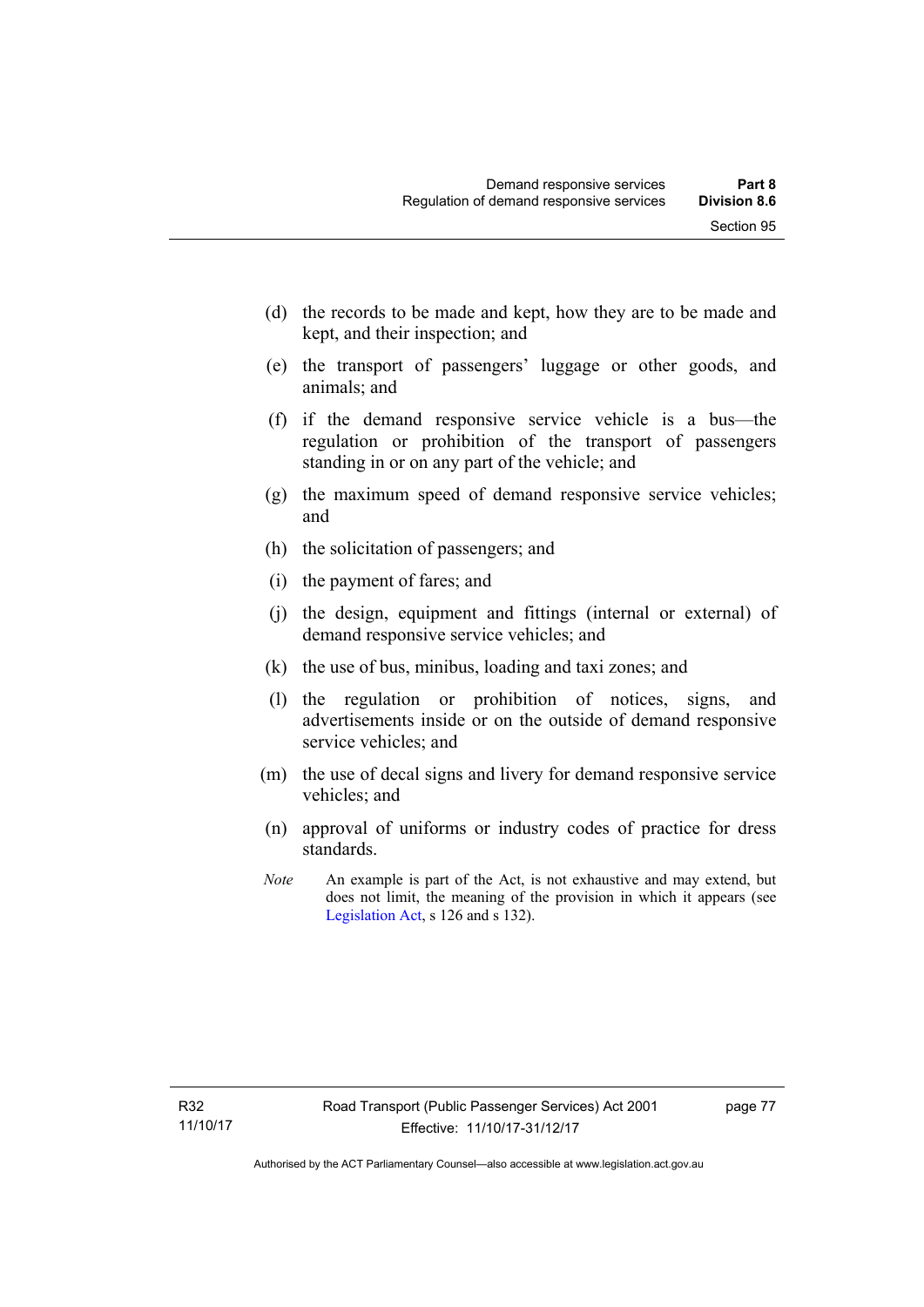# **96 Regulations about demand responsive service vehicle drivers**

A regulation may make provision in relation to drivers of demand responsive service vehicles, including, for example—

- (a) the powers, duties and conduct of drivers; and
- (b) the training of drivers; and
- (c) how drivers must dress.
- *Note* An example is part of the Act, is not exhaustive and may extend, but does not limit, the meaning of the provision in which it appears (see [Legislation Act,](http://www.legislation.act.gov.au/a/2001-14) s 126 and s 132).

# **97 Regulations about conduct of demand responsive vehicle passengers**

A regulation may make provision in relation to the conduct of passengers being carried by demand responsive service vehicles, including, for example—

- (a) the regulation or prohibition of eating and drinking; and
- (b) the authority of demand responsive service vehicle drivers, police officers and authorised people to direct people contravening a regulation to leave a demand responsive service vehicle and to remove them if they fail to leave.
- *Note* An example is part of the Act, is not exhaustive and may extend, but does not limit, the meaning of the provision in which it appears (see [Legislation Act,](http://www.legislation.act.gov.au/a/2001-14) s 126 and s 132).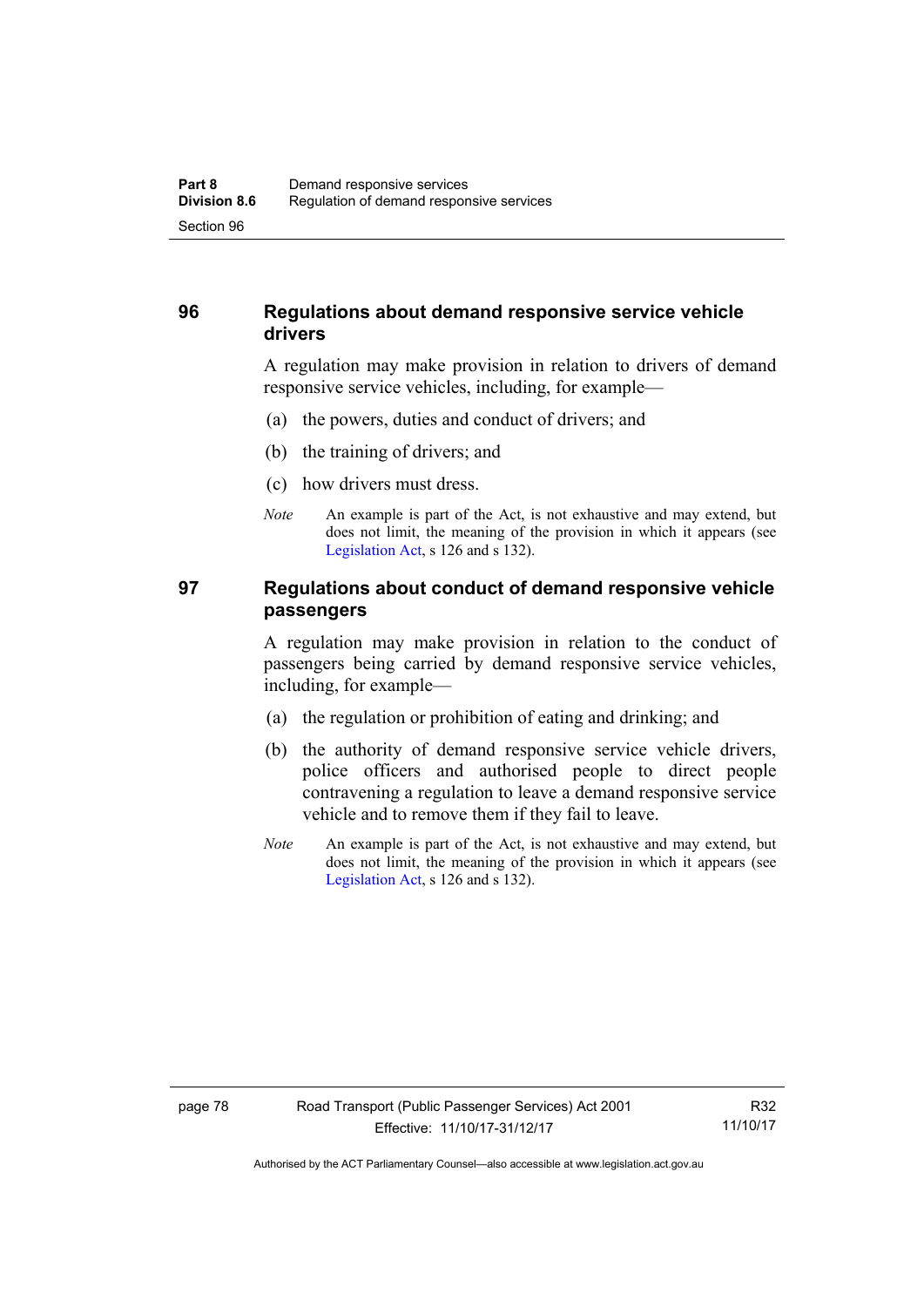# **Part 8A Additional public passenger vehicle insurance**

#### **110 Definitions—Act**

In this Act:

*accredited operator*, of a public passenger vehicle, means a person who is accredited to operate the public passenger service for which the vehicle is operated.

*public passenger vehicle policy* means a policy that—

- (a) is issued (or renewed) by a corporation authorised under the *[Insurance Act 1973](http://www.comlaw.gov.au/Details/C2013C00019)* (Cwlth); and
- (b) insures the accredited operator of the public passenger vehicle to which the policy applies against liability in relation to damage to property caused by, or arising out of the use of, the vehicle anywhere in Australia (whether or not on a road or road related area).

#### **111 Public passenger vehicle insurance compulsory**

- (1) The accredited operator of a public passenger vehicle commits an offence if—
	- (a) the accredited operator operates the public passenger vehicle; and
	- (b) there is no public passenger vehicle policy for at least \$5 000 000 for the vehicle.

Maximum penalty: 50 penalty units.

 (2) To remove any doubt, it is irrelevant that a public passenger vehicle policy also insures the accredited operator against other risks.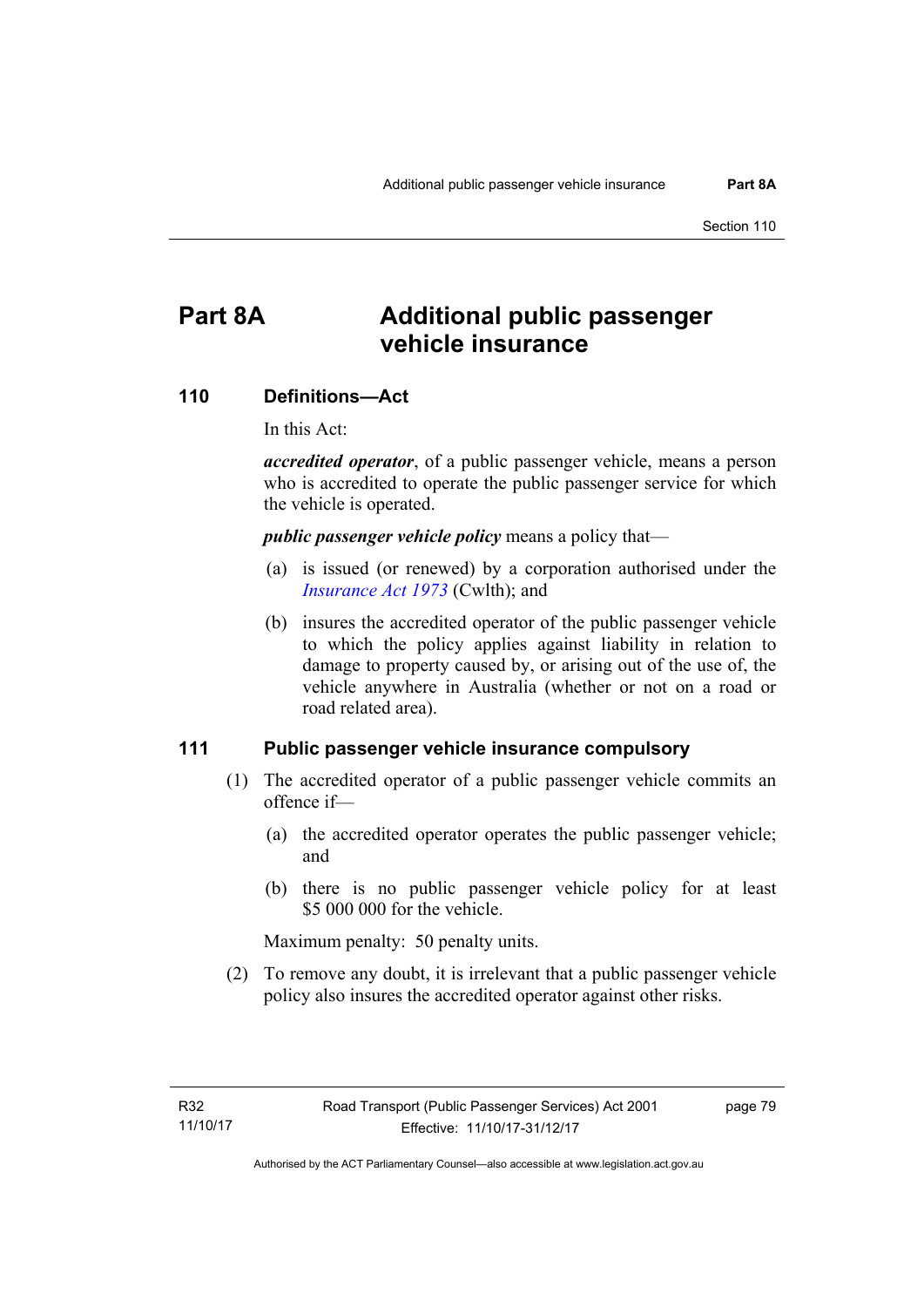Section 112

# **112 Police officer or authorised person may require evidence of public passenger vehicle insurance**

- (1) A police officer or authorised person may require the accredited operator of a public passenger vehicle to produce evidence that a public passenger vehicle policy is in force for the vehicle.
- (2) The accredited operator must not fail to produce the evidence when required to do so.

Maximum penalty: 20 penalty units.

- (3) It is a defence to an offence against subsection (2) if—
	- (a) the accredited operator has a reasonable excuse for failing to produce the evidence when required to do so; and
	- (b) within 3 days after being required to produce the evidence, produces the evidence at a place prescribed by regulation or as directed by the police officer or authorised person.

R32 11/10/17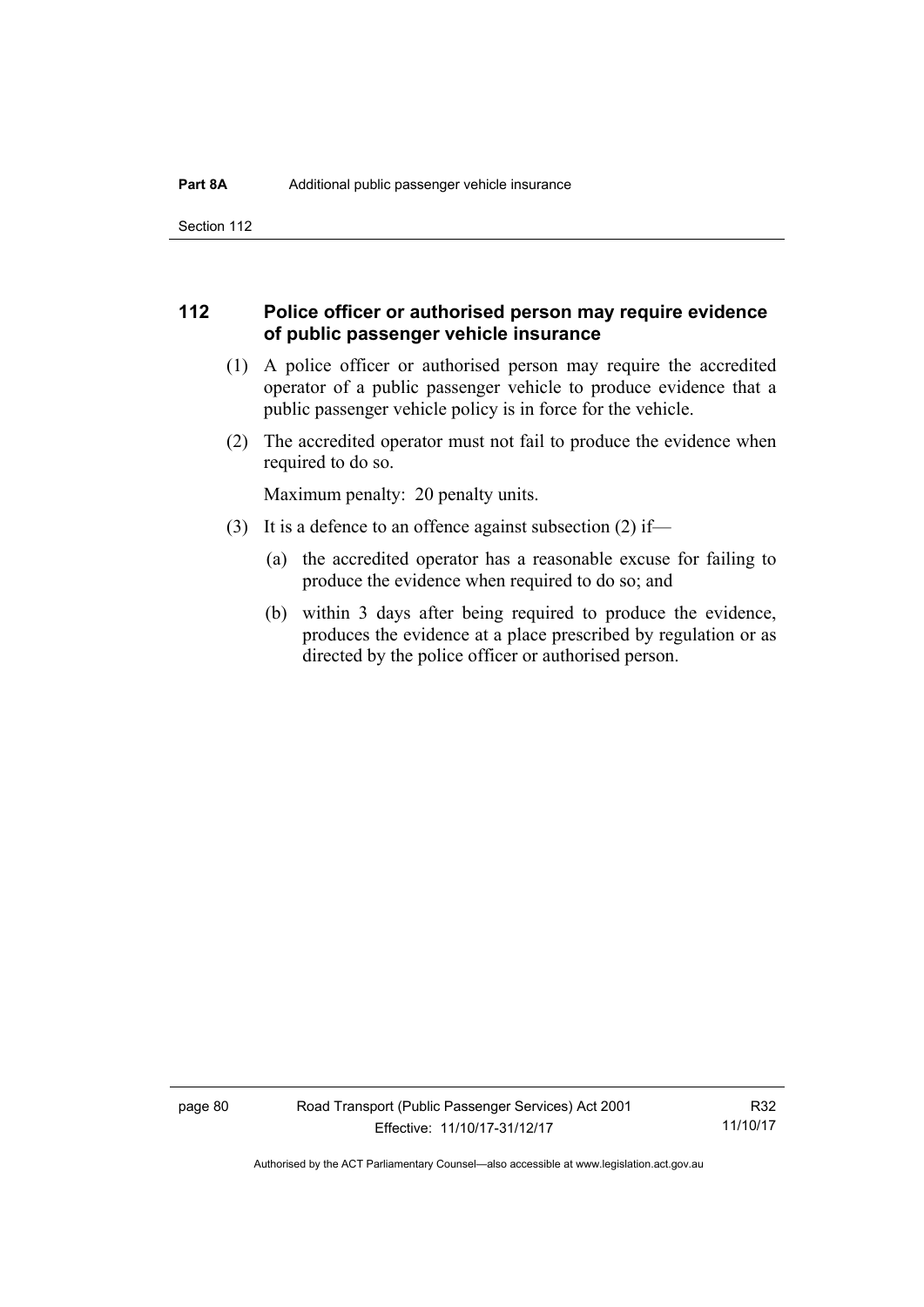# **Part 9 Enforcement**

# **115 Purpose of powers under pt 9**

The powers under this part may be exercised by the road transport authority, a police officer or an authorised person to decide whether—

- (a) there has been compliance with, or a contravention of, this Act (including, for example, the conditions of an accreditation, taxi licence, rideshare vehicle licence or hire car licence); or
- (b) a public passenger vehicle complies with the *[Road Transport](http://www.legislation.act.gov.au/a/1999-81)  [\(Vehicle Registration\) Act 1999](http://www.legislation.act.gov.au/a/1999-81)*.
- *Note 1* A reference to an Act includes a reference to the statutory instruments made or in force under the Act, including any regulation (see [Legislation Act,](http://www.legislation.act.gov.au/a/2001-14) s 104).
- *Note 2* An example is part of the regulation, is not exhaustive and may extend, but does not limit, the meaning of the provision in which it appears (see [Legislation Act,](http://www.legislation.act.gov.au/a/2001-14) s 126 and s 132).

# **116 Power to require records or information**

- (1) The road transport authority, a police officer or an authorised person may, by written notice, require a person to provide records or information within the reasonable time stated in the notice.
- (2) The notice may only require a person to provide records that are in the person's possession or control.
- (3) The road transport authority, police officer or authorised person may take copies of any record provided in response to the notice.
- (4) A record required by a notice must be provided in written form except as provided by the notice.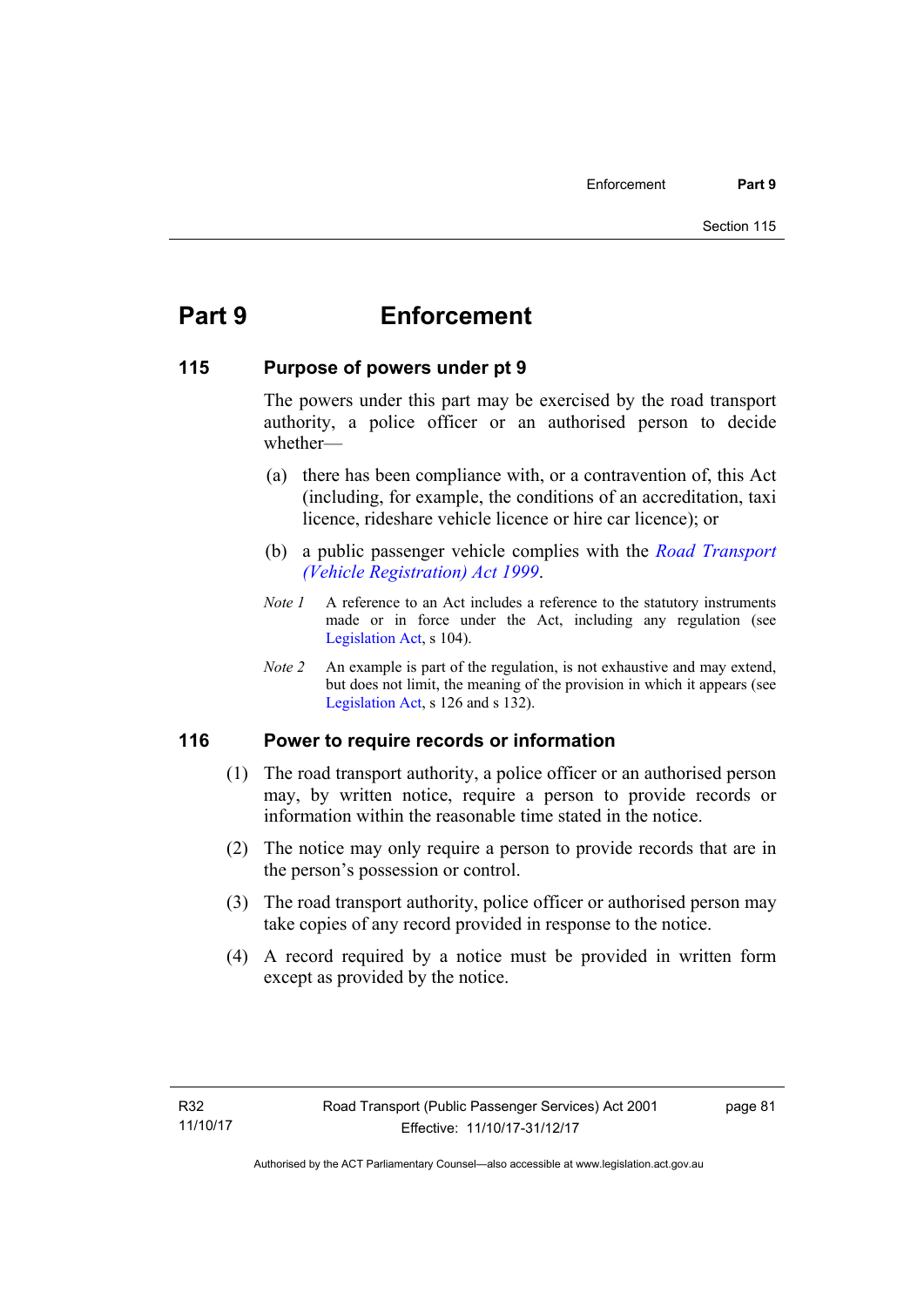Section 117

 (5) A person commits an offence if the person fails to comply with a notice given to the person under this section.

Maximum penalty: 20 penalty units.

(6) An offence against this section is a strict liability offence.

# **117 Power to inspect maintenance facilities**

- (1) For this part, a police officer or authorised person may, at any reasonable time, enter any premises used for or in relation to the maintenance of a public passenger vehicle (other than any part of premises being used solely for residential purposes).
- (2) The police officer or authorised person may—
	- (a) inspect records in the premises relating to the maintenance of public passenger vehicles carried out at the premises; and
	- (b) inspect the premises; and
	- (c) inspect or test any equipment in the premises used or proposed to be used for or in relation to the maintenance of a public passenger vehicle.
	- *Note* The dictionary definition of *inspect* a vehicle includes observe the performance of the vehicle or any of its equipment, with or without the use of instruments.
- (3) For subsection (2) (a), the police officer or authorised person may—
	- (a) require the person apparently in charge of the premises, or anyone else who has the custody or control of the records, to produce them to the police officer or authorised person for inspection; and
	- (b) make copies of, or take extracts from, a record and, for that purpose, may take possession of the record and, if necessary, keep it for not longer than 7 days.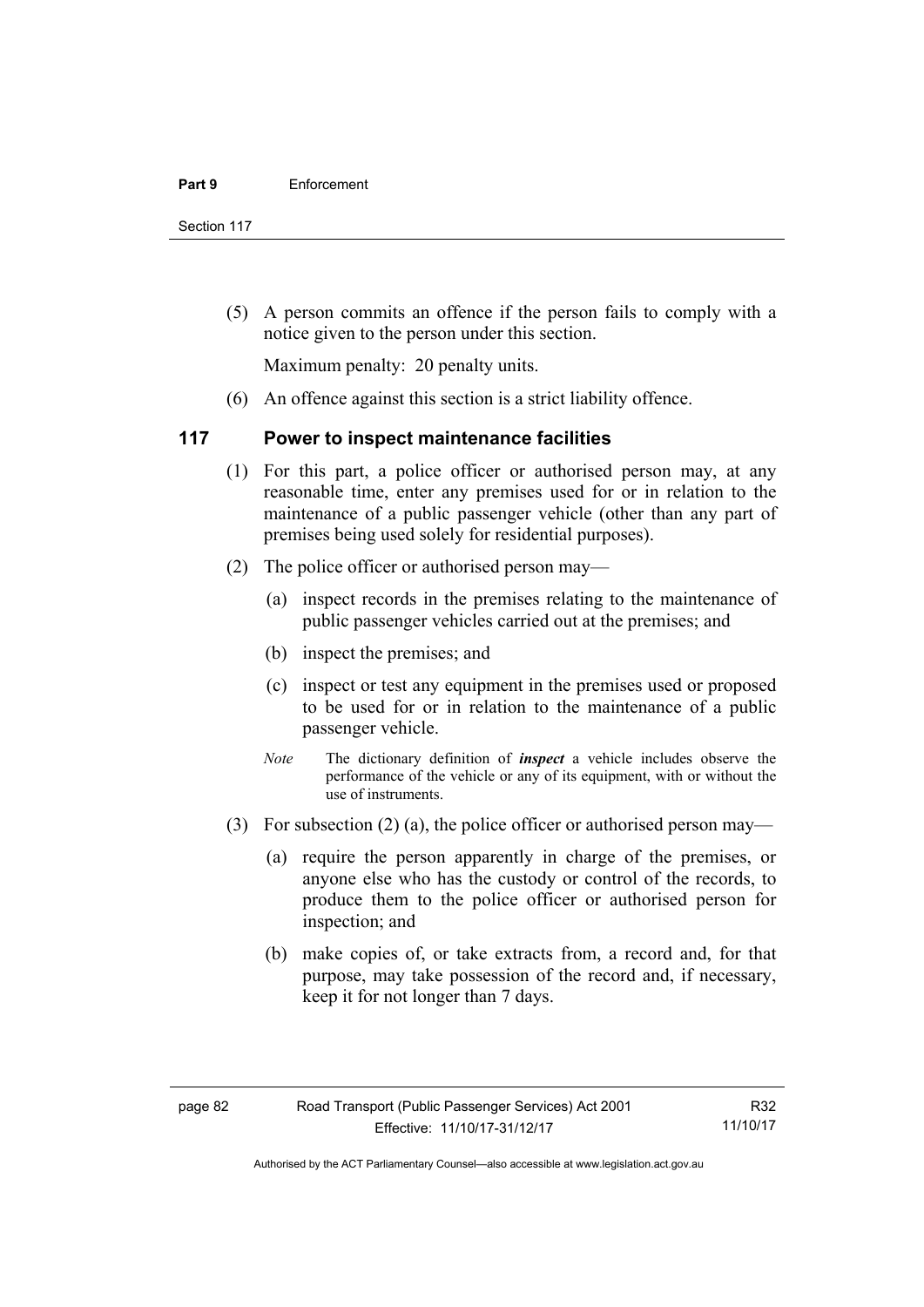- (4) For subsection (2) (c), the police officer or authorised person may do 1 or more of the following:
	- (a) operate any equipment in the premises;
	- (b) require the person apparently in charge of the premises to give the police officer or authorised person any information the police officer or authorised person reasonably needs to inspect or test any equipment in the premises;
	- (c) require the person apparently in charge of the premises to do anything else the police officer or authorised person reasonably needs to inspect or test any equipment in the premises.
- (5) A person commits an offence if the person fails to comply with a requirement made by a police officer or authorised person under this section.

Maximum penalty: 20 penalty units.

- (6) An offence against this section is a strict liability offence.
- (7) An authorised person who enters premises under this section is not authorised to remain in the premises if, when asked by the person in charge of the premises, the authorised person does not produce his or her identity card for inspection.

# **118 Power to inspect and test vehicles**

- (1) A police officer or authorised person may inspect a public passenger vehicle, or any other vehicle that the police officer or authorised person believes, on reasonable grounds, is operating, or has operated, as a public passenger vehicle, and may inspect and test its equipment and fittings.
	- *Note* The dictionary definition of *inspect* a vehicle includes observe the performance of the vehicle or any of its equipment, with or without the use of instruments.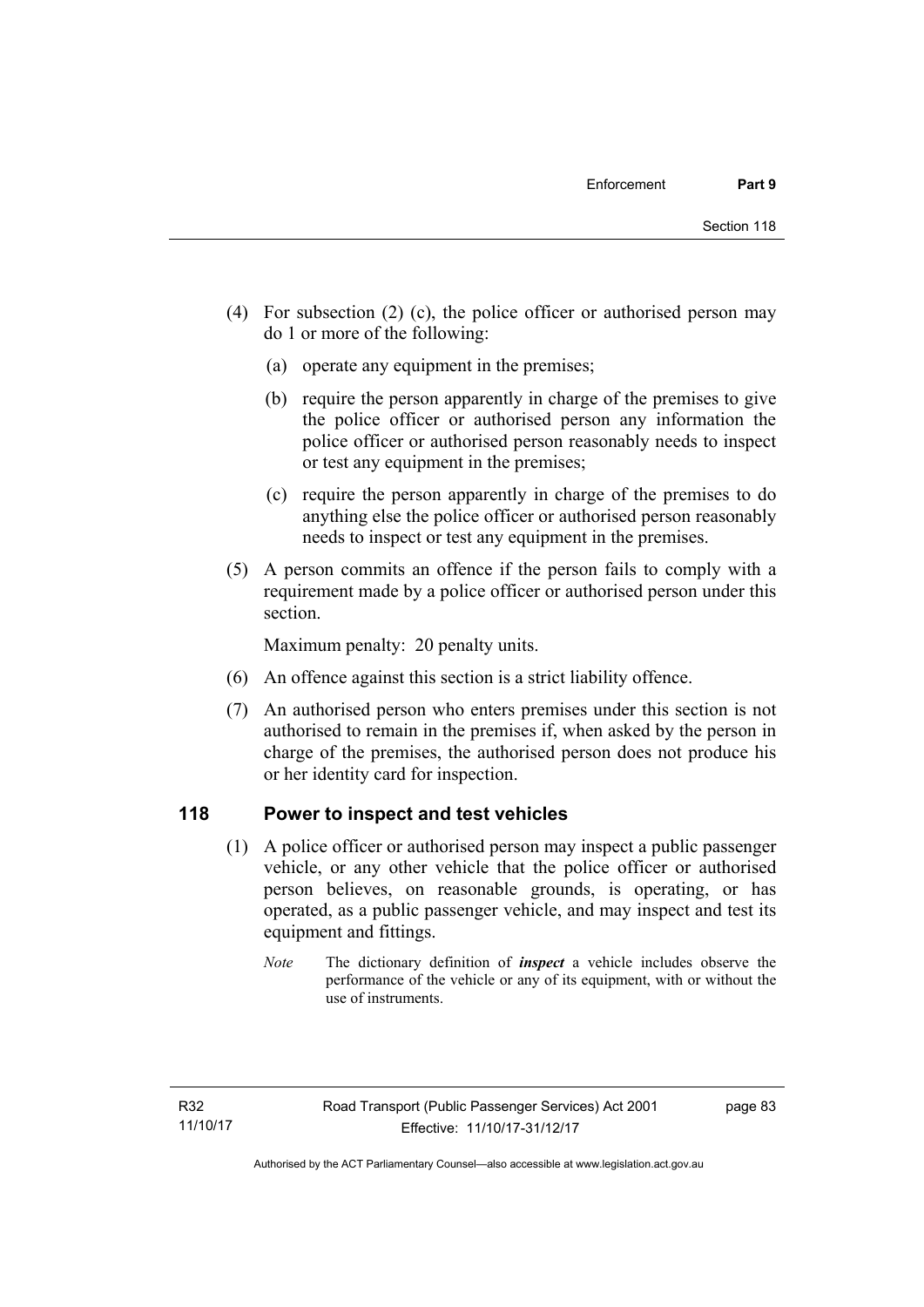Section 118

- (2) Without limiting subsection (1), the police officer or authorised person may, for that subsection, do 1 or more of the following:
	- (a) if the vehicle is being driven—ask or signal the driver of the vehicle to stop the vehicle;
	- (b) get into or onto the vehicle and remain in or on the vehicle;
	- (c) operate the vehicle and any of its equipment;
	- (d) ask the driver or anyone else apparently in charge of the vehicle to—
		- (i) give the police officer or authorised person any information the police officer or authorised person reasonably requires to inspect or test the vehicle; or
		- (ii) do anything else the police officer or authorised person reasonably requires to inspect or test the vehicle.
- (3) If a vehicle is stopped because of a request or signal under subsection (2) (a), any inspection or testing of the vehicle must be carried out—
	- (a) at, or as near as practicable to, the place where the request or signal is made or given; and
	- (b) as soon as practicable, and in any case within 1 hour, after the vehicle is stopped.
- (4) A person commits an offence if the person fails to comply with a request or signal made or given by a police officer or authorised person under this section.

Maximum penalty: 20 penalty units.

(5) An offence against this section is a strict liability offence.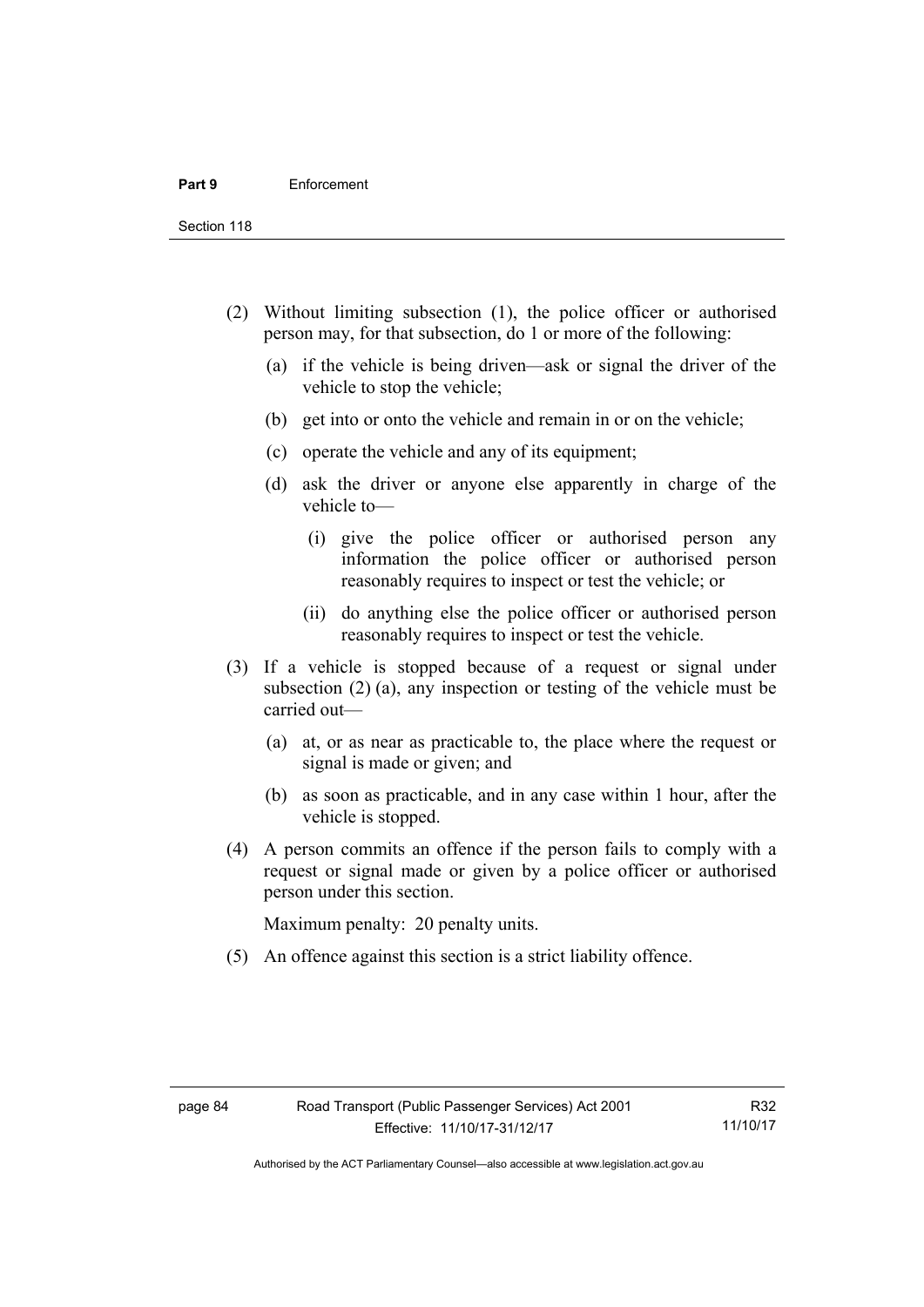# **119 Power to require vehicles or equipment to be inspected and tested**

- (1) A police officer or authorised person may, by written notice given to the operator of a public passenger vehicle, or any other vehicle that the police officer or authorised person believes, on reasonable grounds, is operating, or has operated, as a public passenger vehicle, require the person to have the vehicle and its equipment and fittings (or stated equipment) inspected or tested.
- (2) The notice may require any of the following:
	- (a) the inspection and testing to be carried out within or at a stated reasonable time;
	- (b) the inspection and testing to be carried out by or in the presence of a police officer, an authorised person or anyone else;
	- (c) the inspection and testing to be carried out at a stated reasonable place;
	- (d) a report of the inspection and testing to be given to a police officer, an authorised person or the road transport authority within a stated reasonable time;
	- (e) anything else reasonably necessary or convenient for the inspection and testing.
- (3) A person commits an offence if the person fails to comply with a notice given to the person under subsection (1).

Maximum penalty: 20 penalty units.

(4) An offence against this section is a strict liability offence.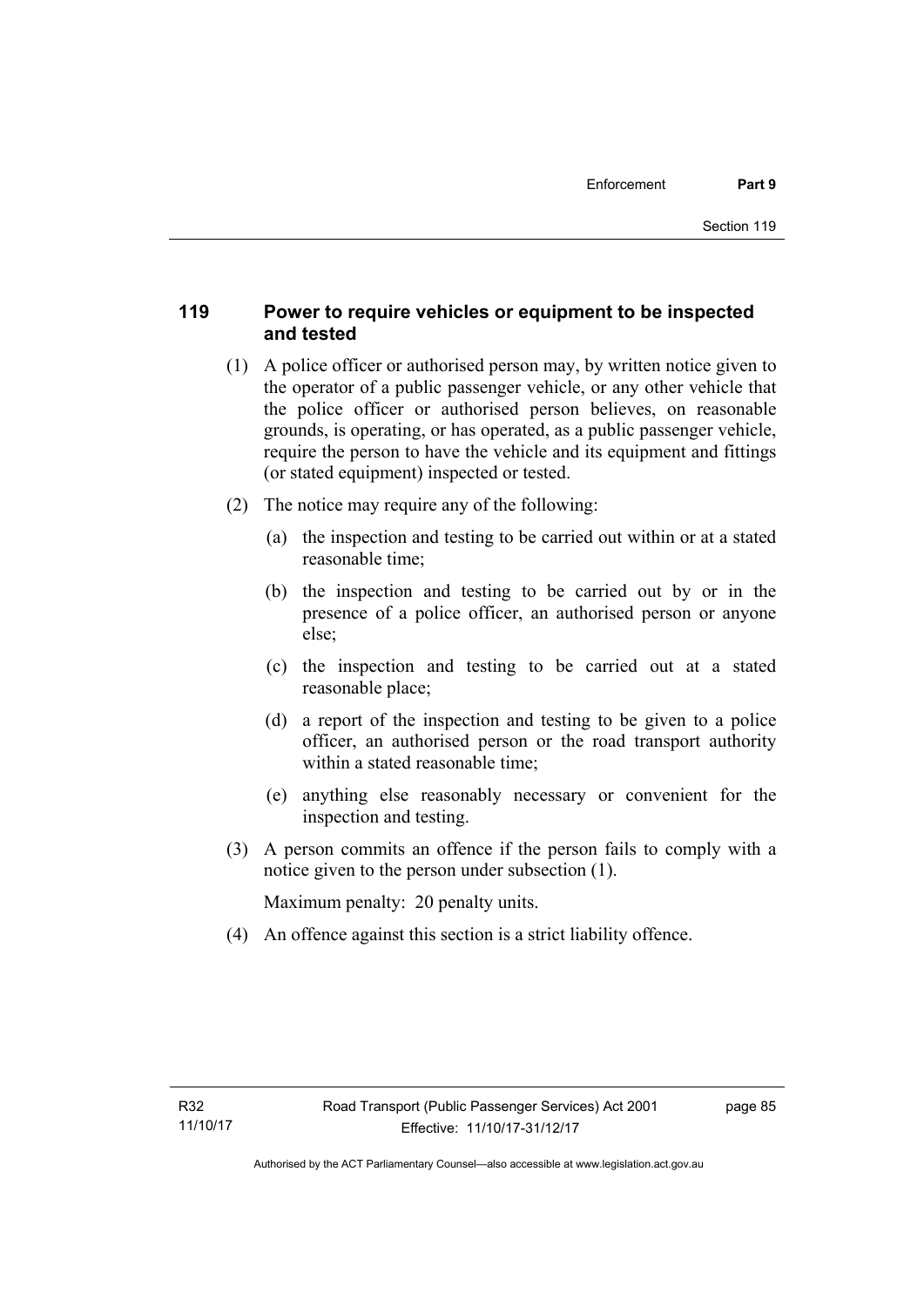(5) In subsection (1):

*equipment*, for a vehicle that is a bookable vehicle, includes any device used by the driver of the vehicle to communicate with a transport booking service.

#### **Examples—device used to communicate with a transport booking service**

- the driver's mobile phone
- the driver's iPad
- *Note 1 Bookable vehicle* means a taxi, a rideshare vehicle or a hire car (see s 29).
- *Note 2* An example is part of the Act, is not exhaustive and may extend, but does not limit, the meaning of the provision in which it appears (see [Legislation Act,](http://www.legislation.act.gov.au/a/2001-14) s 126 and s 132).

*operator*, of a vehicle, includes the responsible person for the vehicle within the meaning of the *[Road Transport \(General\) Act](http://www.legislation.act.gov.au/a/1999-77)  [1999](http://www.legislation.act.gov.au/a/1999-77)*, section 10 and section 11.

#### **120 Attachment and removal of noncompliance notices**

- (1) A police officer or authorised person, or a person inspecting a vehicle under this part, may attach a notice (a *noncompliance notice*) to the vehicle if the officer or person suspects, on reasonable grounds, that—
	- (a) the vehicle or its equipment or fittings, or its servicing or maintenance, do not comply with this Act; or
	- (b) the vehicle (including its equipment and fittings) does not comply with the *[Road Transport \(Vehicle Registration\) Act](http://www.legislation.act.gov.au/a/1999-81)  [1999](http://www.legislation.act.gov.au/a/1999-81)*.
	- *Note* A reference to an Act includes a reference to the statutory instruments made or in force under the Act, including any regulation (see [Legislation Act,](http://www.legislation.act.gov.au/a/2001-14) s 104).

R32 11/10/17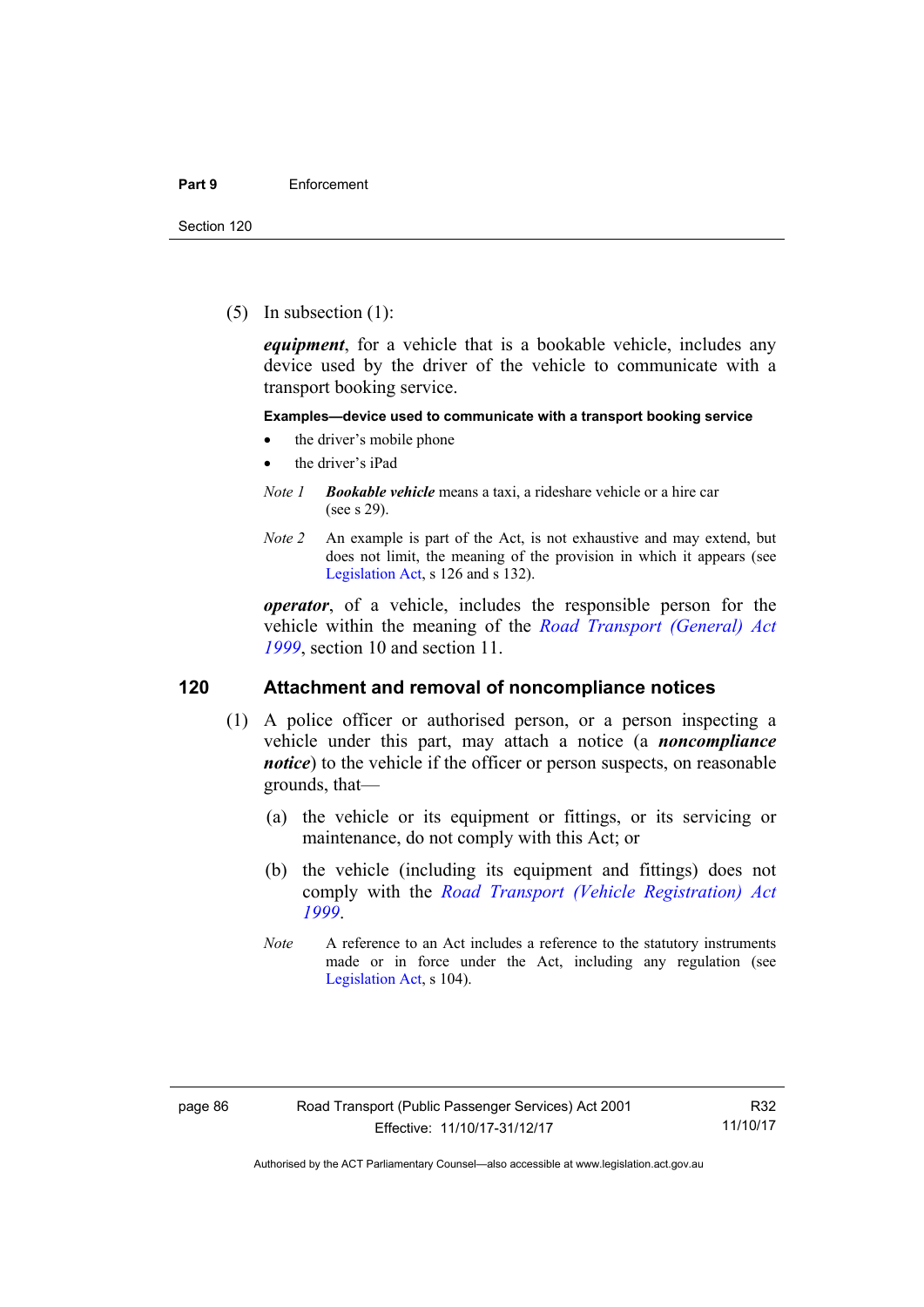- (2) The notice must state—
	- (a) the action necessary for the vehicle, equipment or fittings, or its servicing or maintenance, to comply with this Act or the *[Road Transport \(Vehicle Registration\) Act 1999](http://www.legislation.act.gov.au/a/1999-81)*; and
	- (b) a date and time (the *time of effect*) after which the vehicle must not be operated as a public passenger vehicle if the notice has not been removed by a police officer or authorised person.
- (3) A police officer or authorised person may remove the noncompliance notice from the vehicle, or direct in writing that it be taken to have been removed, if satisfied on inspection or testing of the vehicle or its equipment or fittings that the necessary action mentioned in the notice has been taken.
- (4) A person other than a police officer or authorised person commits an offence if the person removes a noncompliance notice from a public passenger vehicle.

Maximum penalty: 20 penalty units.

- (5) An offence against this section is a strict liability offence.
- (6) A police officer's or authorised person's power to issue a noncompliance notice for a public passenger vehicle under this section is additional to the power of the police officer or authorised person to issue a defect notice under the *[Road Transport \(Vehicle](http://www.legislation.act.gov.au/sl/2000-12)  [Registration\) Regulation 2000](http://www.legislation.act.gov.au/sl/2000-12)* for a public passenger vehicle.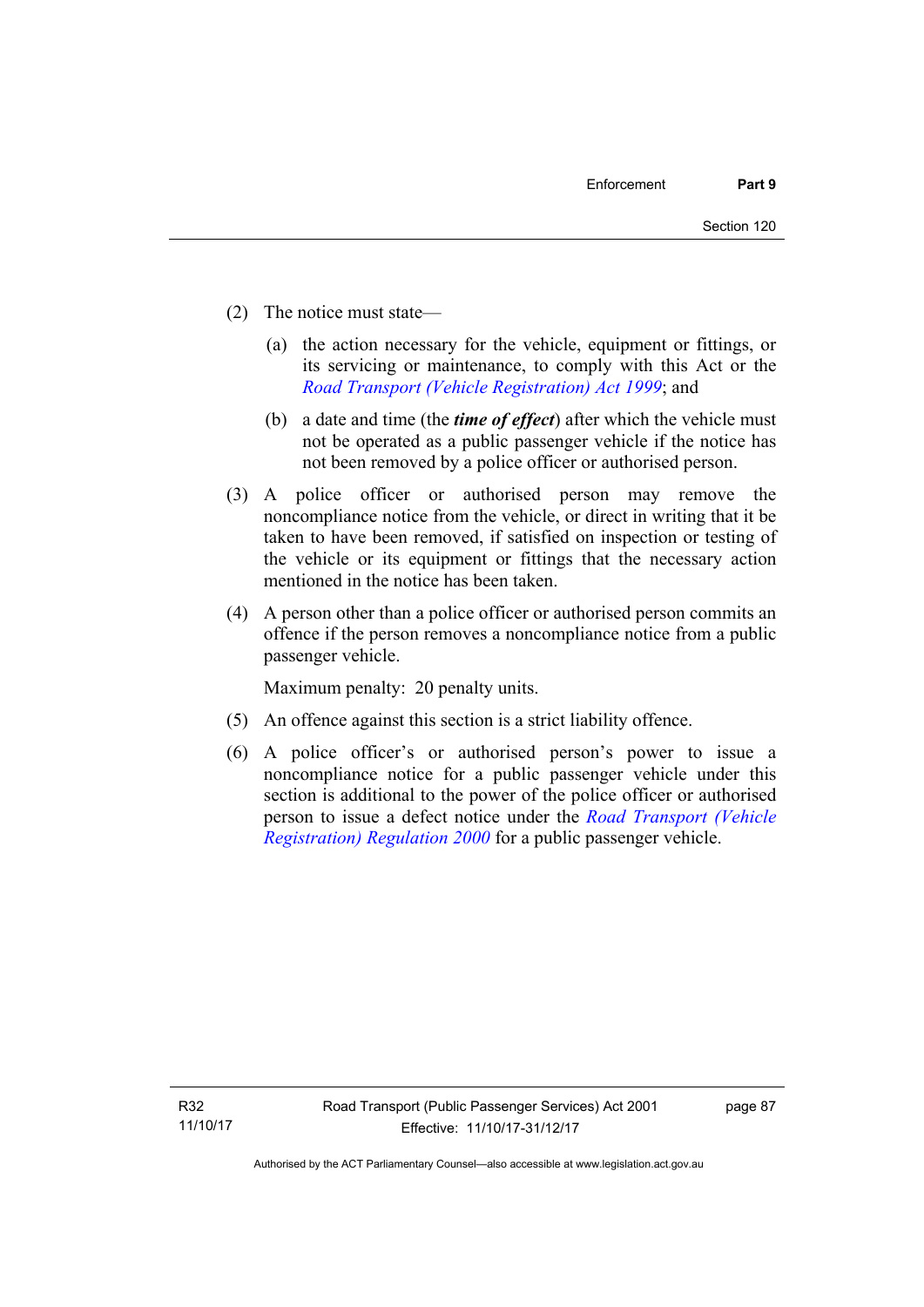# **121 Police officer or authorised person—power to require name and address etc**

- (1) A police officer or authorised person may require a person to state the person's name and home address if the police officer or authorised person believes, on reasonable grounds, that the person is committing or has committed an offence against this Act.
	- *Note* A reference to an Act includes a reference to the statutory instruments made or in force under the Act, including any regulation (see [Legislation Act,](http://www.legislation.act.gov.au/a/2001-14) s 104).
- (2) The police officer or authorised person must tell the person the reason for the requirement and, as soon as practicable, record the reason.
- (3) The person may ask the police officer or authorised person to produce his or her identity card for inspection by the person.
- (4) A person must comply with a requirement made of the person under subsection (1) if—
	- (a) the police officer or authorised person tells the person the reason for the requirement; and
	- (b) for a request made by an authorised person—the authorised person has complied with the *[Road Transport \(General\) Act](http://www.legislation.act.gov.au/a/1999-77)  [1999](http://www.legislation.act.gov.au/a/1999-77)*, section 21 (Power not to be exercised before identity card shown).

Maximum penalty: 10 penalty units.

(5) An offence against this section is a strict liability offence.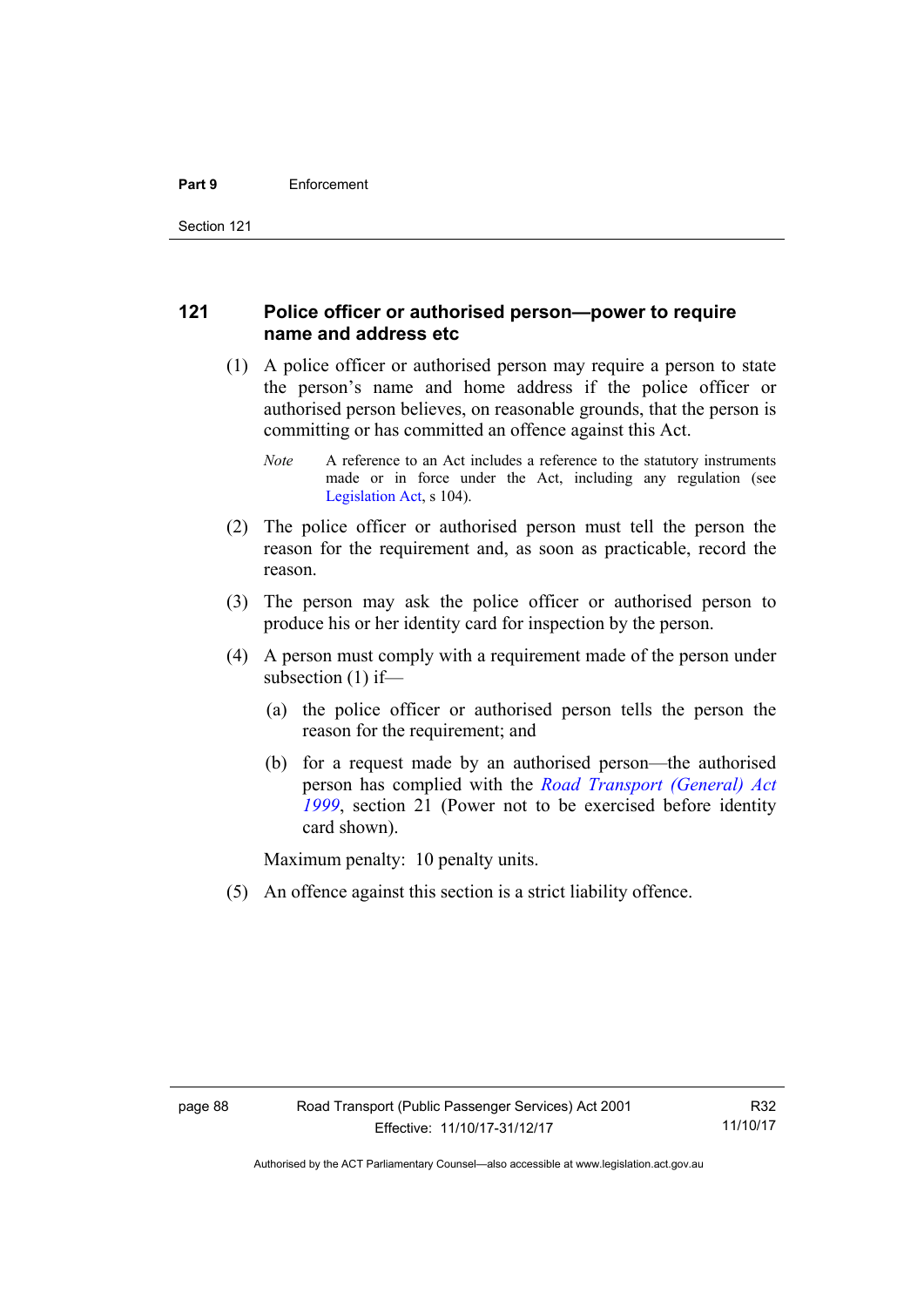# **Part 10 Miscellaneous**

#### **125 Unauthorised public passenger services**

 (1) A person must not use a vehicle for the transport of passengers for a fare or other consideration along a road or road related area.

Maximum penalty: 50 penalty units.

- (2) This section does not apply to the person if—
	- (a) the monetary or other consideration receivable by the person is not more than the cost of operating the vehicle to transport the passengers; or
	- (b) the person is entitled under this Act to operate the public passenger service being operated by the person.

#### **Examples for par (a)**

- 1 A car pool in which participants share the costs of operating the vehicle for the car pool.
- 2 Helen is a member of Bush Hikers Anonymous. She carries 2 other members in her car to a club walk. The 2 other members pay Helen part of the costs of operating her car for the club walk.
- *Note 1* For the entitlement of a person to operate a public passenger service, see the following provisions:
	- s 18 (Entitlement to regular route services)
	- s 19 (Entitlement to operate tour and charter services)
	- s 51 (Entitlement to operate taxi services)
	- s 60D (Entitlement to operate rideshare services)
	- s 73 (Entitlement to operate hire car services)
	- s 90 (Entitlement to operate demand responsive services).
- *Note 2* This section also does not apply if the person is exempted from the operation of this section under s 127 or s 128.
- *Note 3* An example is part of the Act, is not exhaustive and may extend, but does not limit, the meaning of the provision in which it appears (see [Legislation Act,](http://www.legislation.act.gov.au/a/2001-14) s 126 and s 132).

R32 11/10/17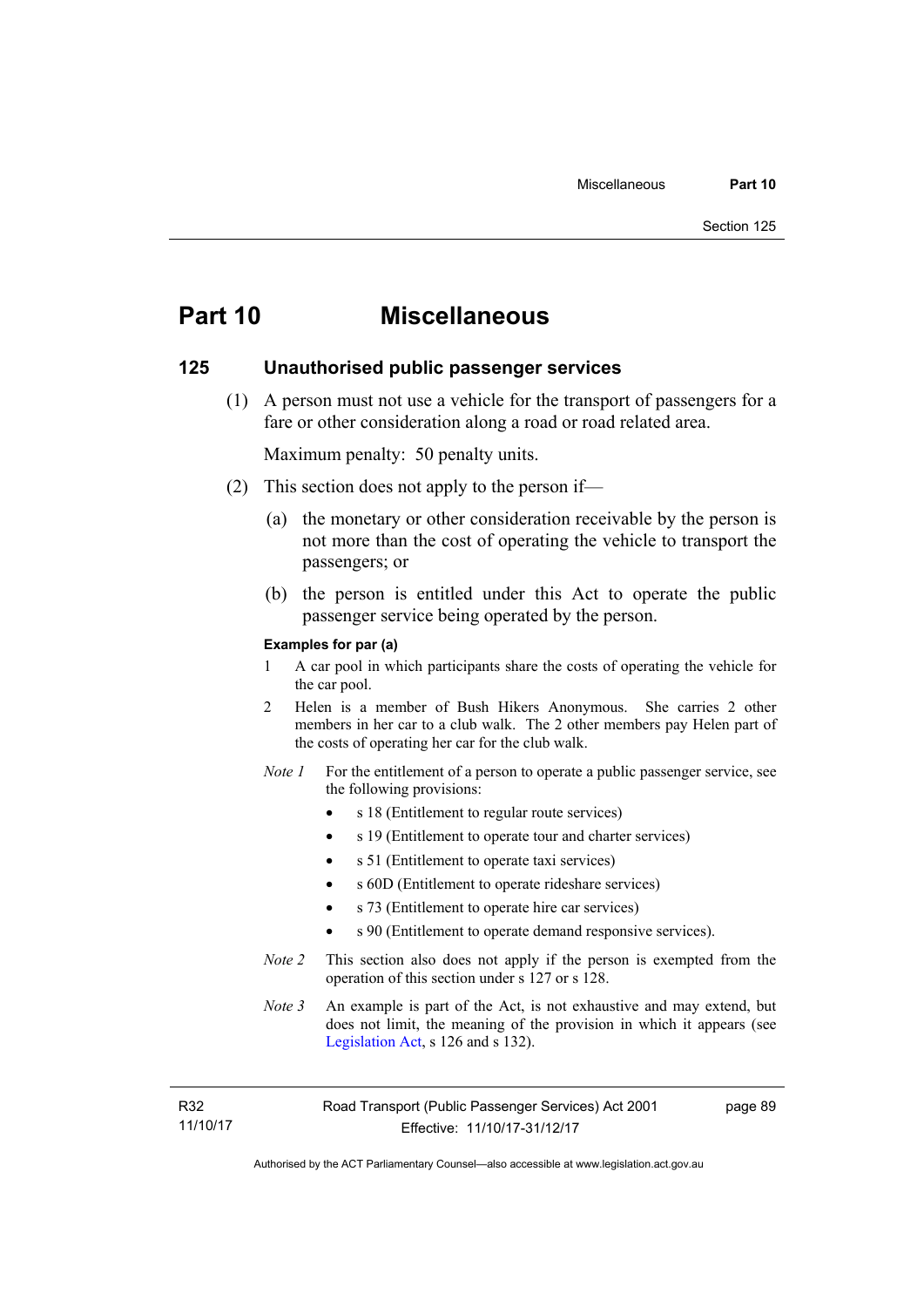#### **Part 10** Miscellaneous

Section 126

(3) An offence against this section is a strict liability offence.

# **126 Regulation-making power**

- (1) The Executive may make regulations for this Act.
	- *Note* Regulations must be notified and presented to the Legislative Assembly, under the [Legislation Act.](http://www.legislation.act.gov.au/a/2001-14)
- (2) A regulation may apply, adopt or incorporate a law of another jurisdiction or an instrument, or a provision of a law of another jurisdiction or instrument, as in force from time to time.
	- *Note 1* The text of an applied, adopted or incorporated law or instrument, whether applied as in force from time to time or as at a particular time, is taken to be a notifiable instrument if the operation of the [Legislation](http://www.legislation.act.gov.au/a/2001-14)  [Act](http://www.legislation.act.gov.au/a/2001-14), s 47 (5) or (6) is not disapplied (see s 47 (7)).
	- *Note 2* A notifiable instrument must be notified under the [Legislation Act](http://www.legislation.act.gov.au/a/2001-14).
- (3) A regulation may make provision in relation to the powers and duties of police officers and authorised people in relation to public passenger services, including, for example, in relation to public passenger vehicles, drivers of public passenger vehicles and passengers.
	- *Note* An example is part of the Act, is not exhaustive and may extend, but does not limit, the meaning of the provision in which it appears (see [Legislation Act,](http://www.legislation.act.gov.au/a/2001-14) s 126 and s 132).
- (4) A regulation may make provision in relation to insurance against liability for damage to property caused by, or arising out of the use of, a public passenger vehicle.
- (5) A regulation may create offences and fix maximum penalties of not more than 20 penalty units for the offences.
- (6) In this section:

*law of another jurisdiction*—see the [Legislation Act](http://www.legislation.act.gov.au/a/2001-14), section 47 (10).

Authorised by the ACT Parliamentary Counsel—also accessible at www.legislation.act.gov.au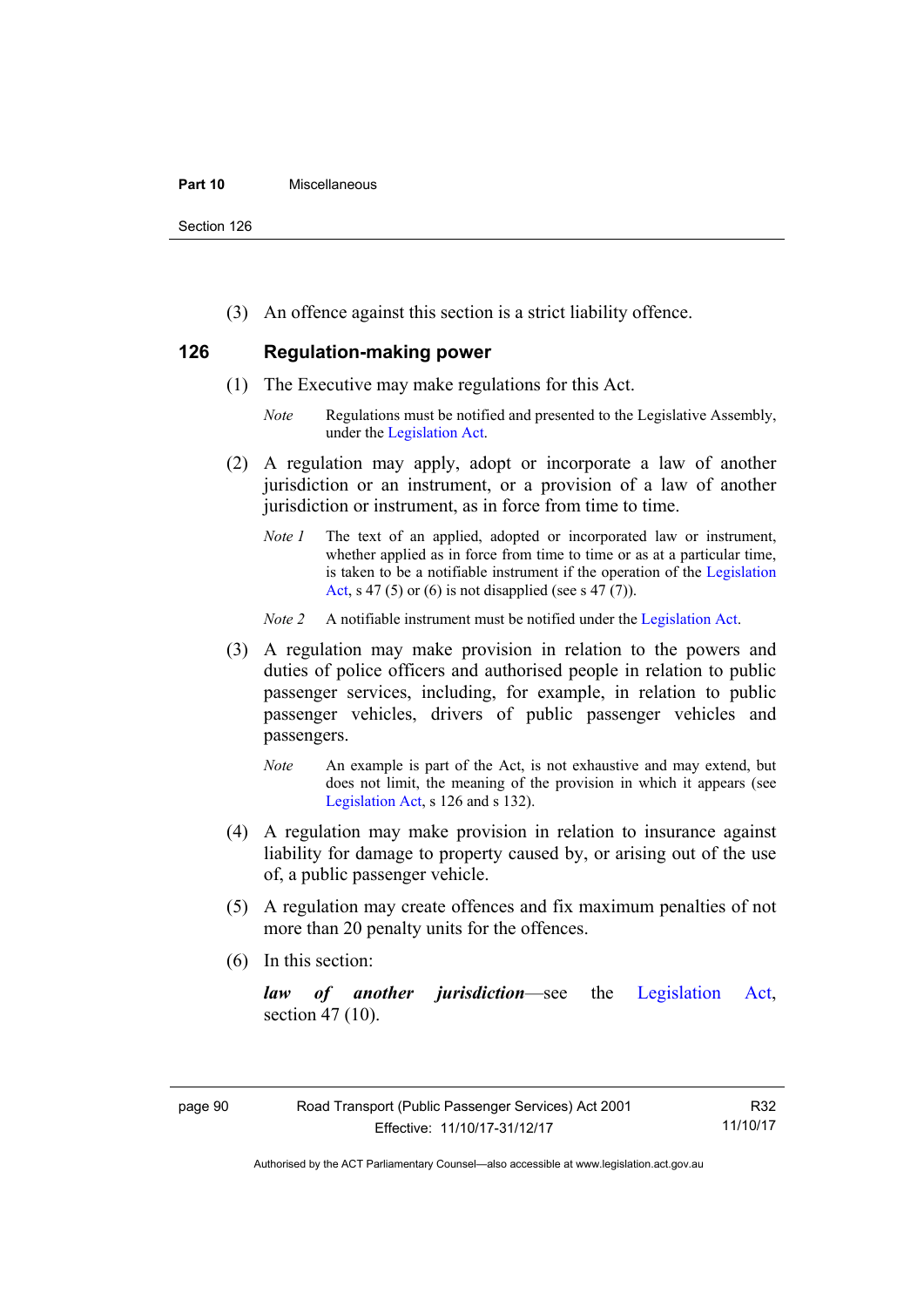#### **127 Minister may exempt vehicles and people from Act**

- (1) The Minister may exempt a vehicle or person from this Act (or a stated provision of this Act).
- (2) An exemption is a disallowable instrument.
	- *Note* A disallowable instrument must be notified, and presented to the Legislative Assembly, under the [Legislation Act.](http://www.legislation.act.gov.au/a/2001-14)

### **128 Regulations may exempt vehicles and people from Act**

- (1) A regulation may—
	- (a) exempt a vehicle or person from this Act; or
	- (b) authorise the road transport authority to exempt a vehicle or person from this Act.
	- *Note 1* Power to make a statutory instrument (including a regulation) includes power to make different provision in relation to different matters or different classes of matters (see [Legislation Act,](http://www.legislation.act.gov.au/a/2001-14) s 48).
	- *Note 2* A reference to an Act includes a reference to a provision of an Act (see [Legislation Act,](http://www.legislation.act.gov.au/a/2001-14) s 7 (3)).
- (2) An exemption given under a regulation mentioned in subsection (1) may be conditional.
- (3) A regulation may provide for the road transport authority to—
	- (a) suspend the operation of a regulation mentioned in subsection (1) (a) in the way and circumstances prescribed by regulation; or
	- (b) suspend the operation of an exemption given by the authority to a vehicle or person in the way and circumstances prescribed by regulation.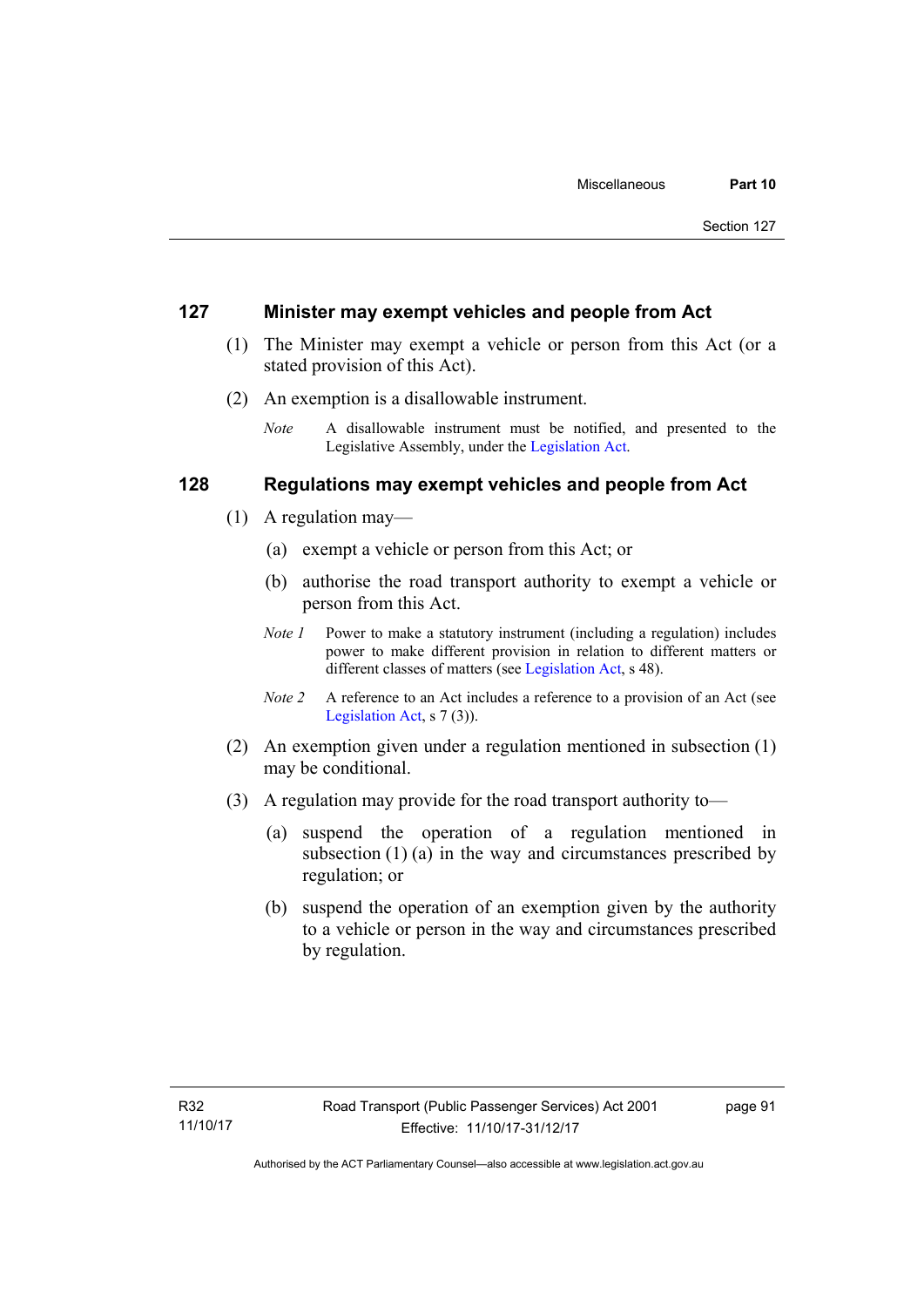#### **Part 10** Miscellaneous

Section 129

# **129 References to Motor Traffic Act, Traffic Act etc**

- (1) In any Act, instrument made under an Act or document, a reference to an earlier law is, in relation to anything to which this Act applies, a reference to this Act.
- (2) In this section:

*earlier law* means any of the following:

- (a) *[Motor Traffic Act 1936](http://www.legislation.act.gov.au/a/1936-45)*;
- (b) *[Motor Traffic Regulations 1934](http://www.legislation.act.gov.au/sl/1934-6)*;
- (c) *[Road Transport \(Bus Services\) Regulations 2000](http://www.legislation.act.gov.au/sl/2000-9)*;
- (d) *[Road Transport \(General\) Act 1999](http://www.legislation.act.gov.au/a/1999-77)*;
- (e) *[Road Transport \(Hire Vehicle Services\) Regulations 2000](http://www.legislation.act.gov.au/sl/2000-4)*;
- (f) *[Road Transport \(Taxi Services\) Regulations 2000](http://www.legislation.act.gov.au/sl/2000-5)*.

R32 11/10/17

Authorised by the ACT Parliamentary Counsel—also accessible at www.legislation.act.gov.au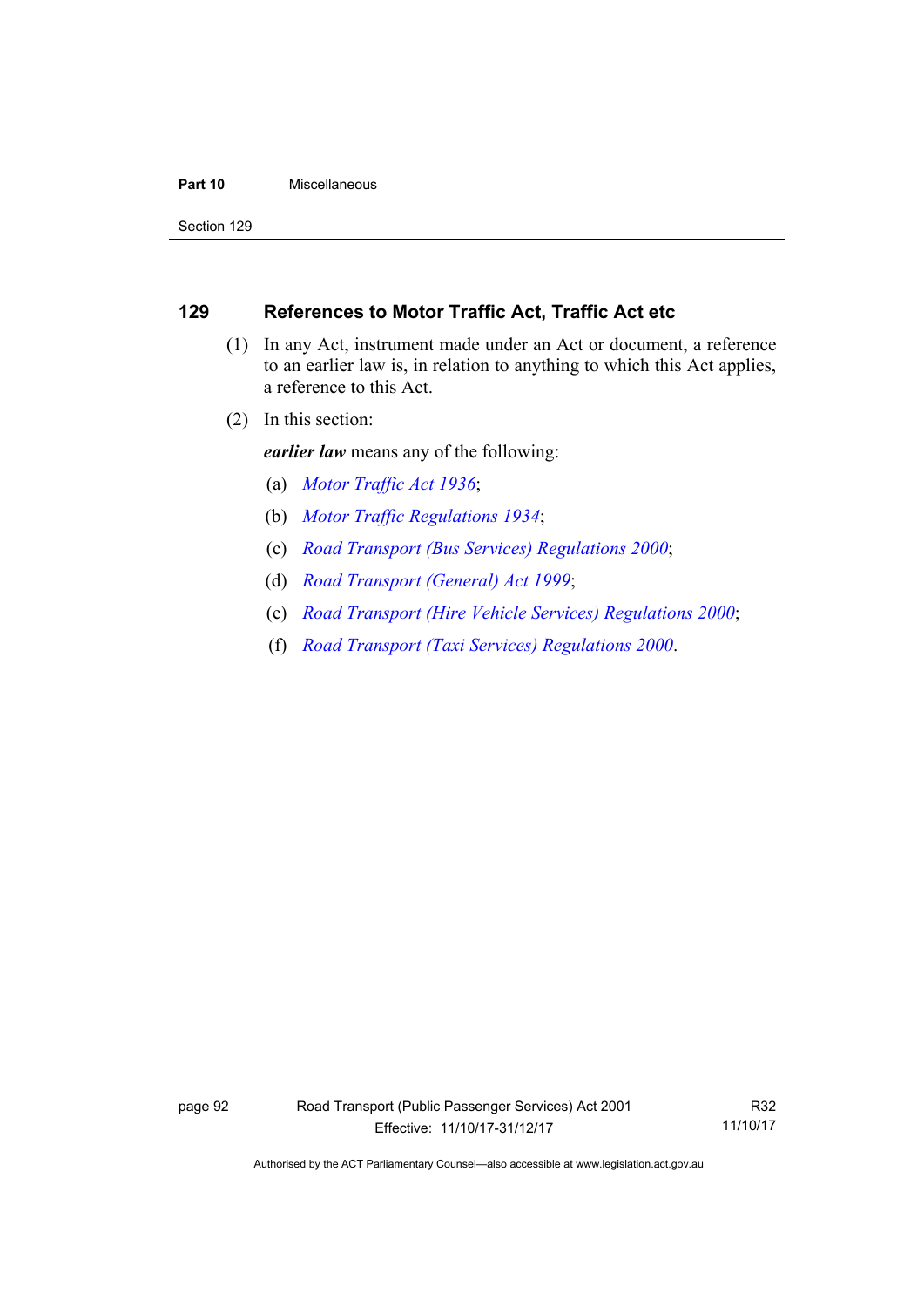# **Dictionary**

(see s 4)

- Note 1 The [Legislation Act](http://www.legislation.act.gov.au/a/2001-14) contains definitions and other provisions relevant to this Act.
- *Note 2* In particular, the [Legislation Act,](http://www.legislation.act.gov.au/a/2001-14) dict, pt 1, defines the following terms:
	- ACT
	- exercise
	- function
	- home address
	- the Territory.
- *Note 3* The *[Road Transport \(General\) Act 1999](http://www.legislation.act.gov.au/a/1999-77)* contains definitions relevant to this Act. For example, the following terms are defined in the *[Road](http://www.legislation.act.gov.au/a/1999-77)  [Transport \(General\) Act 1999](http://www.legislation.act.gov.au/a/1999-77)*, dictionary:
	- another jurisdiction
	- Australian Road Rules
	- driver
	- jurisdiction
	- motor vehicle
	- road transport authority (or authority) (see s 16)
	- road transport legislation (see s 6)
	- use (in relation to a vehicle)
	- vehicle.
- *Note 4* If a word or expression is defined in an Act (but not a regulation or another publication) included in the road transport legislation, the definition applies to each use of the word or expression in other road transport legislation unless the contrary intention appears (see *[Road](http://www.legislation.act.gov.au/a/1999-77)  [Transport \(General\) Act 1999](http://www.legislation.act.gov.au/a/1999-77)*, s 8).

*accredited*, in relation to a kind of public passenger service, means accredited under the regulations to operate that kind of public passenger service.

*accredited demand responsive service operator* means accredited under a regulation to operate a demand responsive service.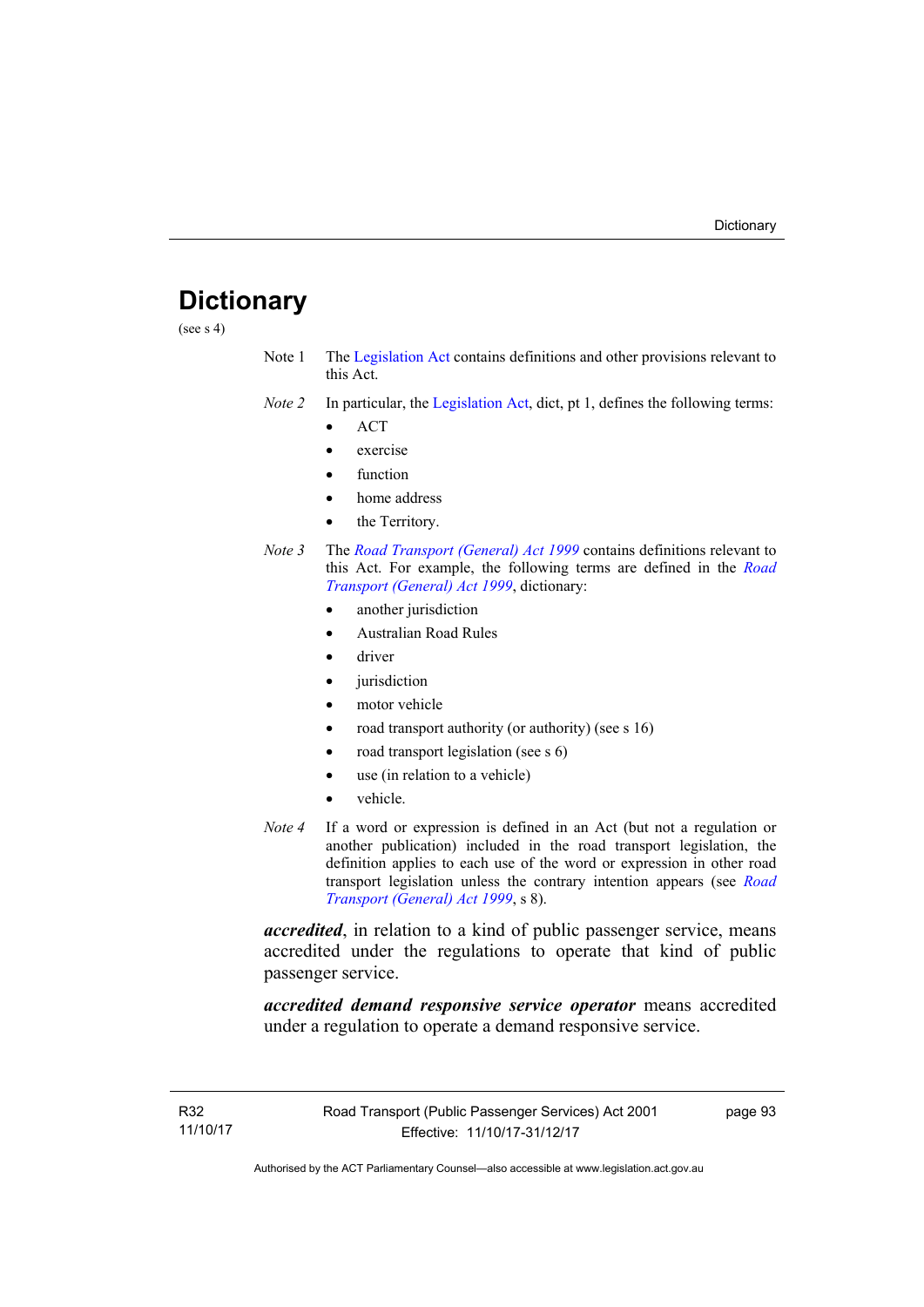*accredited hire car service operator* means accredited under the regulations to operate a hire car service.

*accredited operator*, of a public passenger vehicle—see section 110.

*accredited rideshare driver* means a person accredited under regulation to operate a rideshare service.

*accredited taxi service operator* means accredited under the regulations to operate a taxi service.

*accredited transport booking service* means a transport booking service accredited under regulation to operate a transport booking service.

*affiliated driver*, for a transport booking service—see section 35.

*affiliated driver agreement*—see section 36.

*affiliated operator*, for a transport booking service—see section 36B.

*affiliated operator agreement*—see section 36C.

*authorisation*, in relation to a demand responsive service, means an authorisation under this Act to operate a demand responsive service.

*authorised demand responsive service operator* means a person who is authorised under this Act to operate a demand responsive service.

*bookable vehicle*—see section 29.

*bookable vehicle driver*—see section 29.

*bus*—see section 10A.

*bus service*—see section 11.

*demand responsive service—*see section 80.

*demand responsive service vehicle—*see section 81.

*fare* means the amount payable by passengers for transport, or for the transport of passengers' luggage or other goods, on public passenger vehicles.

Authorised by the ACT Parliamentary Counsel—also accessible at www.legislation.act.gov.au

R32 11/10/17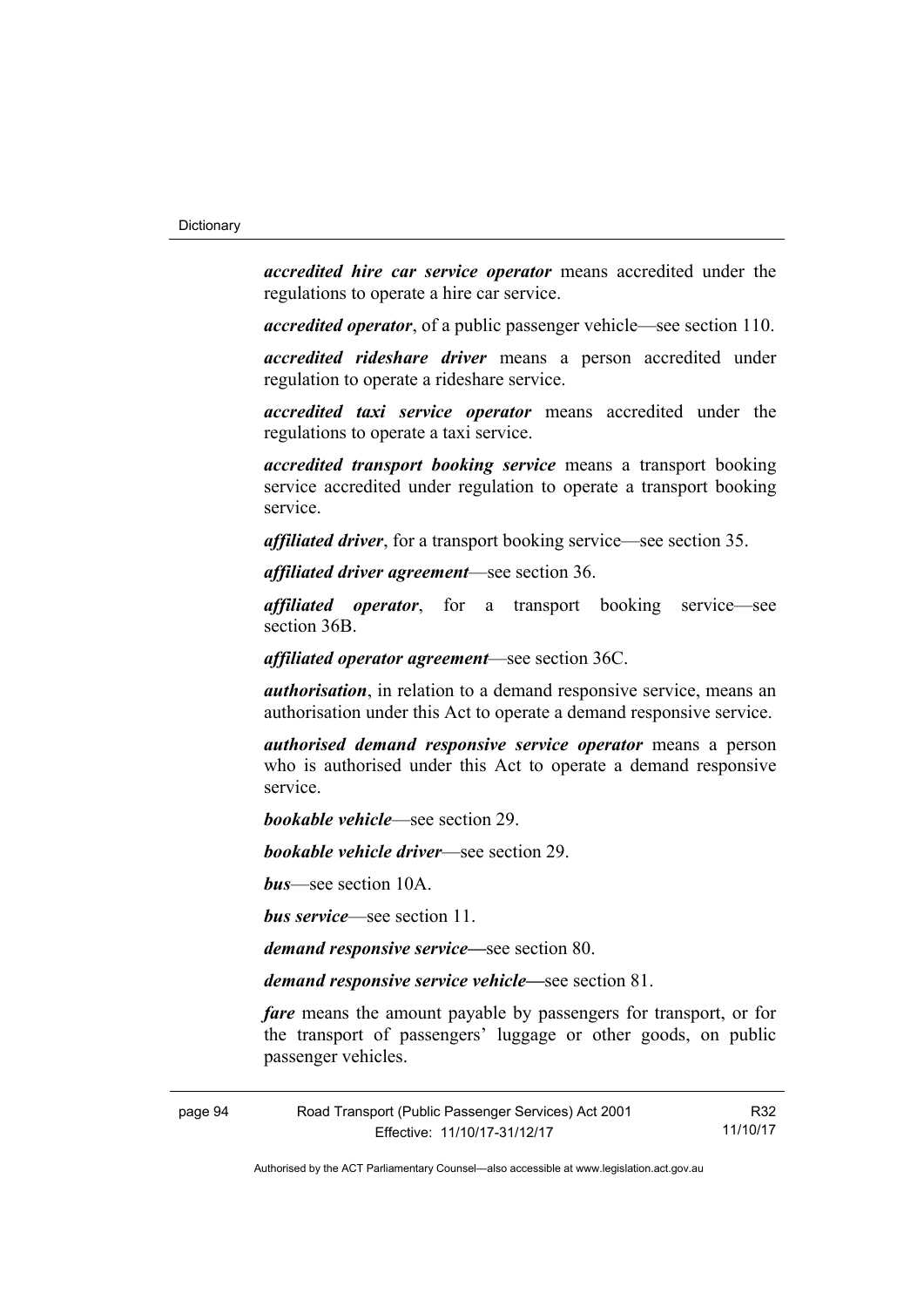*fittings*, of a vehicle, includes the seats, seat covers and floor coverings of the vehicle.

*hire car*—see section 67.

*hire car licence*—see section 61.

*hire car service*—see section 69.

*independent taxi service operator* means a taxi service operator approved under regulation as an independent taxi service operator.

*inspect* a vehicle includes observe the performance of the vehicle or any of its equipment, with or without the use of instruments.

*licensed rideshare vehicle* means a vehicle that is the subject of a rideshare vehicle licence.

*long-distance service*—see section 14.

*noncompliance notice*—see section 120 (1).

*public bus*—see section 10A.

*public passenger service*—see section 10.

*public passenger vehicle* means a public bus, taxi, rideshare vehicle, hire car or demand responsive service vehicle.

*public passenger vehicle policy*—see section 110.

*public vehicle licence*—see the *[Road Transport \(Driver Licensing\)](http://www.legislation.act.gov.au/a/1999-78)  [Act 1999](http://www.legislation.act.gov.au/a/1999-78)*, dictionary.

*regular route service*—see section 12.

*restricted hire car*—see section 68.

*restricted hire car licence*—see section 62.

*restricted hire car service*—see section 70.

*restricted taxi*—see section 46.

*restricted taxi licence*—see section 38.

*restricted taxi service*—see section 48.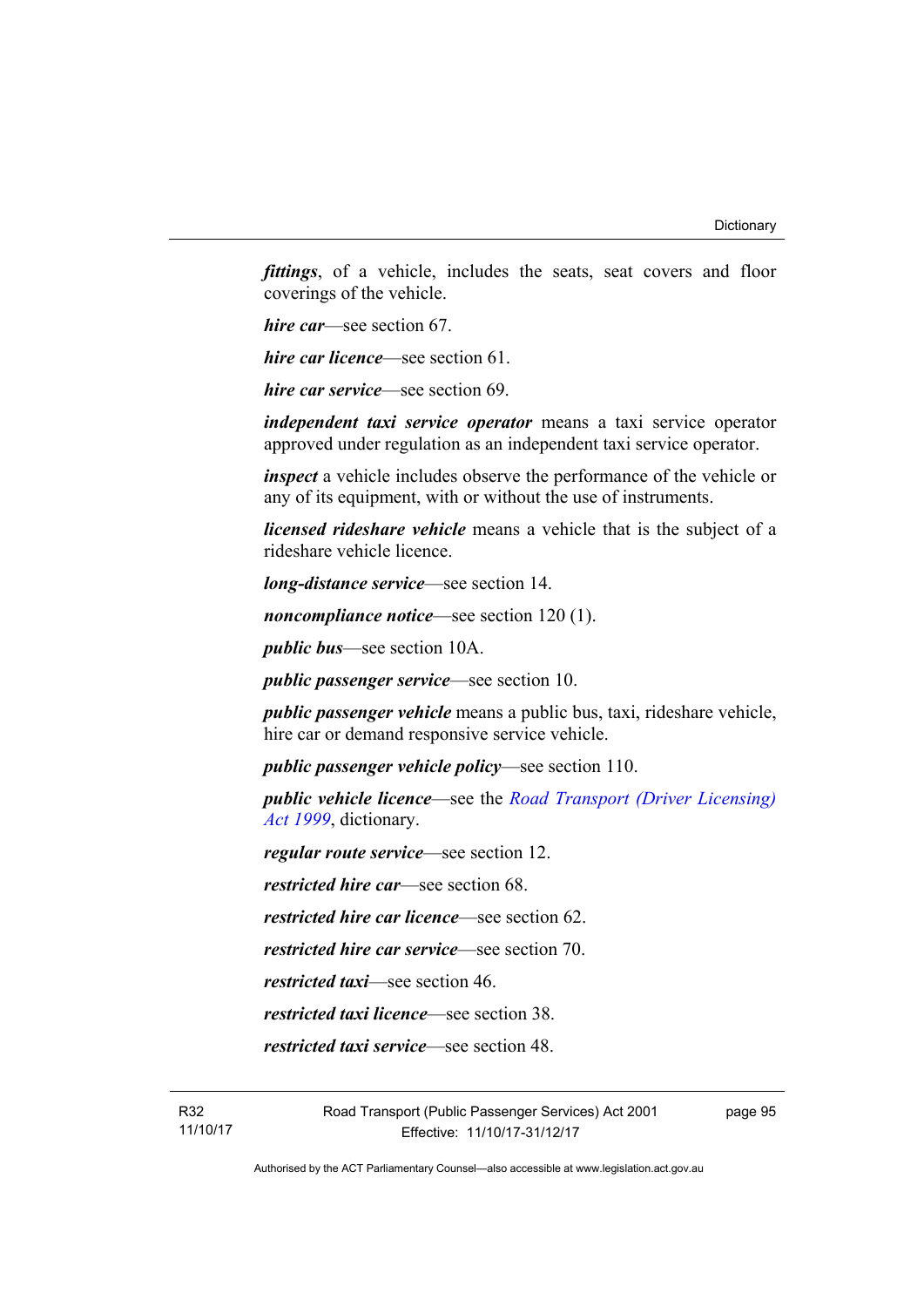*rideshare*—see section 60A. *rideshare driver*—see section 60A. *rideshare service*—see section 60A. *rideshare vehicle*—see section 60A. *rideshare vehicle licence*—see section 60J.

*road* means an area that is open to or used by the public and is developed for, or has as 1 of its main uses, the driving or riding of motor vehicles, but does not include an area that would otherwise be a road so far as a declaration under the *[Road Transport \(General\)](http://www.legislation.act.gov.au/a/1999-77)  [Act 1999](http://www.legislation.act.gov.au/a/1999-77)*, section 12 (Power to include or exclude areas in road transport legislation) declares that this Act does not apply to the area.

#### *road related area* means—

- (a) an area that divides a road; or
- (b) a footpath or nature strip adjacent to a road; or
- (c) an area that is open to the public and is designated for use by cyclists or animals; or
- (d) an area that is not a road and that is open to or used by the public for driving, riding or parking vehicles; or
- (e) a shoulder of a road; or
- (f) any other area that is open to or used by the public so far as a declaration under the *[Road Transport \(General\) Act 1999](http://www.legislation.act.gov.au/a/1999-77)*, section 12 (Power to include or exclude areas in road transport legislation) declares that this Act applies to the area;

but does not include an area that would otherwise be a road related area so far as a declaration under that section declares that this Act does not apply to the area.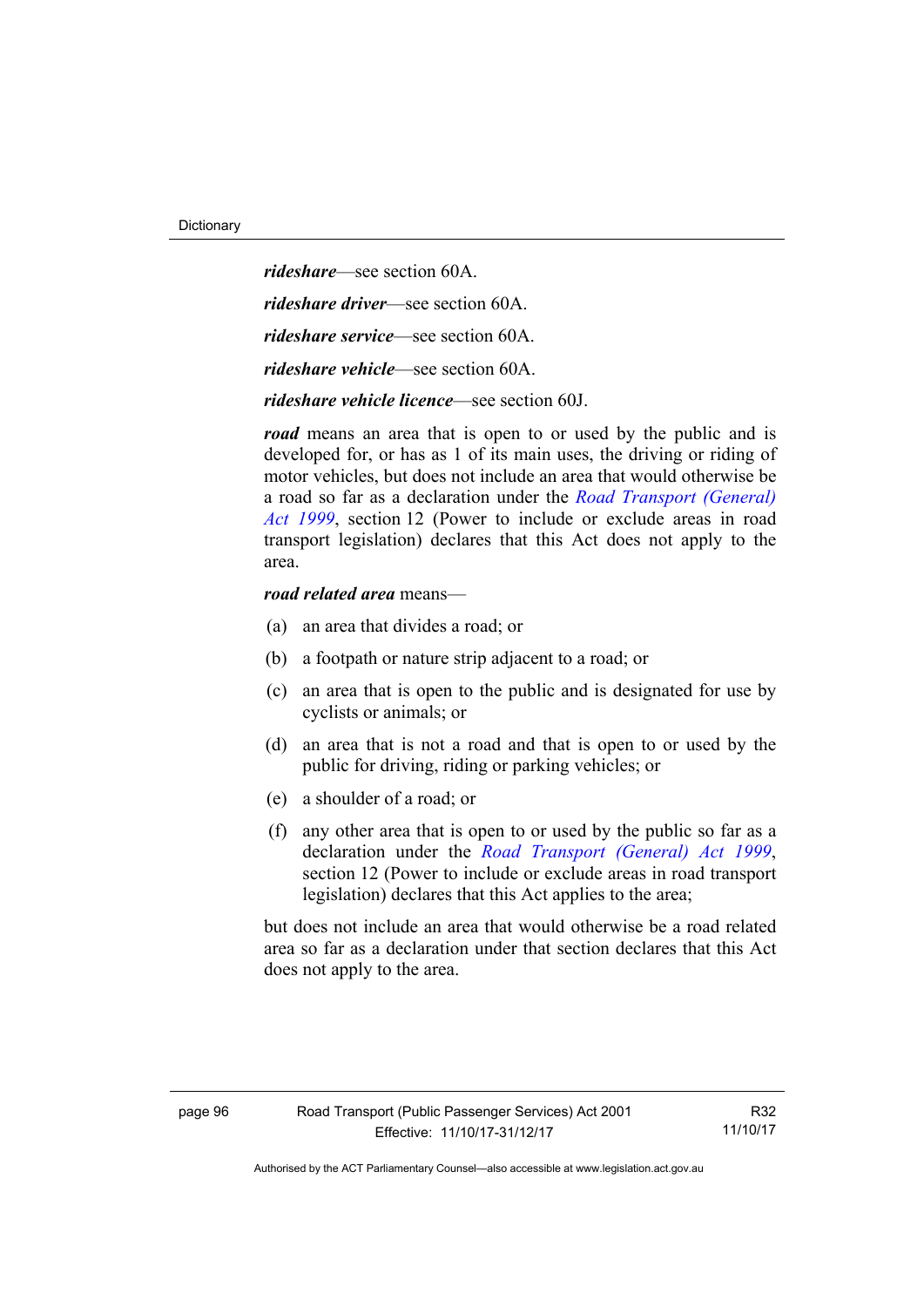#### *service contract—*

- (a) for part 2 (Bus services)—see section 17; and
- (b) for part 8 (Demand responsive services)—see section 89.

*taxi*—see section 45.

*taxi driver* means the person driving a taxi if the person holds a public vehicle licence authorising the person to drive the taxi for hire or reward.

*taxi licence*—see section 37.

*taxi service*—see section 47.

*taxi zone*—see the [Australian Road Rules](http://www.legislation.act.gov.au//ni/db_37271/default.asp), rule 182. *time of effect*, for a noncompliance notice—see section 120 (2) (b).

*tour and charter service*—see section 13.

*transport booking service*—see section 28.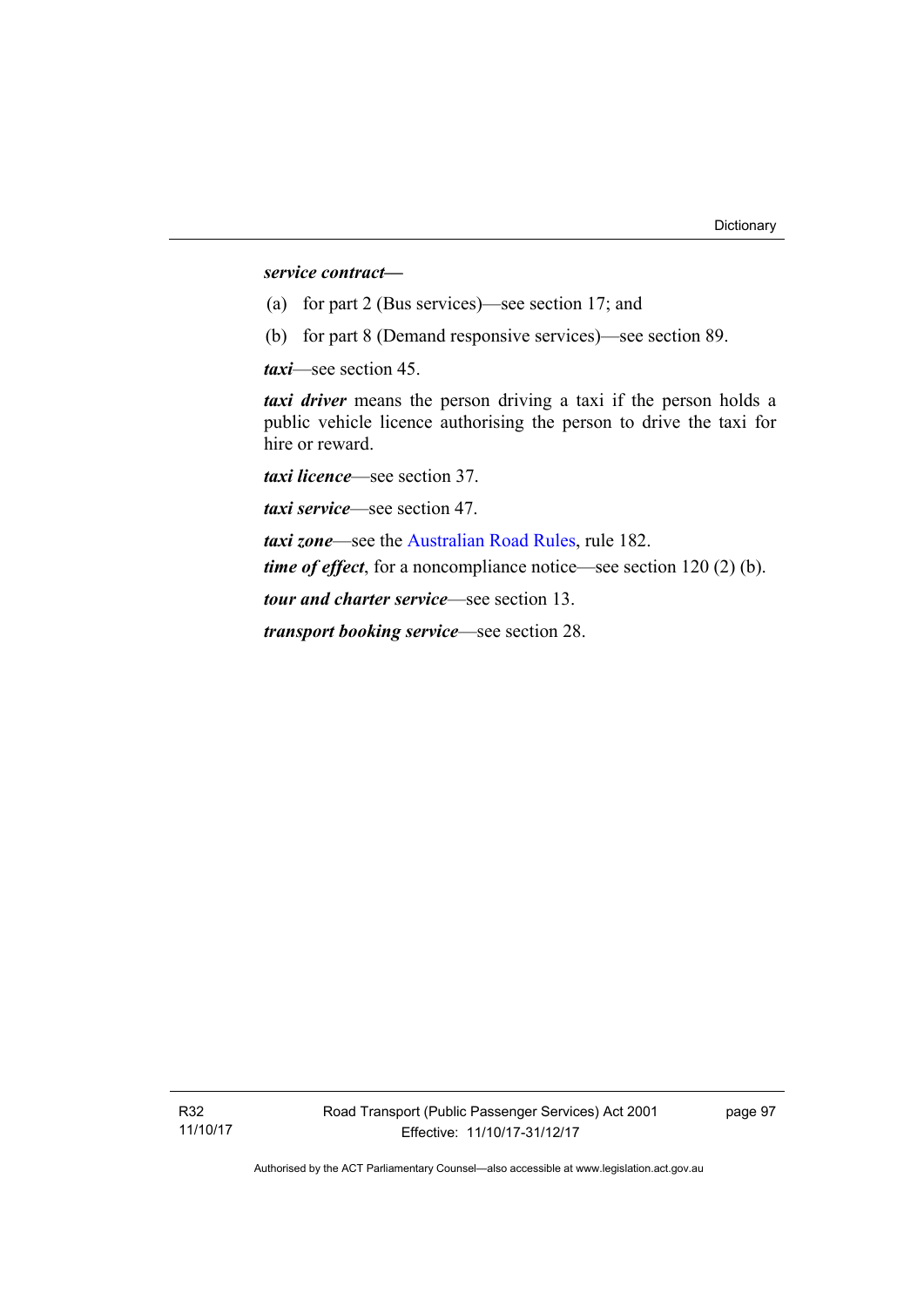#### **Endnotes**

1 About the endnotes

# **Endnotes**

# **1 About the endnotes**

Amending and modifying laws are annotated in the legislation history and the amendment history. Current modifications are not included in the republished law but are set out in the endnotes.

Not all editorial amendments made under the *[Legislation Act 2001](http://www.legislation.act.gov.au/a/2001-14/default.asp)*, part 11.3 are annotated in the amendment history. Full details of any amendments can be obtained from the Parliamentary Counsel's Office.

Uncommenced amending laws are not included in the republished law. The details of these laws are underlined in the legislation history. Uncommenced expiries are underlined in the legislation history and amendment history.

If all the provisions of the law have been renumbered, a table of renumbered provisions gives details of previous and current numbering.

The endnotes also include a table of earlier republications.

| $A = Act$<br>$AF =$ Approved form<br>$am = amended$<br>$amdt = amendment$<br>$AR = Assembly resolution$<br>$ch = chapter$<br>CN = Commencement notice<br>$def = definition$<br>$DI = Disallowable instrument$<br>$dict = dictionary$<br>disallowed = disallowed by the Legislative<br>Assembly<br>$div = division$<br>$exp = expires/expired$<br>$Gaz = qazette$<br>$hdg = heading$<br>IA = Interpretation Act 1967<br>ins = inserted/added<br>$LA =$ Legislation Act 2001<br>$LR =$ legislation register | $NI = Notifiable$ instrument<br>$o = order$<br>om = omitted/repealed<br>$ord = ordinance$<br>orig = original<br>par = paragraph/subparagraph<br>pres = present<br>$prev = previous$<br>$(\text{prev})$ = previously<br>$pt = part$<br>$r = rule/subrule$<br>$reloc = relocated$<br>$renum = renumbered$<br>$R[X]$ = Republication No<br>$RI =$ reissue<br>$s = section/subsection$<br>$sch = schedule$<br>$sdiv = subdivision$<br>SL = Subordinate law |
|-----------------------------------------------------------------------------------------------------------------------------------------------------------------------------------------------------------------------------------------------------------------------------------------------------------------------------------------------------------------------------------------------------------------------------------------------------------------------------------------------------------|--------------------------------------------------------------------------------------------------------------------------------------------------------------------------------------------------------------------------------------------------------------------------------------------------------------------------------------------------------------------------------------------------------------------------------------------------------|
|                                                                                                                                                                                                                                                                                                                                                                                                                                                                                                           |                                                                                                                                                                                                                                                                                                                                                                                                                                                        |
|                                                                                                                                                                                                                                                                                                                                                                                                                                                                                                           | $sub =$ substituted                                                                                                                                                                                                                                                                                                                                                                                                                                    |
| LRA = Legislation (Republication) Act 1996<br>$mod = modified/modification$                                                                                                                                                                                                                                                                                                                                                                                                                               | underlining = whole or part not commenced<br>or to be expired                                                                                                                                                                                                                                                                                                                                                                                          |

# **2 Abbreviation key**

page 98 Road Transport (Public Passenger Services) Act 2001 Effective: 11/10/17-31/12/17

R32 11/10/17

Authorised by the ACT Parliamentary Counsel—also accessible at www.legislation.act.gov.au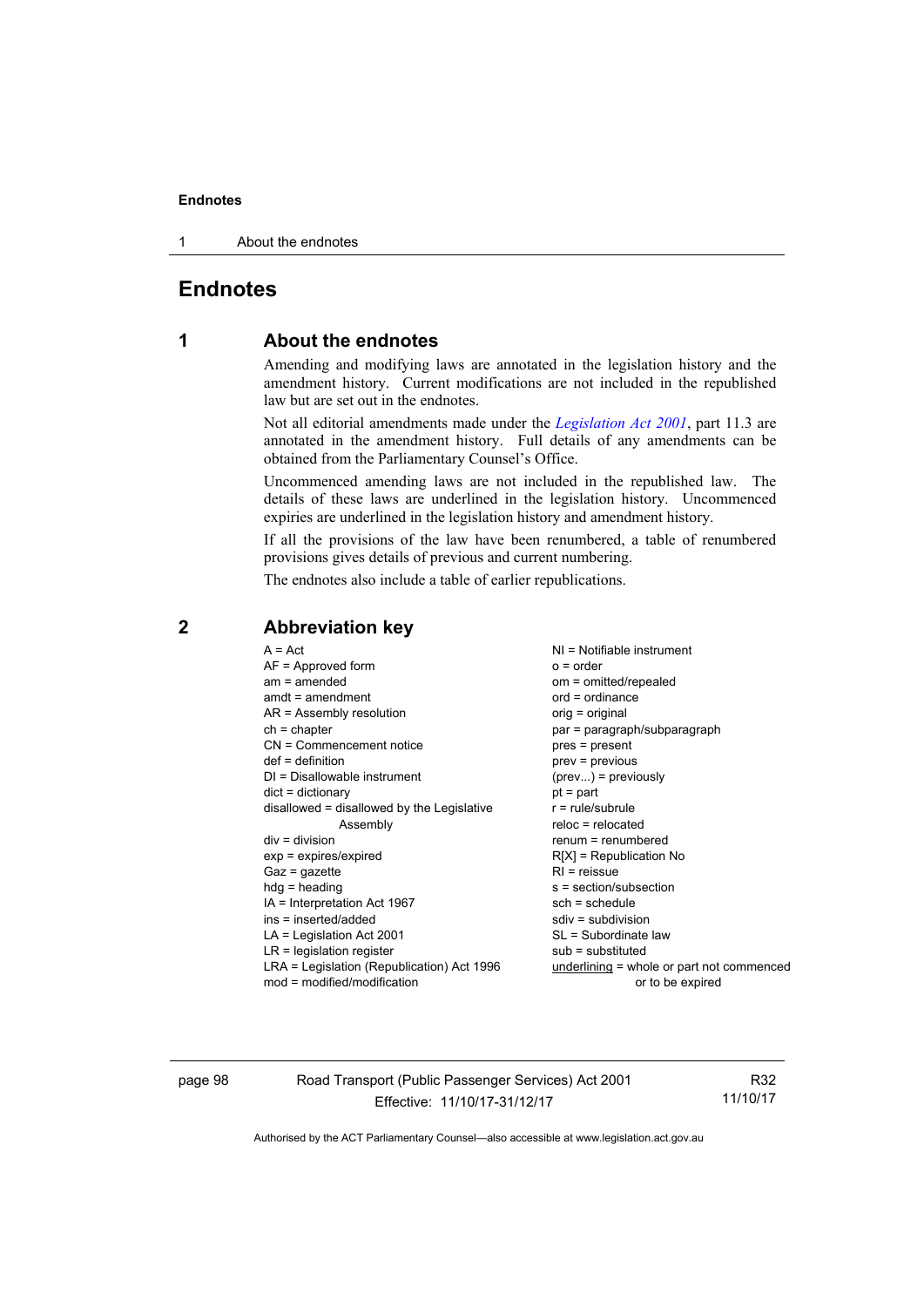# **3 Legislation history**

# **Road Transport (Public Passenger Services) Act 2001 A2001-62**

notified 10 September 2001 [\(Gaz 2001 No S66\)](http://www.legislation.act.gov.au/gaz/2001-S66/default.asp)

s 1, s 2 commenced 10 September 2001 (IA s 10B) remainder commenced 1 December 2001 (s 2 and [CN2001-2\)](http://www.legislation.act.gov.au/cn/2001-2/default.asp)

as amended by

# **[Road Transport \(Public Passenger Services\) Amendment Act 2001](http://www.legislation.act.gov.au/a/2001-94) A2001-94**

notified LR 27 September 2001

s 1, s 2 commenced 27 September 2001 (LA s 75) remainder commenced 1 March 2002 (s 2 and [CN2002-2\)](http://www.legislation.act.gov.au/cn/2002-2/default.asp)

# **[Statute Law Amendment Act 2002](http://www.legislation.act.gov.au/a/2002-30) A2002-30 pt 3.70**

notified LR 16 September 2002

- s 1, s 2 taken to have commenced 19 May 1997 (LA s 75 (2))
- pt 3.70 commenced 17 September 2002 (s 2 (1))

# **[Statute Law Amendment Act 2002 \(No 2\)](http://www.legislation.act.gov.au/a/2002-49) A2002-49 pt 3.23**

notified LR 20 December 2002 s 1, s 2 taken to have commenced 7 October 1994 (LA s 75 (2)) pt 3.23 commenced 17 January 2003 (s 2 (1))

### **[Road Transport \(Public Passenger Services\) \(Hire Cars\) Amendment](http://www.legislation.act.gov.au/a/2004-69)  [Act 2004](http://www.legislation.act.gov.au/a/2004-69) A2004-69 pt 2**

notified LR 9 September 2004 s 1, s 2 commenced 9 September 2004 (LA s 75 (1)) pt 2 commenced 9 March 2005 (s 2 and LA s 79)

as modified by

# **[Road Transport \(Public Passenger Services\) Regulation 2002](http://www.legislation.act.gov.au/sl/2002-3) SL2002-3 (as am by [SL2005-4](http://www.legislation.act.gov.au/sl/2005-4) s 12)**

notified LR 27 February 2002

s 1, s 2 commenced 27 February 2002 (LA s 75 (1))

s 132 (4) commenced 1 March 2003 (s 2 (2))

remainder commenced 1 March 2002 (s 2 (1) and see [CN2002-2](http://www.legislation.act.gov.au/cn/2002-2/default.asp))

R32 11/10/17 Road Transport (Public Passenger Services) Act 2001 Effective: 11/10/17-31/12/17

page 99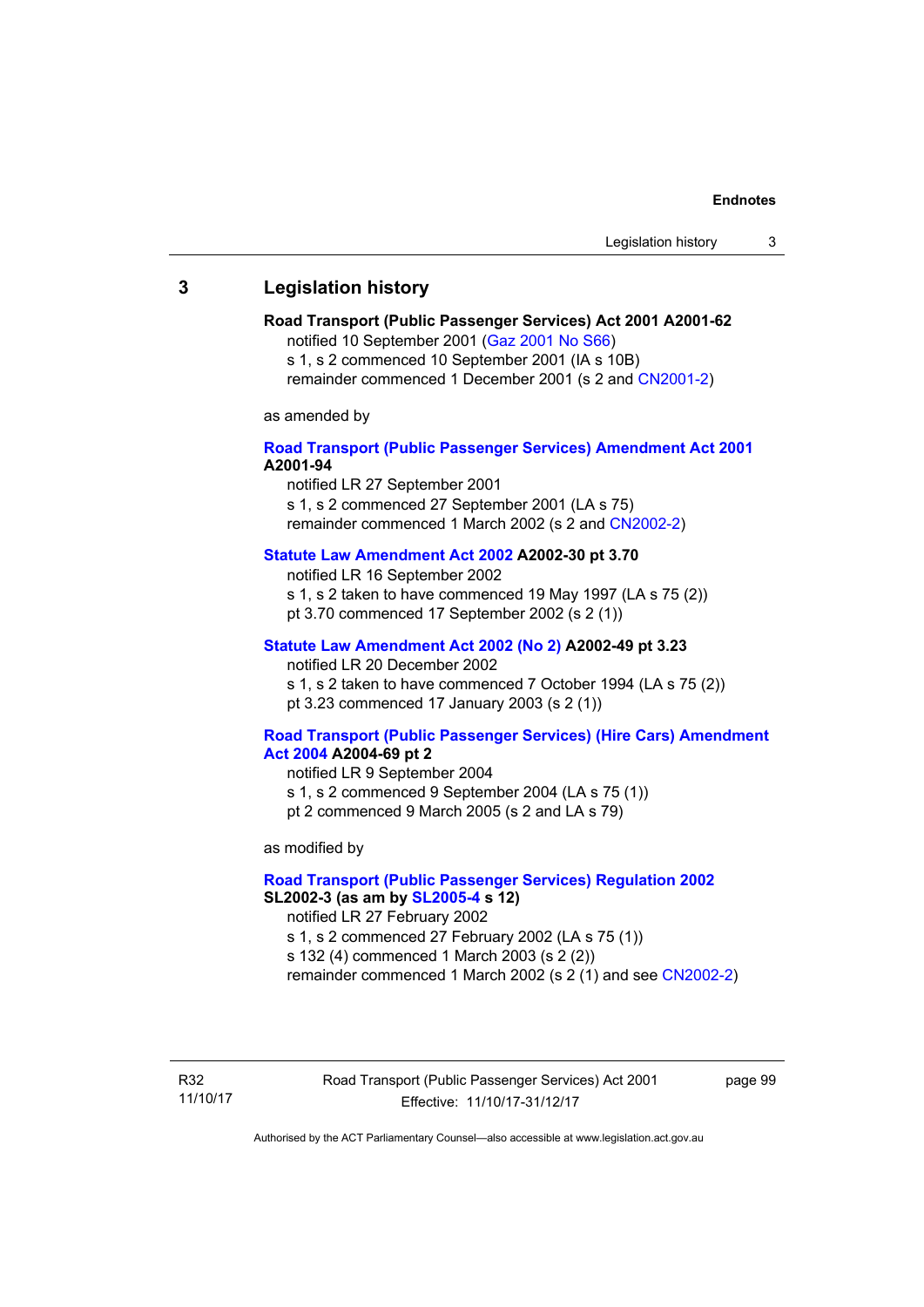3 Legislation history

# **[Road Transport Legislation \(Hire Cars\) Amendment Regulation 2005](http://www.legislation.act.gov.au/sl/2005-4)  [\(No 1\)](http://www.legislation.act.gov.au/sl/2005-4) SL2005-4 s 12**

notified LR 7 March 2005

s 1, s 2 commenced 7 March 2005 (LA s 75 (1))

s 12 commenced 9 March 2005 (s 2 and see [Road Transport \(Public](http://www.legislation.act.gov.au/a/2004-69)  [Passenger Services\) \(Hire Cars\) Amendment Act 2004](http://www.legislation.act.gov.au/a/2004-69) A2004-69, s 2 and LA s 79)

*Note* This regulation only amends the Road Transport (Public [Passenger Services\) Regulation 2002](http://www.legislation.act.gov.au/sl/2002-3) SL2002-3.

as amended by

#### **[Statute Law Amendment Act 2005](http://www.legislation.act.gov.au/a/2005-20) A2005-20 sch 3 pt 3.57**

notified LR 12 May 2005

s 1, s 2 taken to have commenced 8 March 2005 (LA s 75 (2)) amdt 3.372, amdt 3.374 commenced 2 June 2005 (s 2 (2)) sch 3 pt 3.57 remainder commenced 2 June 2005 (s 2 (1))

## **[Road Transport \(Public Passenger Services\) Amendment Act 2006](http://www.legislation.act.gov.au/a/2006-9) A2006-9**

notified LR 15 March 2006 s 1, s 2 commenced 15 March 2006 (LA s 75 (1)) remainder commenced 1 July 2006 (s 2 and [CN2006-13](http://www.legislation.act.gov.au/cn/2006-13/default.asp))

# **[Road Transport Legislation Amendment Act 2006](http://www.legislation.act.gov.au/a/2006-26) A2006-26 pt 2, s 31**

notified LR 14 June 2006 s 1, s 2 commenced 14 June 2006 (LA s 75 (1)) pt 2, s 31 commenced 2 July 2006 (s 2 and [CN2006-12](http://www.legislation.act.gov.au/cn/2006-12/default.asp))

**[Administrative \(Miscellaneous Amendments\) Act 2006](http://www.legislation.act.gov.au/a/2006-30) A2006-30** 

# **sch 1 pt 1.10**

notified LR 16 June 2006 s 1, s 2 commenced 16 June 2006 (LA s 75 (1)) amdt 1.84 commenced 3 July 2006 (s 2 (2)) sch 1 pt 1.10 remainder commenced 1 July 2006 (s 2 (1))

# **[Road Transport \(Third-Party Insurance\) Act 2008](http://www.legislation.act.gov.au/a/2008-1) A2008-1 sch 1 pt 1.9 (as am by [A2008-39](http://www.legislation.act.gov.au/a/2008-39) s 4)**

notified LR 26 February 2008

s 1, s 2 commenced 26 February 2008 (LA s 75 (1))

sch 1 pt 1.9 commenced 1 October 2008 (s 2 as am by [A2008-39](http://www.legislation.act.gov.au/a/2008-39) s 4)

| page 100 | Road Transport (Public Passenger Services) Act 2001 | R32      |
|----------|-----------------------------------------------------|----------|
|          | Effective: 11/10/17-31/12/17                        | 11/10/17 |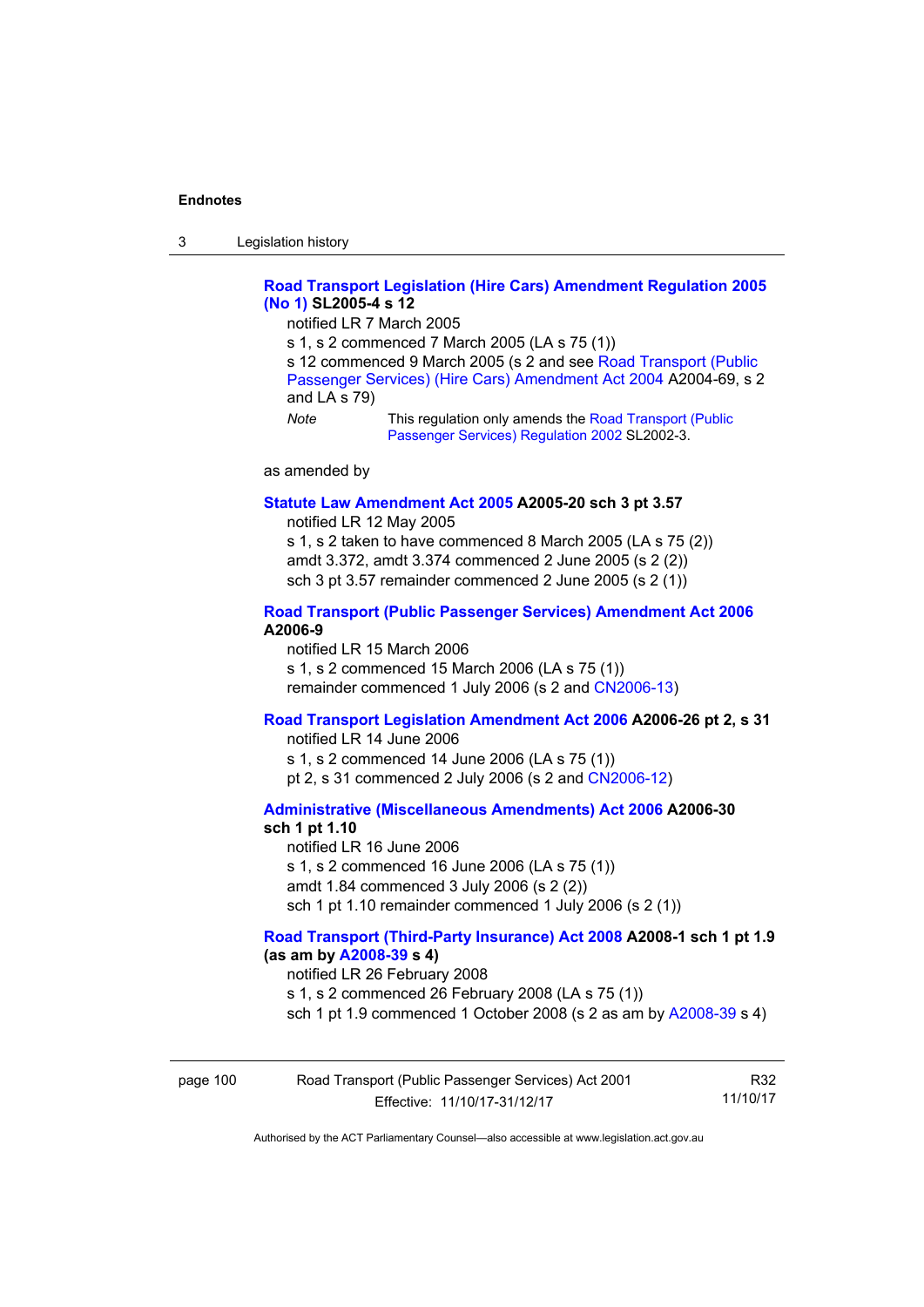# **[Road Transport \(Third-Party Insurance\) Amendment Act 2008](http://www.legislation.act.gov.au/a/2008-39) A2008-39**

notified LR 22 August 2008

s 1, s 2 commenced 22 August 2008 (LA s 75 (1))

remainder commenced 23 August 2008 (s 2)

*Note* This Act only amends the [Road Transport \(Third-Party](http://www.legislation.act.gov.au/a/2008-1)  [Insurance\) Act 2008](http://www.legislation.act.gov.au/a/2008-1) A2008-1.

as modified by

# **[Road Transport \(Third-Party Insurance\) Regulation 2008](http://www.legislation.act.gov.au/sl/2008-37) SL2008-37 s 103 and sch 20 mod 20.1**

notified LR 25 August 2008

s 1, s 2 commenced 25 August 2008 (LA s 75 (1)) s 103 and sch 20 mod 20.1 commenced 1 October 2008 (s 2 and see

[Road Transport \(Third-Party Insurance\) Act 2008](http://www.legislation.act.gov.au/a/2008-1) A2008-1 s 2 (as am by [A2008-39](http://www.legislation.act.gov.au/a/2008-39) s 4))

as amended by

### **[Road Transport \(Third-Party Insurance\) Amendment Act 2009](http://www.legislation.act.gov.au/a/2009-16) A2009-16 sch 3 pt 3.3**

notified LR 30 June 2009 s 1, s 2 commenced 30 June 2009 (LA s 75 (1)) sch 3 pt 3.3 commenced 5 July 2009 (s 2)

# **[Road Transport \(Mass, Dimensions and Loading\) Act 2009](http://www.legislation.act.gov.au/a/2009-22/default.asp) A2009-22**

# **sch 1 pt 1.8**

notified LR 3 September 2009

s 1, s 2 commenced 3 September 2009 (LA s 75 (1))

sch 1 pt 1.8 commenced 3 March 2010 (s 2 and LA s 79)

# **[Statute Law Amendment Act 2009 \(No 2\)](http://www.legislation.act.gov.au/a/2009-49) A2009-49 sch 3 pt 3.63**

notified LR 26 November 2009 s 1, s 2 commenced 26 November 2009 (LA s 75 (1)) sch 3 pt 3.63 commenced 17 December 2009 (s 2)

#### **[Statute Law Amendment Act 2010](http://www.legislation.act.gov.au/a/2010-18) A2010-18 sch 3 pt 3.18**

notified LR 13 May 2010

s 1, s 2 commenced 13 May 2010 (LA s 75 (1))

sch 3 pt 3.18 commenced 3 June 2010 (s 2)

R32 11/10/17 Road Transport (Public Passenger Services) Act 2001 Effective: 11/10/17-31/12/17

page 101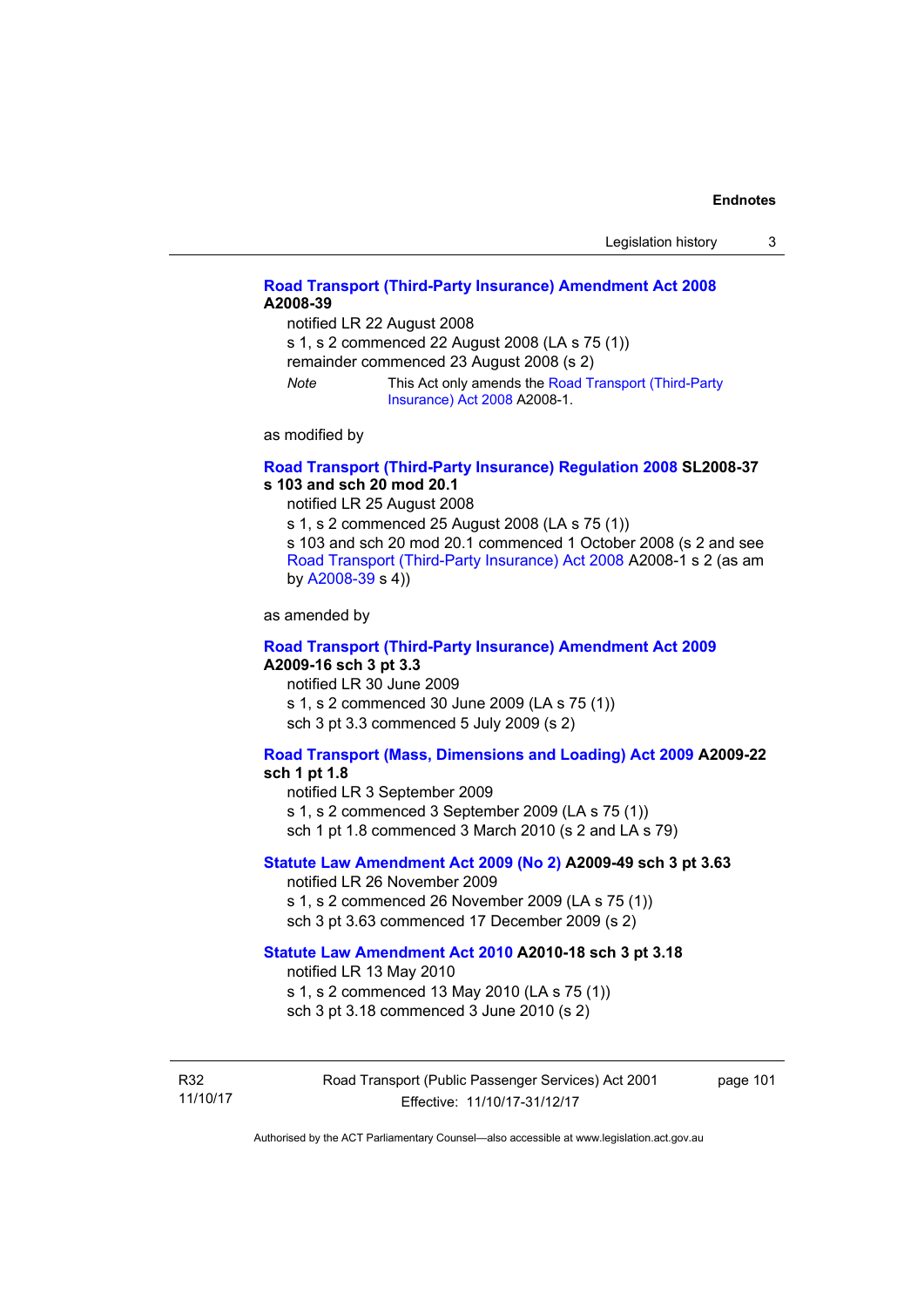| ు | Legislation history |  |
|---|---------------------|--|
|---|---------------------|--|

# **[Fair Trading \(Australian Consumer Law\) Amendment Act 2010](http://www.legislation.act.gov.au/a/2010-54) A2010-54 sch 3 pt 3.21**

notified LR 16 December 2010 s 1, s 2 commenced 16 December 2010 (LA s 75 (1)) sch 3 pt 3.21 commenced 1 January 2011 (s 2 (1))

#### **[Statute Law Amendment Act 2013](http://www.legislation.act.gov.au/a/2013-19) A2013-19 sch 3 pt 3.42**

notified LR 24 May 2013

s 1, s 2 commenced 24 May 2013 (LA s 75 (1)) sch 3 pt 3.42 commenced 14 June 2013 (s 2)

#### **[Heavy Vehicle National Law \(Consequential Amendments\) Act 2013](http://www.legislation.act.gov.au/a/2013-52) A2013-52 pt 11**

notified LR 9 December 2013

s 1, s 2 commenced 9 December 2013 (LA s 75 (1)) pt 11 commenced 10 February 2014 (s 2 and see [Heavy Vehicle](http://www.legislation.act.gov.au/a/2013-51/default.asp)  [National Law \(ACT\) Act 2013](http://www.legislation.act.gov.au/a/2013-51/default.asp) A2013-51, s 2 (1) and [CN2014-2](http://www.legislation.act.gov.au/cn/2014-2/default.asp))

# **[Justice and Community Safety Legislation Amendment Act 2014](http://www.legislation.act.gov.au/a/2014-49)**

**[\(No 2\)](http://www.legislation.act.gov.au/a/2014-49) A2014-49 sch 1 pt 1.19** 

notified LR 10 November 2014

s 1, s 2 commenced 10 November 2014 (LA s 75 (1))

sch 1 pt 1.19 commenced 17 November 2014 (s 2)

## **[Road Transport \(Public Passenger Services\) \(Taxi Industry](http://www.legislation.act.gov.au/a/2015-47/default.asp)  [Innovation\) Amendment Act 2015](http://www.legislation.act.gov.au/a/2015-47/default.asp) A2015-47**

notified LR 24 November 2015

s 1, s 2 commenced 24 November 2015 (LA s 75 (1))

s 3 commenced 20 May 2016 (LA s 75AA)

s 30 commenced 20 May 2016 (s 2 and [CN2016-9](http://www.legislation.act.gov.au/cn/2016-9/default.asp))

remainder commenced 1 August 2016 (s 2, [CN2016-9](http://www.legislation.act.gov.au/cn/2016-9/default.asp) and see mod of [A2001-62](http://www.legislation.act.gov.au/a/2001-62/default.asp) by [SL2016-12](http://www.legislation.act.gov.au/sl/2016-12/default.asp) s 3)

as modified by

# **[Road Transport \(Public Passenger Services\) \(Transitional](http://www.legislation.act.gov.au/sl/2016-12/default.asp)  [Provisions\) Regulation 2016](http://www.legislation.act.gov.au/sl/2016-12/default.asp) SL2016-12**

notified LR 19 May 2016 s 1, s 2 commenced 19 May 2016 (LA s 75 (1))

remainder commenced 20 May 2016 (s 2)

page 102 Road Transport (Public Passenger Services) Act 2001 Effective: 11/10/17-31/12/17

R32 11/10/17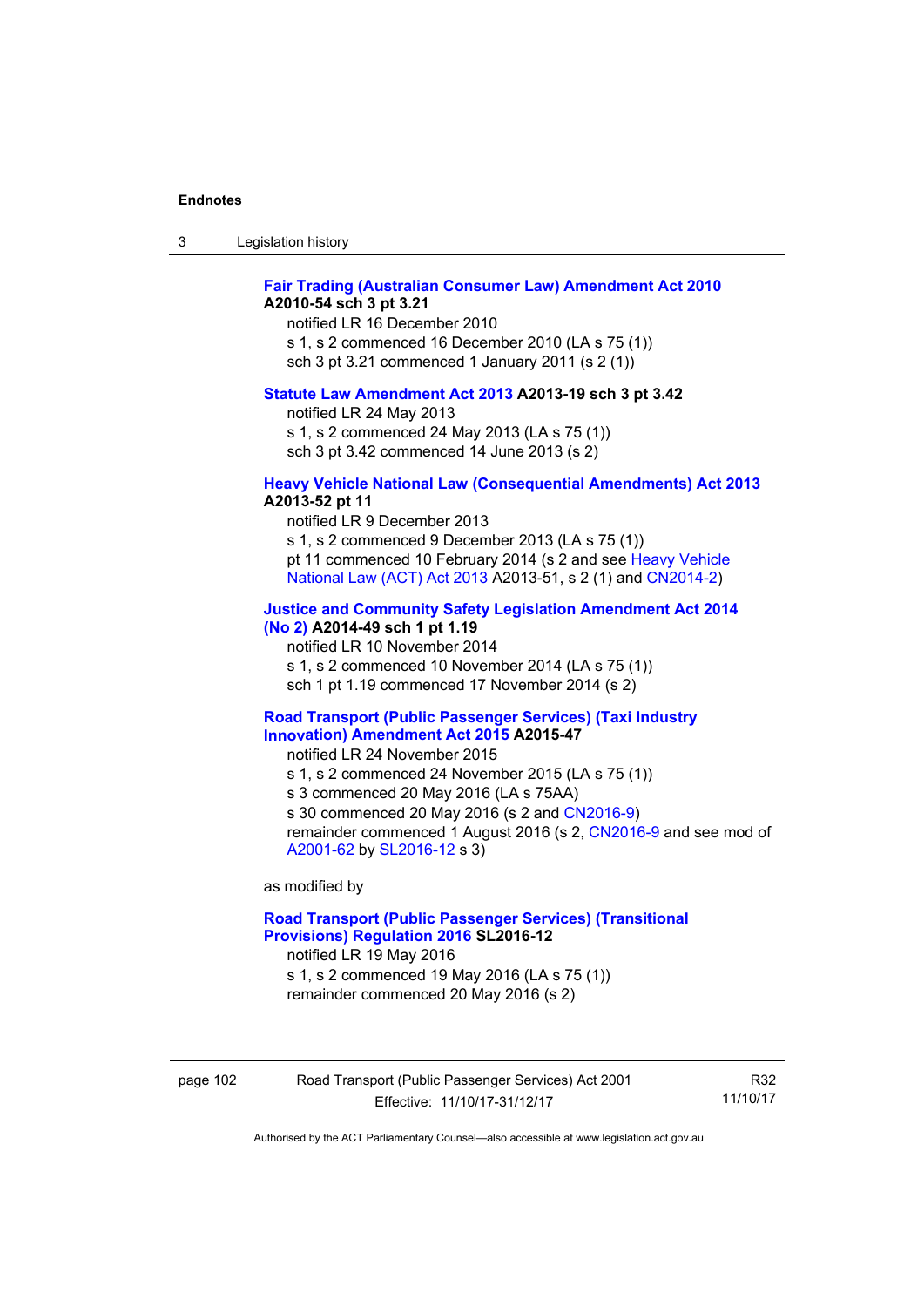# **[Freedom of Information Act 2016](http://www.legislation.act.gov.au/a/2016-55/default.asp) A2016-55 sch 4 pt 4.24 (as am by [A2017-14](http://www.legislation.act.gov.au/a/2017-14) s 19)**

notified LR 26 August 2016 s 1, s 2 commenced 26 August 2016 (LA s 75 (1)) sch 4 pt 4.24 commences 1 January 2018 (s 2 as am by [A2017-14](http://www.legislation.act.gov.au/a/2017-14)

s 19)

#### **[Statute Law Amendment Act 2017](http://www.legislation.act.gov.au/a/2017-4/default.asp) A2017-4 sch 3 pt 3.28**

notified LR 23 February 2017

s 1, s 2 commenced 23 February 2017 (LA s 75 (1))

sch 3 pt 3.28 commenced 9 March 2017 (s 2)

# **[Justice and Community Safety Legislation Amendment Act 2017](http://www.legislation.act.gov.au/a/2017-14/default.asp)**

**[\(No 2\)](http://www.legislation.act.gov.au/a/2017-14/default.asp) A2017-14 s 19, pt 18** 

notified LR 17 May 2017

s 1, s 2 commenced 17 May 2017 (LA s 75 (1))

s 19 commenced 24 May 2017 (s 2 (1))

pt 18 commences on the commencement of the Road Transport (Road Rules) Regulation 2017, s 3 (s 2 (2))

*Note* This Act also amends the Freedom of Information Act 2016 [A2016-55](http://www.legislation.act.gov.au/a/2016-55/default.asp).

### **[Road Transport Reform \(Light Rail\) Legislation Amendment Act 2017](http://www.legislation.act.gov.au/a/2017-21/default.asp) A2017-21 pt 6**

notified LR 8 August 2017 s 1, s 2 commenced 8 August 2017 (LA s 75 (1)) pt 6 commenced 15 August 2017 (s 2)

# **[Statute Law Amendment Act 2017 \(No 2\)](http://www.legislation.act.gov.au/a/2017-28/default.asp) A2017-28 sch 3 pt 3.14**

notified LR 27 September 2017 s 1, s 2 commenced 27 September 2017 (LA s 75 (1)) sch 3 pt 3.14 commenced 11 October 2017 (s 2)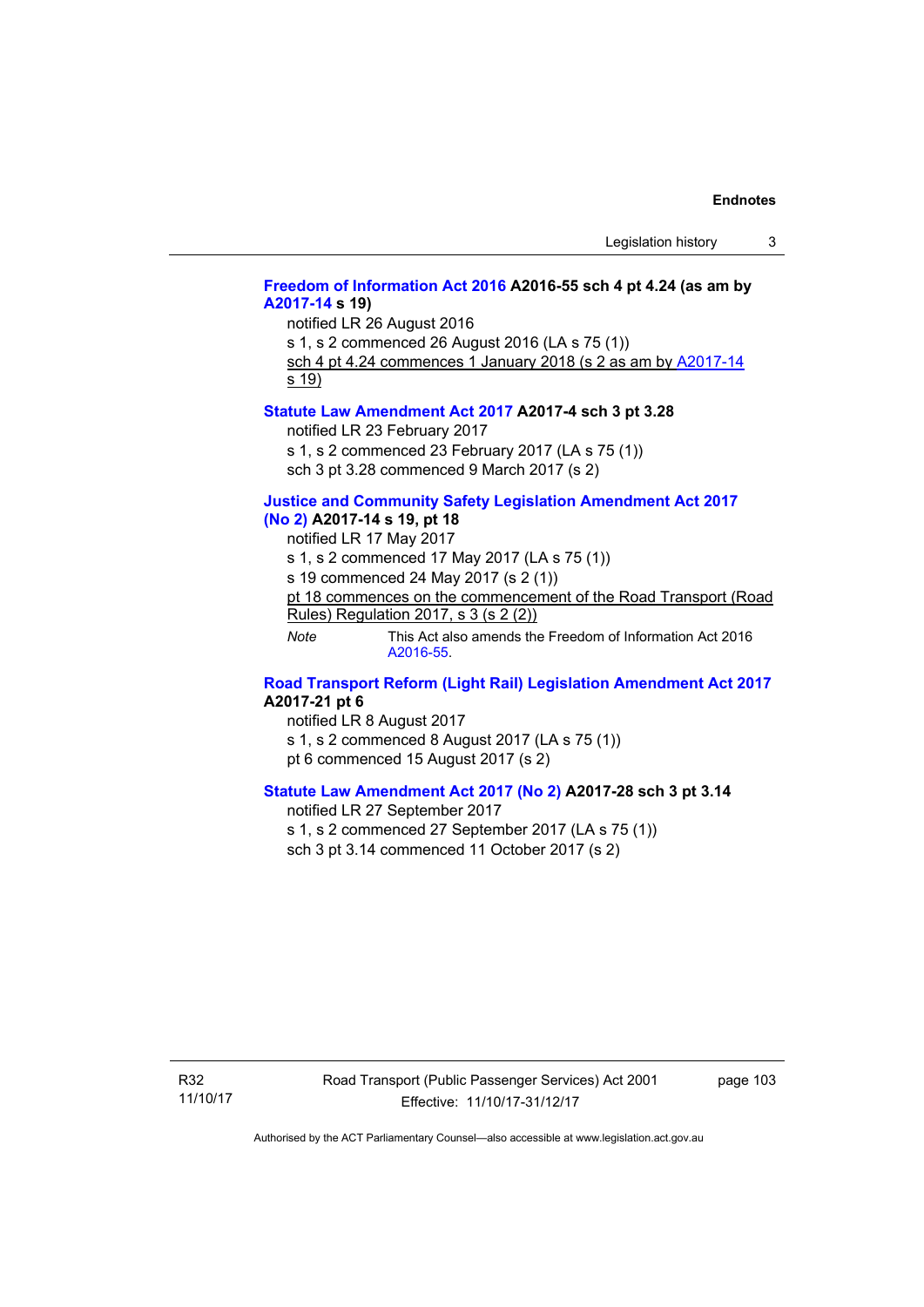| 4 | Amendment history |
|---|-------------------|
|---|-------------------|

# **4 Amendment history**

| Preliminary<br>pt 1 hdg note                       | om A2005-20 amdt 3.369                                                                                                                                                                         |
|----------------------------------------------------|------------------------------------------------------------------------------------------------------------------------------------------------------------------------------------------------|
| <b>Name of Act</b><br>s 1                          | am A2005-20 amdt 3.370; A2009-22 amdt 1.23; A2013-52<br>\$61, \$62                                                                                                                             |
| <b>Objects of Act</b><br>s 2 hdg<br>s <sub>2</sub> | bracketed note exp 30 June 2002 (s 4 (3))<br>orig s 2 om R1 LA (s 89 (4))<br>(prev s 3) sub A2001-94 s 4<br>renum as s 2 R1 LA (see A2001-94 s 17)<br>am A2004-69 s 4<br>sub A2015-47 s 4      |
| <b>Dictionary</b><br>s <sub>3</sub>                | (prev s 4) renum as s 3 R1 LA (see A2001-94 s 17)                                                                                                                                              |
|                                                    |                                                                                                                                                                                                |
| <b>Notes</b><br>s 4                                | (prev s 5) sub A2001-94 s 5<br>renum as s 4 R1 LA (see A2001-94 s 17)<br>ss (2), (3) exp 30 June 2002 (s 4 (3))                                                                                |
| s 4A                                               | Offences against Act-application of Criminal Code etc<br>ins A2004-69 s 5<br>am A2006-9 s 4; A2006-26 s 4; A2015-47 s 5; A2017-4<br>amdt 3.179                                                 |
|                                                    | <b>Functions of road transport authority</b>                                                                                                                                                   |
| s 5                                                | (prev s 6) sub A2001-94 s 5<br>renum as s 5 R1 LA (see A2001-94 s 17)<br>am A2004-69 s 6; A2006-9 ss 5-7; pars renum R13 LA;<br>A2015-47 s 6                                                   |
| <b>Registers under this Act</b>                    |                                                                                                                                                                                                |
| s 6 hdg<br>s 6                                     | sub A2006-9 s 8; A2015-47 s 7<br>(prev s 7) sub A2001-94 s 5<br>renum as s 6 R1 LA (see A2001-94 s 17)<br>am A2004-69 s 7; A2006-9 s 9; A2015-47 s 8                                           |
| s <sub>7</sub>                                     | Security and disclosure of information in registers<br>(prev s 8) sub A2001-94 s 5<br>renum as s 7 R1 LA (see A2001-94 s 17)<br>sub A2002-49 amdt 3.229<br>am A2006-9 s 10; A2014-49 amdt 1.40 |

page 104 Road Transport (Public Passenger Services) Act 2001 Effective: 11/10/17-31/12/17

R32 11/10/17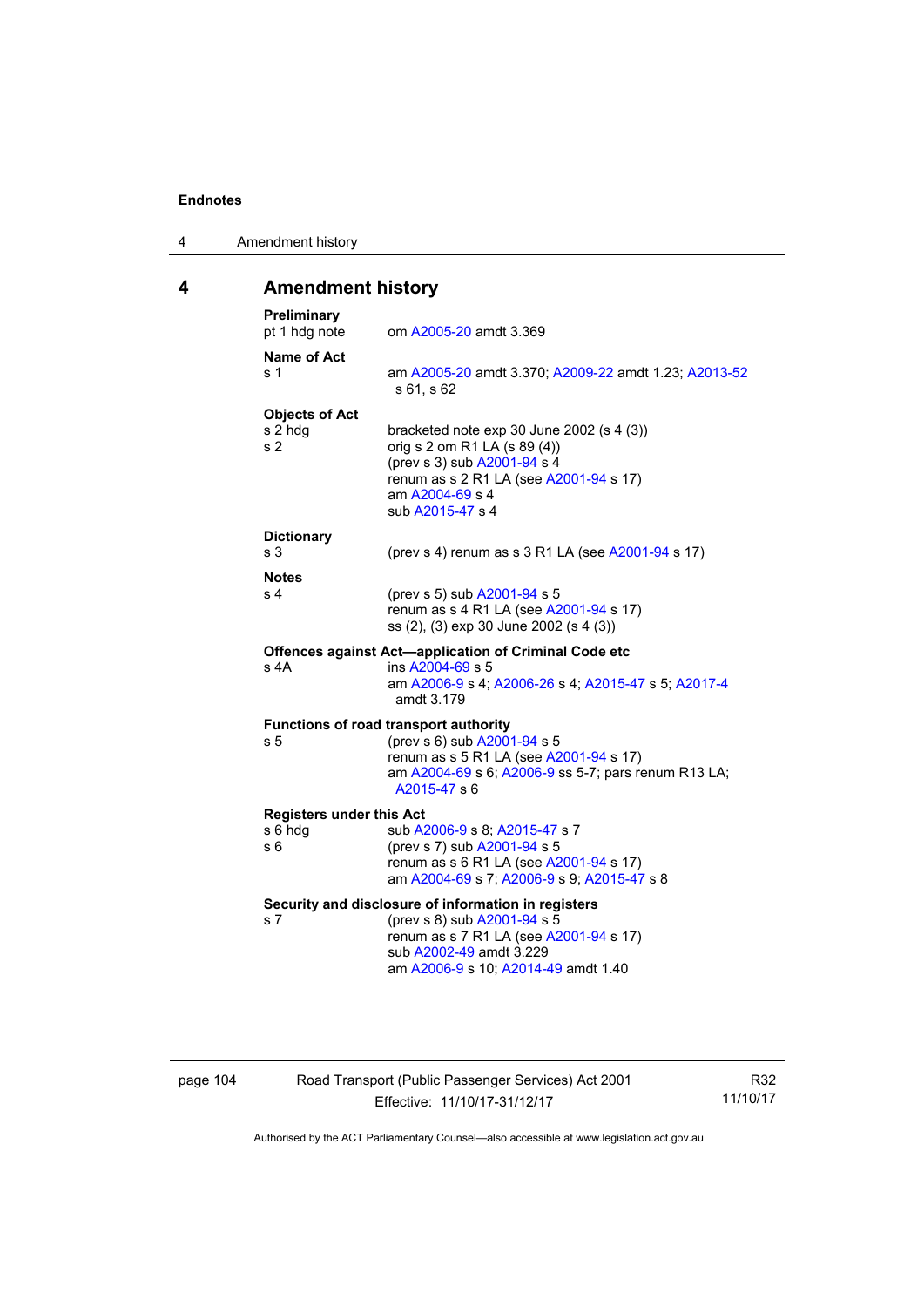# **Competition and Consumer Act authorisation**  s 8 hdg am [A2010-54](http://www.legislation.act.gov.au/a/2010-54) amdt 3.50 s 8 (prev s 9) renum as s 8 R1 LA (see [A2001-94](http://www.legislation.act.gov.au/a/2001-94) s 17) am [A2010-54](http://www.legislation.act.gov.au/a/2010-54) amdt 3.51 **Combinations of accreditations, authorisations and licences**  s 9 (prev s 9A) ins [A2001-94](http://www.legislation.act.gov.au/a/2001-94) s 6 renum as s 9 R1 LA (see [A2001-94](http://www.legislation.act.gov.au/a/2001-94) s 17) sub [A2006-9](http://www.legislation.act.gov.au/a/2006-9) s 11 **Combinations of accreditations and licences**  s 9A renum as s 9 **Meaning of** *bus* **and** *public bus* s 10A ins [A2005-20](http://www.legislation.act.gov.au/a/2005-20) amdt 3.371 am [A2015-47](http://www.legislation.act.gov.au/a/2015-47) s 9; [A2017-21](http://www.legislation.act.gov.au/a/2017-21/default.asp) s 53 **Meaning of** *bus service* s 11 hdg bracketed note exp 30 June 2002 (s 4 (3)) s 11 sub [A2006-9](http://www.legislation.act.gov.au/a/2006-9) s 12 **What is a** *regular route service***?**  s 12 hdg bracketed note exp 30 June 2002 (s 4 (3)) **What is a** *long-distance service***?**  s 14 hdg bracketed note exp 30 June 2002 (s 4 (3)) **Bus operators—purposes of accreditation**  s 15 hdg bracketed note exp 30 June 2002 (s 4 (3)) **Regulations about accreditation system**  s 16 am [A2002-30](http://www.legislation.act.gov.au/a/2002-30) amdt 3.748; [A2006-9](http://www.legislation.act.gov.au/a/2006-9) amdt 1.9 **Service contracts—regular route services**  s 17 hdg bracketed note exp 30 June 2002 (s 4 (3)) sub [A2006-9](http://www.legislation.act.gov.au/a/2006-9) s 13 s 17 am [A2002-49](http://www.legislation.act.gov.au/a/2002-49) amdt 3.230; [A2005-20](http://www.legislation.act.gov.au/a/2005-20) amdt 3.372 **Entitlement to operate regular route services**  s 18 am [A2006-30](http://www.legislation.act.gov.au/a/2006-30) amdt 1.78 **Entitlement to operate tour and charter services**  s 19 am [A2006-30](http://www.legislation.act.gov.au/a/2006-30) amdt 1.79 **Territory's entitlement to operate bus service**  s 19A ins [A2006-30](http://www.legislation.act.gov.au/a/2006-30) amdt 1.80 **Unaccredited operators not to operate certain bus services**  s 20 hdg bracketed note exp 30 June 2002 (s 4 (3)) s 20 am [A2006-30](http://www.legislation.act.gov.au/a/2006-30) amdt 1.81 **Pretending to be an accredited bus service operator**  s 21 sub [A2002-30](http://www.legislation.act.gov.au/a/2002-30) amdt 3.749

R32 11/10/17 Road Transport (Public Passenger Services) Act 2001 Effective: 11/10/17-31/12/17

page 105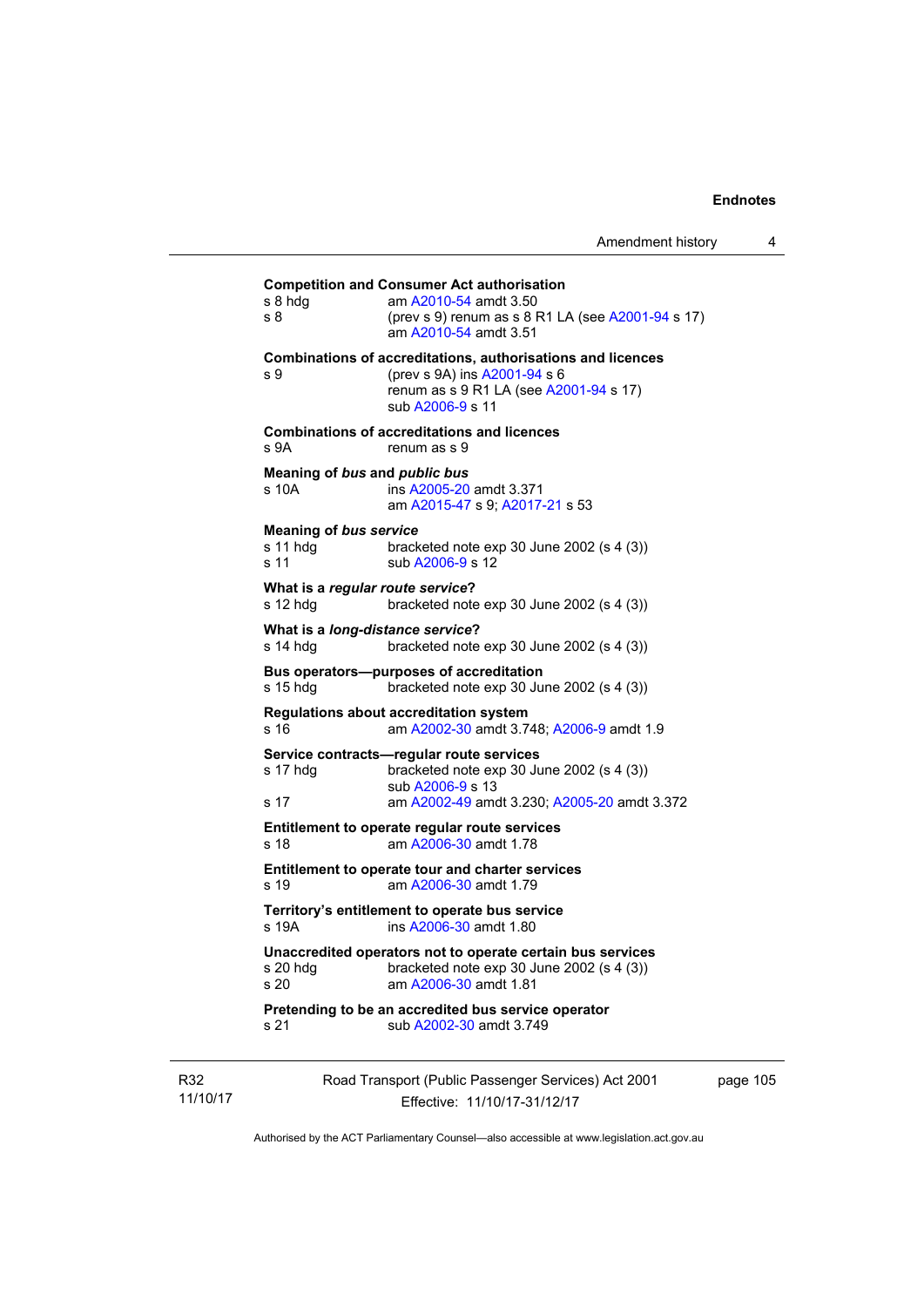| 4        | Amendment history                                                                                                                                                                                                                             |
|----------|-----------------------------------------------------------------------------------------------------------------------------------------------------------------------------------------------------------------------------------------------|
|          | Operators of regular route services to hold service contracts<br>s 22 hdg<br>bracketed note $exp 30$ June 2002 (s 4 (3))<br>s 22<br>am A2006-30 amdt 1.82                                                                                     |
|          | Regulations about operation of bus services by accredited people<br>am A2004-69 s 8; A2006-9 amdt 1.1<br>s 24                                                                                                                                 |
|          | Regulations about operation of public buses<br>am A2006-9 amdt 1.2, amdt 1.3<br>s 25                                                                                                                                                          |
|          | <b>Regulations about bus drivers</b><br>am A2002-49 amdt 3.230<br>s 26                                                                                                                                                                        |
|          | Regulations about conduct of passengers<br>s 27<br>am A2002-49 amdt 3.230                                                                                                                                                                     |
|          | <b>Transport booking services</b><br>sub A2001-94 s 8; A2015-47 s 10<br>pt 3 hdg                                                                                                                                                              |
|          | <b>Basic concepts</b><br>div 3.1 hdg<br>ins A2001-94 s 8; A2015-47 s 10                                                                                                                                                                       |
|          | <b>Meaning of transport booking service</b><br>$s$ 28 hdg<br>bracketed note $exp 30$ June 2002 (s 4 (3))<br>s 28<br>orig s 28 om A2001-94 s 7<br>(prev s 29) sub A2001-94 s 8<br>renum as s 28 R1 LA (see A2001-94 s 17)<br>sub A2015-47 s 10 |
|          | Meaning of bookable vehicle and bookable vehicle driver<br>s 29 hdg<br>bracketed note $exp 30$ June 2002 (s 4 (3))<br>s 29<br>(prev s 29A) ins A2001-94 s 8<br>renum as s 29 R1 LA (see A2001-94 s 17)<br>sub A2015-47 s 10                   |
|          | <b>Meaning of taxi booking service</b><br>s 29A<br>renum as s 29                                                                                                                                                                              |
|          | Taxi network providers--purposes of accreditation<br>s 29B<br>renum as s 30                                                                                                                                                                   |
|          | Taxi network providers-regulations about accreditation system<br>s29C<br>renum as s 31                                                                                                                                                        |
|          | <b>Entitlement to operate taxi networks</b><br>s 29D.<br>renum as s 32                                                                                                                                                                        |
|          | Unaccredited persons not to operate taxi network<br>s 29E<br>renum as s 33                                                                                                                                                                    |
|          | Pretending to be an accredited taxi network provider<br>s 29F<br>renum as s 34                                                                                                                                                                |
| page 106 | Road Transport (Public Passenger Services) Act 2001                                                                                                                                                                                           |

Effective: 11/10/17-31/12/17

R32 11/10/17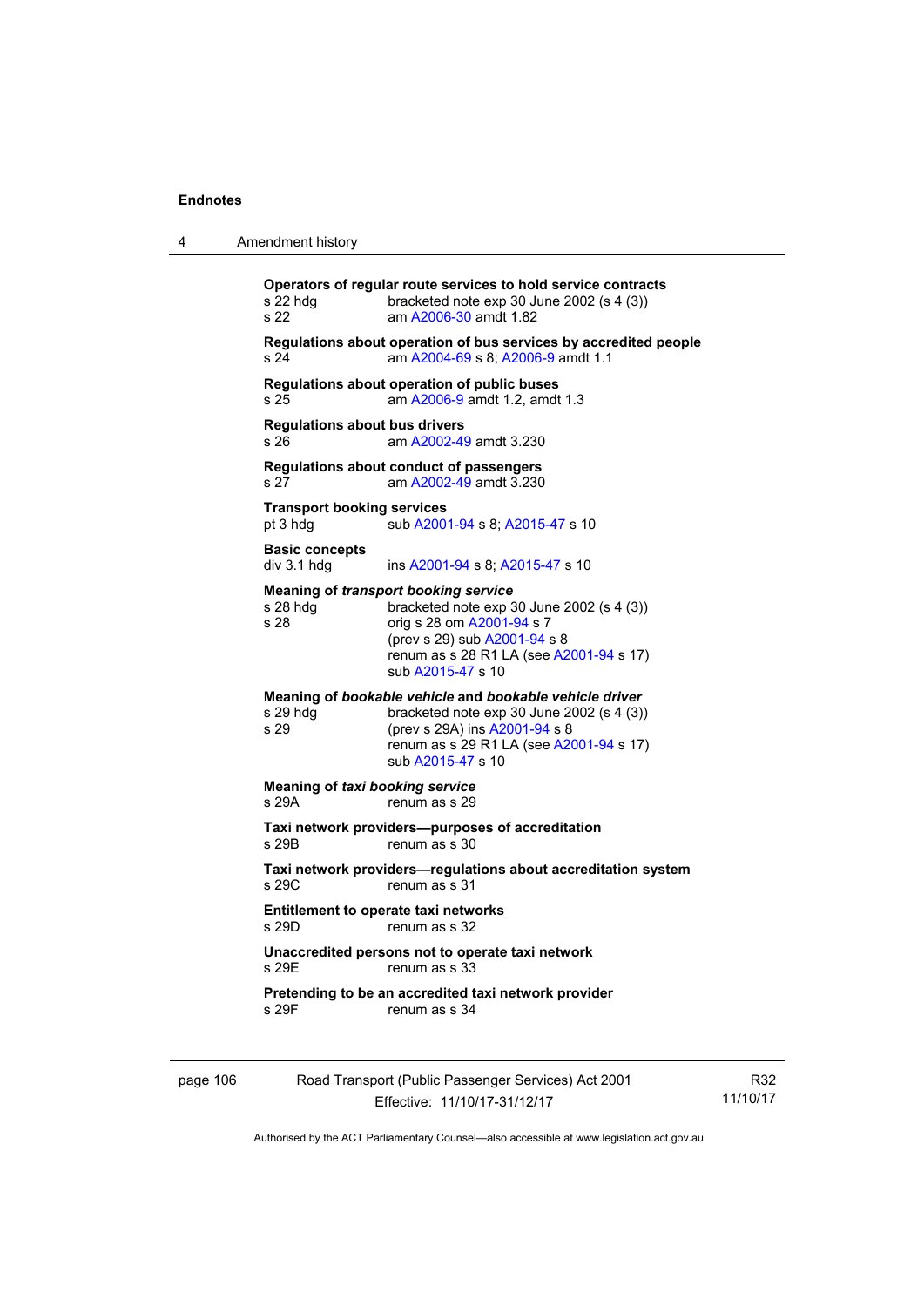```
Regulations about operation of taxi networks by accredited people 
                   renum as s 35
Regulations about operation of taxi networks 
s 29H renum as s 36
Transport booking service—accreditation<br>div 3.2 hdg ins A2001-94 s 8
                   A2001-94 s 8
                    sub A2015-47 s 10 
Transport booking service—purpose of accreditation 
s 30 hdg bracketed note exp 30 June 2002 (s 4 (3)) 
s 30 (prev s 29B) ins A2001-94 s 8 
                   renum as s 30 R1 LA (see A2001-94 s 17)
                    sub A2015-47 s 10 
Meaning of restricted taxi licence 
s 30A renum as s 38
Maximum numbers of taxi licences<br>s 30B renum as s 39
                  renum as s 39
Issue of taxi licences 
s 30C renum as s 40
Transferability of taxi licences<br>s 30D renum as s 4
                  renum as s 41
Use of vehicles as taxis 
s 30E renum as s 42
Pretending vehicles are licensed taxis 
s 30F renum as s 43
Regulations about taxi licences 
s 30G renum as s 44
Transport booking service—regulations about accreditation<br>s 31 hdg bracketed note exp 30 June 2002 (s 4 (3))
                   bracketed note exp 30 June 2002 (s 4 (3))
s 31 (prev s 29C) ins A2001-94 s 8 
                   renum as s 31 R1 LA (see A2001-94 s 17)
                    am A2006-9 amdt 1.9; A2006-26 s 5; pars renum A2006-26
                    s 6 
                    sub A2015-47 s 10 
Meaning of restricted taxi<br>s 31A renum a
                   renum as s 46
Meaning of taxi service 
s 31B renum as s 47
Meaning of restricted taxi service 
s 31C renum as s 48
```
R32 11/10/17 Road Transport (Public Passenger Services) Act 2001 Effective: 11/10/17-31/12/17

page 107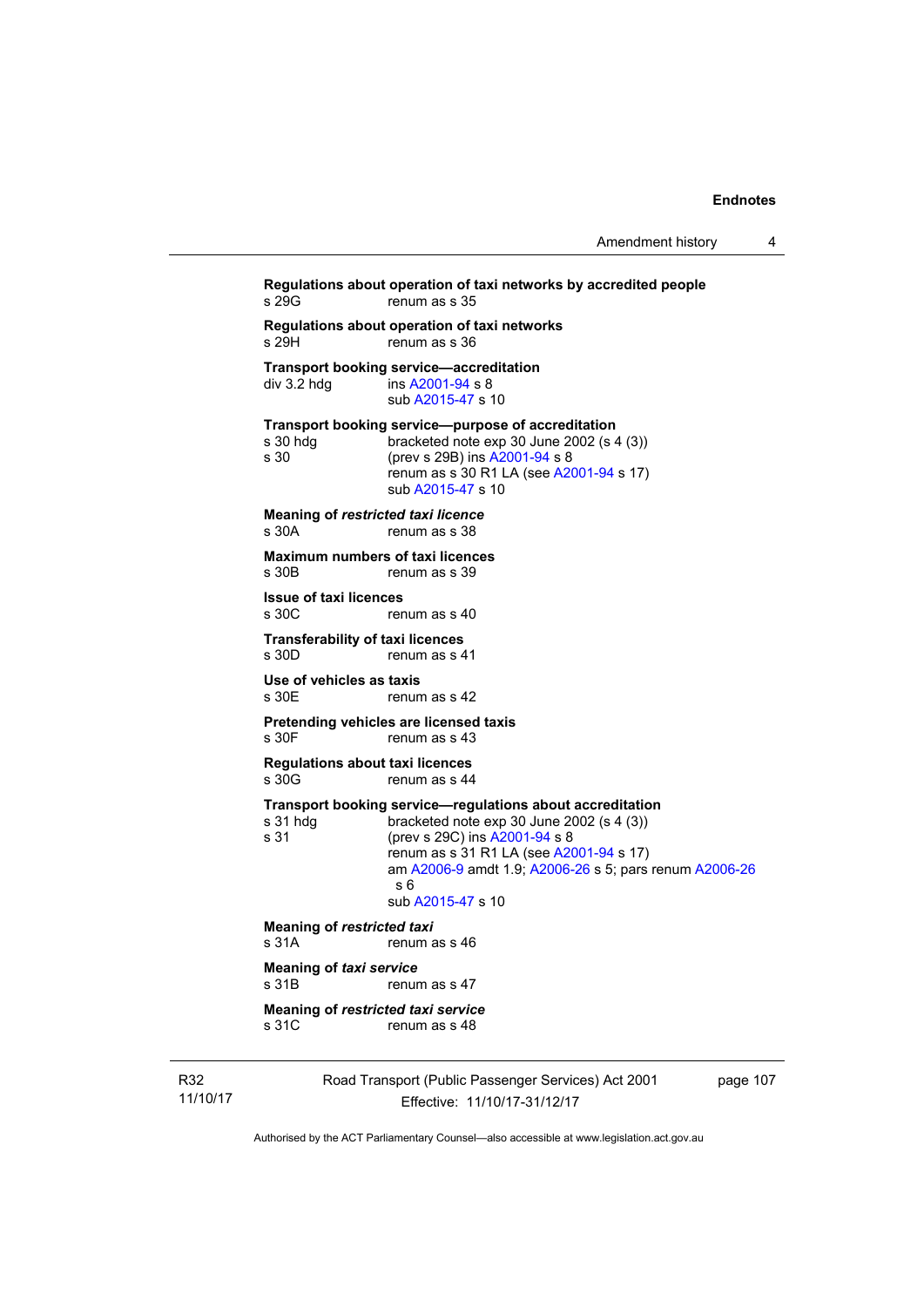4 Amendment history

|                                                | Taxi service operators—purposes of accreditation                                                                                                            |
|------------------------------------------------|-------------------------------------------------------------------------------------------------------------------------------------------------------------|
| s 31D                                          | renum as s 49                                                                                                                                               |
| s 31E                                          | Taxi service operators-regulations about accreditation system<br>renum as s 50                                                                              |
| s 31F                                          | <b>Entitlement to operate taxi services</b><br>renum as s 51                                                                                                |
| s 31G                                          | Unaccredited operators not to operate taxi services<br>renum as s 52                                                                                        |
| s 31H                                          | Pretending to be an accredited taxi service operator<br>renum as s 53                                                                                       |
| s 31l                                          | Taxi service operators to be affiliated with taxi network<br>renum as s 54                                                                                  |
| s 31J                                          | Pretending to be affiliated with taxi network<br>renum as s 55                                                                                              |
| s 31K                                          | Regulations about operation of taxi services by accredited people<br>renum as s 56                                                                          |
| s 31L                                          | Regulations about operation of taxis<br>renum as s 57                                                                                                       |
| <b>Regulations about taxi drivers</b><br>s 31M | renum as s 58                                                                                                                                               |
| s 31N                                          | Regulations about conduct of taxi passengers<br>renum as s 59                                                                                               |
| s 31O                                          | Power to determine maximum taxi fares<br>renum as s 60                                                                                                      |
| s 32                                           | Transport booking service must be accredited<br>(prev s 29D) ins A2001-94 s 8<br>renum as s 32 R1 LA (see A2001-94 s 17)<br>sub A2006-26 s 7; A2015-47 s 10 |
| s 32A                                          | Regulations may apply certain laws and instruments<br>renum as s 62 and then s 82                                                                           |
| <b>Regulations about enforcement</b><br>s 32B  | renum as s 63 and then s 83                                                                                                                                 |
| s 32C                                          | Minister may exempt vehicles and people from Act<br>renum as s 64 and then s 84                                                                             |
| s 32D                                          | Regulations may exempt vehicles and people from Act<br>renum as s 65 and then s 85                                                                          |

page 108 Road Transport (Public Passenger Services) Act 2001 Effective: 11/10/17-31/12/17

R32 11/10/17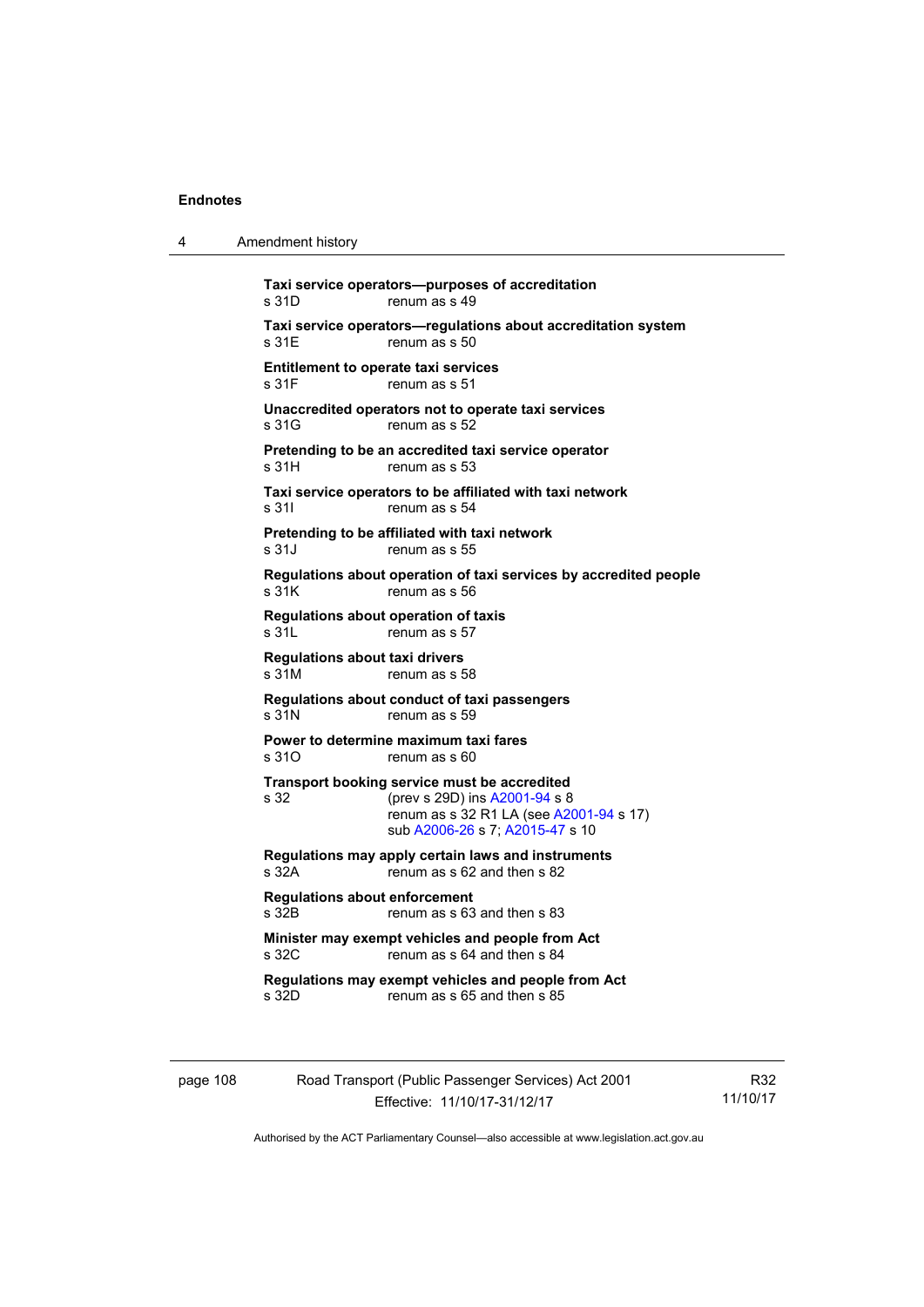# **Transport booking service must comply with accreditation conditions**

| s 33 hdg<br>s 33                                        | <b>Transport booking service must comply with accreditation conditions</b><br>bracketed note exp 30 June 2002 (s 4 (3))<br>orig s 33 renum as s 66 and then s 87<br>(prev s 29E) ins A2001-94 s 8<br>renum as s 33 R1 LA (see A2001-94 s 17)<br>sub A2006-26 s 7; A2015-47 s 10 |
|---------------------------------------------------------|---------------------------------------------------------------------------------------------------------------------------------------------------------------------------------------------------------------------------------------------------------------------------------|
| s 34                                                    | Pretend to be accredited transport booking service<br>orig s 34 renum as s 67 and then s 88<br>(prev s 29F) ins A2001-94 s 8<br>renum as s 34 R1 LA (see A2001-94 s 17)<br>am A2006-26 s 8<br>sub A2015-47 s 10                                                                 |
| div 3.3 hdg                                             | Transport booking service-affiliated drivers and affiliated operators<br>ins A2001-94 s 8<br>sub A2015-47 s 10                                                                                                                                                                  |
| <b>Meaning of affiliated driver</b><br>s 35 hdg<br>s 35 | bracketed note $exp 30$ June 2002 (s 4 (3))<br>orig s 35 renum as s 68 and then s 89<br>(prev s 29G) ins A2001-94 s 8<br>renum as s 35 R1 LA (see A2001-94 s 17)<br>sub A2015-47 s 10                                                                                           |
| s 36                                                    | Meaning of affiliated driver agreement<br>orig s 36 renum as s 69 and then s 90<br>(prev s 29H) ins A2001-94 s 8<br>renum as s 36 R1 LA (see A2001-94 s 17)<br>sub A2015-47 s 10                                                                                                |
| <b>Pretend to be affiliated driver</b><br>s 36A         | ins A2015-47 s 10                                                                                                                                                                                                                                                               |
| <b>Meaning of affiliated operator</b><br>s 36B          | ins A2015-47 s 10                                                                                                                                                                                                                                                               |
| s 36C                                                   | Meaning of affiliated operator agreement<br>ins A2015-47 s 10                                                                                                                                                                                                                   |
| Pretend to be affiliated operator<br>s 36D              | ins A2015-47 s 10                                                                                                                                                                                                                                                               |
| service                                                 | Taxi driver or taxi service operator must be affiliated with transport booking                                                                                                                                                                                                  |
| s 36E                                                   | ins A2015-47 s 10                                                                                                                                                                                                                                                               |

**Rideshare driver must be affiliated with transport booking service**  s 36F ins [A2015-47](http://www.legislation.act.gov.au/a/2015-47) s 10

R32 11/10/17 Road Transport (Public Passenger Services) Act 2001 Effective: 11/10/17-31/12/17

page 109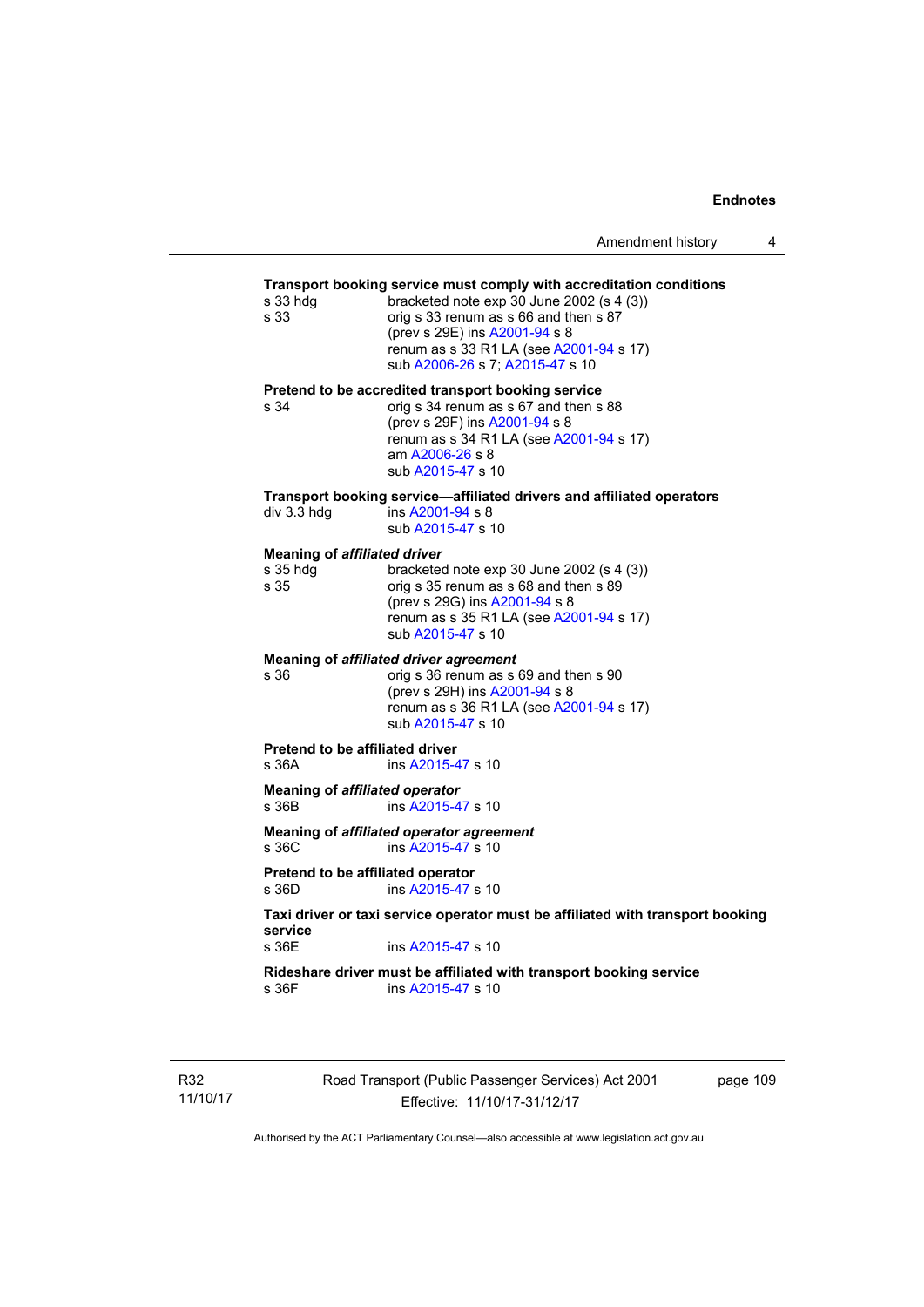4 Amendment history

|          | div 3.4 hdg                                                   | <b>Transport booking service-operation</b><br>ins A2001-94 s 8<br>sub A2015-47 s 10                                                                                                       |
|----------|---------------------------------------------------------------|-------------------------------------------------------------------------------------------------------------------------------------------------------------------------------------------|
|          | s 36G                                                         | <b>Transport booking service-responsibilities</b><br>ins A2015-47 s 10                                                                                                                    |
|          | s 36H                                                         | Transport booking services-regulations about operation<br>ins A2015-47 s 10                                                                                                               |
|          | s 361                                                         | Court may order transport booking service to take certain actions<br>ins A2015-47 s 10                                                                                                    |
|          | <b>Licensing of taxi vehicles</b><br>pt 4 hdg                 | orig pt 4 hdg renum as pt 7 hdg (see A2001-94 s 9)<br>ins A2001-94 s 8                                                                                                                    |
|          | <b>Basic concepts</b><br>div 4.1 hdg                          | orig div 4.1 hdg renum as div 7.1 hdg<br>ins A2001-94 s 8                                                                                                                                 |
|          | <b>Meaning of taxi licence</b><br>s 37 hdg<br>s 37            | bracketed note $exp 30$ June 2002 (s 4 (3))<br>orig s 37 renum as s 70 and then s 91<br>(prev s 30) sub A2001-94 s 8<br>renum as s 37 R1 LA (see A2001-94 s 17)<br>sub A2004-69 s 37      |
|          | <b>Meaning of restricted taxi licence</b><br>s 38 hdg<br>s 38 | bracketed note exp 30 June 2002 (s 4 (3))<br>orig s 38 renum as s 71 and then s 92<br>(prev s 30A) ins A2001-94 s 8<br>renum as s 38 R1 LA (see A2001-94 s 17)                            |
|          | <b>Taxi licences</b><br>div 4.2 hdg                           | orig div 4.2 hdg renum as div 7.2 hdg<br>ins A2001-94 s 8                                                                                                                                 |
|          | <b>Maximum numbers of taxi licences</b><br>s 39 hdg<br>s 39   | bracketed note $exp 30$ June 2002 (s 4 (3))<br>orig s 39 renum as s 72 and then s 93<br>(prev s 30B) ins A2001-94 s 8<br>renum as s 39 R1 LA (see A2001-94 s 17)<br>am A2017-4 amdt 3.180 |
|          | <b>Issue of taxi licences</b><br>s 40 hdg<br>s 40             | bracketed note exp 30 June 2002 (s 4 (3))<br>orig s 40 renum as s 73<br>(prev s 30C) ins A2001-94 s 8<br>renum as s 40 R1 LA (see A2001-94 s 17)                                          |
| page 110 |                                                               | Road Transport (Public Passenger Services) Act 2001                                                                                                                                       |

R32 11/10/17

Authorised by the ACT Parliamentary Counsel—also accessible at www.legislation.act.gov.au

Effective: 11/10/17-31/12/17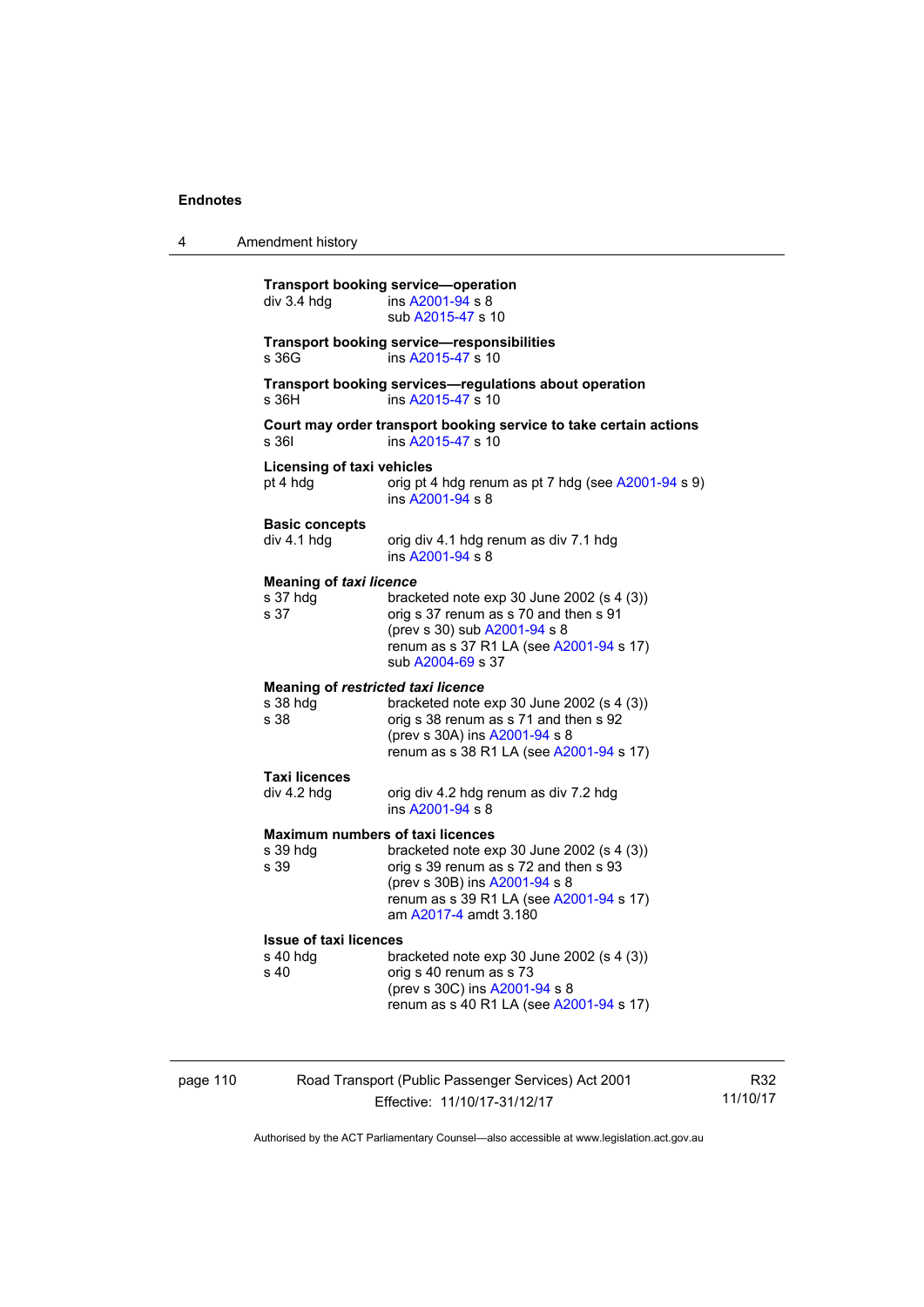| <b>Transferability of taxi licences</b>      |                                                                                                                                                                        |
|----------------------------------------------|------------------------------------------------------------------------------------------------------------------------------------------------------------------------|
| s 41 hdg<br>s 41                             | bracketed note exp 30 June 2002 (s 4 (3))<br>orig s 41 renum as s 74<br>(prev s 30D) ins A2001-94 s 8<br>renum as s 41 R1 LA (see A2001-94 s 17)<br>sub A2006-26 s 9   |
| Use of vehicles as taxis<br>s 42 hdg<br>s 42 | bracketed note $exp 30$ June 2002 (s 4 (3))<br>orig s 42 renum as s 75<br>(prev s 30E) ins A2001-94 s 8<br>renum as s 42 R1 LA (see A2001-94 s 17)<br>am A2004-69 s 10 |
|                                              | Pretending vehicles are licensed taxis                                                                                                                                 |
| s 43                                         | orig s 43 renum as s 76<br>(prev s 30F) ins A2001-94 s 8<br>renum as s 43 R1 LA (see A2001-94 s 17)                                                                    |
| <b>Regulations about taxi licences</b>       |                                                                                                                                                                        |
| s 44 hdg                                     | bracketed note exp 30 June 2002 (s 4 (3))                                                                                                                              |
| s 44                                         | orig s 44 renum as s 77<br>(prev s 30G) ins A2001-94 s 8<br>renum as s 44 R1 LA (see A2001-94 s 17)<br>am A2006-9 amdt 1.9; A2006-26 s 10                              |
| <b>Taxi services</b>                         |                                                                                                                                                                        |
| pt 5 hdg                                     | orig pt 5 hdg om R1 LA (s 89 (3)) but see s 54)<br>prev pt 5 hdg exp 31 December 2001 (s 54)<br>ins A2001-94 s 8                                                       |
| <b>Basic concepts</b>                        |                                                                                                                                                                        |
| div 5.1 hdg                                  | ins A2001-94 s 8                                                                                                                                                       |
| <b>Meaning of taxi</b>                       |                                                                                                                                                                        |
| s 45 hdg<br>s 45                             | bracketed note $exp 30$ June 2002 (s 4 (3))<br>orig s 45 renum as s 78                                                                                                 |
|                                              | (prev s 31) sub A2001-94 s 8                                                                                                                                           |
|                                              | renum as s 45 R1 LA (see A2001-94 s 17)<br>sub A2004-69 s 11                                                                                                           |
| <b>Meaning of restricted taxi</b>            |                                                                                                                                                                        |
| s 46 hdg                                     | bracketed note exp 30 June 2002 (s 4 (3))                                                                                                                              |
| s 46                                         | orig s 46 renum as s 79<br>(prev s 31A) ins A2001-94 s 8                                                                                                               |
|                                              | renum as s 46 R1 LA (see A2001-94 s 17)                                                                                                                                |
|                                              | am A2006-9 s 15                                                                                                                                                        |

Road Transport (Public Passenger Services) Act 2001 Effective: 11/10/17-31/12/17

page 111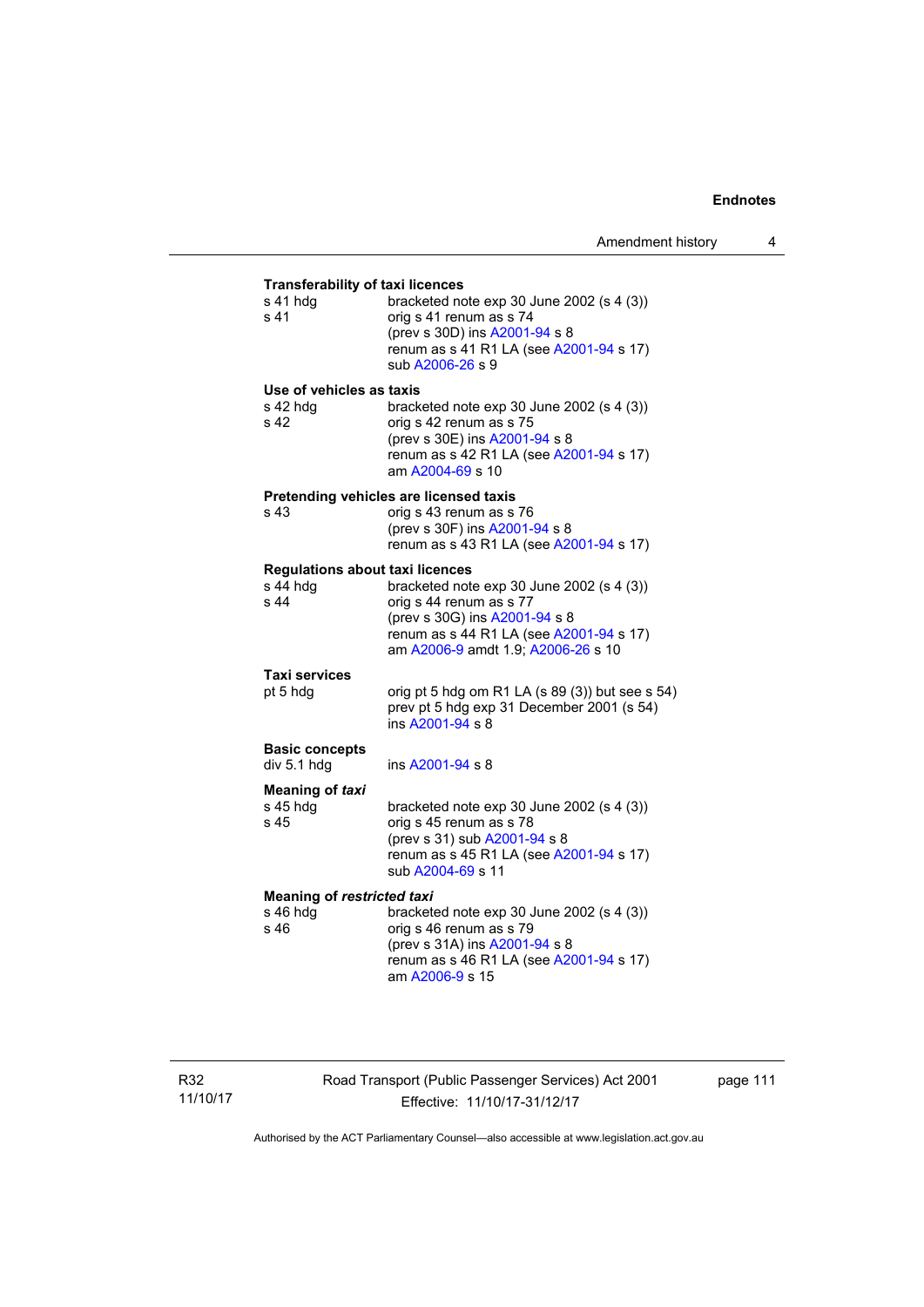4 Amendment history

| s 47 hdg<br>s <sub>47</sub> | bracketed note exp 30 June 2002 (s 4 (3))<br>orig s 47 renum as s 80<br>(prev s 31B) ins A2001-94 s 8<br>renum as s 47 R1 LA (see A2001-94 s 17)                                                                                         |
|-----------------------------|------------------------------------------------------------------------------------------------------------------------------------------------------------------------------------------------------------------------------------------|
| s 48                        | <b>Meaning of restricted taxi service</b><br>orig s 48 renum as s 81<br>(prev s 31C) ins A2001-94 s 8<br>renum as s 48 R1 LA (see A2001-94 s 17)                                                                                         |
| div 5.2 hdg                 | Accreditation of taxi service operators<br>ins A2001-94 s 8                                                                                                                                                                              |
| s 49 hdg<br>s 49            | Taxi service operators—purposes of accreditation<br>bracketed note $exp 30$ June 2002 (s 4 (3))<br>orig s 49 renum as s 82<br>(prev s 31D) ins A2001-94 s 8<br>renum as s 49 R1 LA (see A2001-94 s 17)                                   |
| s 50 hdq<br>s 50            | Taxi service operators—regulations about accreditation system<br>bracketed note exp 30 June 2002 (s 4 (3))<br>orig s 50 renum as s 83<br>(prev s 31E) ins A2001-94 s 8<br>renum as s 50 R1 LA (see A2001-94 s 17)<br>am A2006-9 amdt 1.9 |
| div 5.3 hdg                 | <b>Entitlement to operate taxi services</b><br>ins A2001-94 s 8                                                                                                                                                                          |
| s 51 hdq<br>s 51            | <b>Entitlement to operate taxi services</b><br>bracketed note $exp 30$ June 2002 (s 4 (3))<br>orig s 51 renum as s 84<br>(prev s 31F) ins A2001-94 s 8<br>renum as s 51 R1 LA (see A2001-94 s 17)<br>am A2006-26 s 11; A2015-47 s 11     |
| s 51A                       | <b>Existing approved taxi networks</b><br>renum as s 85                                                                                                                                                                                  |
| s 51B                       | <b>Existing taxi licences and restricted taxi licences</b><br>renum as s 86                                                                                                                                                              |
| s 51C                       | Interim accreditation of existing taxi operators<br>renum as s 87                                                                                                                                                                        |
| s 51D                       | Determination about maximum number of taxi licences<br>renum as s 88                                                                                                                                                                     |
| s 51E                       | Determination about maximum number of restricted taxi licences<br>renum as s 89                                                                                                                                                          |

| page 112 | Road Transport (Public Passenger Services) Act 2001 | R32      |
|----------|-----------------------------------------------------|----------|
|          | Effective: 11/10/17-31/12/17                        | 11/10/17 |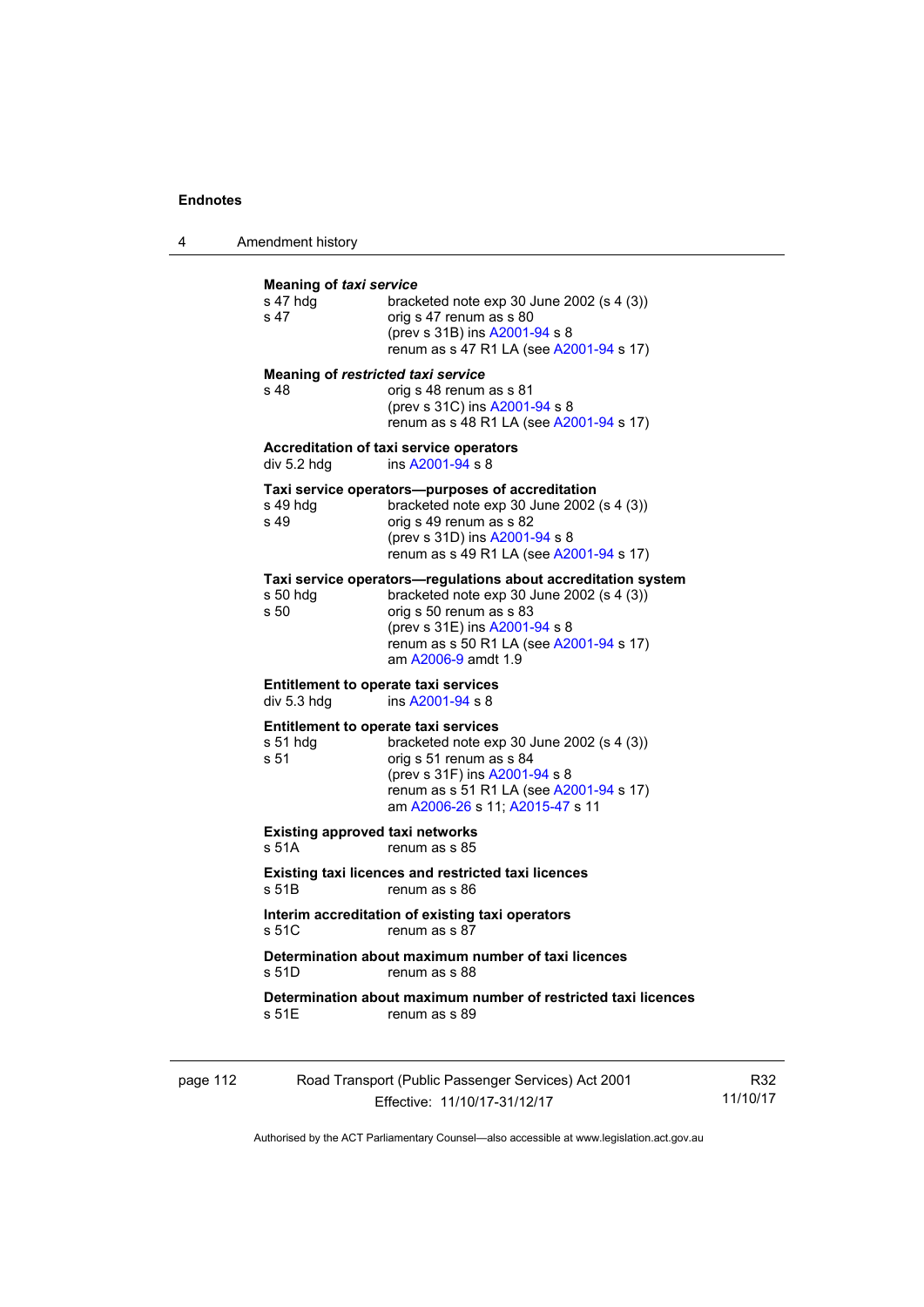| s 51F                                             | renum as s 90                                                                                                                                                                                                                                                         |
|---------------------------------------------------|-----------------------------------------------------------------------------------------------------------------------------------------------------------------------------------------------------------------------------------------------------------------------|
| s 51G                                             | Determination about maximum taxi fares<br>renum as s 91                                                                                                                                                                                                               |
| Expiry of div 7.7<br>s 51H                        | renum as s 92                                                                                                                                                                                                                                                         |
| s 52 hdg<br>s 52                                  | Unaccredited operators not to operate taxi services<br>bracketed note exp 30 June 2002 (s 4 (3))<br>orig s 52 exp 31 December 2001 (s 54)<br>(prev s 31G) ins A2001-94 s 8<br>renum as s 52 R1 LA (see A2001-94 s 17)<br>am A2004-69 s 12                             |
| s 53                                              | Pretending to be an accredited taxi service operator<br>orig s 53 exp 31 December 2001 (s 54)<br>(prev s 31H) ins A2001-94 s 8<br>renum as s 53 R1 LA (see A2001-94 s 17)                                                                                             |
| s 54                                              | Taxi service operators to be affiliated with taxi network<br>orig s 54 exp 31 December 2001 (s 54)<br>(prev s 31l) ins A2001-94 s 8<br>renum as s 54 R1 LA (see A2001-94 s 17)<br>sub A2006-26 s 12<br>om A2015-47 s 12                                               |
| s 55                                              | Pretending to be affiliated with taxi network<br>(prev s 31J) ins A2001-94 s 8<br>renum as s 55 R1 LA (see A2001-94 s 17)<br>om A2015-47 s 12                                                                                                                         |
| <b>Regulation of taxi services</b><br>div 5.4 hdg | ins A2001-94 s 8                                                                                                                                                                                                                                                      |
| $s$ 56 hdg<br>s 56                                | Regulations about operation of taxi services by accredited people<br>bracketed note exp 30 June 2002 (s 4 (3))<br>(prev s 31K) ins A2001-94 s 8<br>renum as s 56 R1 LA (see A2001-94 s 17)<br>am A2006-9 amdt 1.4, amdt 1.5; A2010-18 amdt 3.77;<br>A2015-47 ss 13-15 |
| s 57                                              | Regulations about operation of taxis<br>(prev s 31L) ins A2001-94 s 8<br>renum as s 57 R1 LA (see A2001-94 s 17)<br>am A2015-47 s 16; pars renum R26 LA                                                                                                               |
| <b>Regulations about taxi drivers</b><br>s 58     | (prev s 31M) ins A2001-94 s 8<br>renum as s 58 R1 LA (see A2001-94 s 17)                                                                                                                                                                                              |

R32 11/10/17

Effective: 11/10/17-31/12/17

page 113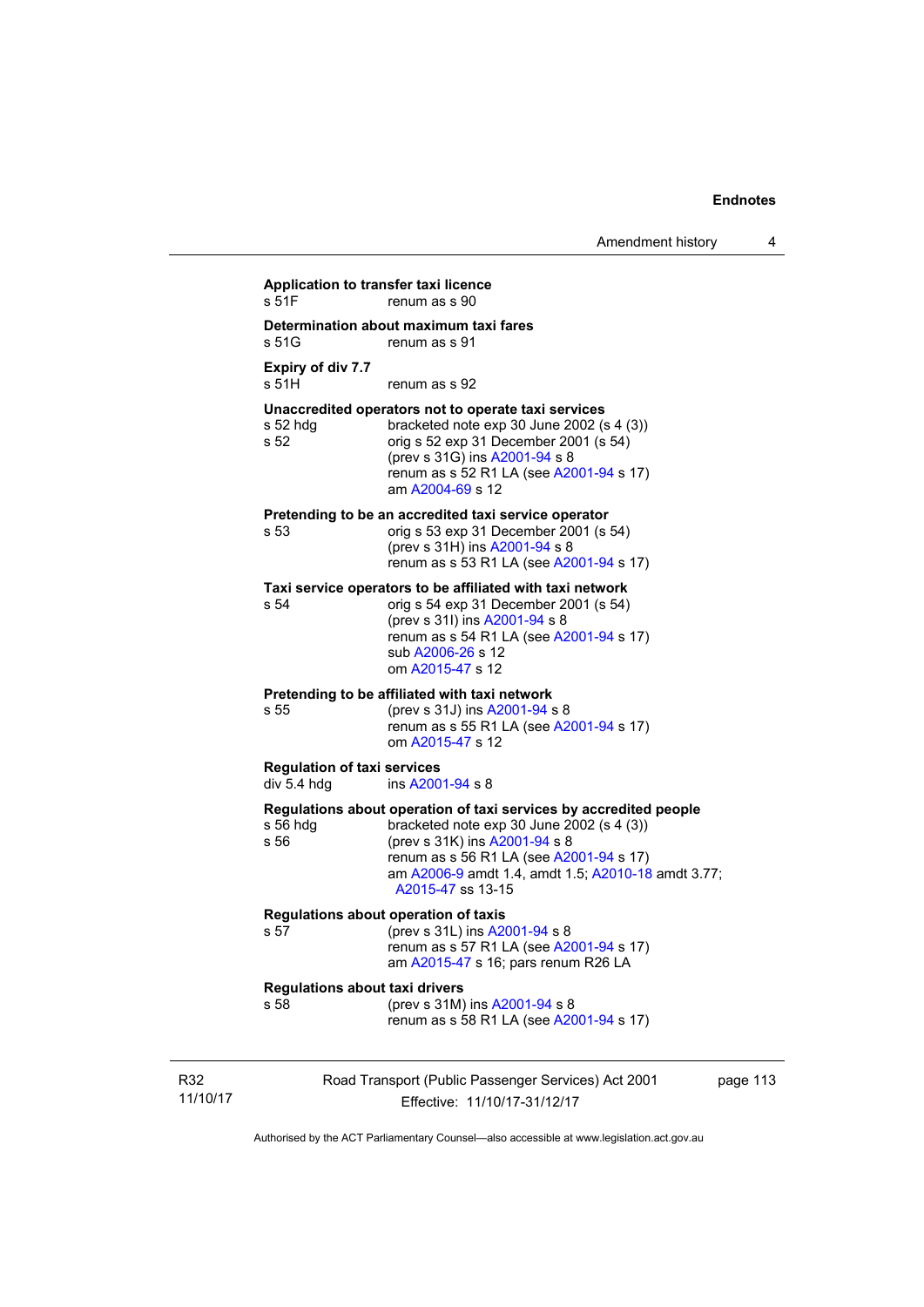4 Amendment history

**Regulations about conduct of taxi passengers**  (prev s 31N) ins [A2001-94](http://www.legislation.act.gov.au/a/2001-94) s 8 renum as s 59 R1 LA (see [A2001-94](http://www.legislation.act.gov.au/a/2001-94) s 17) am [A2015-47](http://www.legislation.act.gov.au/a/2015-47) s 17 **Power to determine taxi fares**  s 60 hdg bracketed note exp 30 June 2002 (s 4 (3)) s 60 (prev s 31O) ins [A2001-94](http://www.legislation.act.gov.au/a/2001-94) s 8 renum as s 60 R1 LA (see [A2001-94](http://www.legislation.act.gov.au/a/2001-94) s 17) sub [A2015-47](http://www.legislation.act.gov.au/a/2015-47) s 18 **Ridesharing**  pt 5A hdg **orig pt 5A hdg** renum as pt 6 hdg **pres pt 5A hdg**  ins [A2015-47](http://www.legislation.act.gov.au/a/2015-47) s 19 **Basic concepts**<br>div 5A.1 hdg div 5A.1 hdg **orig div 5A.1 hdg**  renum as div 6.1 hdg **pres div 5A.1 hdg**  ins [A2015-47](http://www.legislation.act.gov.au/a/2015-47) s 19 **Meaning of** *rideshare service***,** *rideshare driver***,** *rideshare* **and** *rideshare vehicle*  s 60A **orig s 60A**  renum as s 61 **pres s 60A**  ins [A2015-47](http://www.legislation.act.gov.au/a/2015-47) s 19 **Rideshare drivers**  div 5A.2 hdg **orig div 5A.2 hdg**  renum as div 6.2 hdg **pres div 5A.2 hdg**  ins [A2015-47](http://www.legislation.act.gov.au/a/2015-47) s 19 **Rideshare drivers—accreditation**<br>sdiv 5A.2.1 hdg ins A2015-47 s ins [A2015-47](http://www.legislation.act.gov.au/a/2015-47) s 19 **Rideshare driver—purposes of accreditation** s 60B **orig s 60B**  renum as s 62 **pres s 60B**  ins [A2015-47](http://www.legislation.act.gov.au/a/2015-47) s 19 **Rideshare driver—regulations about accreditation system**  s 60C **orig s 60C**  renum as s 63 **pres s 60C**  ins [A2015-47](http://www.legislation.act.gov.au/a/2015-47) s 19

page 114 Road Transport (Public Passenger Services) Act 2001 Effective: 11/10/17-31/12/17

R32 11/10/17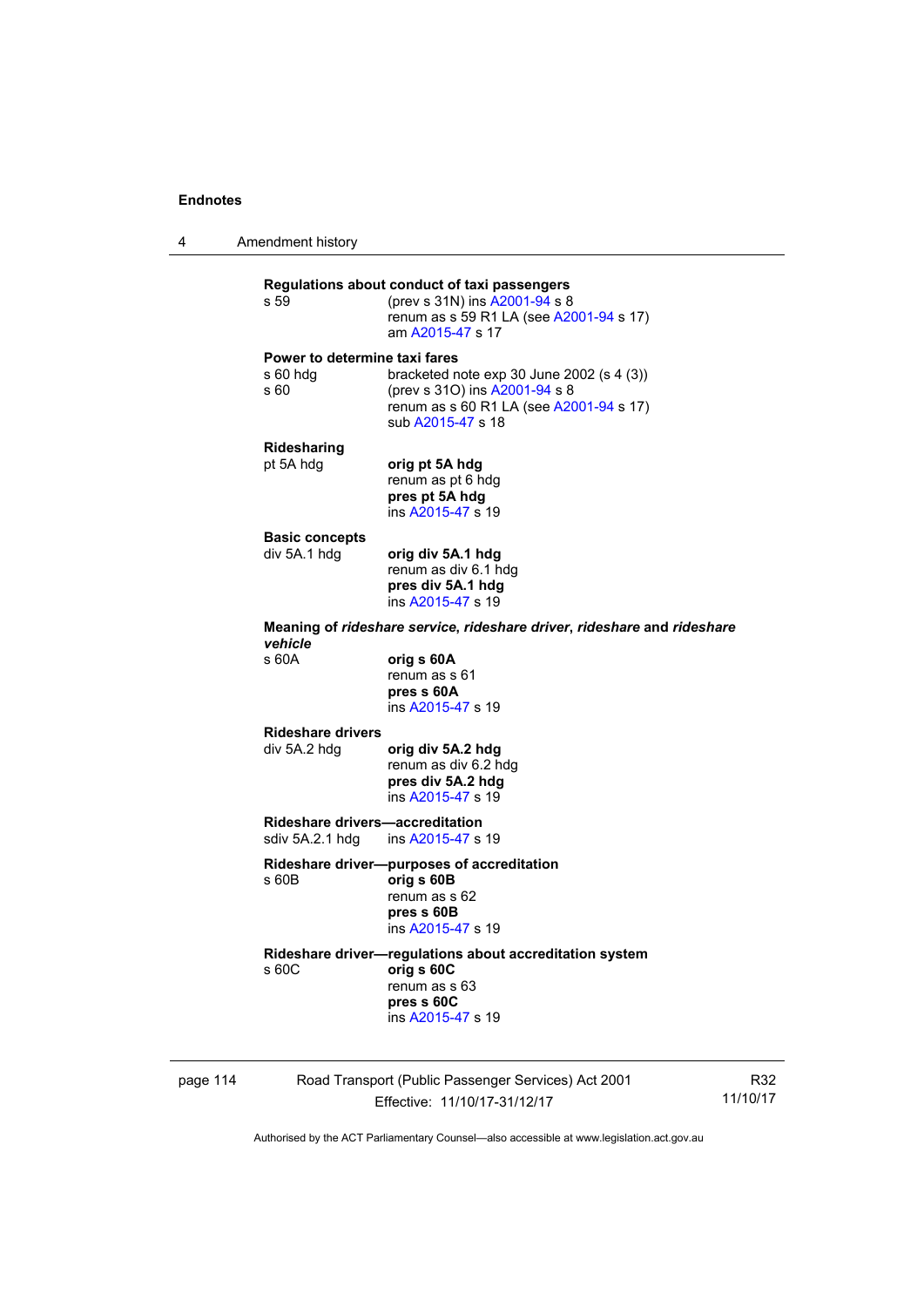Amendment history 4

**Entitlement to operate rideshare services**  s 60D **orig s 60D**  renum as s 64 **pres s 60D**  ins [A2015-47](http://www.legislation.act.gov.au/a/2015-47) s 19 **Rideshare driver must be accredited**  s 60E **orig s 60E**  renum as s 65 **pres s 60E**  ins [A2015-47](http://www.legislation.act.gov.au/a/2015-47) s 19 **Pretend to be accredited rideshare driver**  s 60F **orig s 60F**  renum as s 66 **pres s 60F**  ins [A2015-47](http://www.legislation.act.gov.au/a/2015-47) s 19 **Rideshare drivers—regulation**  sdiv 5A.2.2 hdg ins [A2015-47](http://www.legislation.act.gov.au/a/2015-47) s 19 **Rideshare driver must not use unlicensed rideshare vehicle** s 60G **orig s 60G**  renum as s 67 **pres s 60G**  ins [A2015-47](http://www.legislation.act.gov.au/a/2015-47) s 19 **Regulations about operation of rideshare service** s 60H **orig s 60H**  renum as s 68 **pres s 60H**  ins [A2015-47](http://www.legislation.act.gov.au/a/2015-47) s 19 **Regulations about rideshare drivers** s 60I **orig s 60I**  renum as s 69 **pres s 60I**  ins [A2015-47](http://www.legislation.act.gov.au/a/2015-47) s 19 **Rideshare vehicles**  div 5A.3 hdg ins [A2015-47](http://www.legislation.act.gov.au/a/2015-47) s 19 **Meaning of** *rideshare vehicle licence*  s 60J **orig s 60J**  renum as s 70 **pres s 60J** 

 ins [A2015-47](http://www.legislation.act.gov.au/a/2015-47) s 19 am [A2017-4](http://www.legislation.act.gov.au/a/2017-4/default.asp) amdt 3.181

R32 11/10/17 Road Transport (Public Passenger Services) Act 2001 Effective: 11/10/17-31/12/17

page 115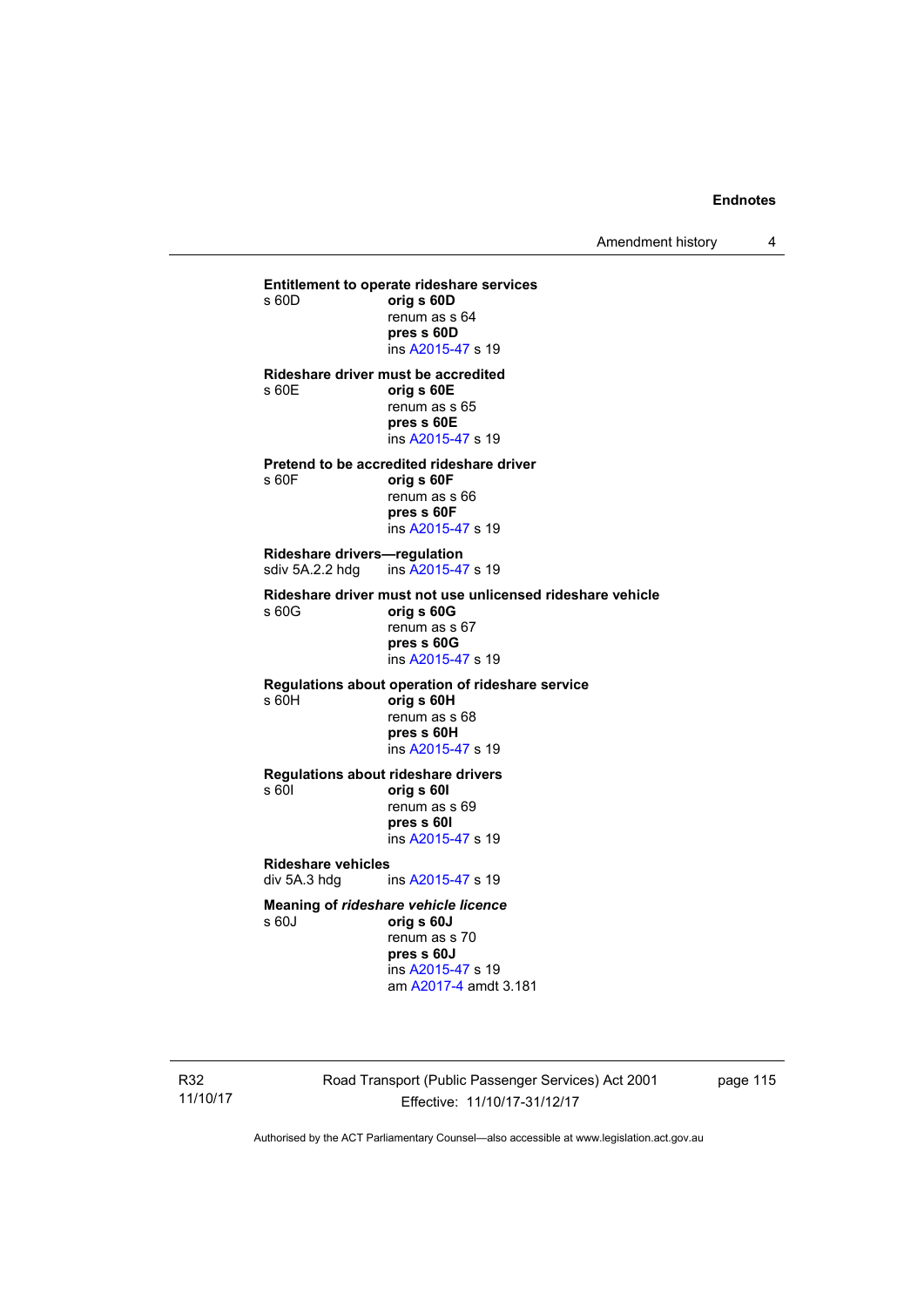4 Amendment history page 116 Road Transport (Public Passenger Services) Act 2001 R32 **Rideshare vehicle licence not transferable**  s 60K **orig s 60K**  renum as s 71 **pres s 60K**  ins [A2015-47](http://www.legislation.act.gov.au/a/2015-47) s 19 **Pretend vehicle is licensed rideshare vehicle**  s 60L **orig s 60L**  renum as s 72 **pres s 60L**  ins [A2015-47](http://www.legislation.act.gov.au/a/2015-47) s 19 **Licensed rideshare vehicle not to be used by unlicensed or unaccredited driver**  s 60M **orig s 60M**  renum as s 73 **pres s 60M**  ins [A2015-47](http://www.legislation.act.gov.au/a/2015-47) s 19 **Licensed rideshare vehicle not to be used unless insured**  s 60N **orig s 60M**  renum as s 74 **pres s 60M**  ins [A2015-47](http://www.legislation.act.gov.au/a/2015-47) s 19 **Regulations about rideshare vehicles**  s 60O **orig s 60O**  renum as s 75 **pres s 60O**  ins [A2015-47](http://www.legislation.act.gov.au/a/2015-47) s 19 **Rideshare passengers and fares**  div 5A.4 hdg ins [A2015-47](http://www.legislation.act.gov.au/a/2015-47) s 19 **Regulations about conduct of rideshare vehicle passengers**  s 60P **orig s 60P**  renum as s 76 **pres s 60P**  ins [A2015-47](http://www.legislation.act.gov.au/a/2015-47) s 19 **Power to determine rideshare fares**  s 60Q **orig s 60Q**  renum as s 77 **pres s 60Q**  ins [A2015-47](http://www.legislation.act.gov.au/a/2015-47) s 19 **Hire car services**  renum as pt 7 hdg **Basic concepts**  div 5B.1 hdg renum as div 7.1 hdg

Effective: 11/10/17-31/12/17 11/10/17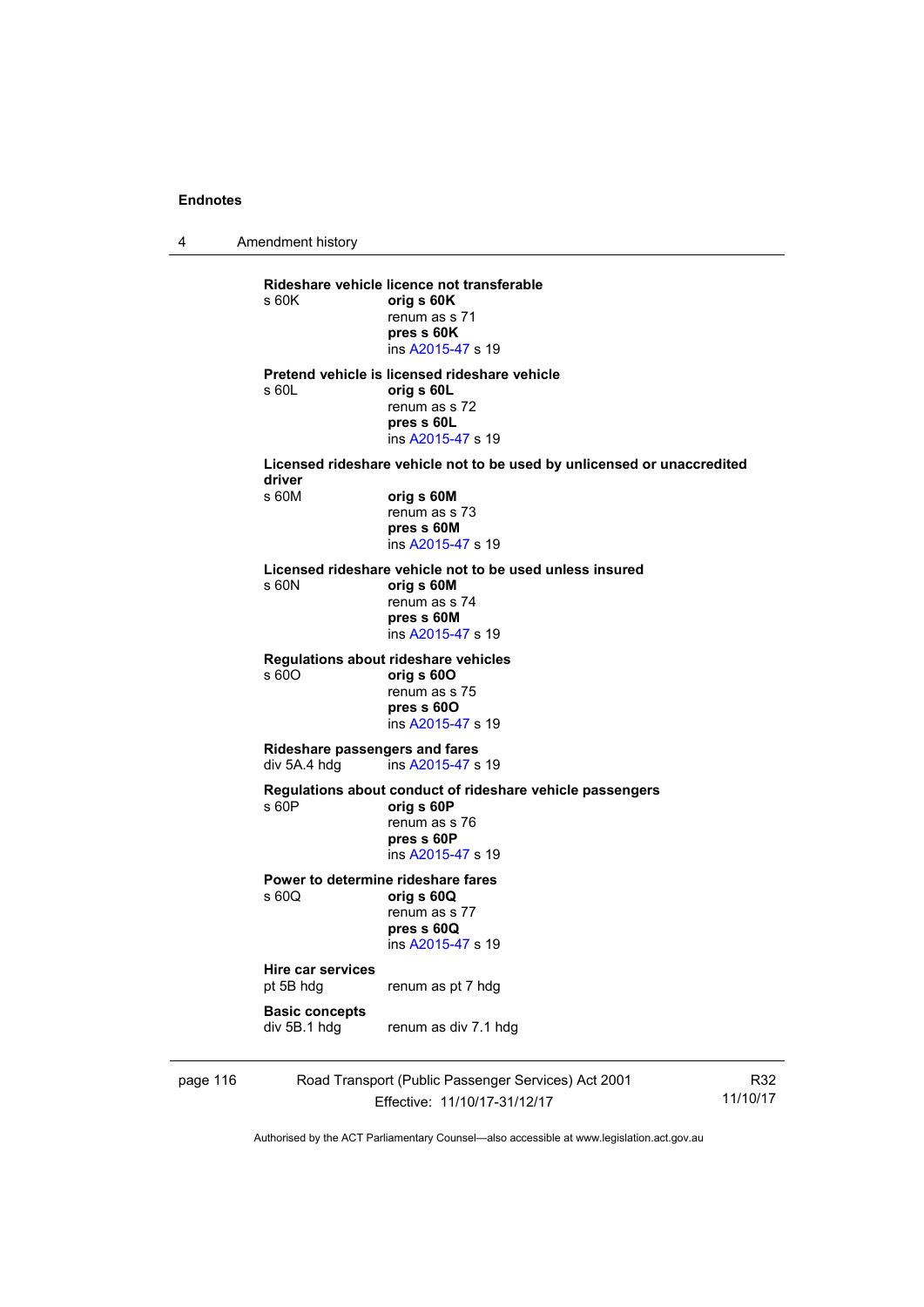| div 5B.2 hdg                                           | renum as div 7.2 hdg                                                                                                                                                    |
|--------------------------------------------------------|-------------------------------------------------------------------------------------------------------------------------------------------------------------------------|
| div 5B.3 hdg                                           | Entitlement to operate hire car services<br>renum as div 7.3 hdg                                                                                                        |
| <b>Regulation of hire car services</b><br>div 5B.4 hdg | renum as div 7.4 hdg                                                                                                                                                    |
| <b>Licensing of hire cars</b><br>pt 6 hdg              | orig pt 6 hdg renum as pt 8 hdg<br>(prev pt 5A hdg) ins A2004-69 s 13<br>renum as pt 6 hdg R10 LA (see A2004-69 s 17)                                                   |
| <b>Basic concepts</b><br>div 6.1 hdg                   | (prev div 5A.1 hdg) ins A2004-69 s 13<br>renum as div 6.1 hdg R10 LA (see A2004-69 s 17)                                                                                |
| s 60R                                                  | <b>Regulations about hire car drivers</b><br>renum as s 78                                                                                                              |
| s 60S                                                  | Regulations about conduct of hire car passengers<br>renum as s 79                                                                                                       |
| s 60T                                                  | Unauthorised public passenger services<br>renum as s 80                                                                                                                 |
| <b>Meaning of hire car licence</b><br>s 61             | (prev s 32) renum as s 61 and then s 81<br>(prev s 60A) ins A2004-69 s 13<br>renum as s 61 R10 LA (see A2004-69 s 17)                                                   |
| s 62                                                   | Meaning of restricted hire car licence<br>(prev s $32A$ ) renum as s $62$ and then s $82$<br>(prev s 60B) ins A2004-69 s 13<br>renum as s 62 R10 LA (see A2004-69 s 17) |
| <b>Hire car licences</b><br>div 6.2 hdg                | (prev div 5A.2 hdg) ins A2004-69 s 13<br>renum as div 6.2 hdg R10 LA (see A2004-69 s 17)                                                                                |
| s 63                                                   | <b>Transferability of hire car licences</b><br>(prev s 32B) renum as s 63 and then s 83<br>(prev s 60C) ins A2004-69 s 13<br>renum as s 63 R10 LA (see A2004-69 s 17)   |
| Use of vehicles as hire cars<br>s 64                   | (prev s 32C) renum as s 64 and then s 84<br>(prev s 60D) ins A2004-69 s 13<br>renum as s 64 R10 LA (see A2004-69 s 17)                                                  |

Road Transport (Public Passenger Services) Act 2001 Effective: 11/10/17-31/12/17

page 117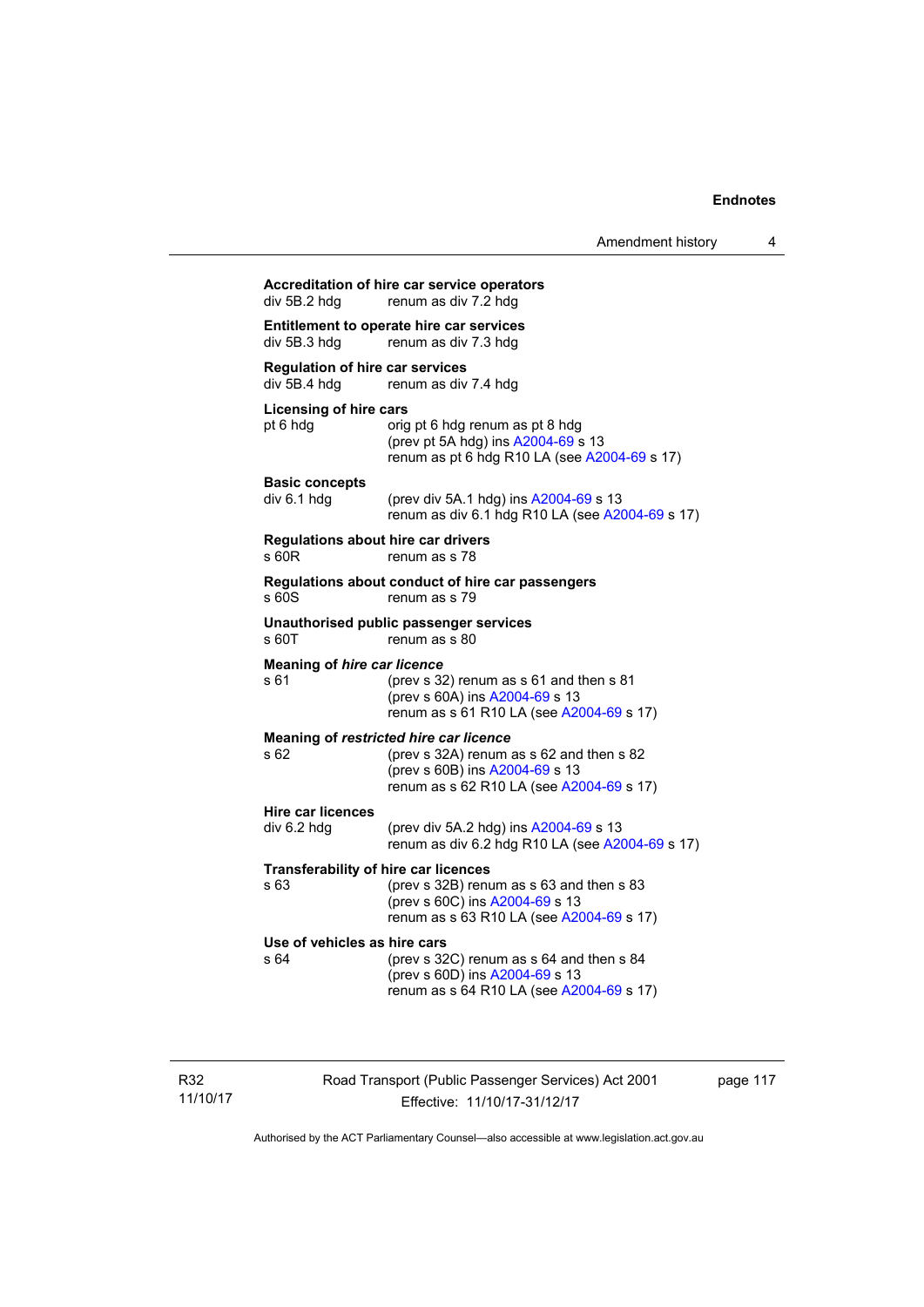4 Amendment history **Pretending vehicles are licensed hire cars**  s 65 (prev s 32D) renum as s 65 and then s 85 (prev s 60E) ins [A2004-69](http://www.legislation.act.gov.au/a/2004-69) s 13 renum as s 65 R10 LA (see [A2004-69](http://www.legislation.act.gov.au/a/2004-69) s 17) **References to Motor Traffic Act, Traffic Act etc**  s 65A renum as s 86 **Regulations about hire car licences**  s 66 orig s 66 (prev s 33) def **restricted taxi operator's licence** ins [A2001-94](http://www.legislation.act.gov.au/a/2001-94) s 10 def *taxi operator's licence* ins [A2001-94](http://www.legislation.act.gov.au/a/2001-94) s 10 renum as s 66 R1 LA (see [A2001-94](http://www.legislation.act.gov.au/a/2001-94) s 17) exp 1 June 2003 (s 69) prev s 66 renum as s 87 pres s 66 (prev s 60F) ins [A2004-69](http://www.legislation.act.gov.au/a/2004-69) s 13 renum as s 66 R10 LA (see [A2004-69](http://www.legislation.act.gov.au/a/2004-69) s 17) am [A2006-9](http://www.legislation.act.gov.au/a/2006-9) amdt 1.9 **Hire car services**  pt 7 hdg **orig pt 7 hdg** (prev pt 4 hdg) renum as pt 7 hdg [A2001-94](http://www.legislation.act.gov.au/a/2001-94) s 9 om R9 LA **prev pt 7 hdg**  renum as pt 9 hdg **pres pt 7 hdg**  (prev pt 5B hdg) ins [A2004-69](http://www.legislation.act.gov.au/a/2004-69) s 13 renum as pt 7 hdg R10 LA (see [A2004-69](http://www.legislation.act.gov.au/a/2004-69) s 17) **Basic concepts**   $div 7.1$  hdg  $(prev div 4.1 hdq)$  renum  $A2001-94 s 9$  $A2001-94 s 9$ exp 1 June 2003 (s 69) (prev div 5B.1 hdg) ins [A2004-69](http://www.legislation.act.gov.au/a/2004-69) s 13 renum as div 7.1 hdg R10 LA (see [A2004-69](http://www.legislation.act.gov.au/a/2004-69) s 17) **Meaning of** *hire car*  s 67 orig s 67 (prev s 34) renum as s 67 R1 LA (see [A2001-94](http://www.legislation.act.gov.au/a/2001-94) s 17) exp  $1$  June 2003 (s 69) prev s 67 renum as s 88 pres s 67 (prev s 60G) ins [A2004-69](http://www.legislation.act.gov.au/a/2004-69) s 13 renum as s 67 R10 LA (see [A2004-69](http://www.legislation.act.gov.au/a/2004-69) s 17) am [A2006-9](http://www.legislation.act.gov.au/a/2006-9) s 16; [A2015-47](http://www.legislation.act.gov.au/a/2015-47) s 20

page 118 Road Transport (Public Passenger Services) Act 2001 Effective: 11/10/17-31/12/17

R32 11/10/17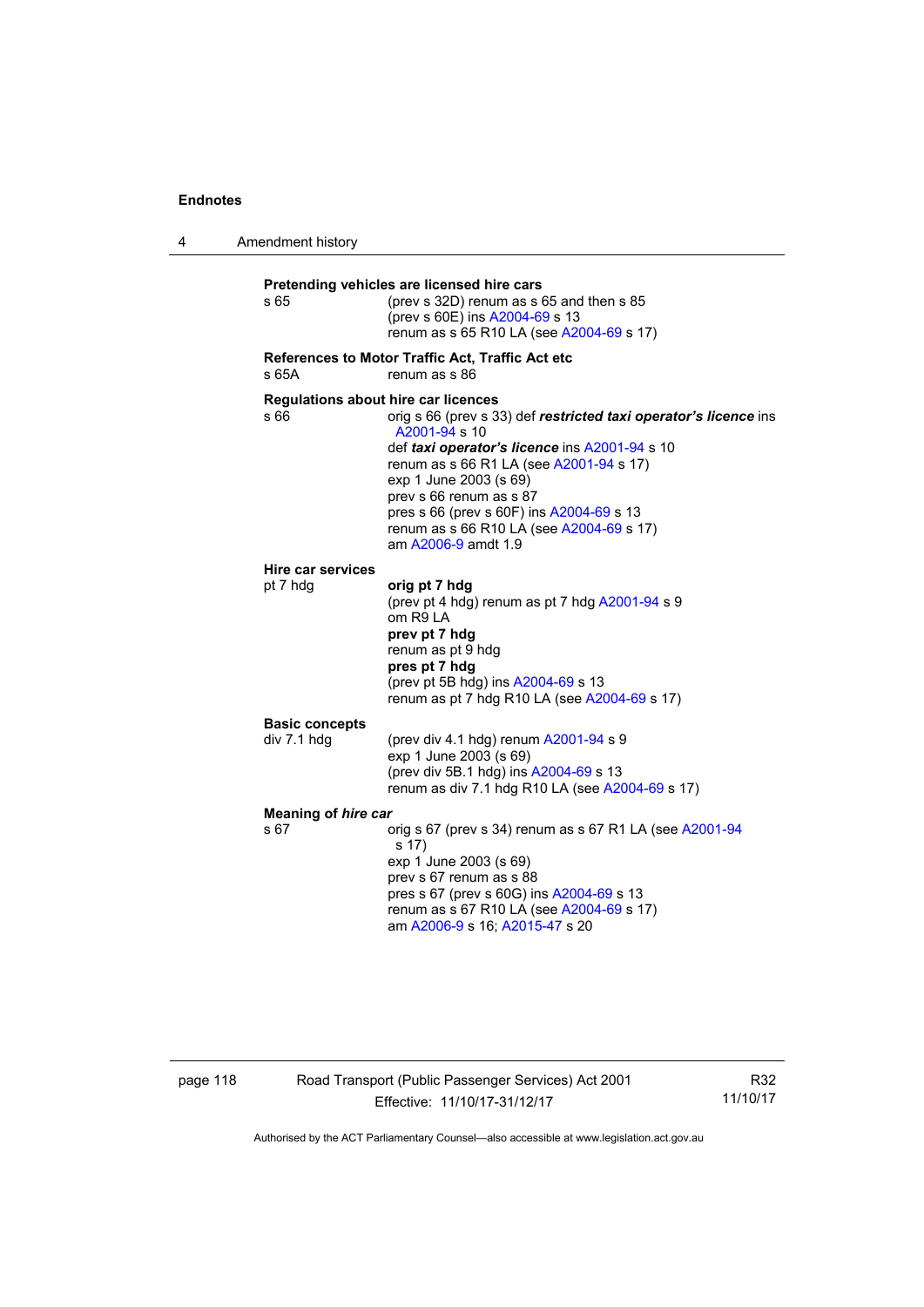# **Meaning of** *restricted hire car*  s 68 **orig s 68 (prev s 35) renum as s 68 R1 LA (see [A2001-94](http://www.legislation.act.gov.au/a/2001-94)** s 17) am [A2002-49](http://www.legislation.act.gov.au/a/2002-49) amdt 3.231 exp 1 June 2003 (s 69) prev s 68 renum as s 89 pres s 68 (prev s 60H) ins [A2004-69](http://www.legislation.act.gov.au/a/2004-69) s 13 renum as s 68 R10 LA (see [A2004-69](http://www.legislation.act.gov.au/a/2004-69) s 17) am [A2006-9](http://www.legislation.act.gov.au/a/2006-9) s 17; [A2015-47](http://www.legislation.act.gov.au/a/2015-47) s 21 **Meaning of** *hire car service*  s 69 orig s 69 (prev s 36) renum as s 69 R1 LA (see [A2001-94](http://www.legislation.act.gov.au/a/2001-94) s 17) sub [A2002-30](http://www.legislation.act.gov.au/a/2002-30) amdt 3.751 exp 1 June 2003 (s 69) prev s 69 renum as s 90 pres s 69 (prev s 60I) ins [A2004-69](http://www.legislation.act.gov.au/a/2004-69) s 13 renum as s 69 R10 LA (see [A2004-69](http://www.legislation.act.gov.au/a/2004-69) s 17) **Meaning of** *restricted hire car service*  s 70 orig s 70 (prev s 37) renum as s 70 R1 LA (see [A2001-94](http://www.legislation.act.gov.au/a/2001-94) s 17) exp 1 December 2002 (s 72) prev s 70 renum as s 91 pres s 70 (prev s 60J) ins [A2004-69](http://www.legislation.act.gov.au/a/2004-69) s 13 renum as s 70 R10 LA (see [A2004-69](http://www.legislation.act.gov.au/a/2004-69) s 17) **Accreditation of hire car service operators**  div 7.2 hdg (prev div 4.2 hdg) renum [A2001-94](http://www.legislation.act.gov.au/a/2001-94) s 9 exp 1 December 2002 (s 72) (prev div 5B.2 hdg) ins [A2004-69](http://www.legislation.act.gov.au/a/2004-69) s 13 renum as div 7.2 hdg R10 LA (see [A2004-69](http://www.legislation.act.gov.au/a/2004-69) s 17) **Hire car service operators—purposes of accreditation**  s 71 orig s 71 (prev s 38) renum as s 71 R1 LA (see [A2001-94](http://www.legislation.act.gov.au/a/2001-94) s 17) exp 1 December 2002 (s 72) prev s 71 renum as s 92 pres s 71 (prev s 60K) ins [A2004-69](http://www.legislation.act.gov.au/a/2004-69) s 13 renum as s 71 R10 LA (see [A2004-69](http://www.legislation.act.gov.au/a/2004-69) s 17) **Hire car service operators—regulations about accreditation system**  s 72 orig s 72 (prev s 39) renum as s 72 R1 LA (see [A2001-94](http://www.legislation.act.gov.au/a/2001-94) s 17) exp 1 December 2002 (s 72) prev s 72 renum as s 93 pres s 72 (prev s 60L) ins [A2004-69](http://www.legislation.act.gov.au/a/2004-69) s 13 renum as s 72 R10 LA (see [A2004-69](http://www.legislation.act.gov.au/a/2004-69) s 17) am [A2006-9](http://www.legislation.act.gov.au/a/2006-9) amdt 1.9

R32 11/10/17 Road Transport (Public Passenger Services) Act 2001 Effective: 11/10/17-31/12/17

page 119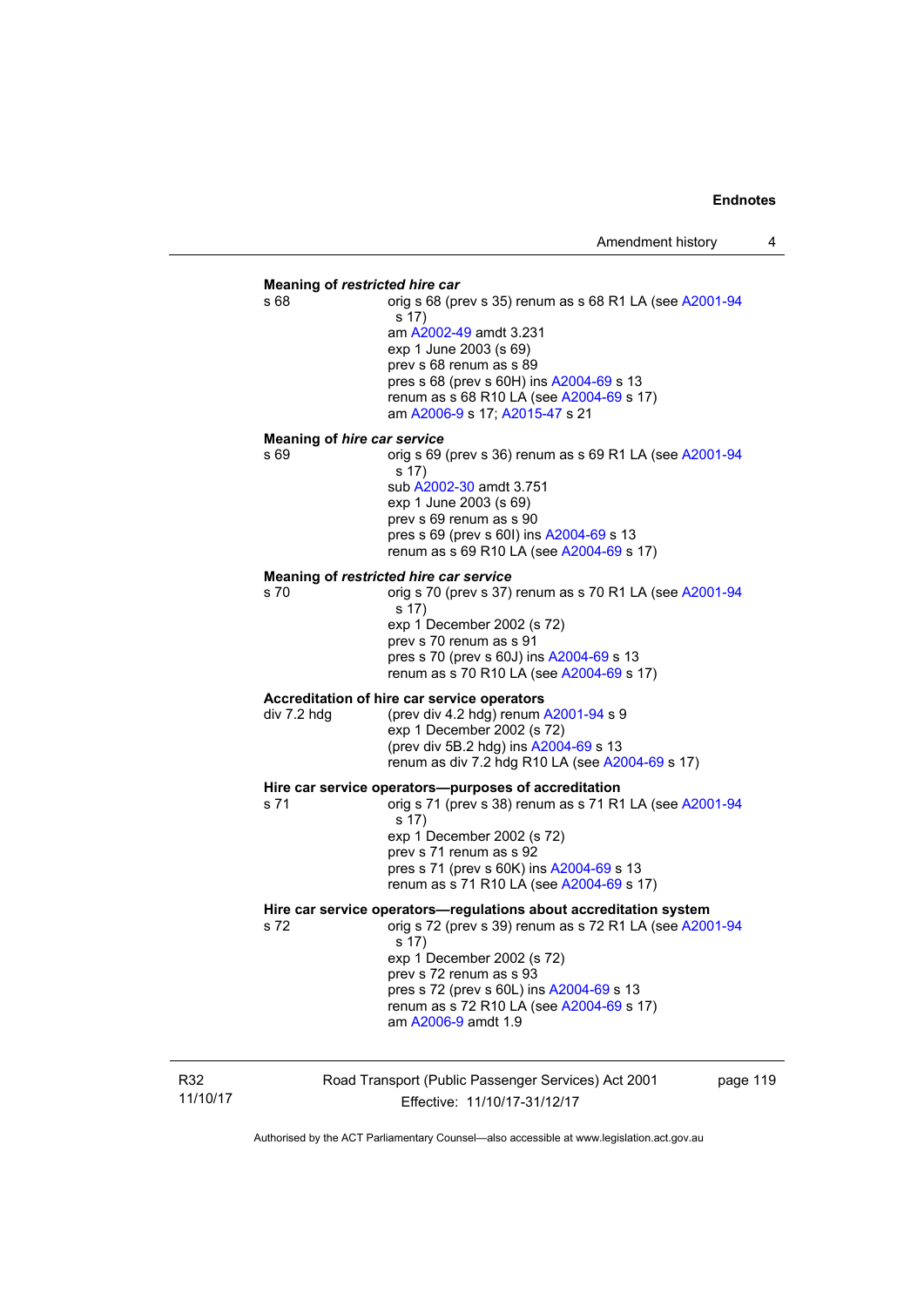4 Amendment history

| div 7.3 hdg | Entitlement to operate hire car services<br>(prev div 4.3 hdg) renum A2001-94 s 9<br>exp 1 June 2002 (s 78)<br>(prev div 5B.3 hdg) ins A2004-69 s 13<br>renum as div 7.3 hdg R10 LA (see A2004-69 s 17)                                                       |
|-------------|---------------------------------------------------------------------------------------------------------------------------------------------------------------------------------------------------------------------------------------------------------------|
| s 73        | Entitlement to operate hire car services<br>(prev s 40) renum R1 LA (see A2001-94 s 17)<br>exp 1 June 2002 (s 78)<br>(prev s 60M) ins A2004-69 s 13<br>renum as s 73 R10 LA (see A2004-69 s 17)                                                               |
| s 74        | Unaccredited operators not to operate hire car services<br>(prev s 41) renum R1 LA (see A2001-94 s 17)<br>exp 1 June 2002 (s 78)<br>(prev s 60N) ins A2004-69 s 13<br>renum as s 74 R10 LA (see A2004-69 s 17)                                                |
| s 75        | Pretending to be an accredited hire car service operator<br>(prev s 42) renum R1 LA (see A2001-94 s 17)<br>exp 1 June 2002 (s 78)<br>(prev s 600) ins A2004-69 s 13<br>renum as s 75 R10 LA (see A2004-69 s 17)                                               |
| div 7.4 hdg | <b>Regulation of hire car services</b><br>(prev div 4.4 hdg) renum A2001-94 s 9<br>exp 1 December 2002 (s 80)<br>(prev div 5B.4 hdg) ins A2004-69 s 13<br>renum as div 7.4 hdg R10 LA (see A2004-69 s 17)                                                     |
| s 76        | Regulations about operation of hire car services by accredited people<br>(prev s 43) renum R1 LA (see A2001-94 s 17)<br>exp 1 June 2002 (s 78)<br>(prev s 60P) ins A2004-69 s 13<br>renum as s 76 R10 LA (see A2004-69 s 17)<br>am A2006-9 amdt 1.6, amdt 1.7 |
| s 77        | Regulations about operation of hire cars<br>(prev s 44) renum R1 LA (see A2001-94 s 17)<br>exp 1 June 2002 (s 78)<br>(prev s 60Q) ins A2004-69 s 13<br>renum as s 77 R10 LA (see A2004-69 s 17)<br>am A2006-9 amdt 1.8; A2015-47 s 22; pars renum R26 LA      |
| s 78        | <b>Regulations about hire car drivers</b><br>(prev s 45) renum R1 LA (see A2001-94 s 17)<br>exp 1 June 2002 (s 78)<br>(prev s 60R) ins A2004-69 s 13<br>renum as s 78 R10 LA (see A2004-69 s 17)                                                              |

page 120 Road Transport (Public Passenger Services) Act 2001 Effective: 11/10/17-31/12/17

R32 11/10/17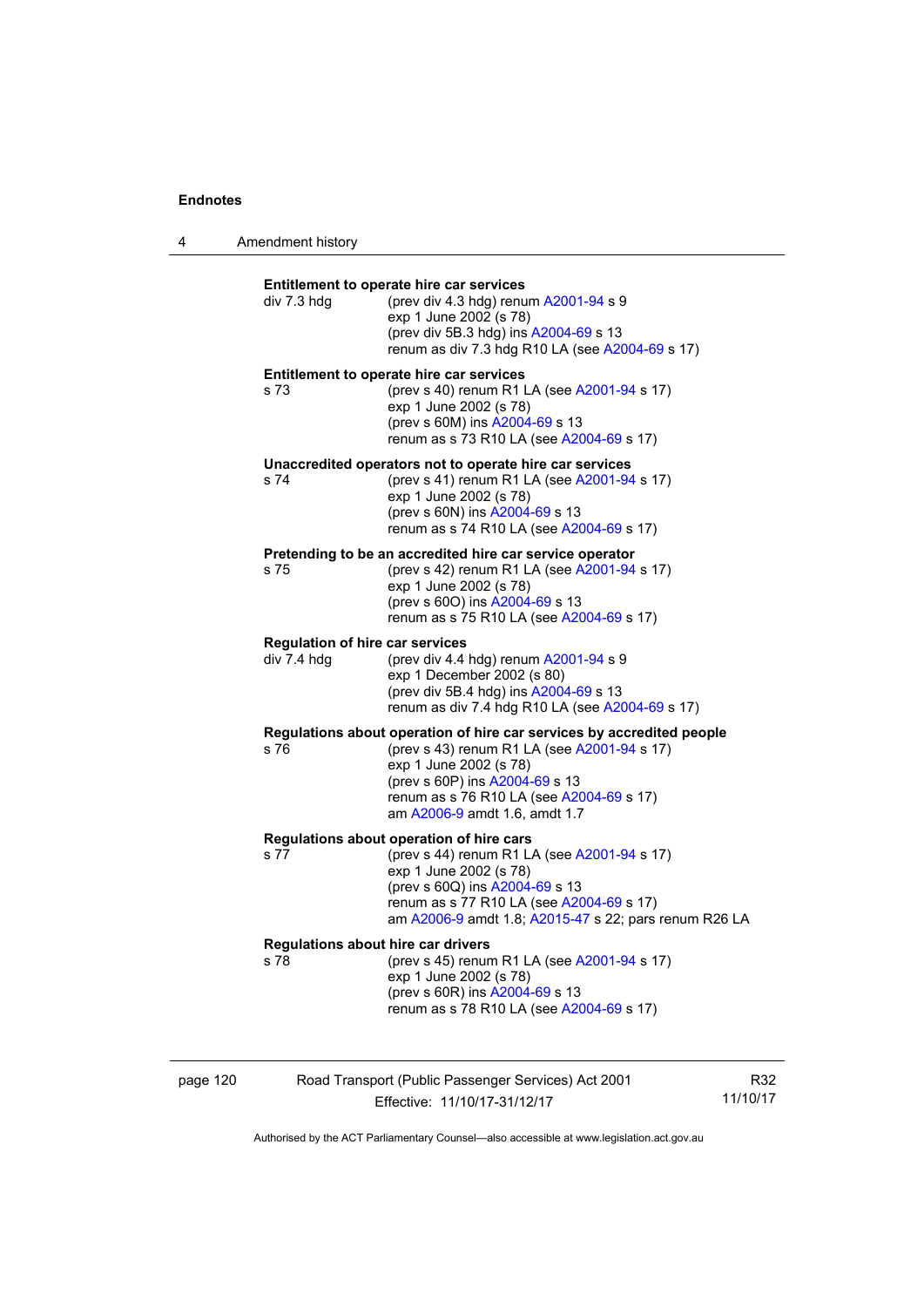**Regulations about conduct of hire car passengers**  (prev s 46) renum R1 LA (see  $A2001-94$  s 17) exp 1 December 2002 (s 80) (prev s 60S) ins [A2004-69](http://www.legislation.act.gov.au/a/2004-69) s 13 renum as s 79 R10 LA (see [A2004-69](http://www.legislation.act.gov.au/a/2004-69) s 17) sub [A2015-47](http://www.legislation.act.gov.au/a/2015-47) s 23 **Power to determine hire car fares**  s 79A ins [A2015-47](http://www.legislation.act.gov.au/a/2015-47) s 24 **Bus service licences**  div 7.5 hdg (prev div 4.5 hdg) renum R1 LA (see [A2001-94](http://www.legislation.act.gov.au/a/2001-94) s 17) exp 1 December 2002 (s 82) **Small buses**  (prev div 4.6 hdg) renum R1 LA (see  $A2001-94$  s 17) exp 1 June 2003 (s 84) **Taxis**  div 7.7 hdg ins [A2001-94](http://www.legislation.act.gov.au/a/2001-94) s 11 exp 2 March 2003 (s 92) **Demand responsive services**  pt 8 hdg  $($ prev pt 6 hdg) ins [A2001-94](http://www.legislation.act.gov.au/a/2001-94) s 8 renum as pt  $\frac{8}{10}$  hdg R10 LA (see [A2004-69](http://www.legislation.act.gov.au/a/2004-69) s 17) sub [A2006-9](http://www.legislation.act.gov.au/a/2006-9) s 18 **Basic concepts**  div 8.1 hdg ins [A2006-9](http://www.legislation.act.gov.au/a/2006-9) s 18 **Meaning of** *demand responsive service* s 80 (prev s 47) renum R1 LA (see [A2001-94](http://www.legislation.act.gov.au/a/2001-94) s 17) sub [A2002-30](http://www.legislation.act.gov.au/a/2002-30) amdt 3.753 exp 1 December 2002 (s 80) (prev s 60T) ins [A2004-69](http://www.legislation.act.gov.au/a/2004-69) s 14 renum as s 80 R10 LA (see [A2004-69](http://www.legislation.act.gov.au/a/2004-69) s 17) sub [A2006-9](http://www.legislation.act.gov.au/a/2006-9) s 18 **Meaning of** *demand responsive service vehicle*<br>s 81 hdg bracketed note exp 30 June 20 s 81 hdg bracketed note exp 30 June 2002 (s 4 (3))<br>s 81 (prev s 48) renum R1 LA (see A2001-94 s (prev s 48) renum R1 LA (see  $A2001-94$  s 17) exp 1 December 2002 (s 82) (prev s 32) sub [A2001-94](http://www.legislation.act.gov.au/a/2001-94) s 8 renum as s 61 R1 LA (see [A2001-94](http://www.legislation.act.gov.au/a/2001-94) s 17) renum as s 81 R10 LA (see [A2004-69](http://www.legislation.act.gov.au/a/2004-69) s 17) sub [A2006-9](http://www.legislation.act.gov.au/a/2006-9) s 18 **Authorisations to operate demand responsive services**   $ins A2006-9 s 18$  $ins A2006-9 s 18$  $ins A2006-9 s 18$ 

R32 11/10/17 Road Transport (Public Passenger Services) Act 2001 Effective: 11/10/17-31/12/17

page 121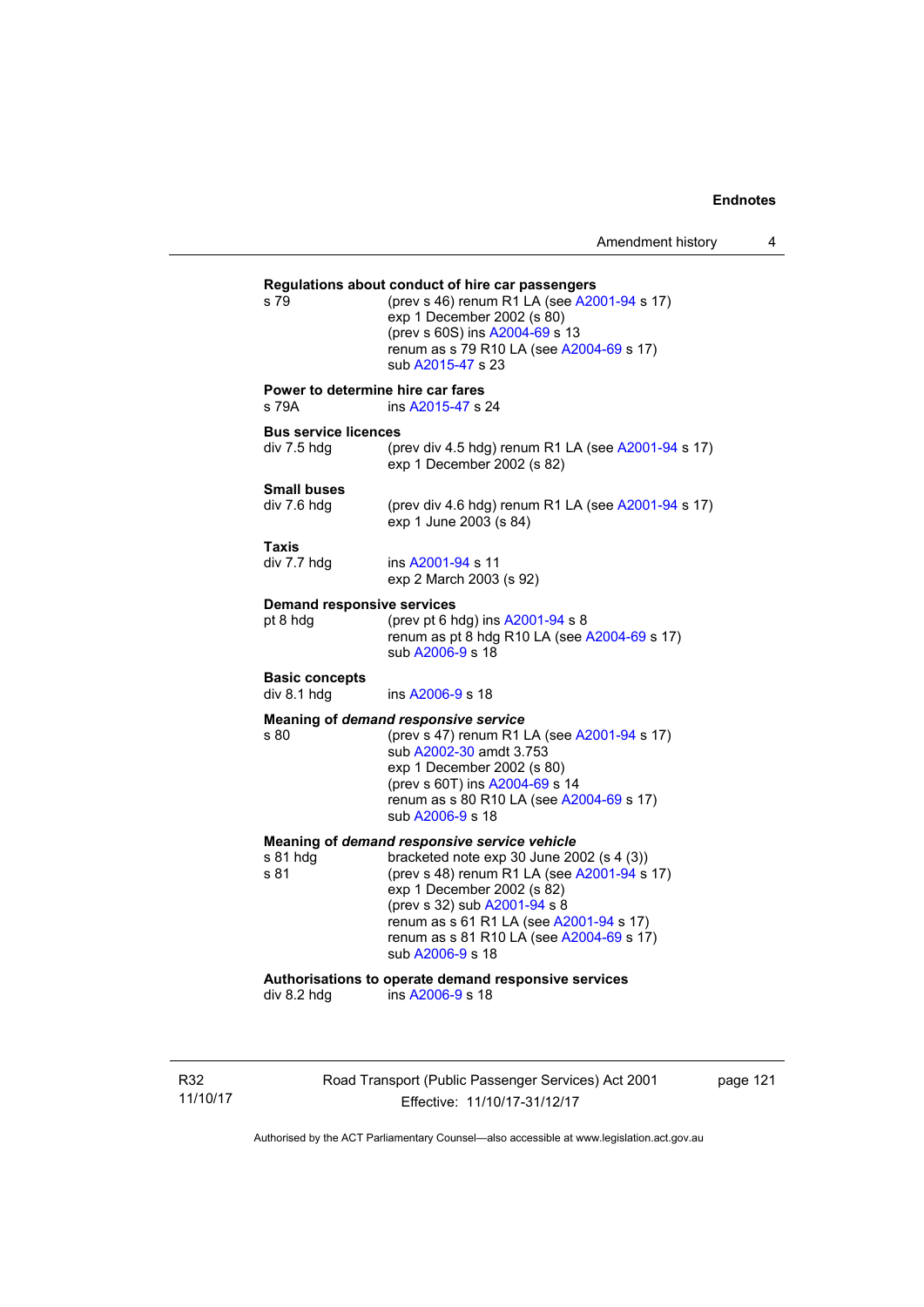4 Amendment history

| s 82             | (prev s 32A) ins A2001-94 s 8<br>renum as s 62 R1 LA (see A2001-94 s 17)<br>sub A2002-30 amdt 3.750<br>renum as s 82 R10 LA (see A2004-69 s 17)<br>sub A2006-9 s 18                                                                                                                                                                     |
|------------------|-----------------------------------------------------------------------------------------------------------------------------------------------------------------------------------------------------------------------------------------------------------------------------------------------------------------------------------------|
| s 82A            | Territory's entitlement to operate demand responsive service<br>ins A2006-30 amdt 1.83<br>om A2006-9 s 18                                                                                                                                                                                                                               |
| s 83             | Demand responsive services-guidelines for giving authorisations<br>(prev s 50) renum R1 LA (see A2001-94 s 17)<br>exp 1 June 2003 (s 84)<br>(prev s 32B) ins A2001-94 s 8<br>renum as s 63 R1 LA (see A2001-94 s 17)<br>renum as s 83 R10 LA (see A2004-69 s 17)<br>sub A2006-9 s 18                                                    |
| s 84             | Demand responsive services—requiations about authorisations<br>(prev s 51) renum R1 LA (see A2001-94 s 17)<br>sub A2002-30 amdt 3.755<br>exp 1 June 2003 (s 84)<br>(prev s 32C) ins A2001-94 s 8<br>renum as s 64 R1 LA (see A2001-94 s 17)<br>renum as s 84 R10 LA (see A2004-69 s 17)<br>sub A2006-9 s 18                             |
| s 85 hdg<br>s 85 | Use of vehicles for demand responsive services<br>bracketed note exp 30 June 2002 (s 4 (3))<br>(prev s 51A) ins A2001-94 s 11<br>renum R1 LA (see A2001-94 s 17)<br>exp 2 March 2003 (s 92)<br>(prev s 32D) ins A2001-94 s 8<br>renum as s 65 R1 LA (see A2001-94 s 17)<br>renum as s 85 R10 LA (see A2004-69 s 17)<br>sub A2006-9 s 18 |
| s 86             | Representing vehicle as demand responsive service vehicle<br>(prev s 51B) ins A2001-94 s 11<br>renum R1 LA (see A2001-94 s 17)<br>exp 2 March 2003 (s 92)<br>(prev s 65A) ins A2004-69 s 15<br>renum as s 86 R10 LA (see A2004-69 s 17)<br>sub A2006-9 s 18                                                                             |
| div 8.3 hdg      | Accreditation of demand responsive service operators<br>ins A2006-9 s 18                                                                                                                                                                                                                                                                |

page 122 Road Transport (Public Passenger Services) Act 2001 Effective: 11/10/17-31/12/17

R32 11/10/17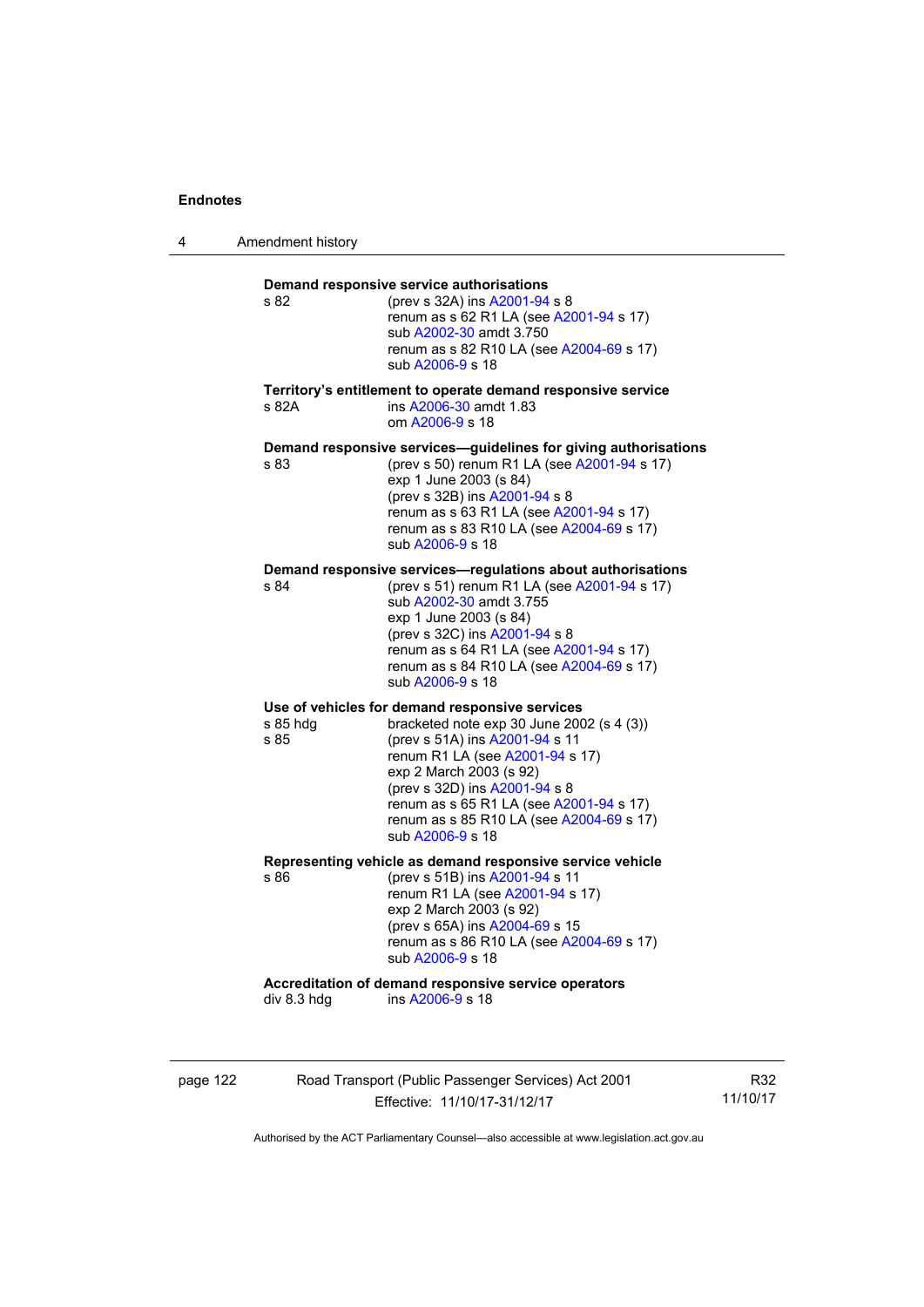#### **Demand responsive service operators—purposes of accreditation**

s 87 (prev s 51C) ins [A2001-94](http://www.legislation.act.gov.au/a/2001-94) s 11 renum R1 LA (see [A2001-94](http://www.legislation.act.gov.au/a/2001-94) s 17) exp 2 March 2003 (s 92) (prev s 66) ins [A2004-69](http://www.legislation.act.gov.au/a/2004-69) s 16 def *annual weddings and school formals licence* ins [A2004-69](http://www.legislation.act.gov.au/a/2004-69) s 16 def *commencement* ins [A2004-69](http://www.legislation.act.gov.au/a/2004-69) s 16 def *General Act* ins [A2004-69](http://www.legislation.act.gov.au/a/2004-69) s 16 renum as s 87 R10 LA (see [A2004-69](http://www.legislation.act.gov.au/a/2004-69) s 17) exp 9 March 2006 (s 93) ins [A2006-9](http://www.legislation.act.gov.au/a/2006-9) s 18

# **Demand responsive service operators—regulations about accreditation system**

(prev s 51D) ins [A2001-94](http://www.legislation.act.gov.au/a/2001-94) s 11 renum R1 LA (see [A2001-94](http://www.legislation.act.gov.au/a/2001-94) s 17) exp 2 March 2003 (s 92) (prev s 67) ins [A2004-69](http://www.legislation.act.gov.au/a/2004-69) s 16 renum as s 88 R10 LA (see [A2004-69](http://www.legislation.act.gov.au/a/2004-69) s 17) exp 9 March 2006 (s 93) ins [A2006-9](http://www.legislation.act.gov.au/a/2006-9) s 18

#### **Service contracts for demand responsive services**  div 8.4 hdg ins [A2006-9](http://www.legislation.act.gov.au/a/2006-9) s 18

#### **Service contracts—demand responsive services**

s 89 (prev s 51E) ins [A2001-94](http://www.legislation.act.gov.au/a/2001-94) s 11 renum R1 LA (see [A2001-94](http://www.legislation.act.gov.au/a/2001-94) s 17) exp 2 March 2003 (s 92) (prev s 68) ins [A2004-69](http://www.legislation.act.gov.au/a/2004-69) s 16 renum as s 89 R10 LA (see [A2004-69](http://www.legislation.act.gov.au/a/2004-69) s 17) exp 9 March 2006 (s 93) ins [A2006-9](http://www.legislation.act.gov.au/a/2006-9) s 18

#### **Entitlement to operate demand responsive services**  div 8.5 hdg ins [A2006-9](http://www.legislation.act.gov.au/a/2006-9) s 18

#### **Entitlement to operate demand responsive services**

s 90 (prev s 51F) ins [A2001-94](http://www.legislation.act.gov.au/a/2001-94) s 11 renum R1 LA (see [A2001-94](http://www.legislation.act.gov.au/a/2001-94) s 17) exp 2 March 2003 (s 92) (prev s 69) ins [A2004-69](http://www.legislation.act.gov.au/a/2004-69) s 16 renum as s 90 R10 LA (see [A2004-69](http://www.legislation.act.gov.au/a/2004-69) s 17) mod [SL2002-3](http://www.legislation.act.gov.au/sl/2002-3) s 246 (as am by [SL2005-4](http://www.legislation.act.gov.au/sl/2005-4) s 12) exp 9 March 2006 (s 93) ins [A2006-9](http://www.legislation.act.gov.au/a/2006-9) s 18 am [A2006-30](http://www.legislation.act.gov.au/a/2006-30) amdt 1.84

R32 11/10/17 Road Transport (Public Passenger Services) Act 2001 Effective: 11/10/17-31/12/17

page 123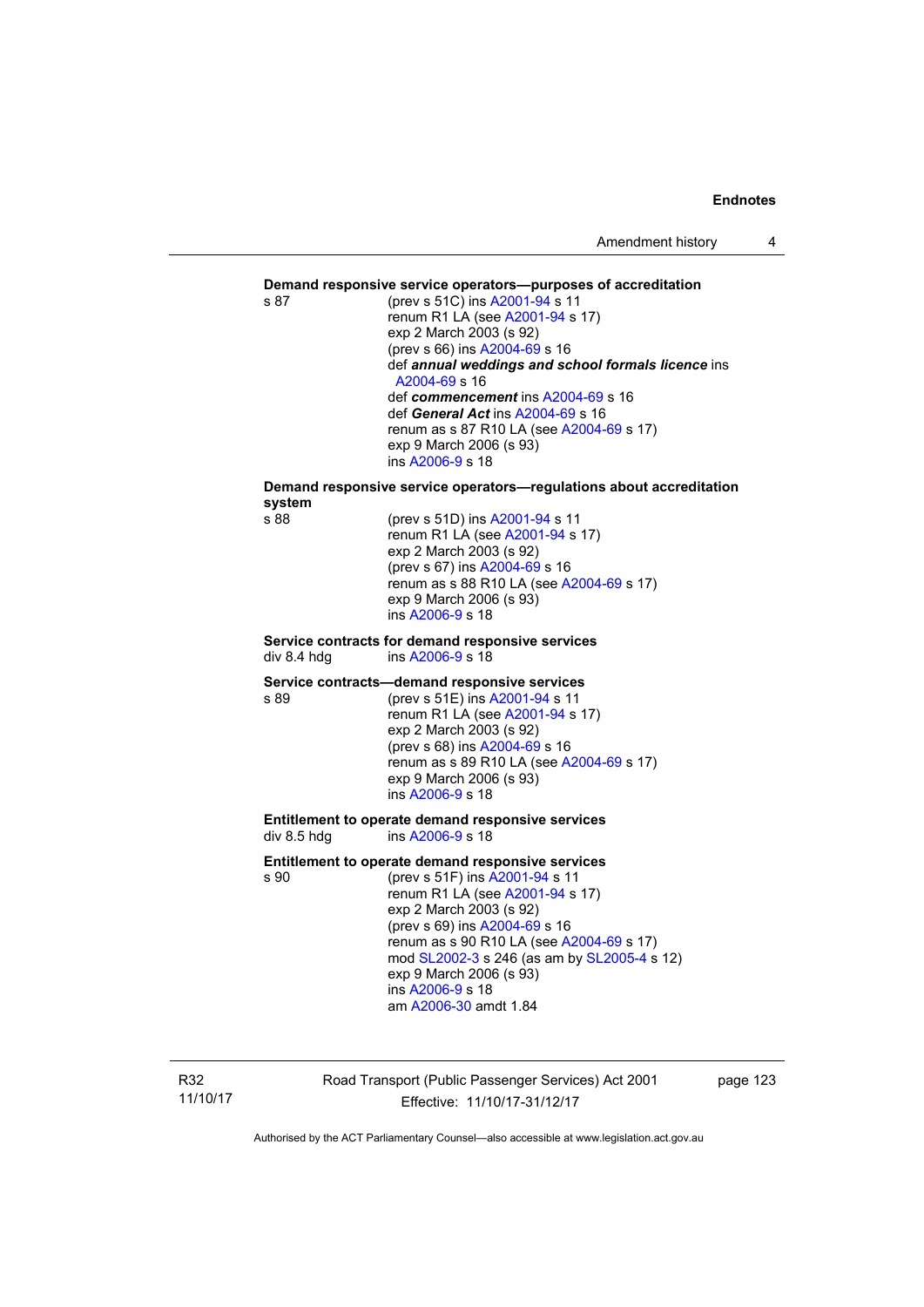4 Amendment history

## **Operating demand responsive service without entitlement**

s 91 (prev s 51G) ins [A2001-94](http://www.legislation.act.gov.au/a/2001-94) s 11 renum R1 LA (see [A2001-94](http://www.legislation.act.gov.au/a/2001-94) s 17) exp 2 March 2003 (s 92) (prev s 70) ins [A2004-69](http://www.legislation.act.gov.au/a/2004-69) s 16 renum as s 91 R10 LA (see [A2004-69](http://www.legislation.act.gov.au/a/2004-69) s 17) exp 9 March 2006 (s 93) ins [A2006-9](http://www.legislation.act.gov.au/a/2006-9) s 18 am [A2006-30](http://www.legislation.act.gov.au/a/2006-30) amdt 1.85

# **Representing entitlement to operate demand responsive service**

(prev s 51H) ins [A2001-94](http://www.legislation.act.gov.au/a/2001-94) s 11 renum R1 LA (see [A2001-94](http://www.legislation.act.gov.au/a/2001-94) s 17) sub [A2002-30](http://www.legislation.act.gov.au/a/2002-30) amdt 3.756 exp 2 March 2003 (s 92) (prev s 71) ins [A2004-69](http://www.legislation.act.gov.au/a/2004-69) s 16 renum as s 92 R10 LA (see [A2004-69](http://www.legislation.act.gov.au/a/2004-69) s 17) exp 9 March 2006 (s 93) ins [A2006-9](http://www.legislation.act.gov.au/a/2006-9) s 18

#### **Regulation of demand responsive services**  div 8.6 hdg ins [A2006-9](http://www.legislation.act.gov.au/a/2006-9) s 18

#### **Demand responsive services—minimum fares**

s 93 (prev s 72) ins [A2004-69](http://www.legislation.act.gov.au/a/2004-69) s 16 renum as s 93 R10 LA (see [A2004-69](http://www.legislation.act.gov.au/a/2004-69) s 17) exp 9 March 2006 (s 93) ins [A2006-9](http://www.legislation.act.gov.au/a/2006-9) s 18

#### **Regulations about operation of demand responsive services**  s 94 ins [A2006-9](http://www.legislation.act.gov.au/a/2006-9) s 18

**Regulations about operation of demand responsive service vehicles**  s 95 ins [A2006-9](http://www.legislation.act.gov.au/a/2006-9) s 18

## **Regulations about demand responsive service vehicle drivers**  s 96 ins [A2006-9](http://www.legislation.act.gov.au/a/2006-9) s 18

#### **Regulations about conduct of demand responsive vehicle passengers**  s 97 ins [A2006-9](http://www.legislation.act.gov.au/a/2006-9) s 18

#### **Additional public passenger vehicle insurance**

pt 8A hdg ins as mod [SL2008-37](http://www.legislation.act.gov.au/sl/2008-37) mod 20.1

mod lapsed 5 July 2009 when sch 20 [SL2008-37](http://www.legislation.act.gov.au/sl/2008-37) om by [A2009-16](http://www.legislation.act.gov.au/a/2009-16) amdt 2.21

# page 124 Road Transport (Public Passenger Services) Act 2001 Effective: 11/10/17-31/12/17

R32 11/10/17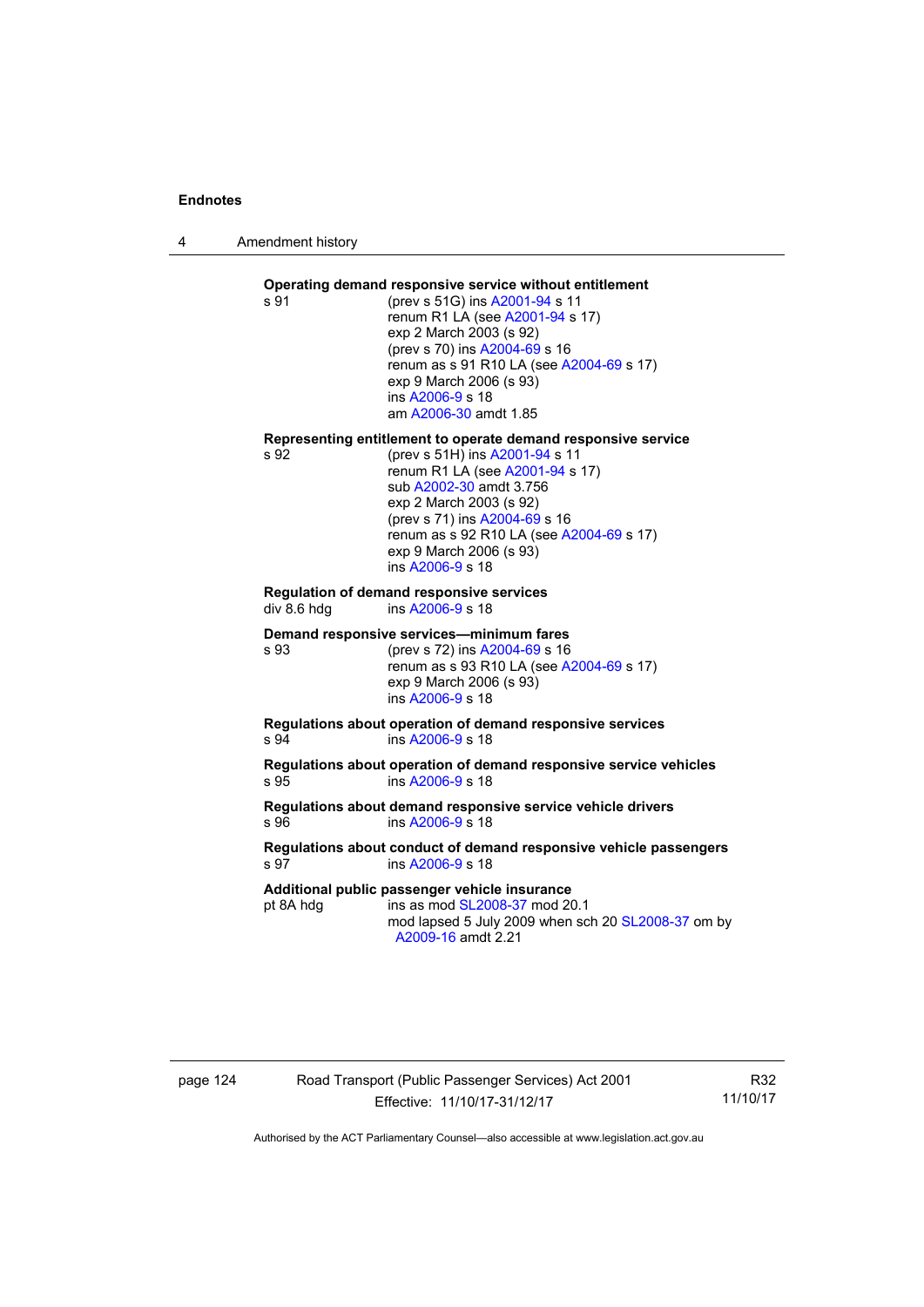

R32 11/10/17 Road Transport (Public Passenger Services) Act 2001 Effective: 11/10/17-31/12/17

page 125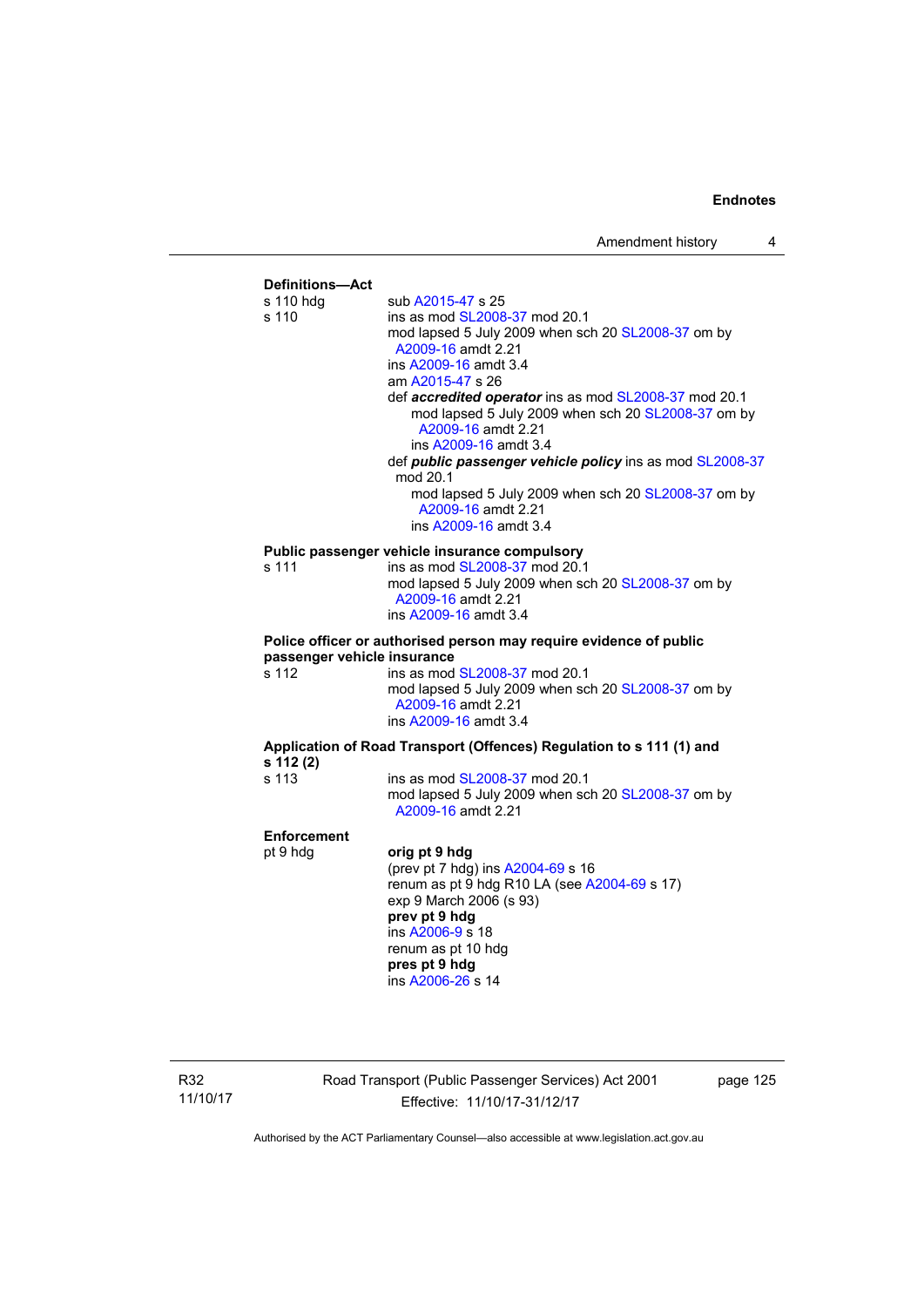| 4        | Amendment history                                                                                                                                                                                                |                                                                                                                                                                                          |                 |  |
|----------|------------------------------------------------------------------------------------------------------------------------------------------------------------------------------------------------------------------|------------------------------------------------------------------------------------------------------------------------------------------------------------------------------------------|-----------------|--|
|          | Purpose of powers under pt 9<br>s 115<br>reloc from Road Transport (Public Passenger Services)<br>Regulation 2002 s 229 by A2006-26 s 31<br>am A2015-47 s 27                                                     |                                                                                                                                                                                          |                 |  |
|          | s 116                                                                                                                                                                                                            | Power to require records or information<br>reloc from Road Transport (Public Passenger Services)<br>Regulation 2002 s 230 by A2006-26 s 31                                               |                 |  |
|          | s 117                                                                                                                                                                                                            | Power to inspect maintenance facilities<br>reloc from Road Transport (Public Passenger Services)<br>Regulation 2002 s 231 by A2006-26 s 31<br>am A2017-4 amdt 3.182                      |                 |  |
|          | s 118                                                                                                                                                                                                            | Power to inspect and test vehicles<br>reloc from Road Transport (Public Passenger Services)<br>Regulation 2002 s 232 by A2006-26 s 31<br>am A2017-4 amdt 3.182                           |                 |  |
|          | s 119                                                                                                                                                                                                            | Power to require vehicles or equipment to be inspected and tested<br>reloc from Road Transport (Public Passenger Services)<br>Regulation 2002 s 233 by A2006-26 s 31<br>am A2015-47 s 28 |                 |  |
|          | s 120                                                                                                                                                                                                            | Attachment and removal of noncompliance notices<br>reloc from Road Transport (Public Passenger Services)<br>Regulation 2002 s 234 by A2006-26 s 31                                       |                 |  |
|          | Police officer or authorised person--power to require name and address etc<br>s 121<br>reloc from Road Transport (Public Passenger Services)<br>Regulation 2002 s 235 by A2006-26 s 31<br>am A2009-49 amdt 3.153 |                                                                                                                                                                                          |                 |  |
|          | <b>Miscellaneous</b><br>pt 10 hdg                                                                                                                                                                                | (prev pt 9 hdg) ins A2006-9 s 18<br>renum as pt 10 hdg A2006-26 s 13                                                                                                                     |                 |  |
|          | s 125                                                                                                                                                                                                            | Unauthorised public passenger services<br>ins A2006-9 s 18<br>am A2015-47 s 29                                                                                                           |                 |  |
|          | <b>Regulation-making power</b><br>s 126                                                                                                                                                                          | ins A2006-9 s 18<br>am A2008-1 amdt 1.33; ss renum R16 LA; A2010-18<br>amdt 3.78                                                                                                         |                 |  |
|          | s 127                                                                                                                                                                                                            | Minister may exempt vehicles and people from Act<br>ins A2006-9 s 18                                                                                                                     |                 |  |
|          | s 128                                                                                                                                                                                                            | Regulations may exempt vehicles and people from Act<br>ins A2006-9 s 18<br>am A2017-28 amdt 3.51                                                                                         |                 |  |
| page 126 |                                                                                                                                                                                                                  | Road Transport (Public Passenger Services) Act 2001<br>Effective: 11/10/17-31/12/17                                                                                                      | R32<br>11/10/17 |  |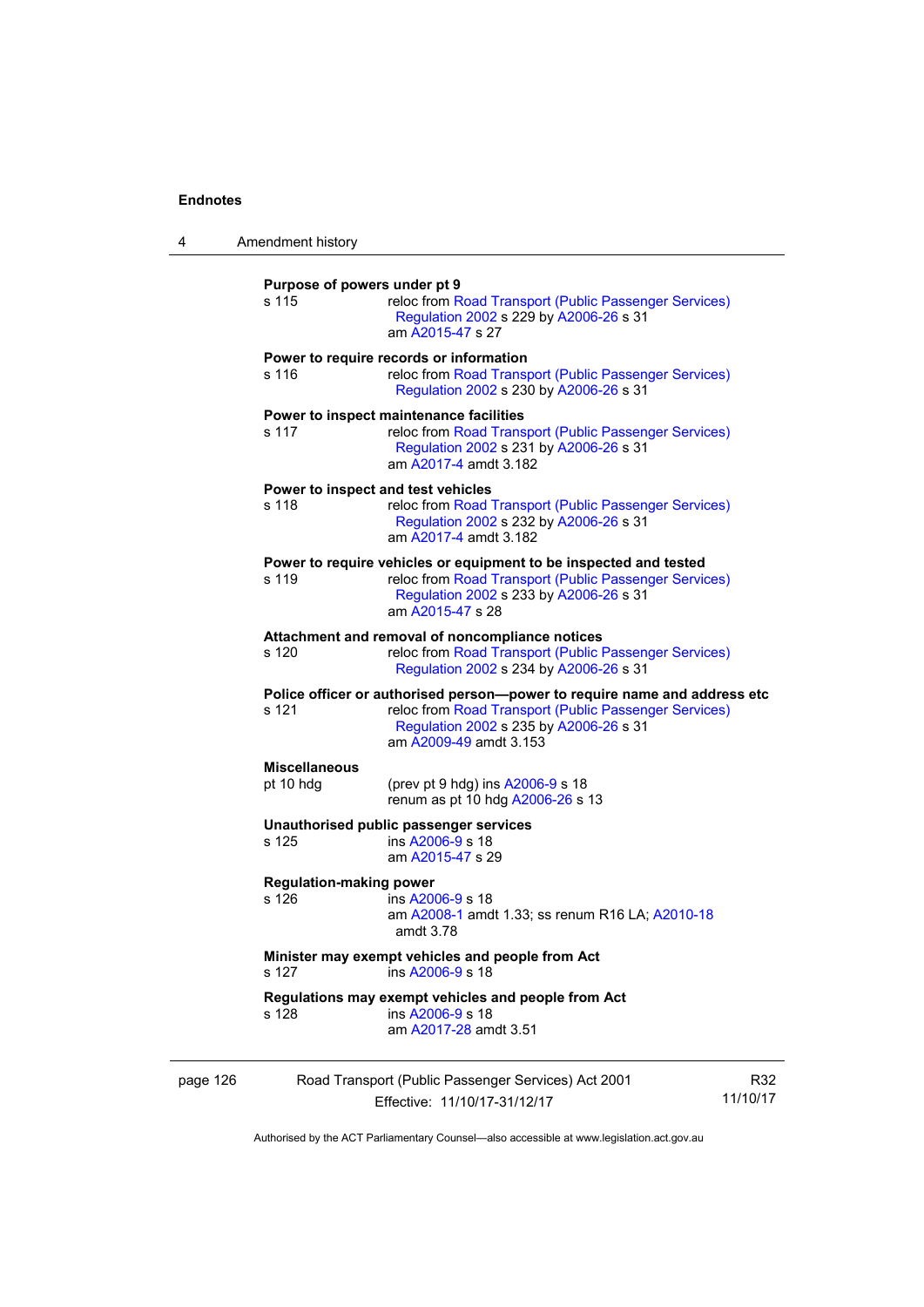```
References to Motor Traffic Act, Traffic Act etc 
s 129 ins A2006-9 s 18 
Transitional regulations 
s 130 ins A2015-47 s 30 
                   exp 20 May 2017 (s 130 (4)) 
Transitional—Road Transport (Public Passenger Services) (Taxi Industry 
Innovation) Amendment Act 2015 
SL2016-12 s 3
                   exp 2 August 2016 (s 131 (2)) 
Dictionary 
dict am A2002-30 amdt 3.757; A2009-49 amdt 3.154; A2010-18
                    amdt 3.79; A2013-19 amdt 3.429 
                    def accredited sub A2001-94 s 12 
                    def accredited bus operators register om A2001-94 s 14 
                    def accredited demand responsive service operator ins 
                    A2006-9 s 19 
                    def accredited hire car service operator ins A2004-69 s 18 
                    def accredited operator ins A2015-47 s 31 
                    def accredited rideshare driver ins A2015-47 s 31 
                    def accredited taxi network provider ins A2001-94 s 13 
                       om A2015-47 s 32 
                    def accredited taxi service operator ins A2001-94 s 13 
                    def accredited transport booking service ins A2015-47 s 33 
                    def affiliated ins A2001-94 s 13 
                       om A2015-47 s 34 
                    def affiliated driver ins A2015-47 s 35 
                    def affiliated driver agreement ins A2015-47 s 35 
                    def affiliated operator ins A2015-47 s 35 
                    def affiliated operator agreement ins A2015-47 s 35 
                    def another jurisdiction om A2010-18 amdt 3.80 
                    def authorisation ins A2006-9 s 19 
                    def authorised demand responsive service operator ins 
                    A2006-9 s 19 
                    def authority om A2010-18 amdt 3.81 
                    def bookable vehicle ins A2015-47 s 35 
                    def bookable vehicle driver ins A2015-47 s 35 
                    def bus sub A2005-20 amdt 3.373 
                    def demand responsive service ins A2006-9 s 19 
                    def demand responsive service vehicle ins A2006-9 s 19 
                    def fittings ins A2006-26 s 15 
                    def function om A2002-30 amdt 3.758 
                    def hire car ins A2004-69 s 18 
                    def hire car licence ins A2004-69 s 18 
                    def hire car service ins A2004-69 s 18 
                    def holder sub A2001-94 s 12; A2004-69 s 19 
                       om A2005-20 amdt 3.374
```
R32 11/10/17 Road Transport (Public Passenger Services) Act 2001 Effective: 11/10/17-31/12/17

page 127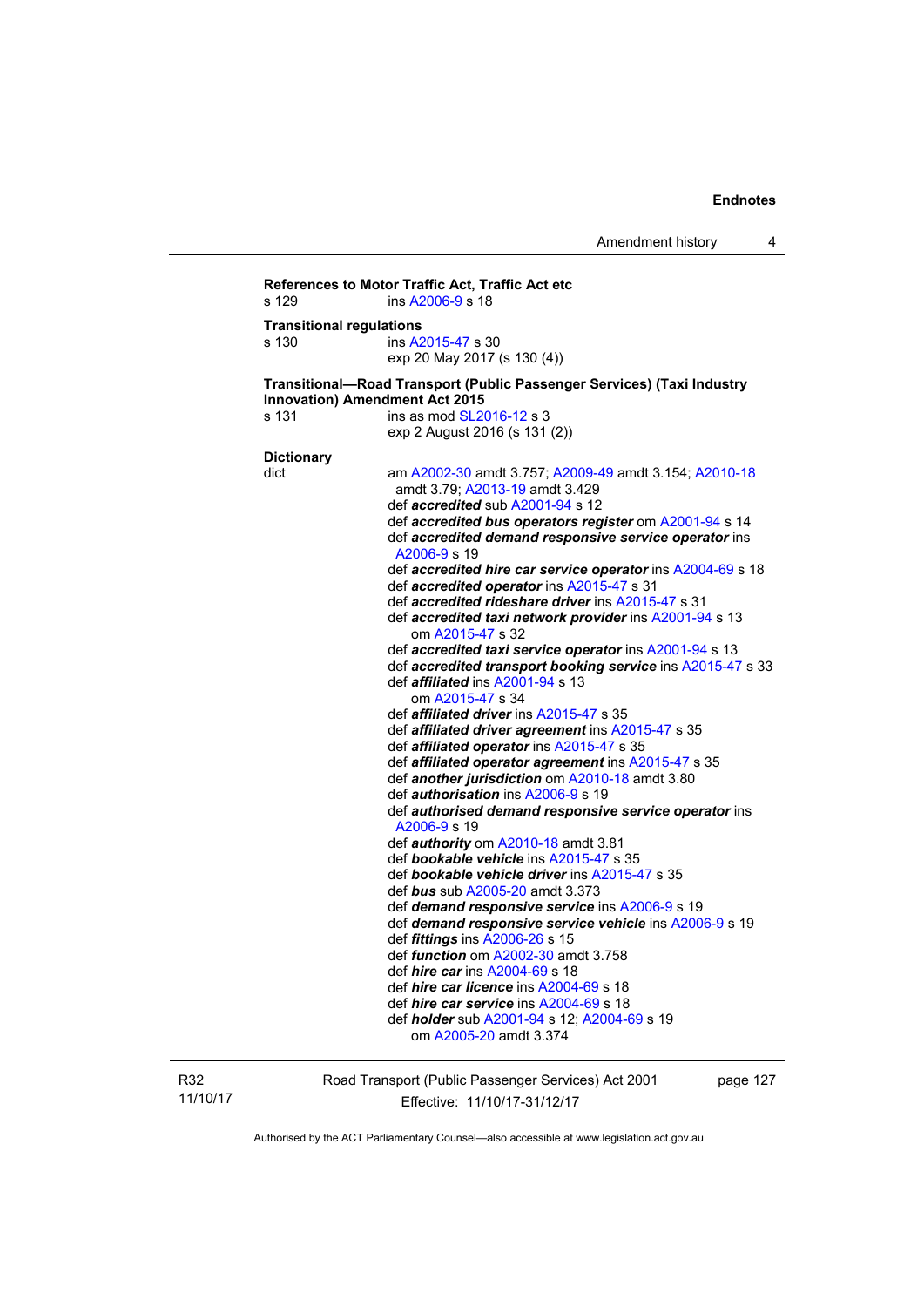4 Amendment history

 def *independent taxi service operator* ins [A2015-47](http://www.legislation.act.gov.au/a/2015-47) s 35 def *inspect* ins [A2006-26](http://www.legislation.act.gov.au/a/2006-26) s 15 def *jurisdiction* om [A2010-18](http://www.legislation.act.gov.au/a/2010-18) amdt 3.82 def *licence* ins [A2001-94](http://www.legislation.act.gov.au/a/2001-94) s 13 om [A2004-69](http://www.legislation.act.gov.au/a/2004-69) s 20 def *licensed rideshare vehicle* ins [A2015-47](http://www.legislation.act.gov.au/a/2015-47) s 35 def *motor vehicle* om [A2010-18](http://www.legislation.act.gov.au/a/2010-18) amdt 3.82 def *noncompliance notice* ins [A2006-26](http://www.legislation.act.gov.au/a/2006-26) s 15 def *public bus* sub [A2005-20](http://www.legislation.act.gov.au/a/2005-20) amdt 3.375 def *public passenger vehicle* sub [A2001-94](http://www.legislation.act.gov.au/a/2001-94) s 12; [A2004-69](http://www.legislation.act.gov.au/a/2004-69) s 21 am [A2006-9](http://www.legislation.act.gov.au/a/2006-9) s 20 sub [A2015-47](http://www.legislation.act.gov.au/a/2015-47) s 36 def *public passenger vehicle policy* ins [A2015-47](http://www.legislation.act.gov.au/a/2015-47) s 37 def *public vehicle licence* ins [A2001-94](http://www.legislation.act.gov.au/a/2001-94) s 13 def *restricted hire car* ins [A2004-69](http://www.legislation.act.gov.au/a/2004-69) s 22 def *restricted hire car licence* ins [A2004-69](http://www.legislation.act.gov.au/a/2004-69) s 22 def *restricted hire car service* ins [A2004-69](http://www.legislation.act.gov.au/a/2004-69) s 22 def *restricted taxi* ins [A2001-94](http://www.legislation.act.gov.au/a/2001-94) s 13 def *restricted taxi licence* ins [A2001-94](http://www.legislation.act.gov.au/a/2001-94) s 13 def *restricted taxi service* ins [A2001-94](http://www.legislation.act.gov.au/a/2001-94) s 13 def *rideshare* ins [A2015-47](http://www.legislation.act.gov.au/a/2015-47) s 37 def *rideshare driver* ins [A2015-47](http://www.legislation.act.gov.au/a/2015-47) s 37 def *rideshare service* ins [A2015-47](http://www.legislation.act.gov.au/a/2015-47) s 37 def *rideshare vehicle* ins [A2015-47](http://www.legislation.act.gov.au/a/2015-47) s 37 def *rideshare vehicle licence* ins [A2015-47](http://www.legislation.act.gov.au/a/2015-47) s 37 def *road* am [A2002-30](http://www.legislation.act.gov.au/a/2002-30) amdt 3.759, amdt 3.760 def *road related area* am [A2002-30](http://www.legislation.act.gov.au/a/2002-30) amdt 3.759, amdt 3.760 def *road transport authority* om [A2010-18](http://www.legislation.act.gov.au/a/2010-18) amdt 3.82 def *service contract* sub [A2006-9](http://www.legislation.act.gov.au/a/2006-9) s 21 def *taxi* ins [A2001-94](http://www.legislation.act.gov.au/a/2001-94) s 13 def *taxi booking service* ins [A2001-94](http://www.legislation.act.gov.au/a/2001-94) s 13 om [A2015-47](http://www.legislation.act.gov.au/a/2015-47) s 38 def *taxi driver* ins [A2001-94](http://www.legislation.act.gov.au/a/2001-94) s 13 def *taxi licence* ins [A2001-94](http://www.legislation.act.gov.au/a/2001-94) s 13 def *taxi network* ins [A2001-94](http://www.legislation.act.gov.au/a/2001-94) s 13 om [A2015-47](http://www.legislation.act.gov.au/a/2015-47) s 38 def *taxi service* ins [A2001-94](http://www.legislation.act.gov.au/a/2001-94) s 13 def *taxi zone* ins [A2001-94](http://www.legislation.act.gov.au/a/2001-94) s 13 def *time of effect* ins [A2006-26](http://www.legislation.act.gov.au/a/2006-26) s 15 def *transport booking service* ins [A2015-47](http://www.legislation.act.gov.au/a/2015-47) s 39 def *vehicle* om [A2013-19](http://www.legislation.act.gov.au/a/2013-19) amdt 3.430 **Consequential amendments**  sch 1 om R1 LA (s 89 (3)) but see s 54

page 128 Road Transport (Public Passenger Services) Act 2001 Effective: 11/10/17-31/12/17

R32 11/10/17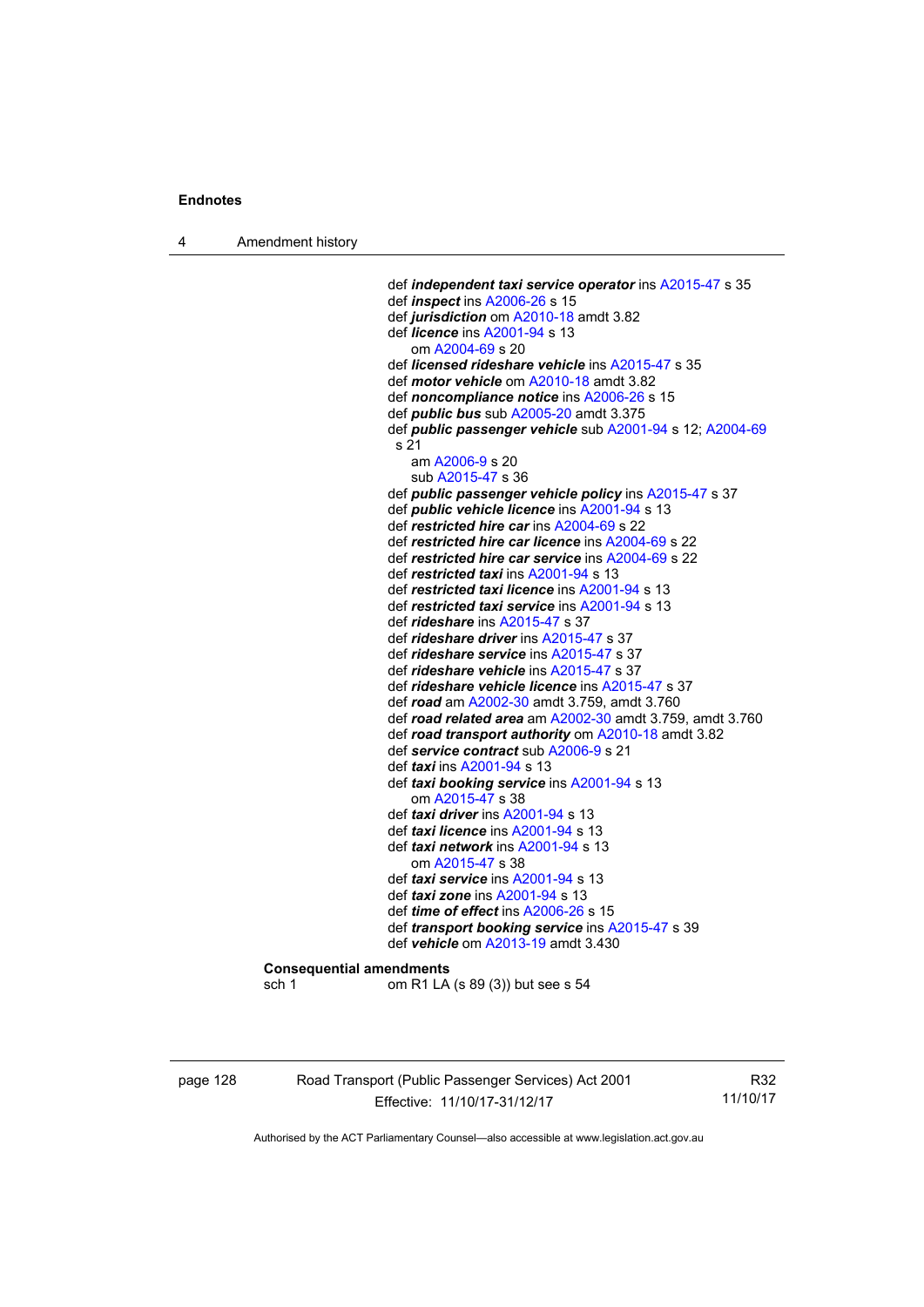# **5 Earlier republications**

Some earlier republications were not numbered. The number in column 1 refers to the publication order.

Since 12 September 2001 every authorised republication has been published in electronic pdf format on the ACT legislation register. A selection of authorised republications have also been published in printed format. These republications are marked with an asterisk (\*) in column 1. Electronic and printed versions of an authorised republication are identical.

| <b>Republication</b><br>No and date | <b>Effective</b>             | Last<br>amendment<br>made by | <b>Republication</b><br>for                                                                       |
|-------------------------------------|------------------------------|------------------------------|---------------------------------------------------------------------------------------------------|
| R <sub>1</sub><br>5 Dec 2001        | 1 Dec 2001-<br>28 Feb 2002   | A2001-94                     | new Act                                                                                           |
| R <sub>2</sub><br>1 Mar 2002        | 1 Mar 2002-<br>1 June 2002   | A2001-94                     | amendments by<br>A2001-94                                                                         |
| R <sub>3</sub><br>3 June 2002       | 2 June 2002-<br>30 June 2002 | A2001-94                     | commenced expiry                                                                                  |
| R <sub>4</sub><br>1 July 2002       | 1 July 2002-<br>16 Sept 2002 | A2001-94                     | commenced expiry                                                                                  |
| R <sub>5</sub><br>3 Oct 2002        | 17 Sept 2002-<br>1 Dec 2002  | A2002-30                     | amendments by<br>A2002-30                                                                         |
| R <sub>6</sub><br>2 Dec 2002        | 2 Dec 2002-<br>16 Jan 2003   | A2002-30                     | commenced expiry                                                                                  |
| R7<br>17 Jan 2003                   | 17 Jan 2003-<br>2 Mar 2003   | A2002-49                     | amendments by<br>A2002-49                                                                         |
| R <sub>8</sub><br>3 Mar 2003        | 3 Mar 2003-<br>1 June 2003   | A2002-49                     | commenced expiry                                                                                  |
| R <sub>9</sub><br>2 June 2003       | 2 June 2003-<br>8 Mar 2005   | A2002-49                     | commenced expiry                                                                                  |
| R <sub>10</sub> *<br>9 Mar 2005     | 9 Mar 2005-<br>1 June 2005   | A2004-69                     | amendments by<br>A2004-69 and<br>modifications by<br>SL2002-3 as<br>amended by<br><b>SL2005-4</b> |
| R <sub>11</sub><br>2 June 2005      | 2 June 2005-<br>9 Mar 2006   | A2005-20                     | amendments by<br>A2005-20                                                                         |
|                                     |                              |                              |                                                                                                   |

#### R32 11/10/17

Road Transport (Public Passenger Services) Act 2001 Effective: 11/10/17-31/12/17

page 129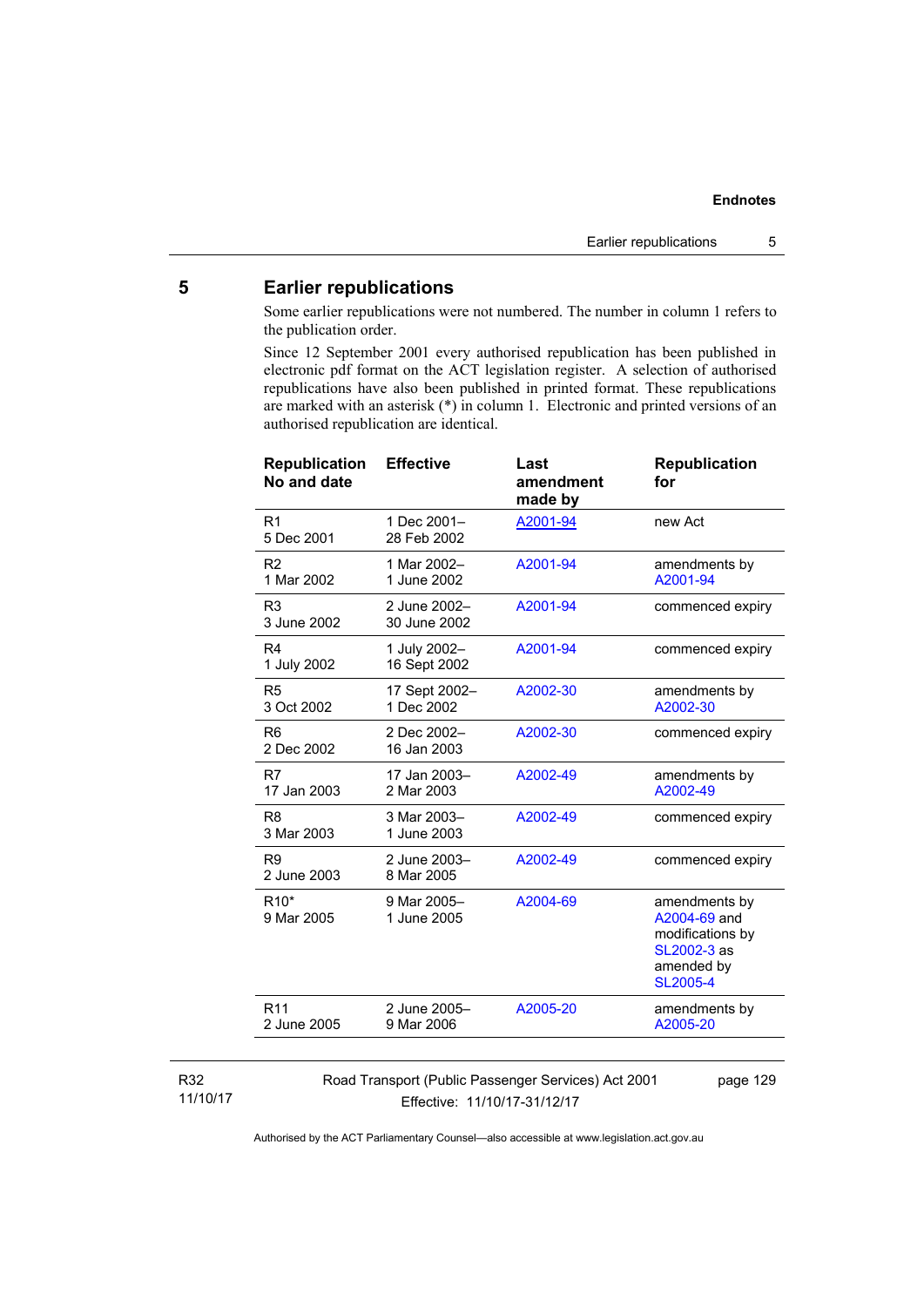| <b>Republication</b><br>No and date | <b>Effective</b>             | Last<br>amendment<br>made by | <b>Republication</b><br>for                                                                |
|-------------------------------------|------------------------------|------------------------------|--------------------------------------------------------------------------------------------|
| R <sub>12</sub><br>10 Mar 2006      | 10 Mar 2006-<br>30 June 2006 | A2005-20                     | commenced expiry                                                                           |
| R <sub>13</sub><br>1 July 2006      | 1 July 2006-<br>1 July 2006  | A2006-30                     | amendments by<br>A2006-9 and<br>A2006-30                                                   |
| R <sub>14</sub>                     | 2 July 2006-                 | A2006-30                     | amendments by                                                                              |
| 2 July 2006                         | 2 July 2006                  |                              | A2006-26                                                                                   |
| R <sub>15</sub>                     | 3 July 2006-                 | A2006-30                     | amendments by                                                                              |
| 3 July 2006                         | 30 Sept 2008                 |                              | A2006-30                                                                                   |
| R <sub>16</sub> *<br>1 Oct 2008     | 1 Oct 2008-<br>4 July 2009   | SL2008-37                    | amendments by<br>A2008-1 as<br>amended by<br>A2008-39 and<br>modifications by<br>SL2008-37 |
| R <sub>17</sub>                     | 5 July 2009-                 | A2009-16                     | amendments by                                                                              |
| 5 July 2009                         | 16 Dec 2009                  |                              | A2009-16                                                                                   |
| R <sub>18</sub>                     | 17 Dec 2009-                 | A2009-49                     | amendments by                                                                              |
| 17 Dec 2009                         | 2 Mar 2010                   |                              | A2009-49                                                                                   |
| R <sub>19</sub>                     | 3 Mar 2010-                  | A2009-49                     | amendments by                                                                              |
| 3 Mar 2010                          | 2 June 2010                  |                              | A2009-22                                                                                   |
| R <sub>20</sub>                     | 3 June 2010-                 | A2010-18                     | amendments by                                                                              |
| 3 June 2010                         | 31 Dec 2010                  |                              | A2010-18                                                                                   |
| R21*                                | 1 Jan 2010–                  | A2010-54                     | amendments by                                                                              |
| 1 Jan 2010                          | 13 June 2013                 |                              | A2010-54                                                                                   |
| R <sub>22</sub>                     | 14 June 2013-                | A2013-19                     | amendments by                                                                              |
| 14 June 2013                        | 9 Feb 2014                   |                              | A2013-19                                                                                   |
| R <sub>23</sub>                     | 10 Feb 2014-                 | A2013-52                     | amendments by                                                                              |
| 10 Feb 2014                         | 16 Nov 2014                  |                              | A2013-52                                                                                   |
| R <sub>24</sub>                     | 17 Nov 2014-                 | A2014-49                     | amendments by                                                                              |
| 17 Nov 2014                         | 19 May 2016                  |                              | A2014-49                                                                                   |
| R <sub>25</sub><br>20 May 2016      | 20 May 2016-<br>31 July 2016 | A2015-47                     | amendments by<br>A2015-47 and<br>modifications by<br>SL2016-12                             |

# 5 Earlier republications

page 130 Road Transport (Public Passenger Services) Act 2001 Effective: 11/10/17-31/12/17

R32 11/10/17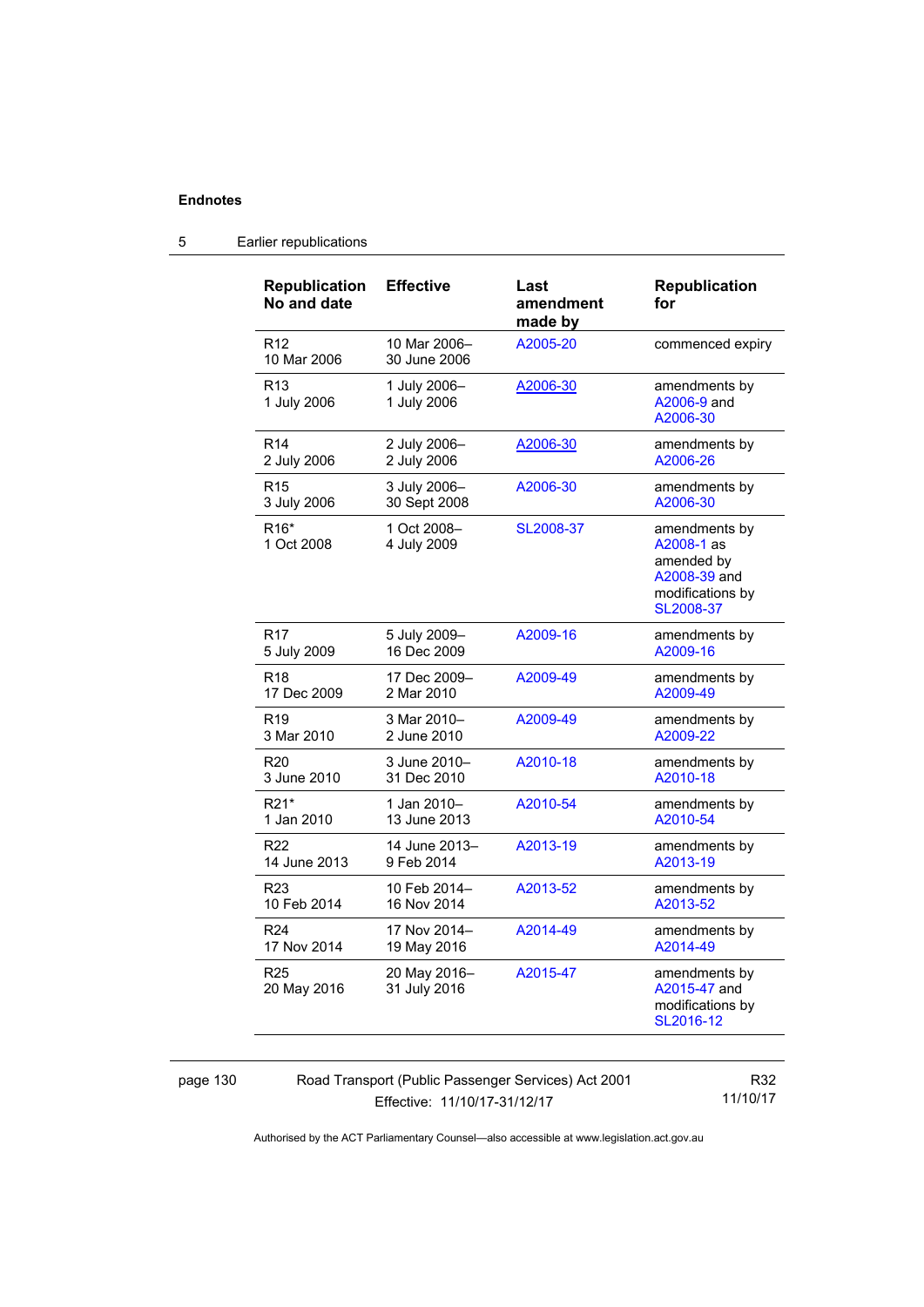Earlier republications 5

| <b>Republication</b><br>No and date | <b>Effective</b>            | Last<br>amendment<br>made by | <b>Republication</b><br>for                   |
|-------------------------------------|-----------------------------|------------------------------|-----------------------------------------------|
| R <sub>26</sub>                     | 1 Aug 2016-                 | A2015-47                     | amendments by                                 |
| 1 Aug 2016                          | 2 Aug 2016                  |                              | A2015-47                                      |
| R <sub>27</sub><br>3 Aug 2016       | 3 Aug 2016-<br>8 Mar 2017   | A2015-47                     | expiry of<br>modification<br>(s 131)          |
| R <sub>28</sub>                     | 9 Mar 2017-                 | A2017-4                      | amendments by                                 |
| 9 Mar 2017                          | 20 May 2017                 |                              | A2017-4                                       |
| R <sub>29</sub>                     | 21 May 2017-                | A2017-4                      | expiry of provision                           |
| 21 May 2017                         | 23 May 2017                 |                              | (s 130)                                       |
| R <sub>30</sub><br>24 May 2017      | 24 May 2017-<br>14 Aug 2017 | A2017-14                     | updated endnotes<br>as amended by<br>A2017-14 |
| R31                                 | 15 Aug 2017-                | A2017-21                     | amendments by                                 |
| 15 Aug 2017                         | 10 Oct 2017                 |                              | A2017-21                                      |

R32 11/10/17 Road Transport (Public Passenger Services) Act 2001 Effective: 11/10/17-31/12/17

page 131